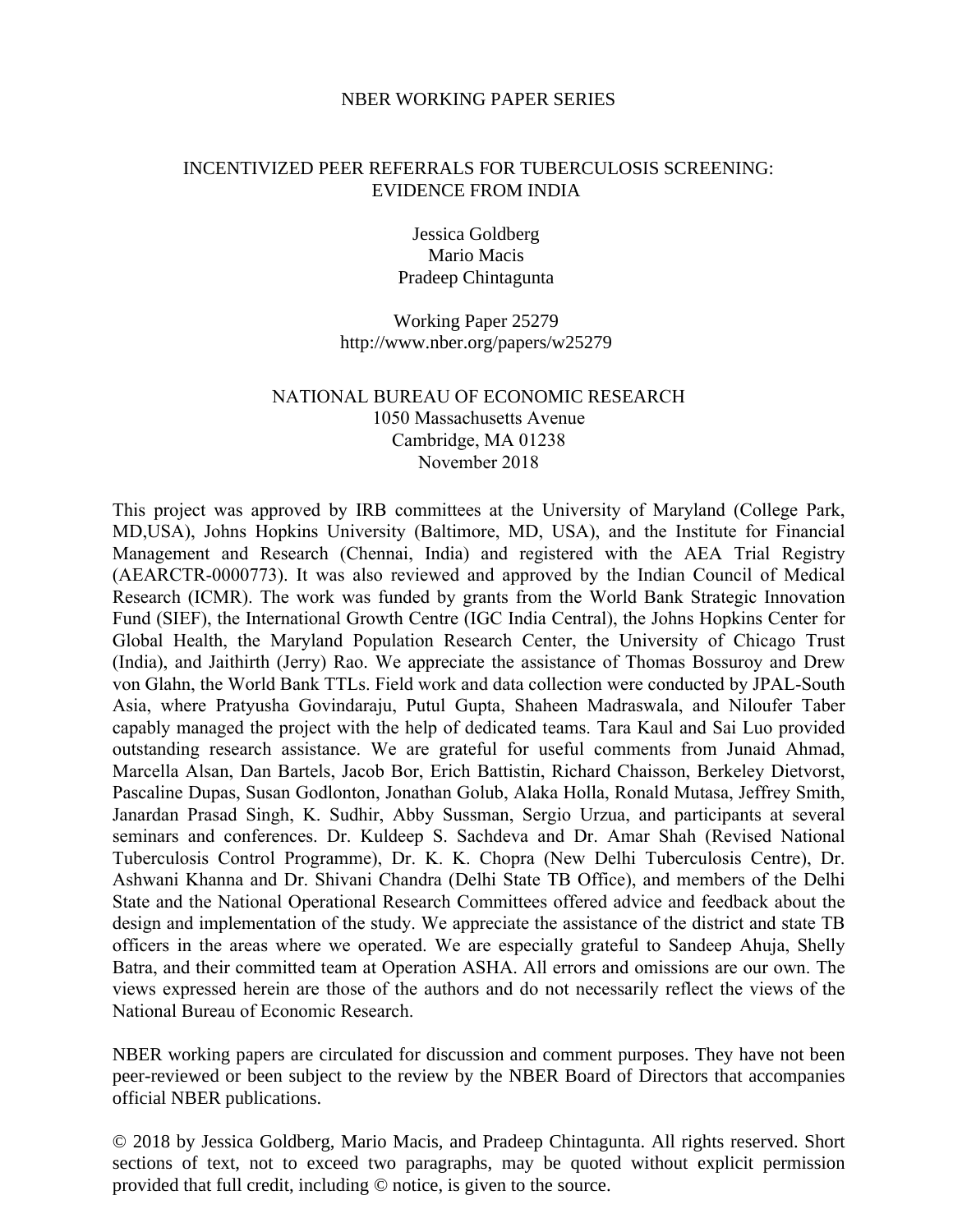Incentivized Peer Referrals for Tuberculosis Screening: Evidence from India Jessica Goldberg, Mario Macis, and Pradeep Chintagunta NBER Working Paper No. 25279 November 2018, Revised in October 2020 JEL No. I1,O1

## **ABSTRACT**

We study whether and how peer referrals increase screening, testing, and identification of patients with tuberculosis, an infectious disease responsible for over one million deaths annually. In an experiment with 3,176 patients at 122 tuberculosis treatment centers in India, we find that small financial incentives raise the probability that existing patients refer prospective patients for screening and testing, resulting in cost-effective identification of new cases. Incentivized referrals operate through two mechanisms: peers have private information about individuals in their social networks to target for outreach, and they are more effective than health workers in inducing these individuals to get tested.

Jessica Goldberg Department of Economics University of Maryland 3115C Tydings Hall College Park, MD 20742 and NBER goldberg@econ.umd.edu

Mario Macis Johns Hopkins University Carey Business School 100 International Drive, Office 1333 Baltimore, MD 21202 and IZA and also NBER mmacis@jhu.edu

Pradeep Chintagunta University of Chicago Booth School of Business Chicago, IL pradeep.chintagunta@ChicagoBooth.edu

A randomized controlled trials registry entry is available at https://www.socialscienceregistry.org/trials/773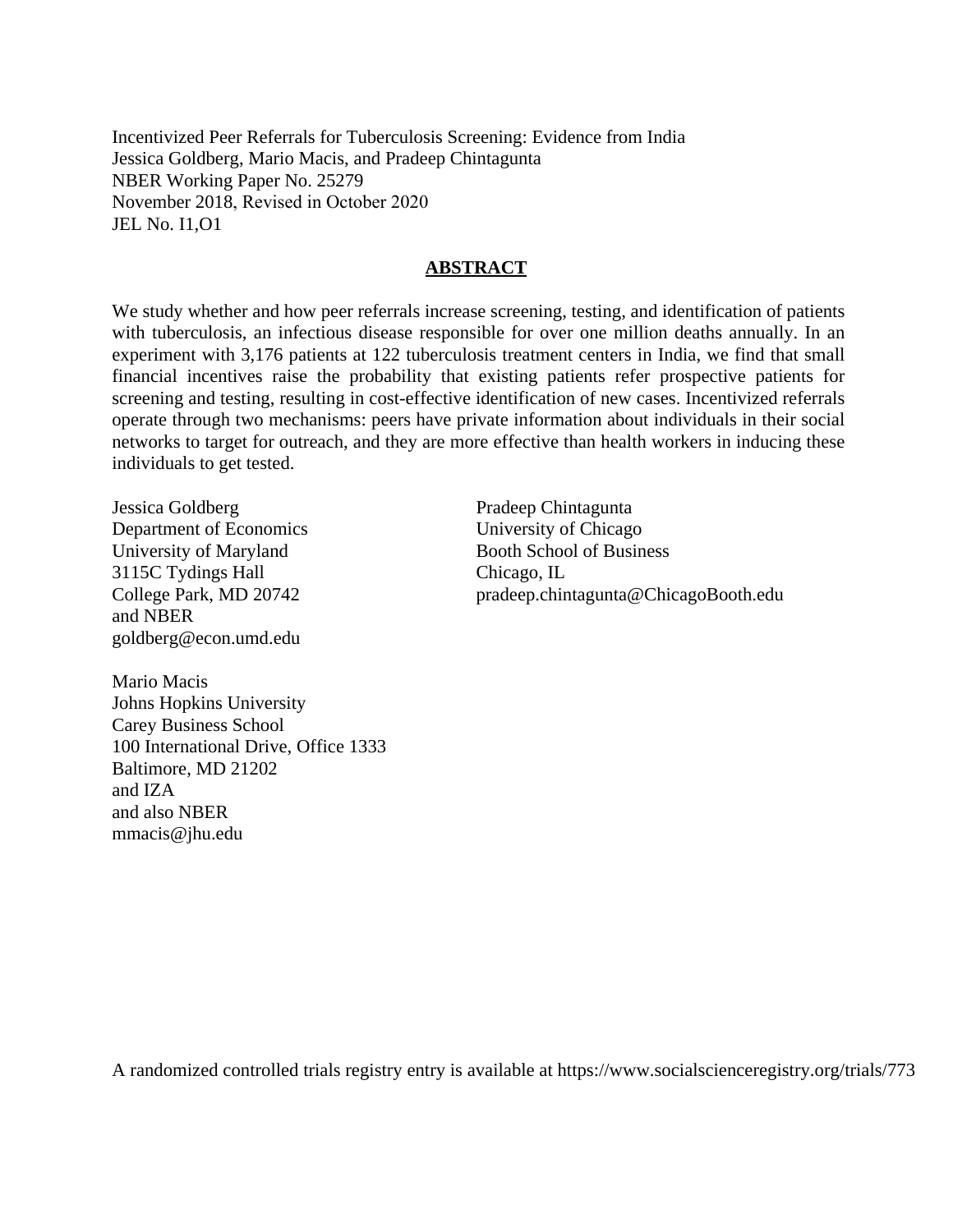# 1 Introduction

Targeted communication of accurate, actionable information about infectious diseases is essential for protecting individuals and societies. This paper studies the role of peer networks in sharing information about tuberculosis (TB), based on referral strategies that are well-understood in labor market contexts and more recently applied to technology diffusion, but not commonly used in public health settings.

Tuberculosis, a highly contagious, airborne respiratory disease, is responsible for more fatalities than any other infectious disease; in 2018, it caused about 1.5 million deaths (World Health Organization, 2019).<sup>1</sup> About 10.4 million people worldwide, three million of them in India alone, developed active TB in  $2018<sup>2</sup>$  The disease is most

This project was approved by IRB committees at the University of Maryland (College Park, MD, USA), Johns Hopkins University (Baltimore, MD, USA), and the Institute for Financial Management and Research (Chennai, India) and registered with the AEA Trial Registry (AEARCTR-0000773). It was also reviewed and approved by the Indian Council of Medical Research (ICMR). The work was funded by grants from the World Bank Strategic Innovation Fund (SIEF), the International Growth Centre (IGC India Central), the Johns Hopkins Center for Global Health, the Maryland Population Research Center, the University of Chicago Trust (India), and Jaithirth (Jerry) Rao. We appreciate the assistance of Thomas Bossuroy and Drew von Glahn, the World Bank TTLs. Field work and data collection were conducted by JPAL-South Asia, where Pratyusha Govindaraju, Putul Gupta, Shaheen Madraswala, and Niloufer Taber capably managed the project with the help of dedicated teams. Tara Kaul and Sai Luo provided outstanding research assistance. We are grateful for useful comments from Junaid Ahmad, Marcella Alsan, Dan Bartels, Jacob Bor, Erich Battistin, Richard Chaisson, Berkeley Dietvorst, Pascaline Dupas, Susan Godlonton, Jonathan Golub, Alaka Holla, Ronald Mutasa, Jeffrey Smith, Janardan Prasad Singh, K. Sudhir, Abby Sussman, Sergio Urzua, and participants at several seminars and conferences. Dr. Kuldeep S. Sachdeva and Dr. Amar Shah (Revised National Tuberculosis Control Programme), Dr. K. K. Chopra (New Delhi Tuberculosis Centre), Dr. Ashwani Khanna and Dr. Shivani Chandra (Delhi State TB Office), and members of the Delhi State and the National Operational Research Committees offered advice and feedback about the design and implementation of the study. We appreciate the assistance of the district and state TB officers in the areas where we operated. We are especially grateful to Sandeep Ahuja, Shelly Batra, and their committed team at Operation ASHA. All errors and omissions are our own.

<sup>&</sup>lt;sup>1</sup>There were 1.1-1.3 million TB deaths among HIV-negative people and 223,000-281,000 TB deaths among HIV-positive people; the latter are classified as HIV deaths in official reports (World Health Organization, 2017).

<sup>2</sup>Between 1 and 2 billion people globally are estimated to have "latent" TB (Chaisson, 2018). These individuals are infected with Mycobacterium tuberculosis but do not have symptoms of the disease and cannot spread the infection to others. However, without treatment, individuals with latent TB have a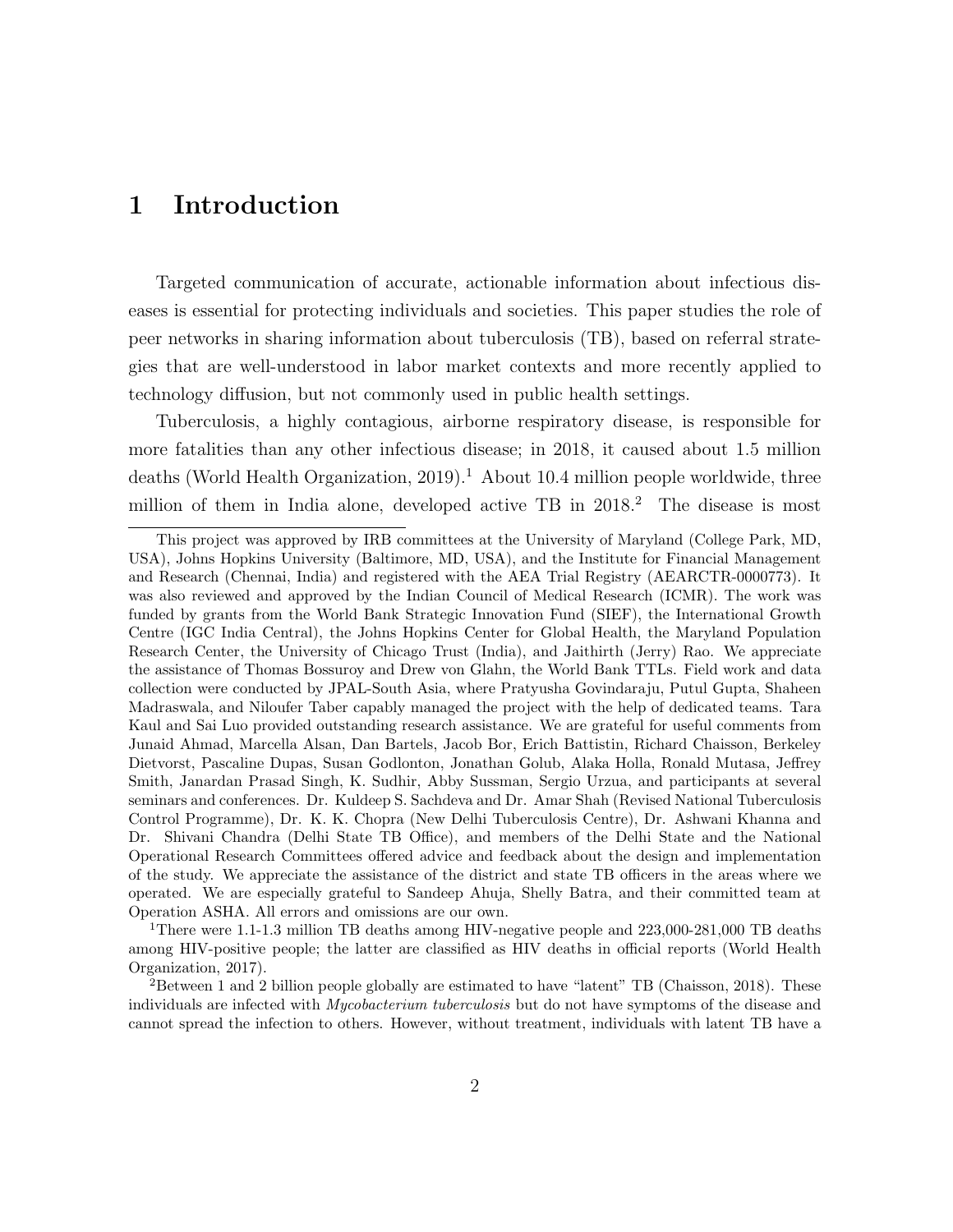common among vulnerable populations in poor countries in Africa and Asia (World Health Organization, 2019). Mortality from untreated TB is high (45% for HIV-negative and nearly 100% for HIV-positive individuals (World Health Organization, 2019)) and the disease is highly debilitating even among those who survive it, with serious—often devastating—consequences for human productivity.

Despite the high personal cost of illness and the availability of highly effective treatment that is free to patients in developing countries, a large share of those infected with TB do not receive timely diagnoses or appropriate treatment. In India, about 40% of TB cases are not reported to the public health authorities (Cowling et al., 2014), as would be necessary to facilitate treatment and contact tracing. Even though the symptoms of TB are widely known in India, they are also associated with other diseases, including asthma, upper respiratory infection, and cancer. Also, the efficacy of TB treatment may not be well-understood, particularly by the marginalized populations who are most at-risk for the disease. This implies that many individuals who have TB symptoms may underestimate the expected benefits of formal diagnosis with and treatment for the disease. Additionally, active case-finding to identifying TB patients has proven very costly. One reason is that even in contexts with high TB prevalence, large numbers of individuals must be screened to identify individuals with symptoms that require testing (herafter, we use the term "symptomatics" to refer to individuals whose symptoms of TB are confirmed by health workers, and distinguish them from "suspects," who are individuals identified by peers as those who would benefit from testing but who have not yet been screened by health workers for the presence of symptoms). For example, Charles et al. (2010) report findings from a large-scale study in southern India. More than 18,000 individuals were screened, resulting in the identification of 640 individuals with symptoms consistent with TB.<sup>3</sup>

In this work, we study whether outreach by existing patients who are benefiting from treatment of their own TB can contribute to reducing these imperfect information problems and improving case-finding. Individuals receiving appropriate medical care

<sup>5%–15%</sup> lifetime probability of developing active TB (World Health Organization, 2017).

<sup>&</sup>lt;sup>3</sup>In Charles et al. (2010), the prevalence of so-called "chest symptomatics" was 2.7% in rural areas and 4.9% in urban areas.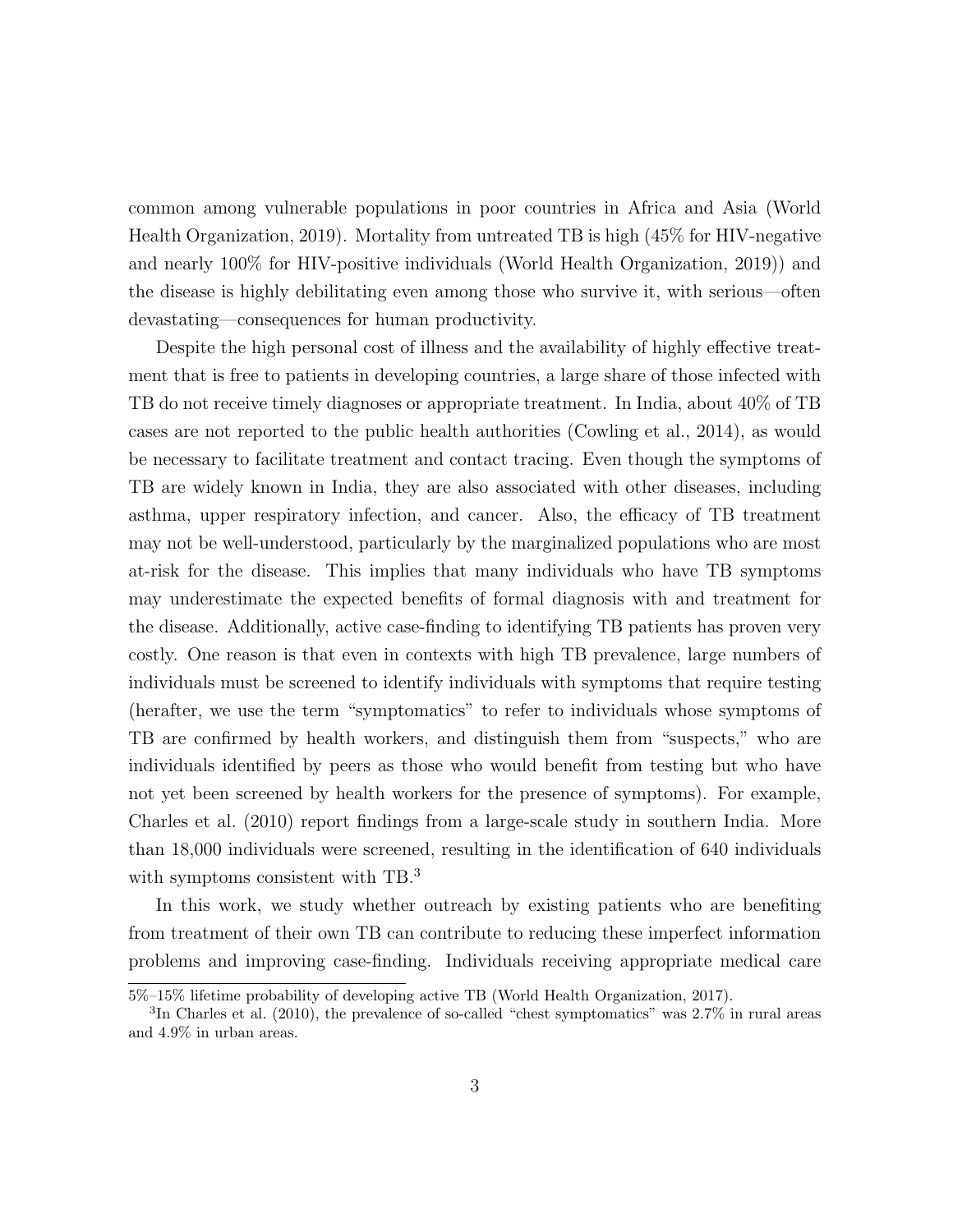have information about personal and logistical aspects of TB screening, testing and treatment based on their own experience as patients. They are likely to have social ties to others who would benefit from testing and treatment, both because they share risk factors and because the disease is contagious. In particular, they may have connections to at-risk people who are hard for health workers to identify and reach in a timely manner. Existing patients might also be able to credibly vouch for the quality of the health care provider and the benefits of treatment, providing personal testimonials that could be more compelling to some prospective patients than information from health workers.<sup>4</sup> Thus, peer referrals can potentially complement or supplement outreach by public health workers along two dimensions: they can increase the scope and scale of outreach, and improve the ability to identify and persuade at-risk individuals. Therefore, we designed an experiment to investigate the potential of peer referrals from existing patients to resolve informational barriers to screening and case detection, much as referrals are used in labor markets to identify high-quality employees.

We partnered with Operation ASHA, a non-governmental organization (NGO) that runs Directly Observed Treatment Short Course (DOTS) centers in several cities in coordination with the Indian Government's TB control program, the Revised National Tuberculosis Programme (RNTCP), to implement a randomized controlled trial of financial incentives and peer outreach strategies for identifying and testing previously unserved individuals with symptoms of  $TB<sup>5</sup>$  We randomly assigned 122 DOTS centers treating 3,176 existing patients and located across nine cities to either a control group where new patient intake followed Operation ASHA's standard procedures, or one of nine active case-finding strategies. Our experimental outreach strategies varied the presence and conditionality of incentives for making referrals, and whether prospective patients were approached directly by TB patients in their own social networks or by health workers following up on leads generated by current TB patients. While financial incentives

<sup>&</sup>lt;sup>4</sup>Conveying otherwise-hidden information to prospective patients makes the peer referral mechanism we study distinct from community- or network-based targeting, where the objective is typically to aggregate information from the network to share with a third party.

<sup>&</sup>lt;sup>5</sup>India launched its National Tuberculosis Programme (NTP) in 1961. Later, in order to standardize TB treatment and implement the DOTS strategy, the Revised National Tuberculosis Control Programme (RNTCP) was started in 1997. Over the next nine years, it expanded across the country.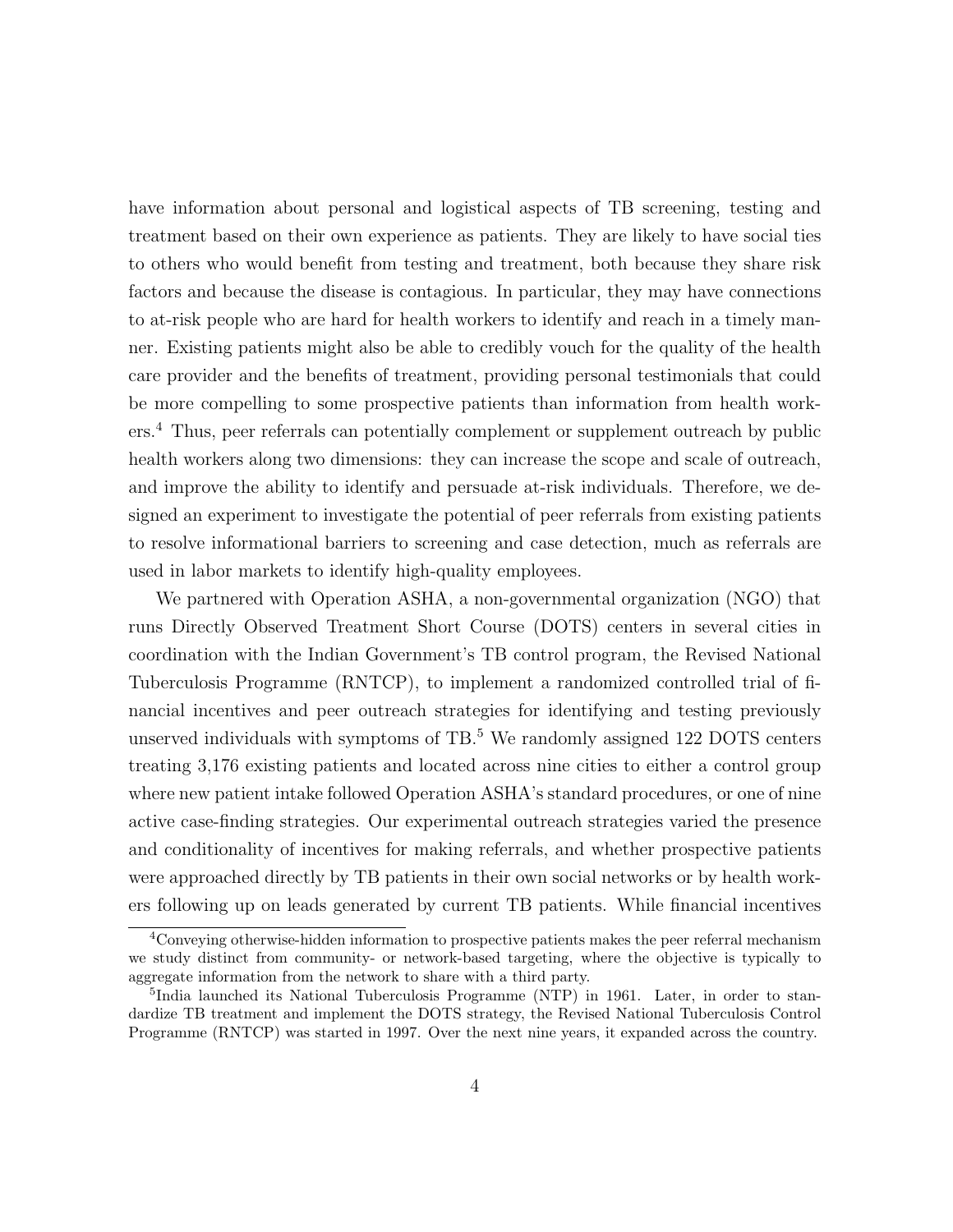have been used to shape health behaviors in other contexts,<sup>6</sup> introducing experimental variation in the degree and nature of existing patients' engagement in outreach is a novel contribution to the literature on referrals and allows us to disentangle the effect of private information about prospective targets from the effect of information conveyed by peers.

Our results indicate that existing TB patients have valuable information about other individuals in their social network–but outside their own household–who would benefit from TB screening and testing, and are effective in conveying it to their peers, particularly when they are offered financial incentives. Relative to encouragement alone, financial incentives to existing patients doubled the number of new suspects who came in for screening. On average, providing incentives resulted in one new patient screened for every 10 existing patients, compared to one new patient screened every 22 existing patients in the absence of incentives. These additional screenings were well targeted: incentives also had statistically significant effects on other measures of case-finding, including the numbers of new suspects sent for testing on the basis of their symptoms, of those symptomatics who were actually tested, and of patients with active TB identified and subsequently, started on a treatment regimen.

Direct outreach by peers was more effective in identifying prospective patients for screening, and ultimately finding individuals with TB, than the alternative of outreach by health workers. In fact, outreach by existing patients resulted in an average of one new suspect screened for every 8 existing patients, and one new symptomatic tested for every 11 existing patients. These were more than double the levels of case-finding when outreach was conducted by health workers. Further, incentives strongly complemented peer outreach: on average, incentivized peer outreach resulted in one new patient screened for every 5.6 existing patients, and one new symptomatic sent for testing for every 7.4 existing patients. Incentives appear to have increased the effort that existing patients exerted in both convincing contacts to get screened for TB and identifying those contacts who were more likely to have the disease.

 $6$ See Baird et al. (2012); Kohler and Thornton (2011); Walque et al. (2012); Thornton (2008); Kremer et al. (2009); Miller et al. (2012); Basing et al. (2011) for examples.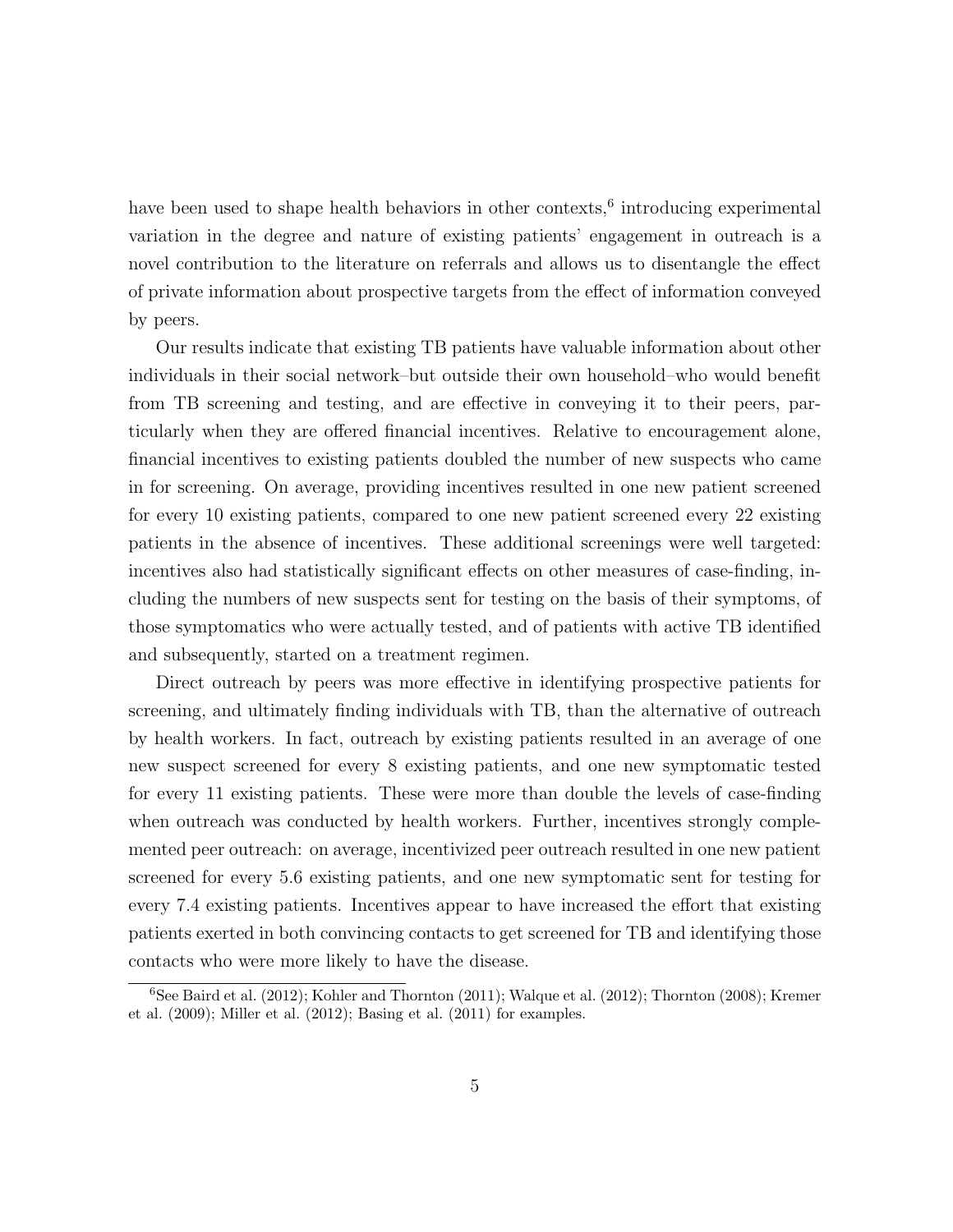Because of the effectiveness of small financial incentives and the comparatively lower cost of time for existing patients than health workers, incentivized peer outreach in TB screening is highly cost-effective when compared to health-worker outreach. We estimate that peer outreach results in the screening of new symptomatics at 20% of the cost of outreach by health workers, and it identifies new TB cases at 28%–38% of that cost.

The reach of peers extends well beyond immediate family members (who in this study were excluded by design), including neighbors, co-workers, and friends. Incentives and peer outreach each demonstrated the potential to increase identification of marginalized patients. The prospective patients identified by current patients who received incentives for referrals were more socially and economically disadvantaged than those identified by current patients who did not receive financial incentives, and new prospective patients identified through peer outreach were more socially disconnected than those from the health worker outreach arms.

Our study demonstrates that, in its context, the necessary conditions for large-scale, community-based referral schemes to be effective in identifying patients with TB exist. Existing patients have useful information; they are able to pass on that information and to target at-risk individuals; and they are willing to do this in return for small, cost-effective payments. We emphasize the establishment of these necessary conditions in terms of existing patients' access to information and their ability and willingness to share it, rather than the ability of peer referral schemes to tackle the scale of India's TB problem. Although India has the highest TB burden in the world, infection is still a relatively rare occurrence and it would require a prohibitively large sample to identify a large number of TB-positive individuals.

Our work contributes to large literatures in economics that considers the effects of social networks on individuals' economic outcomes and behaviors (Jackson, 2011). The role of peers has been documented in the context of technology diffusion, particularly in agriculture (Beaman et al., 2018a; Fafchamps et al., 2018), in the targeting of social protection programs and microfinance loans (Alatas et al., 2016; Hussam et al., 2017), and in the dissemination of information about a public health insurance program (Berg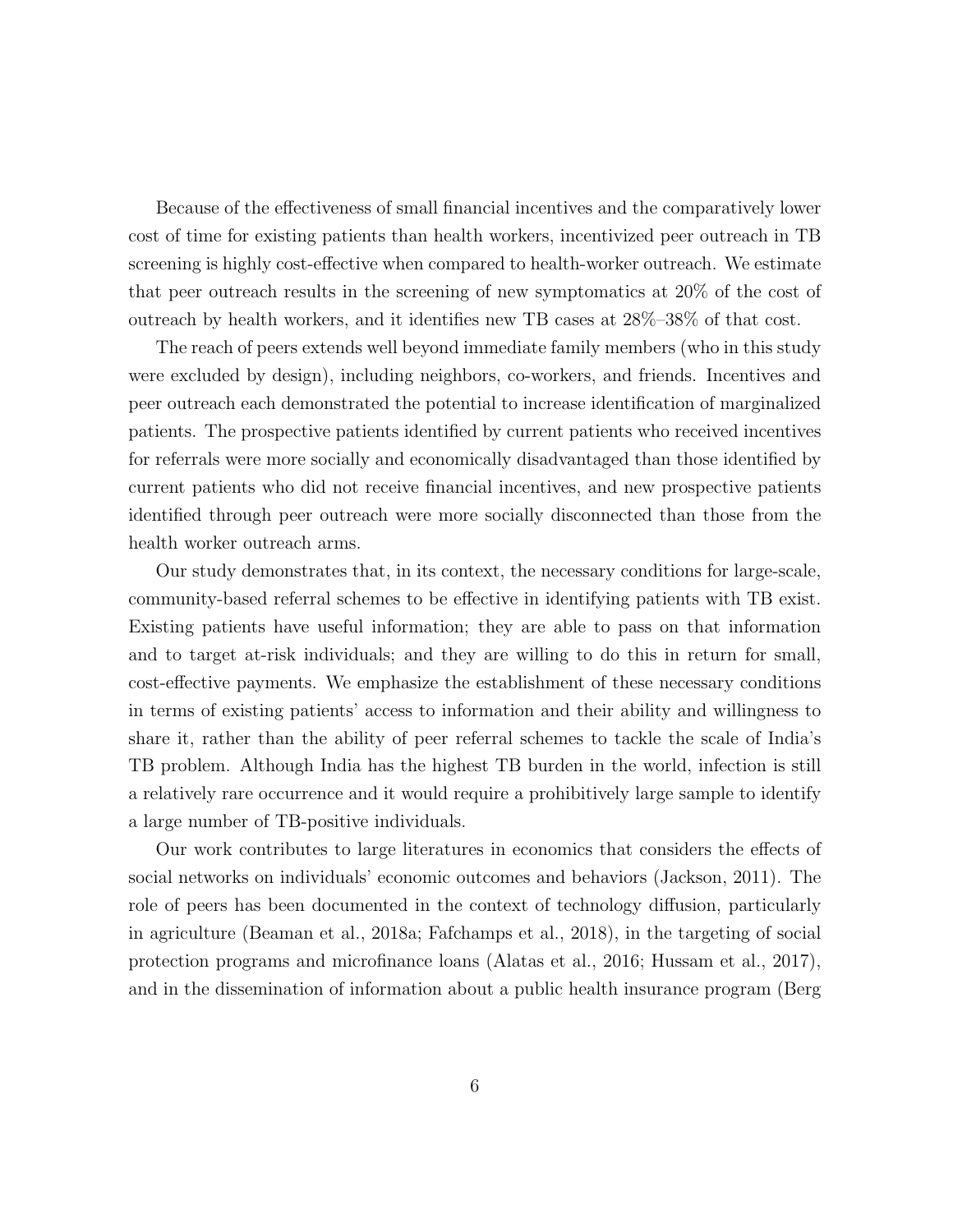et al., 2019).<sup>7</sup> Moreover, firms that sell goods or services often rely on referrals from current customers—who have private information about quality—to market their products to new ones (Kumar et al., 2010; Godes and Mayzlin, 2009). Firms also use referrals to attract and screen workers (Bryan et al., 2010; Heath, forthcoming; Kugler, 2003). The potential role of referrals in attracting candidates with specific characteristics in employment settings has been measured in experimental studies in India (Beaman and Magruder, 2012) and Malawi (Beaman et al., 2018b), as well as in experimental and nonexperimental studies in the United States (Burks et al., 2015; Friebel et al., 2018).

Although our application shares some features with labor or product markets and with health applications that have been studied previously, our context is distinct from the settings in which referrals have been most intensively studied. First, stigma about TB may make the costs of sharing information about treatment higher than those of sharing information about jobs or products. Second, the highly contagious nature of the disease means there are public as well as private benefits to increased identification of individuals with TB. This implies that results from marketing or employment contexts may not generalize to a health context.<sup>8</sup> Moreover, in the context of job market referrals, referrers typically both identify targets and perform the outreach, whereas the design of our field experiment allows us to disentangle these two distinct channels through which referrals may operate.<sup>9</sup> Our work also complements related research by Berg et al. (2019)

<sup>7</sup>A growing set of studies document the respective effects of social interactions, networks, and peers on health behaviors including obesity (Christakis and Fowler, 2007), smoking (Christakis and Fowler, 2008), and the use of hygiene products (Oster and Thornton, 2012), as well as on choices associated with HIV treatment (Balat et al., 2018), hospital (Pope, 2009), and health insurance (Sorensen, 2006).

<sup>&</sup>lt;sup>8</sup>In labor markets, homophily might lead to undesirable outcomes from referrals by limiting diversity in hiring (Beaman et al., 2018b; Hoffman, 2017) or inducing nepotism (Wang, 2013), which in some cases could cause referrals to have negative net welfare effects. In our context, homophily is likely to benefit disadvantaged populations because our referrer population is marginalized and thus likely to reach out to other marginalized individuals. At the same time, it is possible that excessive reliance on a referrals mechanism might disadvantage individuals who do not enjoy large social networks. This highlights the importance of analyzing, as our study does, precisely which types of individuals are recruited through the various referral schemes.

<sup>9</sup>We are aware of only one marketing study that contrasts the effectiveness of outreach by current customers (analogous to patients in our context) and independent agents (Godes and Mayzlin, 2009). In that study, outcomes cannot be directly associated with specific individuals on either side of the interaction since the relationship being measured is between aggregate sales in a market and the total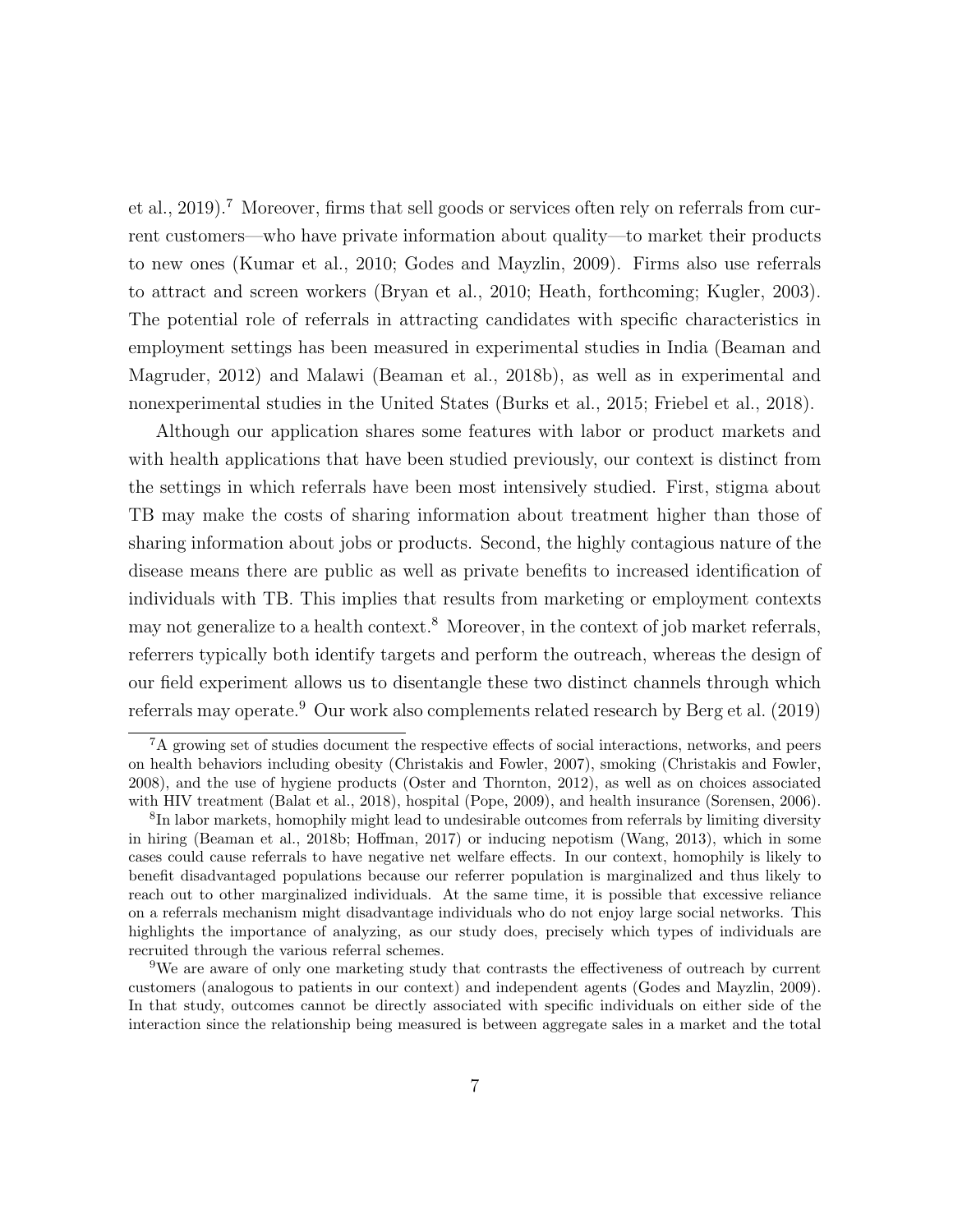that studied the effect of incentives paid to agents hired to disseminate information about public health insurance in Southern India. Incentive pay for agents increased potential customers' knowledge of the insurance product and increased take-up. A key distinction between this context and the one we study is that in Berg et al. (2019), the health insurance product was designed to be beneficial for the entire population, while TB screening and testing only benefits those with symptoms of or exposure to the disease – a relatively rare (and hard to identify) population even in a high-TB burden setting. Therefore, incentives in the Berg et al. (2019) context may increase effort in the extensive and intensive margins, while incentives for outreach to TB patients affect effort along both of those dimensions and also in targeting.

In addition to contributing to the academic literature on networks, referrals, and incentives, our study is relevant to public health policy. It is closely aligned with and designed to study potential improvements to the strategies used to fight TB by both the World Health Organization (WHO) and India's RNTCP.<sup>10</sup> Furthermore, other communicable diseases such as HIV/AIDS and COVID-19 present challenges related to informational barriers that are similar to those posed by TB. These diseases also dispro-

amount of word-of-mouth content spread by customers and agents in that market.

 $10$ To improve outreach and reduce its cost, recent WHO guidelines encourage high TB-burden countries to incorporate community-based outreach in national campaigns to prevent and treat TB. These guidelines, called the ENGAGE-TB approach (Haileyesus Getahun et al., 2012), include a specific emphasis on the role of communities in assisting in the detection of TB, especially in its early stages. The guidelines emphasize referrals by community health workers and volunteers; the referral strategies we test in this study are consistent with the WHO recommendations. Following the recent WHO guidelines, public health scholars and practitioners have begun to explore peer referrals as a case-finding tool. Some studies focus on HIV case finding among high-risk communities (see, e.g., Glasman et al. (2016); Gwadz et al. (2017); Shangani et al. (2017)), and one study considers identification of malaria cases (Faye, 2012). In the context of TB, Joshi et al. (2017) implement a peer-led screening project in Nepal, where 30 volunteers received intensive training to perform TB screening, collect sputum samples, accompany the newly diagnosed patients to obtain treatment, and support them during treatment. Similar strategies were implemented in the Democratic Republic of the Congo (Munyanga Mukungo and Kaboru, 2014; André et al., 2018). These studies, which do not include experimental control groups and are not designed to investigate mechanisms, included intensive training of groups of selected former TB or HIV patients who deployed as community health workers, often for prolonged periods of time. Methodologically, our study differs from existing research in using an RCT to identify causal impacts of various referral and incentive schemes and to distinguish between competing barriers to information sharing. Operationally, it mobilizes existing patients during the course of their treatment and requires minimal training.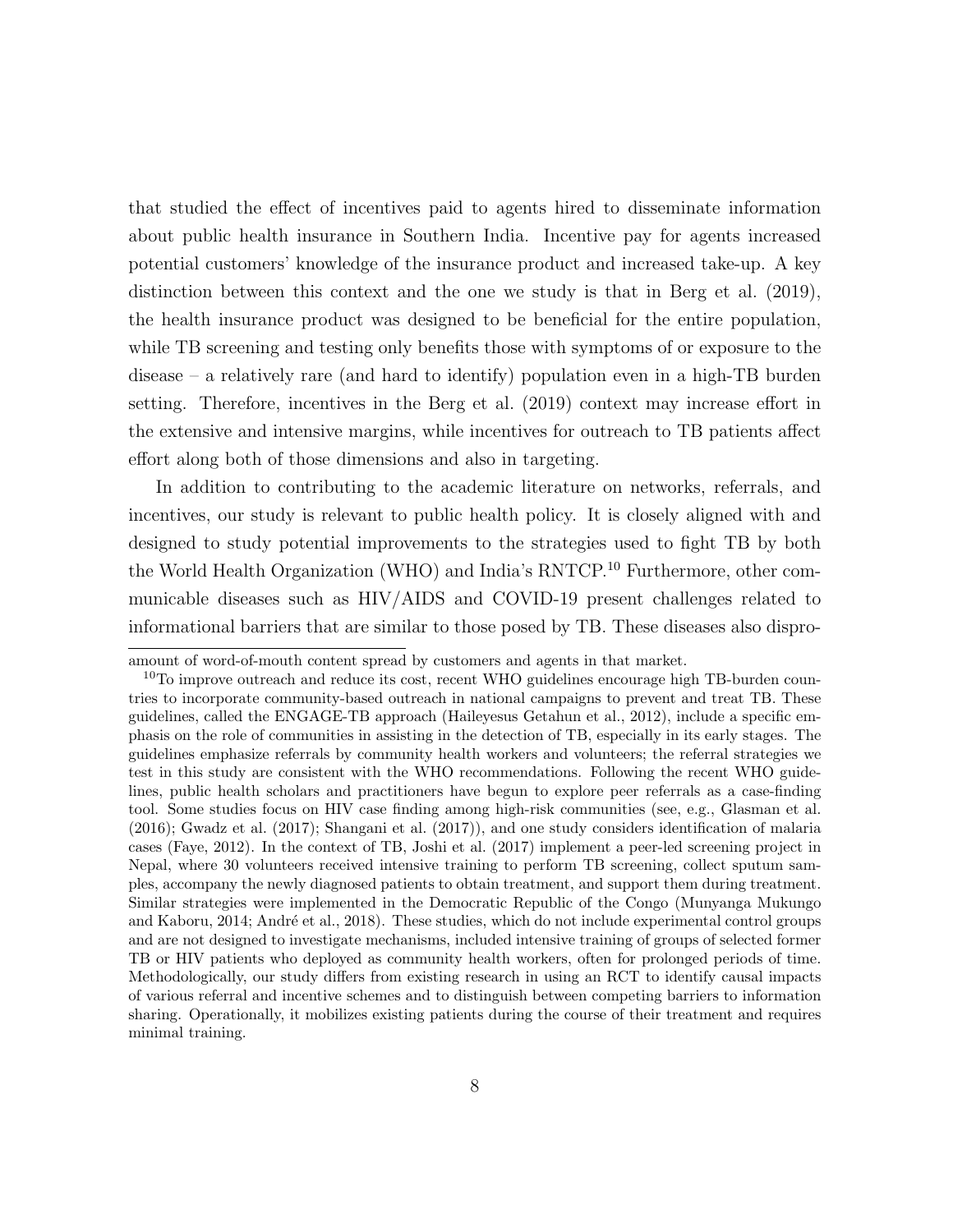portionately affect vulnerable, marginalized populations and, in the case of HIV/AIDS, carry social stigma. Insights from conducting outreach to TB patients may prove useful in these contexts and even suggest ways strategies for using targeted information to combat newly emerging infectious diseases.

In the next section, we present the simple conceptual framework we used to design the experiment and guide our analysis. In Section 3, we describe the context and the experimental design. In Section 4, we present results, and in Section 5, we offer our conclusions.

# 2 Conceptual Framework

Referrals can be used to overcome imperfect information when individuals have private knowledge that may be obtained from and shared through their social networks. The best-known examples are in labor markets, where current employees may have better information than firms about the characteristics of prospective new workers (Bryan et al., 2010; Heath, forthcoming; Kugler, 2003; Beaman and Magruder, 2012; Beaman et al., 2018b; Burks et al., 2015; Friebel et al., 2018).

The conceptual framework that guides our experimental design is grounded in our focus on the choices of existing patients, who face potential costs and benefits from referring others for TB screening. The framework is based on Beaman and Magruder (2012), who applied it to the more traditional context of job referrals. The framework fixes ideas about how incentives affect current patients' expected benefits of making referrals, and provides a formal description of the margins of effort through which current patients can influence the behavior of their contacts. It provides high-level motivation for considering the interaction of incentives and outreach modality.

We assume that each existing patient  $EP_i$  undergoing TB treatment at a certain health care provider is endowed with a given number of contacts  $j = 1, ..., n_i$ . From the perspective of  $EP_i$ , the individual making the referral, each of his contacts j is a potential subject of the referral and is characterized by: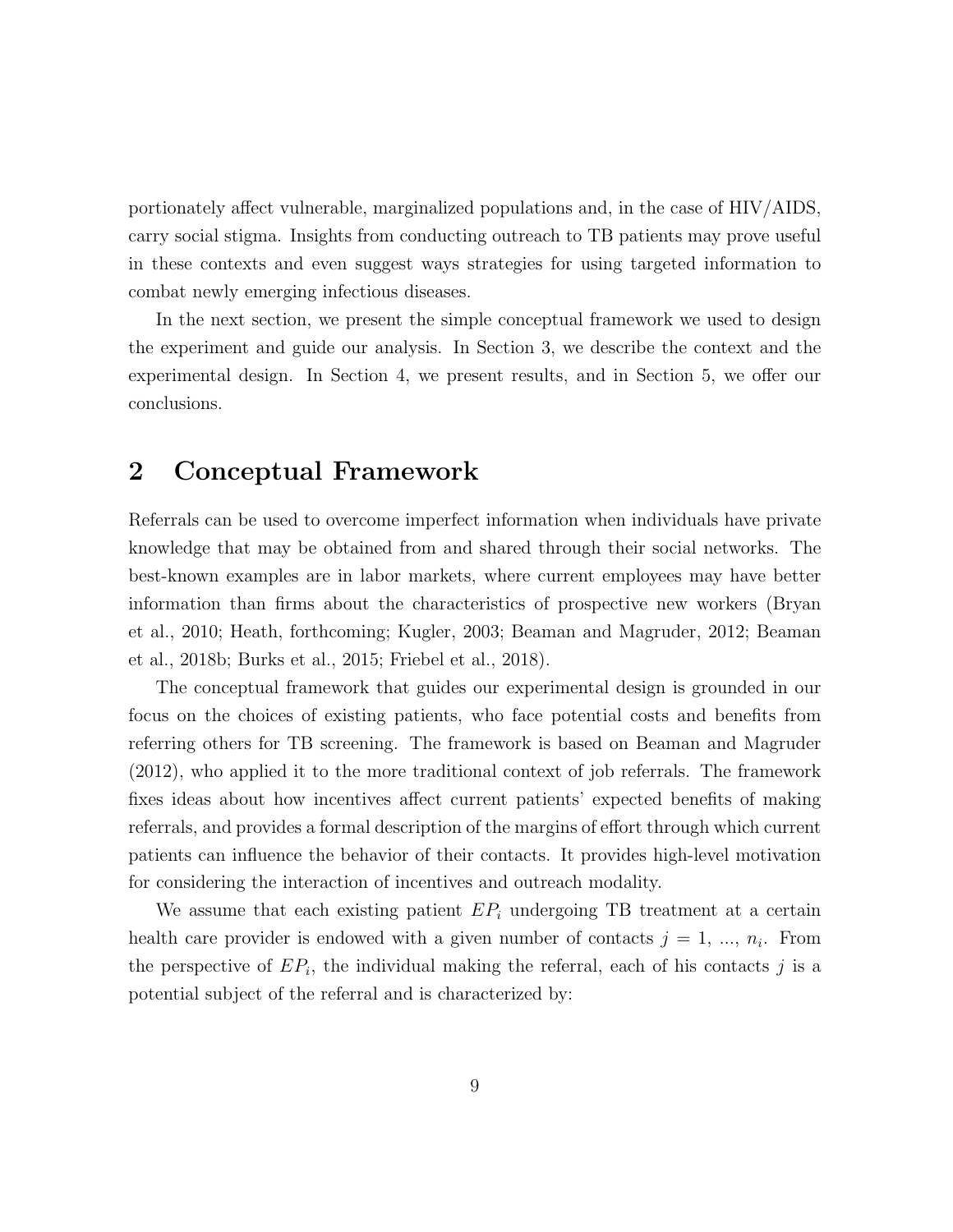- 1. A net benefit  $d_{ij}$  that  $EP_i$  receives when referring contact j to the provider,<sup>11</sup> defined as  $d_{ij} = g_{ij} - s_{ij} - c_{ij}$ , where  $g_{ij}$  is the value of any utility generated by the interaction (such as the "warm glow" described by Andreoni (1990) that  $EP_i$  might experience from knowing he helped contact j improve her health),  $s_{ij}$  denotes any disutility of the interaction due to the stigma and discrimination associated with TB, and  $c_{ij}$  is the time and effort cost of identifying, interacting with, and providing contact  $j$  with information about TB, screening opportunities, etc. Thus, the net benefit  $d_{ij}$  can be positive or negative, depending on whether its positive or negative components prevail.
- 2. A fixed payment from a third party,  $f_i$ , received for referring contact j, if j presents for TB screening, irrespective of the test results.
- 3. A contingent payment from the third party,  $p_i$ , received only if contact j tests positive for TB. Implicitly,  $p_i$  is conditional on j getting screened and tested, and testing positive.
- 4. The subjective probability  $\pi_j$  that contact j has TB, as assessed by  $EP_i$  after observing signals such as whether  $j$  presents symptoms consistent with the disease.
- 5. The probability  $\lambda_{ij}(X_j, q_{ij})$  that contact j will present for screening, which is a function of j's characteristics,  $X_j$ , as well as  $q_{ij}$ , the quality of information that is available to j about the costs and benefits of screening and treatment, which can be influenced by her interactions with  $EP_i$ .

An individual  $EP_i$  will make a referral if his net expected benefit from the referral is positive; that is, if:

$$
d_{ij} + \lambda_{ij}(f_i + \pi_j \times p_i) > 0 \tag{1}
$$

<sup>11</sup>In our framework, existing patients consider a single prospective referral at a time. They do not consider tradeoffs between referring different contacts, which we operationalize by explicitly allowing an unlimited number of referrals. Although this set-up is realistic in our context (as we show below, the modal number of names provided and referrals made by each patient, conditional on giving any names or making any referrals at all, is one), allowing existing patients to consider multiple referrals at the same time could have different implications.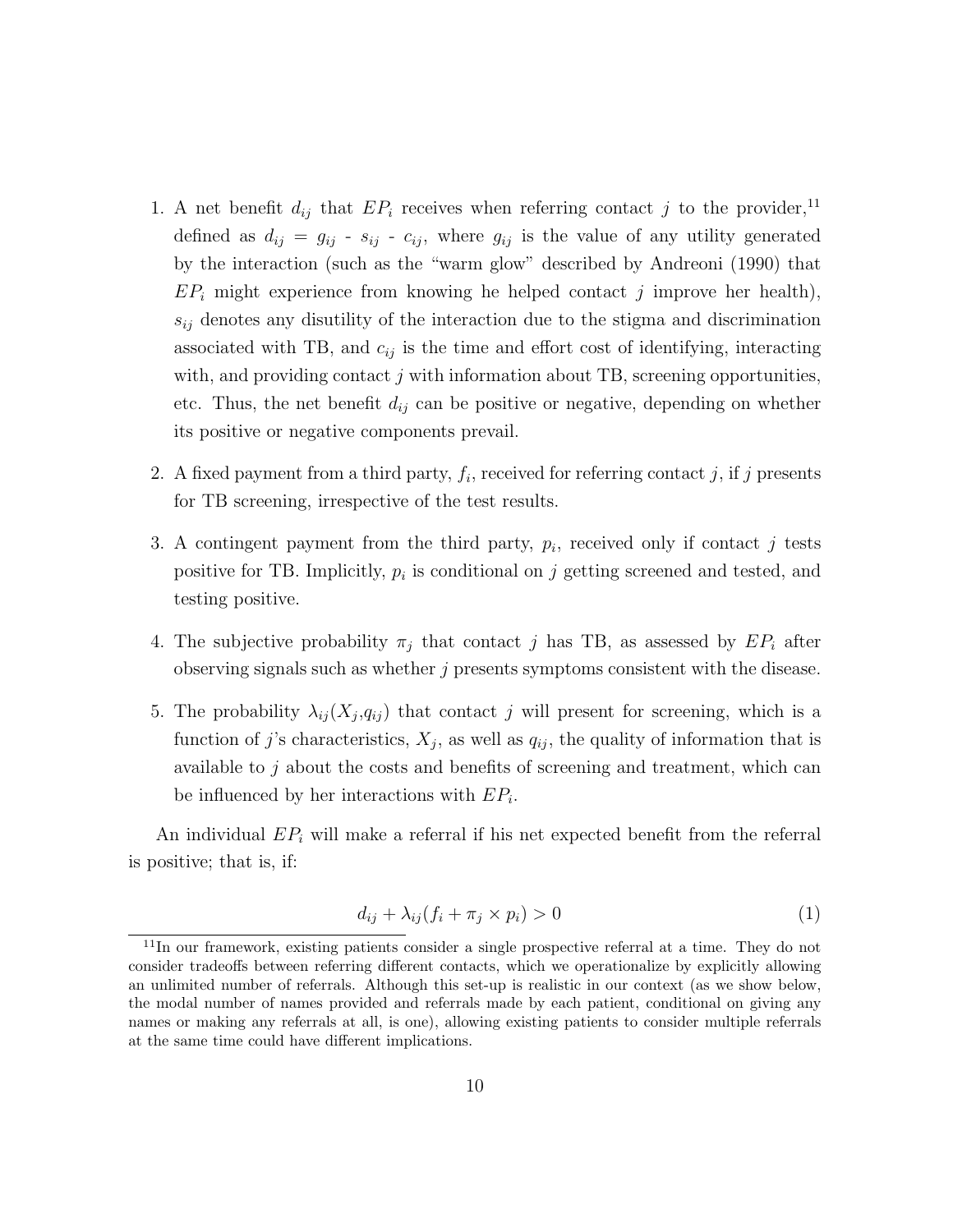Due to lack of awareness of the social benefits of making referrals, and possibly because of the stigma associated with TB (Kelly, 1999; Atre et al., 2011), the net reward  $d_{ij}$  for making a referral is likely to be small or negative. This would explain why, in the absence of other incentives, referrals in this context are rare—in contrast to the job referral context, where the social reward for a referral is typically positive.<sup>12</sup>

Motivated by this simple framework, our experiment includes manipulations of payments to EPs as well as outreach modalities varying EPs' involvement in the referral process. Our experiment includes an "encouragement" condition without any financial incentives; this increases the salience of the social importance of testing anyone with TB symptoms and therefore, the perceived positive component of  $d_{ij}$ ; this might motivate the existing patient to identify potential targets as well as exert effort to improve  $q_{ij}$ , thereby increasing the probability that person j presents to get screened. We also included payments to the referrer, which may be entirely fixed  $(f_i > 0$  and  $p_i = 0)$ or depend on the prospective patient's TB test results  $(p_i > 0)$ .<sup>13</sup> Knowing that their contact is receiving an incentive (conditional or unconditional) might also provide suspects j with social cover for seeking screening, which might counteract the stigma  $s_{ij}$ associated with visiting the health center (Thornton (2008) made this argument in the context of incentivized HIV testing and learning the test results).

When the reward is fixed, the incentive for referring contacts depends only on their willingness to be screened for TB, and not directly on whether they have symptoms consistent with TB. If a person's willingness to get screened and tested  $(\lambda_{ij})$  increases with  $\pi_j$ , the likelihood of having the disease, then existing patients have private incentives to target referrals to contacts most likely to be infected even under a system of fixed payments only. However, existing patients and their contacts could behave strategically

<sup>&</sup>lt;sup>12</sup>In other health applications, financial incentives have been used to overcome pecuniary and nonpecuniary costs of behavioral change (Baird et al., 2012; Kohler and Thornton, 2011; Walque et al., 2012; Thornton, 2008; Kremer et al., 2009; Miller et al., 2012; Basing et al., 2011).

<sup>&</sup>lt;sup>13</sup>As we describe later in more detail, we calibrate the payment structure in our experiment such that the total expected value of third-party payments for a new referral is the same for existing patients assigned to pure fixed-payment incentives or to a combination of a fixed payment plus a contingent reward. Equalizing expected payments allows us to remove income effects and isolate the incentive effect of the different incentive schemes.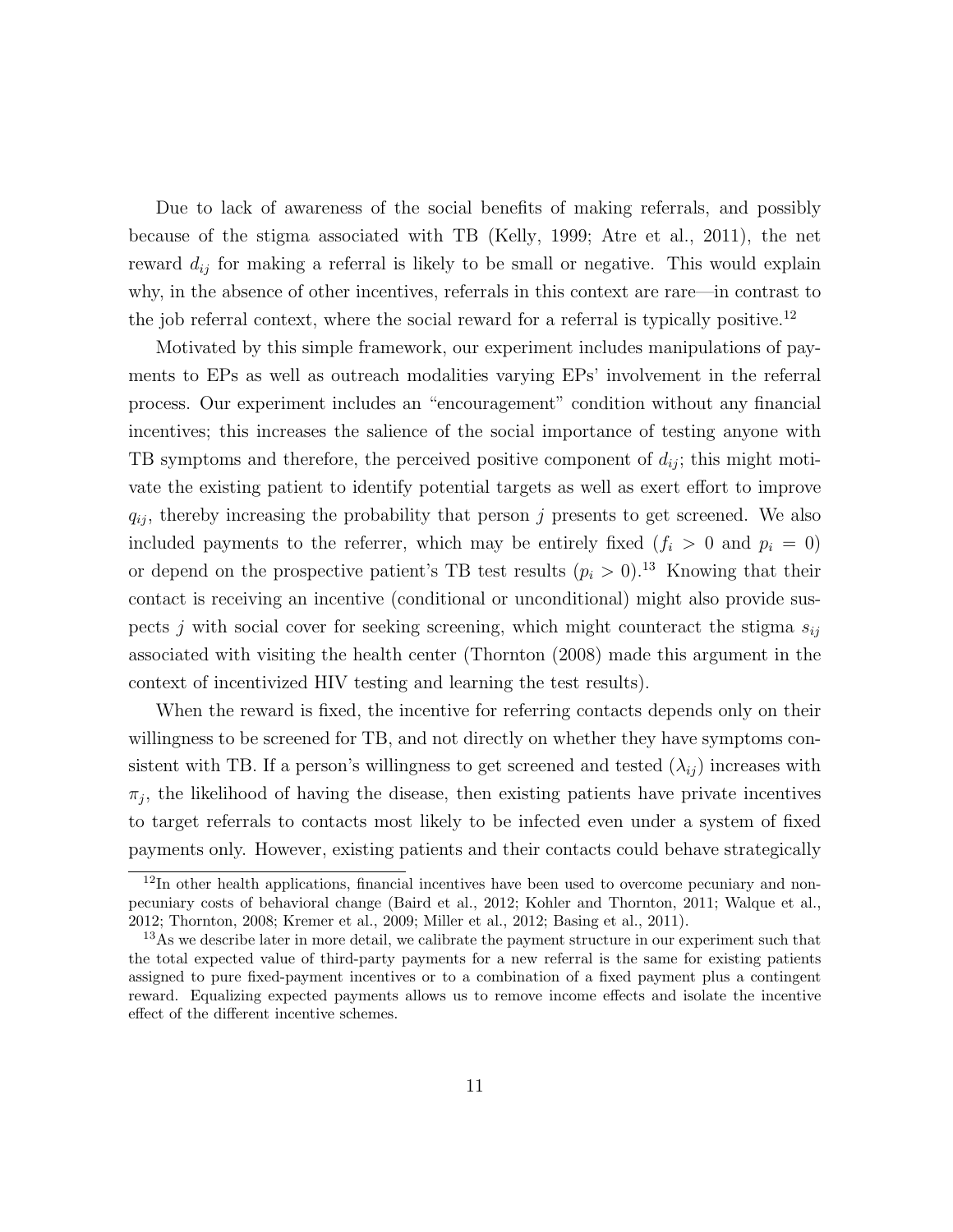to take advantage of fixed payments. The introduction of contingent payments allows us to determine the extent of such opportunistic behavior. When contingent payment is introduced, EP<sup>i</sup> 's expected payment depends directly on his information about a contact's characteristics, and  $EP_i$  has stronger incentives to make use of his knowledge about his contact's health. Therefore, the probability that any prospective patient actually has TB is greater when that individual is referred by an existing patient eligible for contingent payments  $p_i$ , rather than by an existing patient eligible for a fixed payment  $f_i$  of equal expected value.

Referrals can be operationalized in one of two ways. The first involves personal contact between  $EP_i$  and j. Alternatively,  $EP_i$  could provide contact information for  $j$  to a third party, such as a health worker. The health worker could either reveal  $EP_i$ 's identity as the impetus for the contact or conceal it. These strategies vary in their implications for  $q_{ij}$ , the quality of information received by j, and  $s_{ij}$  and  $c_{ij}$ , the social and effort cost to  $EP_i$  of referring j. Direct conversation between  $EP_i$  and j can transmit both objective (symptoms of TB, location of testing center and health care provider, duration of regimen, etc.) and subjective (personal experience with health workers, experience with side effects of medication, etc.) information. That information may carry additional weight because of the preexisting relationship between  $EP_i$  and j. In contrast, outreach by a health worker transmits objective information but not the subjective experience of a personal contact. The perceived quality of the information conveyed by the health worker may be enhanced when the health worker indicates to  $j$ that she visits at the behest of  $EP_i$ . Whether the ultimate quality of information received by  $j$  is higher or lower for outreach by existing patients or health workers depends on the weight  $j$  places on subjective versus objective information and on the effectiveness and accuracy of (and effort exerted by) existing patients relative to health care workers in communicating about TB screening. If prospective TB patients value subjective information highly or trust their contacts substantially more than they trust health workers, then outreach by existing patients could raise  $q_{ij}$  by more than outreach by health workers, making it more likely that the prospective patient presents for screening.

Variation in whether outreach is conducted by existing patients or health workers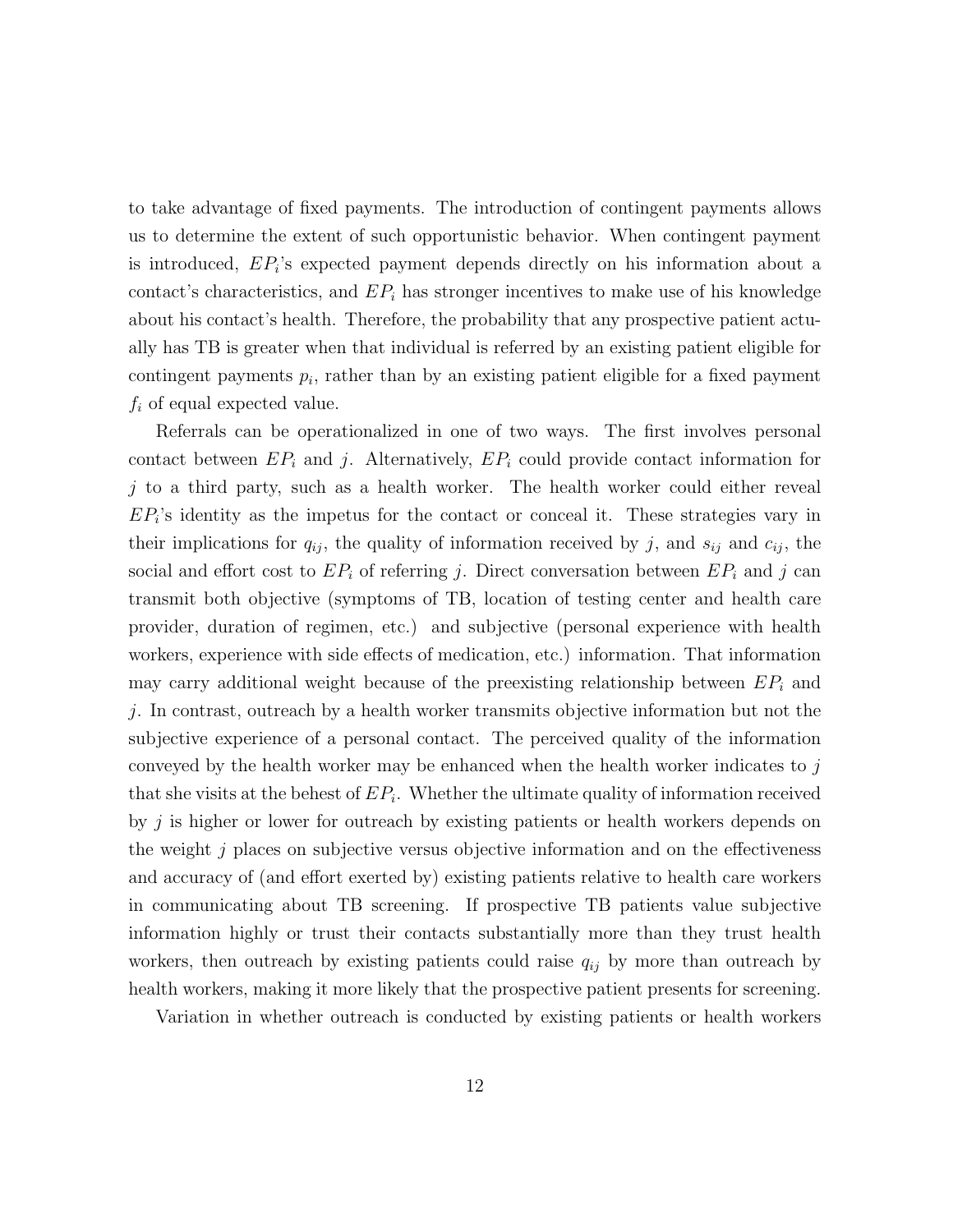also manipulates  $c_{ij}$  and  $s_{ij}$ , the economic and social costs to  $EP_i$  of referring j. While personal contact between  $EP_i$  and j may facilitate the exchange of information about the benefits of treatment,  $EP_i$  incurs time costs for the interaction, which may increase in the quality of information conveyed. Peer outreach also potentially reveals  $EP_i$ 's status as a TB patient to j and therefore increases  $EP_i$ 's social costs. If, instead, a health worker reaches out to  $j$  and conceals  $EP_i$ 's identity, this removes the stigma cost term  $s_{ij}$  but does not necessarily affect the positive component of  $d_{ij}$  because  $EP_i$  may still enjoy the "warm glow" of having helped someone (and is free to personally tell j of the referral if he so chooses). Thus, if stigma is an important deterrent to referrals, then we expect more referrals in experimental conditions that conceal the existing patient's identity. If the intensity of peer outreach increases  $q_{ij}$ , then peer referral should be more effective when peers are incentivized to exert more effort and provide high-quality information.

The predictions we have discussed thus far relate to how changes in the value of fixed and contingent third-party payments affect the probability that an existing patient  $i$ refers a social contact  $j$  for TB screening. We now consider two additional implications of our framework and experimental design. The first regards the characteristics of the social contacts  $j = 1, ..., n_i$  who are referred for TB screening. While current TB patients likely face lower outreach costs than health workers because the patients regularly interact with people who share their TB risk factors, their contacts vary in vulnerability and marginalization. On one hand, more vulnerable individuals may be more likely to have TB but less likely to have access to information about testing and treatment. On the other, social costs associated with referring a more vulnerable or marginalized contact may be higher because of lower social reward or higher time cost for the interaction. Therefore, both types of incentives may change the composition of referred contacts by increasing the chance that vulnerable individuals are identified.

While this framework characterizes the mechanisms through which existing patients' effort can affect referrals and how effort is affected by incentives, it also illustrates the difficulty of distinguishing between margins of effort: either increasing  $q_{ij}$  or choosing contacts with higher values of  $\pi_j$  raises the expected benefit to the current patient,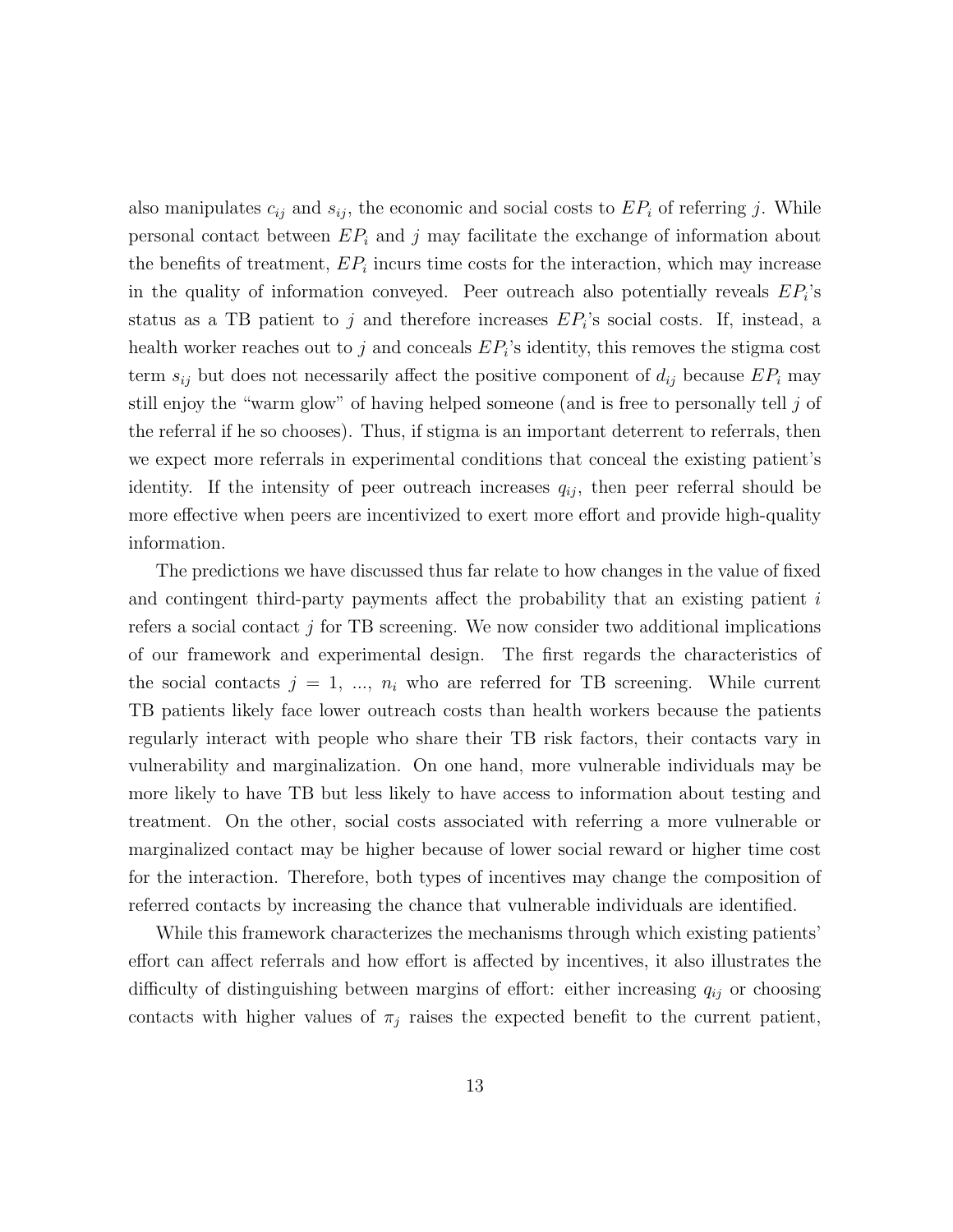and does so as a linear function of the contingent payment. The model also illustrates the challenges of separating the costs associated with potentially revealing one's own TB status from any benefits such revelation may have in increasing  $\lambda_{ij}$ , the probability that a contact gets screened. Rather than derive predictions from the model, we use it to map the experimental treatments to the current patients' choice problem, and to provide intuition for the mechanisms through which outreach modality and incentives affect current patients' expected benefits from making referrals.

# 3 Context and Experimental Design

## 3.1 Context

Tuberculosis is a disease caused by bacteria that spread from person to person through the air. TB typically affects a person's lungs, although it can affect other body parts such as the brain and kidneys as well. The TB bacteria attack the body, destroying tissue. Symptoms of pulmonary TB include chest pain, persistent cough, coughing of blood and phlegm, weakness and fatigue, night sweats, and weight loss. The disease is debilitating and has a high mortality rate when untreated. As noted earlier, TB is currently the ninth leading cause of death worldwide and the leading cause of death from a single infectious agent.

Tuberculosis can be treated and cured by multi-drug regimens that have been available since the 1950s. Treatment consists of several antibiotics that kill the TB bacteria; a typical treatment course takes six months and patients take medicines two to three times per week. The Indian Government (in partnership with the WHO) provides these medicines at no cost to patients.<sup>14 15</sup>

 $14$ Laurence et al. (2015) report that in India, the cost of a full course of medication for drug-susceptible TB was \$US 15 per patient as of 2005; on average across low-income countries, the cost was \$US 49 per patient.

<sup>&</sup>lt;sup>15</sup>Although patients typically start to feel better after taking the medicines for a few weeks, it is important to take them as prescribed and to complete the entire treatment course in order to be cured. Failure to complete the treatment not only results in failure to be cured, but it may facilitate the growth of bacteria resistant to the medicines, leading to Drug-Resistant TB (DR-TB), Multi-Drug-Resistant TB (MDR-TB), or even rarer and harder-to-treat strains. DR-TB and MDR-TB are more difficult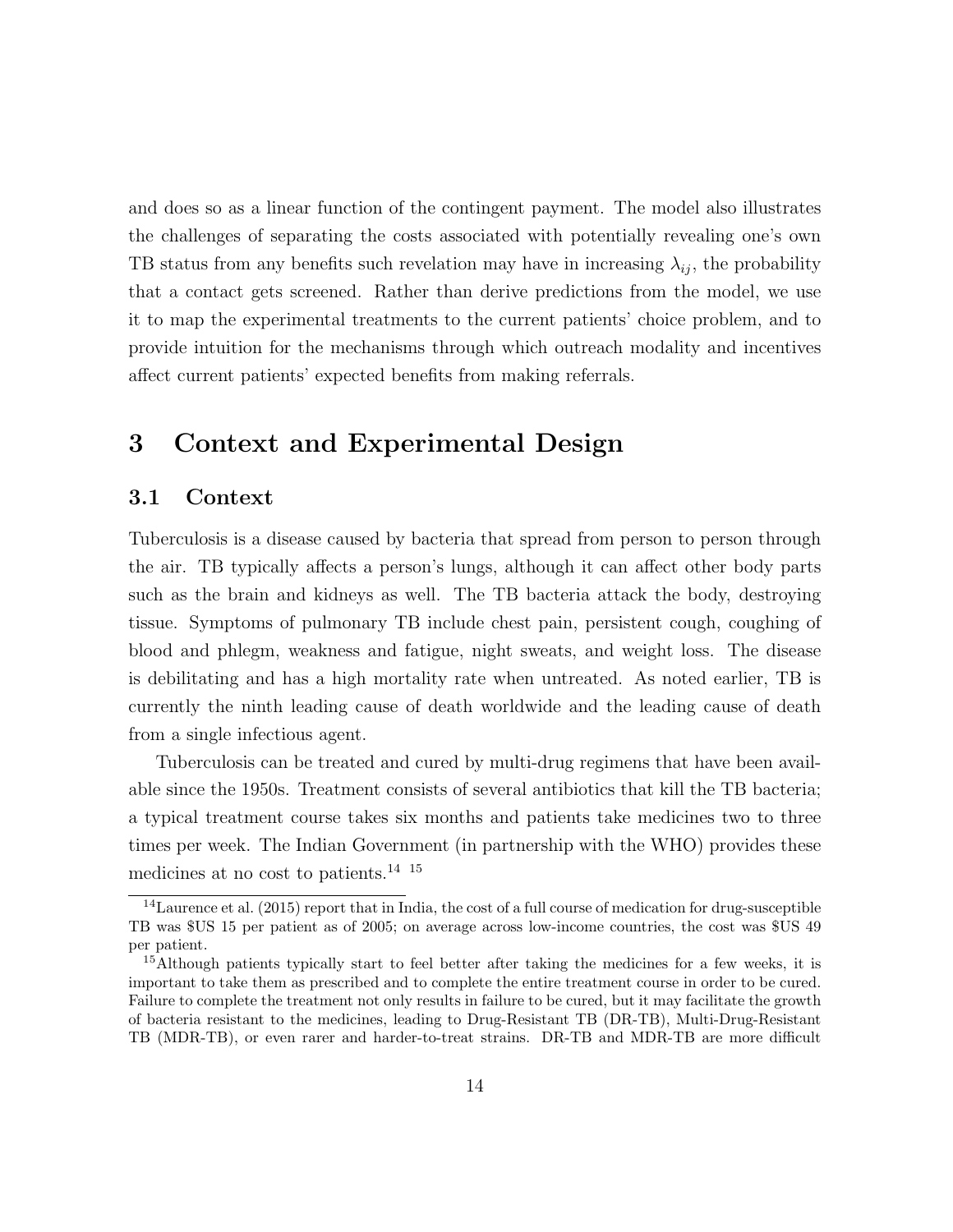Tuberculosis is a major public health problem in India. The nation has the largest number of TB cases in the world and accounts for more than one-quarter of the global TB burden. Almost three million people develop active TB each year and the disease caused 435,000 deaths in India in 2016. The country is among the WHO's "high-burden" countries for TB, MDR-TB, and TB/HIV co-infections (World Health Organization, 2017). The Indian Government's TB control initiative, the RNTCP, is coordinated by TB officers appointed at the district and state levels. TB services are delivered through the existing health infrastructure in which community centers serve as treatment clinics to administer DOTS to patients and monitor treatment. Non-governmental and private providers are systematically and actively engaged under the RNTCP. In 2008, about 3,000 NGOs and 20,000 private practitioners were part of the RNTCP effort.

Our study partner, Operation ASHA, operates about 200 community-based DOTS centers in several cities in 11 Indian states. Operation ASHA employs community health workers, known as "providers" or "counselors," whose job description includes detection of and outreach to new symptomatics as well as monitoring of drug therapy for patients in treatment. Although Operation ASHA is an NGO, it works within the existing structure of the RNTCP. When prospective patients ("suspects") are identified by Operation ASHA's health workers as presenting symptoms consistent with TB ("symptomatics"), they are directed to a government testing center for a sputum test. Those who test positive for TB enroll in one of Operation ASHA's clinics, where their medication is dispensed at no charge to them, according to DOTS standards and conforming with RNTCP guidelines and protocols.<sup>16</sup>

<sup>(</sup>and more expensive) to treat than drug-susceptible TB because the bacteria are resistant to one or more drugs.

<sup>16</sup>Patients present at the clinic to take their medication according to treatment regimen and start date. As part of the proprietary biometric monitoring system employed by Operation ASHA, counselors verify patients' fingerprints before dispensing medication. At the end of the prescribed treatment period, all patients are tested (at government testing centers) to determine whether they have been cured.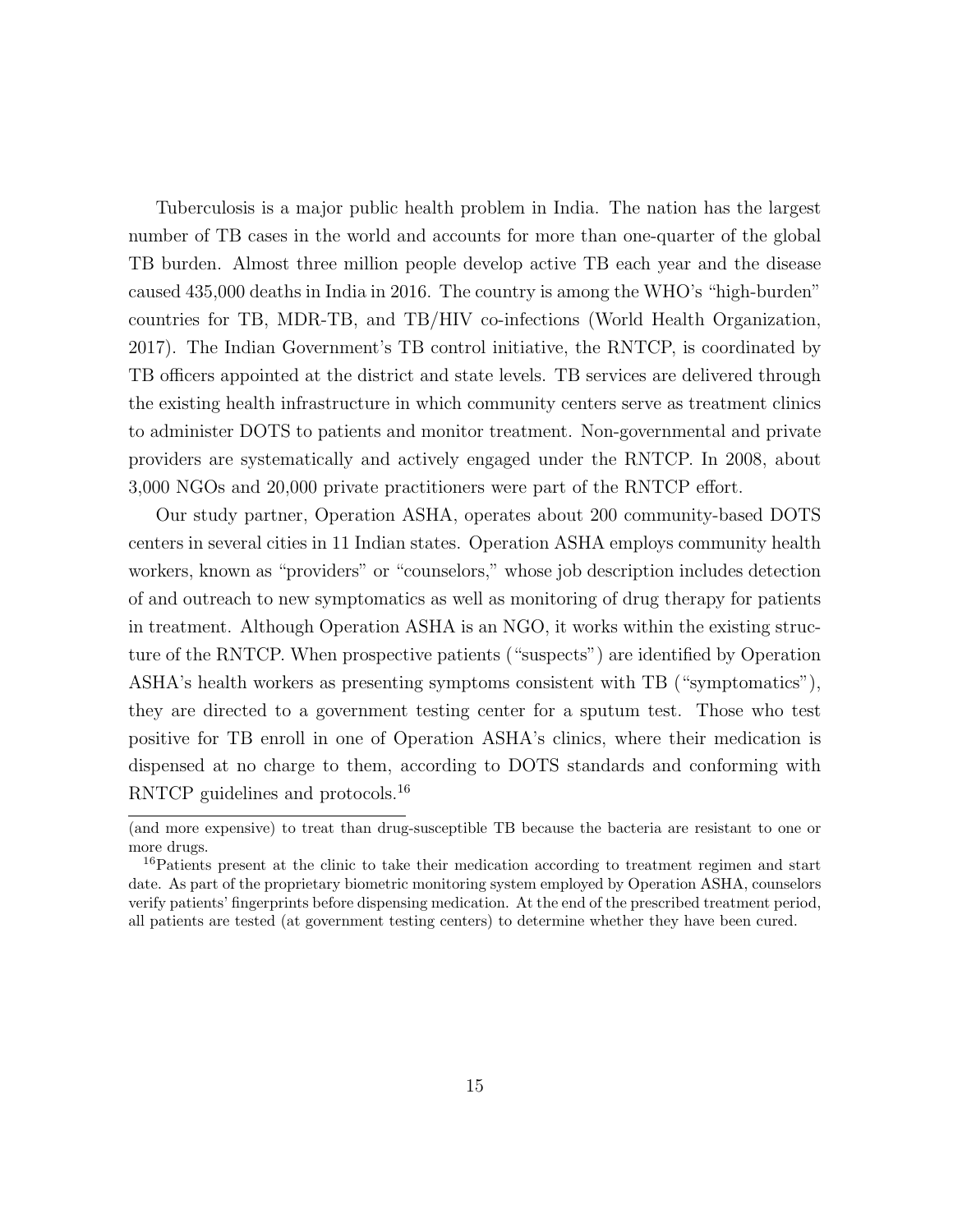## 3.2 Experiment setup

Our study consisted of a randomized controlled trial implemented in 122 DOTS centers in 10 cities across three states (Delhi NCR, Madhya Pradesh, and Rajasthan). The intervention was implemented by JPAL-South Asia in five waves between January 2016 and October 2017.

We augmented Operation ASHA's established use of community health workers and DOTS treatment by incorporating various types of referrals of new suspects by existing patients. Specifically, we used a cross-randomized design to test, respectively, three types of incentives for referrals and three types of outreach to prospective TB patients (described in detail below). The baseline sample included all Operation ASHA patients receiving treatment for drug-susceptible TB who were at least two weeks into their medication course when the baseline surveys commenced. We expanded the sample to include patients who had completed their six-month treatment in the three months before the start of the baseline surveys. Existing patients were either in the intensive phase (IP) of treatment, where they came to the clinic three times per week, or in the continuing phase (CP) of treatment (typically following IP), which required them to come to the clinic once a week.<sup>17</sup> In cases where the patient was a minor, the survey questions and interventions were addressed to the legal guardian. The experiment was rolled out in five waves between March 2016 and October 2017. To address the possibility of spillover effects between patients, we randomized by center.<sup>18</sup> A total of 3,176 patients were included in our study.<sup>19</sup>

<sup>17</sup>Patients suffering from MDR-TB, Extremely Drug-Resistant (XDR-TB), or Totally Drug-Resistant (TDR-TB) were not included in the sample.

<sup>&</sup>lt;sup>18</sup>The potential for spillovers across centers was much more limited. Operation ASHA chooses where to locate its centers in order to make their location as convenient as possible for patients and spread them out geographically to maximize their total reach and minimize possible overlap between potential patient populations across areas.

<sup>19</sup>The Operation ASHA patient lists we received included 4,203 patients. Of these, 3,402 (81% of the total) were surveyed at baseline and enrolled in the study. Reasons why some patients were not surveyed included: a move to another city or district, inability to track them after three enumerator visits, or a diagnosis of MDR-, XDR-, or TDR-TB. There was no economically or statistically significant association between the proportion of listed patients who could not be surveyed at baseline and experimental conditions (see Appendix Table A1). The baseline included 226 patients in 10 clinics who were subsequently omitted from the analysis because a change in Operation ASHA's relationship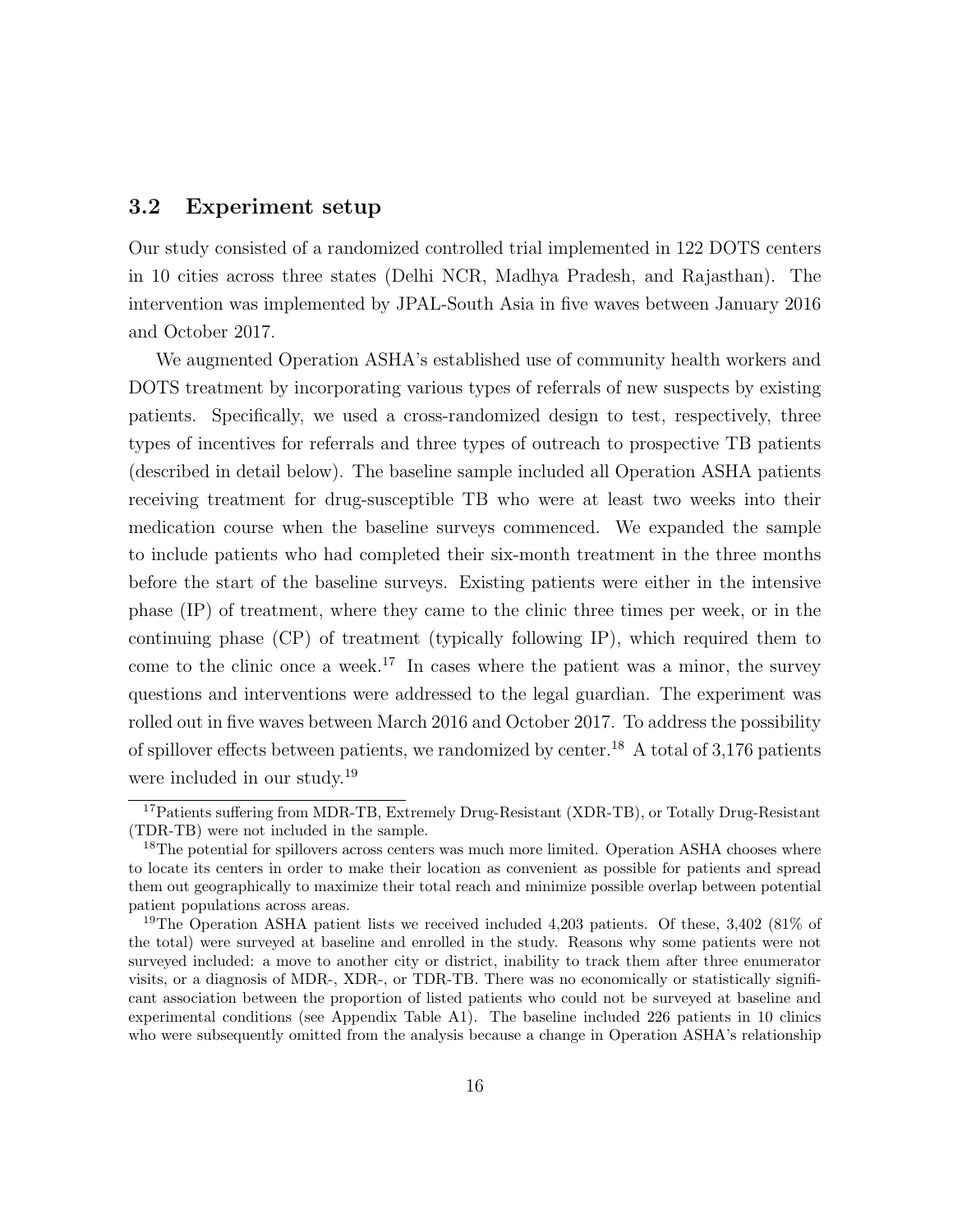For treatment and control centers, each existing patient was visited by a survey enumerator in a private location such as the patient's home. Enumerators obtained informed consent and administered a baseline survey. Information was collected on the existing patient's socioeconomic characteristics, physical and psychological health, and TB treatment, as well as on information-sharing networks. At the end of the survey, patients at treatment and control centers were prompted to think about individuals outside their households who they believed might be affected by TB. ("Please think of people you know who have TB symptoms.") According to RNTCP protocol, immediate family members of TB patients are automatically tested for TB, and as such, were excluded from our referral schemes because they were already known to the system. Then, for treatment centers only, all patients were told, "We are promoting outreach for tuberculosis to encourage more people to get tested and treated, and we invite you to join this effort." They could do this by recommending TB testing for people they knew socially and believed to have symptoms; these new suspects would receive referral cards with information about the screening process. An example of the referral card distributed by existing patients is provided in Figure 1. The cards contained information about Operation ASHA, names and addresses of local providers and treatment clinics, a list of TB symptoms, and an ID number used by Operation ASHA and the research team to link the card to the referrer and to distribute incentives according to the study design. New suspects were asked to bring these referral cards to Operation ASHA centers, where they would be screened by health providers and sent for further testing (if required) as per RNTCP mandates.

This process, from a suspect's arrival at an Operation ASHA health center to testing and, if necessary, treatment, was recorded in a referral register at the center that was updated with the relevant outcome at each step, including the result of the screening, whether the new symptomatic got tested, the results of the test (for symptomatics who got tested), and whether the newly identified TB-positive individual enrolled in treatment.

with the leadership at the government testing center in Bhubaneshwar (Odisha) meant we were not permitted to access administrative endline data for these patients.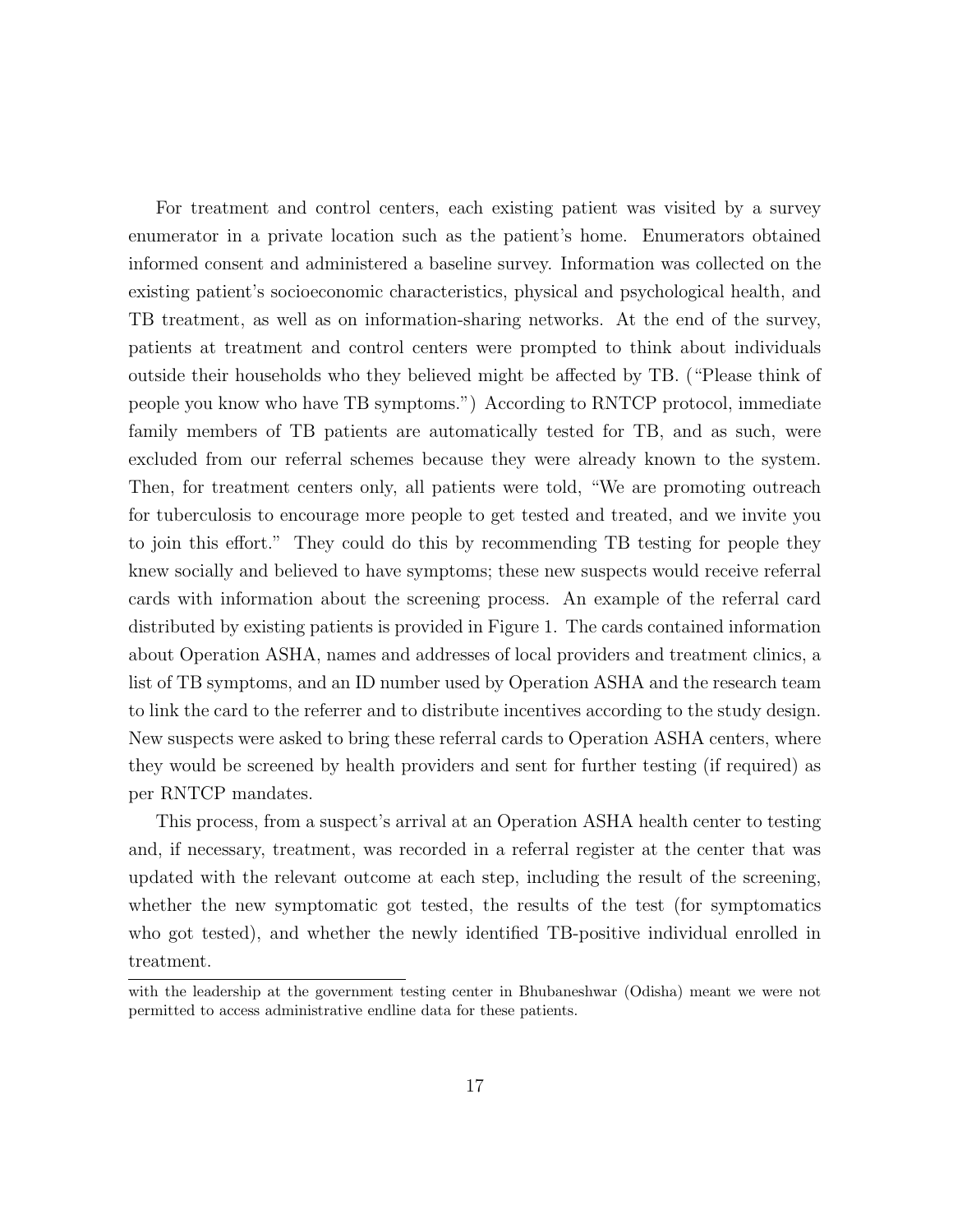New suspects were always told that they had been targeted for outreach by someone who knew them personally, and shown where their information would be recorded on the card that linked them back to the contact who provided the referral. While they were asked to bring referral cards with them to Operation ASHA, they – like any other individual – could seek care at Operation ASHA (or a public sector facility) without providing a referral card or other documentation. Operation ASHA continued to conduct outreach, screening, and enrollment of new patients following its regular procedures throughout the duration of the study, including enrolling new patients who did not have referral cards. Any new suspect who was approached by or on behalf of an existing patient in this study, but who was concerned about having their visit to Operation ASHA linked to the contact who referred them, could present for screening and receive identical care without submitting the referral card.<sup>20</sup> To the extent that this occurred, we will underestimate the extent of case-finding as a result of the outreach and incentive conditions tested in this study.

## 3.3 Experimental variation: incentive conditions

The first type of experimental variation was in the reward offered for each new suspect who sought screening and presented a referral card linked to an existing patient. In one-third of centers, there was no financial reward, only encouragement to participate for the good of the community. In these centers, both  $f_i$  and  $p_i$  (see Section 2) were thus zero. In another third of centers, existing patients were offered Rs. 150 for each new suspect who got screened at their behest. This treatment condition corresponds to  $f_i = 150$  and  $p_i = 0$ . This amount equals about \$US 3 and is roughly equivalent to the median daily income in India.<sup>21</sup>

In the remaining third of centers, existing patients were offered Rs. 100 for each new suspect who got screened and an additional Rs. 150 if the suspect tested positive for TB.

 $^{20}\text{As described in more detail below, all new suspects were surveyed at intake by J-PAL enumerators.}$ and the survey included questions about their perception of and experience with Operation ASHA. There were no reports of problematic interactions or negative perceptions.

<sup>21</sup>Diofasi and Birdsall (2016) report median daily incomes of \$US 2.50 in rural India and \$US 3.50 in urban India.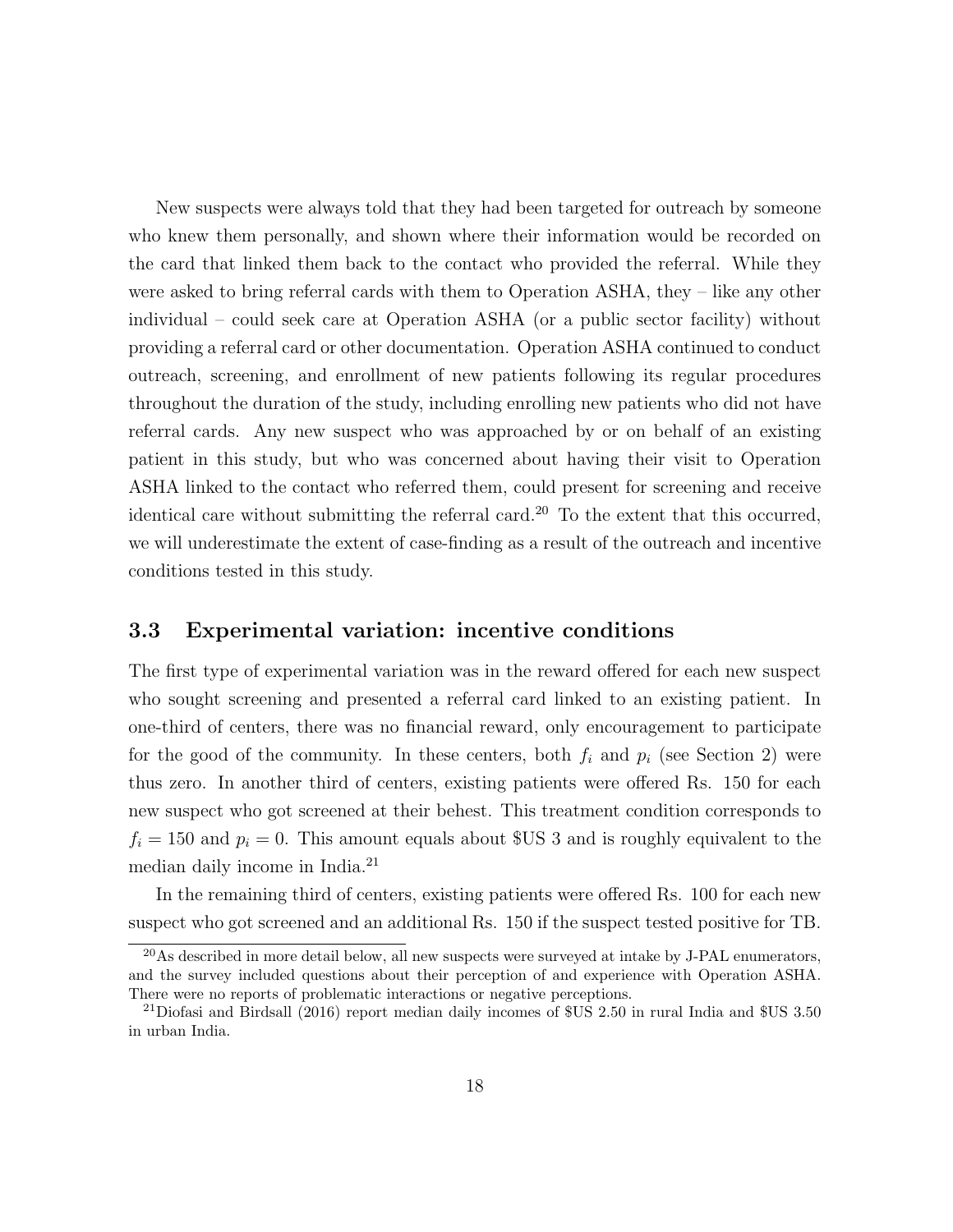This corresponds to  $f_i = 100$  and  $p_i = 150$ . The fixed payment provided some insurance to the referrer; the size of the fixed payment and the bonus was calibrated such that the conditional and unconditional incentives were of equal expected value based on the rate of positive tests in a pilot study conducted between June and September 2012. As we will show, these turned out to be roughly the same in the full study.

Note that while all incentive treatments designate financial rewards to be paid to the existing patient, it is possible that existing patients and the new suspects they identified chose to divide the money between themselves according to a sharing rule of their own selection. This does not undermine our research design; such side payments are simply an element of the social reward that forms part of the expected benefit (or cost) of making a referral. The policy-relevant estimate of the effect of incentives allows for side payments to take place naturally at the discretion of existing patients and new suspects.

## 3.4 Experimental variation: outreach conditions

The second type of experimental variation was in the modality of the referral itself. We compare peer outreach to two types of health-worker-facilitated outreach. In the onethird of centers assigned to the peer-outreach conditions, referral cards were given to existing patients. They were asked to approach people they knew socially and believed to have TB symptoms, inform them about TB's consequences and treatment, give them cards, and encourage them to get tested. Existing patients had up to 30 days to deliver the cards, and new suspects had an additional 30 days to present themselves at an Operation ASHA center for screening.<sup>22</sup> The enumerators asked existing patients to emphasize to the new suspects the importance of bringing the card when coming for screening, though treatment by Operation ASHA was never conditional on bringing a referral card and new patients identified outside of our study were screened for symptoms and treated identically by health workers despite not bringing referral cards. Existing patients were also told they were free to request additional cards, if needed; this was done to avoid creating a perception of scarcity that might have resulted in different

 $22A$  new suspect who arrived outside the 60-day window would still be screened, tested, and treated if necessary, but the existing patient would not receive credit for the referral per study protocols.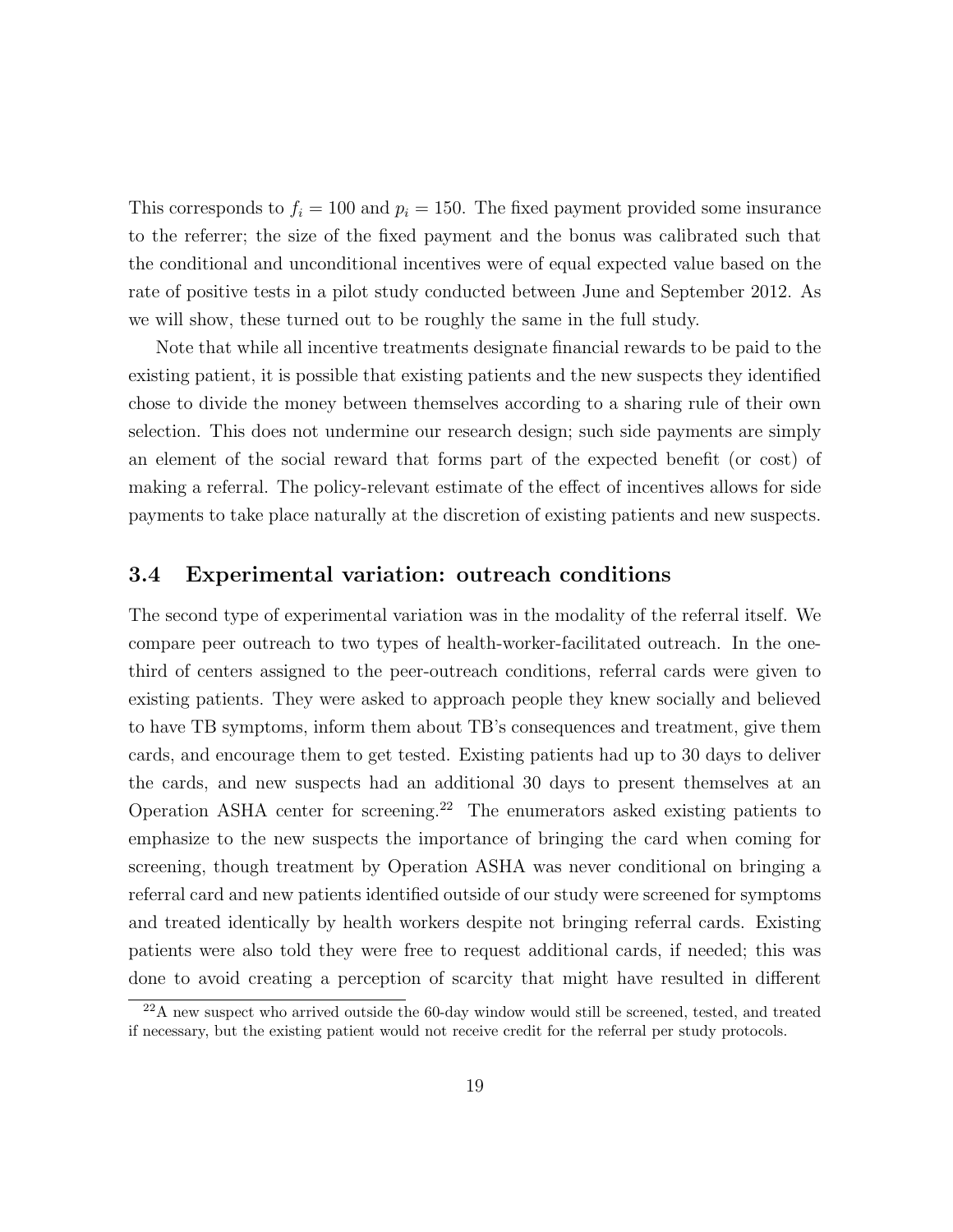opportunity costs of providing cards in the various experimental conditions.

The health-worker outreach conditions represent the current best practice regarding outreach and treatment of communicable disease, and they are conceptually closest to community-based targeting schemes. In these treatment centers, existing patients were asked to provide names and contact information of people in their social network who might benefit from getting tested for TB, so that a health worker could follow up by visiting these individuals.<sup>23</sup> Existing patients were shown the referral cards and told that the Operation ASHA health worker would deliver the cards to the people they named. As in the peer conditions, existing patients were told they had 30 days to provide names and the new suspects were to present for screening within 30 days after receiving cards from a health worker.

Half of the health-worker outreach centers were assigned to the "referrer-identified" condition, in which existing patients were told their names would be used when the health worker approached new suspects on their behalf; the specific language was, "I have come to see you because [Name], who cares about you, asked me to visit". Like the peer-outreach condition, the referrer-identified condition carries a risk of stigma because the current patient is revealed to be associated with a TB treatment organization, and that association would otherwise be hidden in the normal course of business because it is thought by patients and staff at Operation ASHA to raise suspicions of infection.<sup>24</sup> The remaining health-worker outreach centers were assigned to the "anonymous" condition, in which existing patients were told their names would not be revealed to the individuals they referred. Instead, health workers would tell the new suspects, "I have come to see you because someone who cares about you asked me to visit".

To ensure that existing patients in the peer-outreach conditions received the same

<sup>23</sup>Contact information could be an address, instructions about how to reach a contact's home, a phone number, or other information available to existing patients that would enable health workers to visit their contacts. This flexibility was intended to reduce barriers to making referrals.

 $24$ The full script was: "My name is [Operation ASHA health worker's name], I am here from Operation ASHA. Operation ASHA is [description of Operation ASHA]. I have come because [Name of existing patient OR "someone who cares about you"] asked me to visit. This person knows about TB, and thought you would benefit from learning how to get tested and treated for TB. Here is a referral card [hand out card]."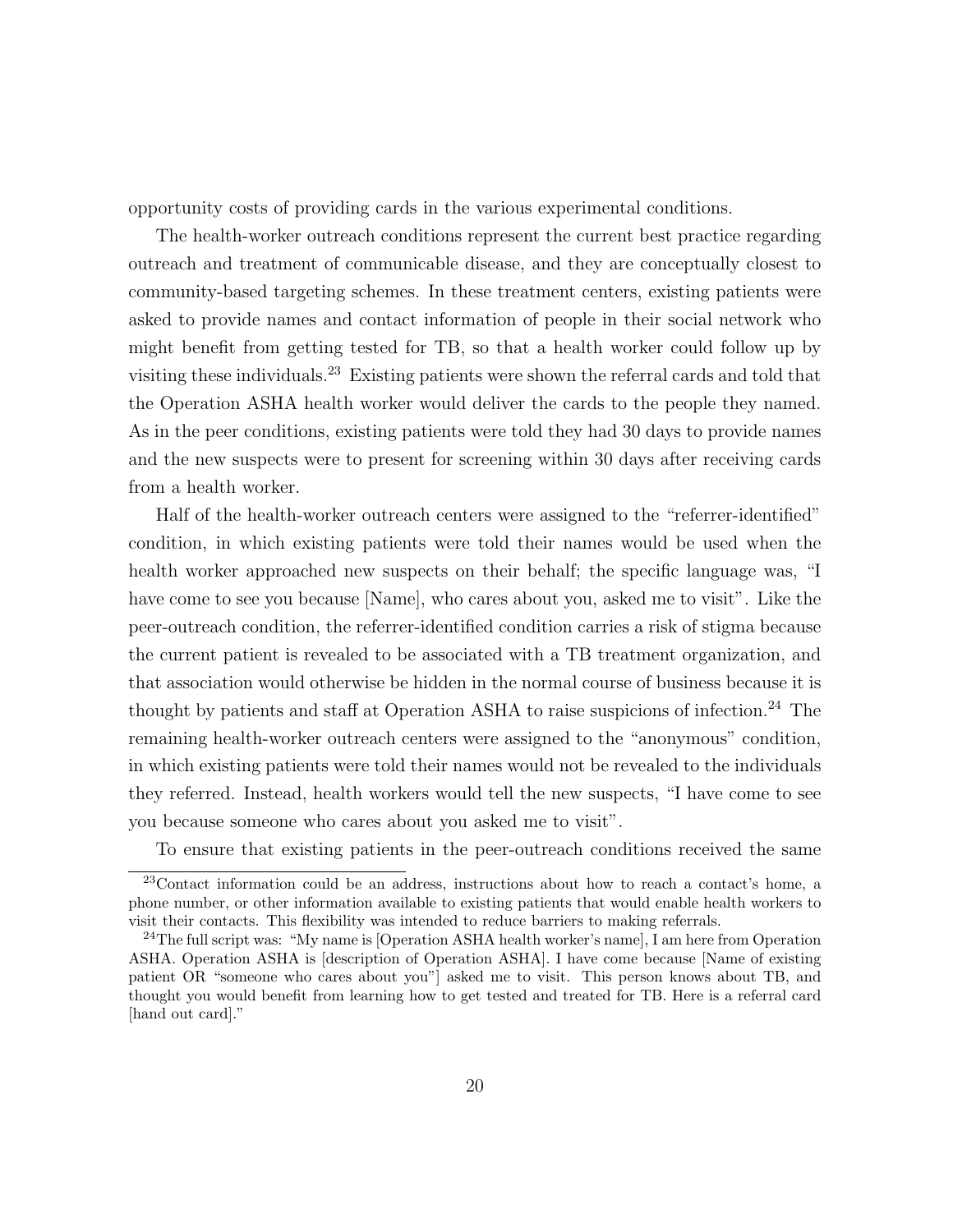level of priming as those in the health worker outreach conditions, patients in the peeroutreach conditions were also asked to provide names and contact information of people they knew who might benefit from getting screened for TB.<sup>25</sup>

While effort by peers is an outcome of the study, we monitored the Operation ASHA health workers closely to ensure they visited all the contacts named by the existing patients. Health workers were told that the JPAL team would survey each contact and ask whether they had been visited by an Operation ASHA representative and given the referral cards. Health workers were compensated for their participation in the outreach and monitoring activities required by the study. They received fixed monthly payments if the JPAL team determined they completed required activities. Compliance was high: 87.5% of new suspects named in the health worker outreach arms were visited by Operation ASHA staff (85% in the encouragement arms and 88.4% in the incentivized arms).

This experimental variation in outreach strategy corresponds to the social and economic costs of a referral. As discussed in Section 2, peer referrals carry two types of costs: the time cost of the interaction itself  $(c_{ij})$  and the stigma cost  $(s_{ij})$  of revealing one's own TB status to a peer (and hinting that the peer might have TB). Referreridentified outreach by health workers eliminates the time cost to the existing patient (and shifts it to a health worker) but, because the health worker explicitly names the peer who provided the referral, it maintains the stigma cost. Anonymous outreach by health workers carries neither time nor stigma cost at the margin for the existing patient. In both conditions, however, the new suspect might incur a psychological cost from inferring that someone in their social network (named or not) believes that they might have an infectious disease.

Making referrals may also entail a social benefit  $(g_{ij}$  in the framework outlined in Section 2). It is unclear how to rank the treatments in terms of their social benefits to existing patients. Existing patients may experience a "warm glow" from helping

 $25$ Of course, patients in the peer-outreach conditions were not limited to reaching out to the contacts they named. As shown in Appendix Table A4, patients in the peer-outreach conditions initially listed fewer names than those in the health worker outreach arms. However, they made more referrals than the names they provided at baseline.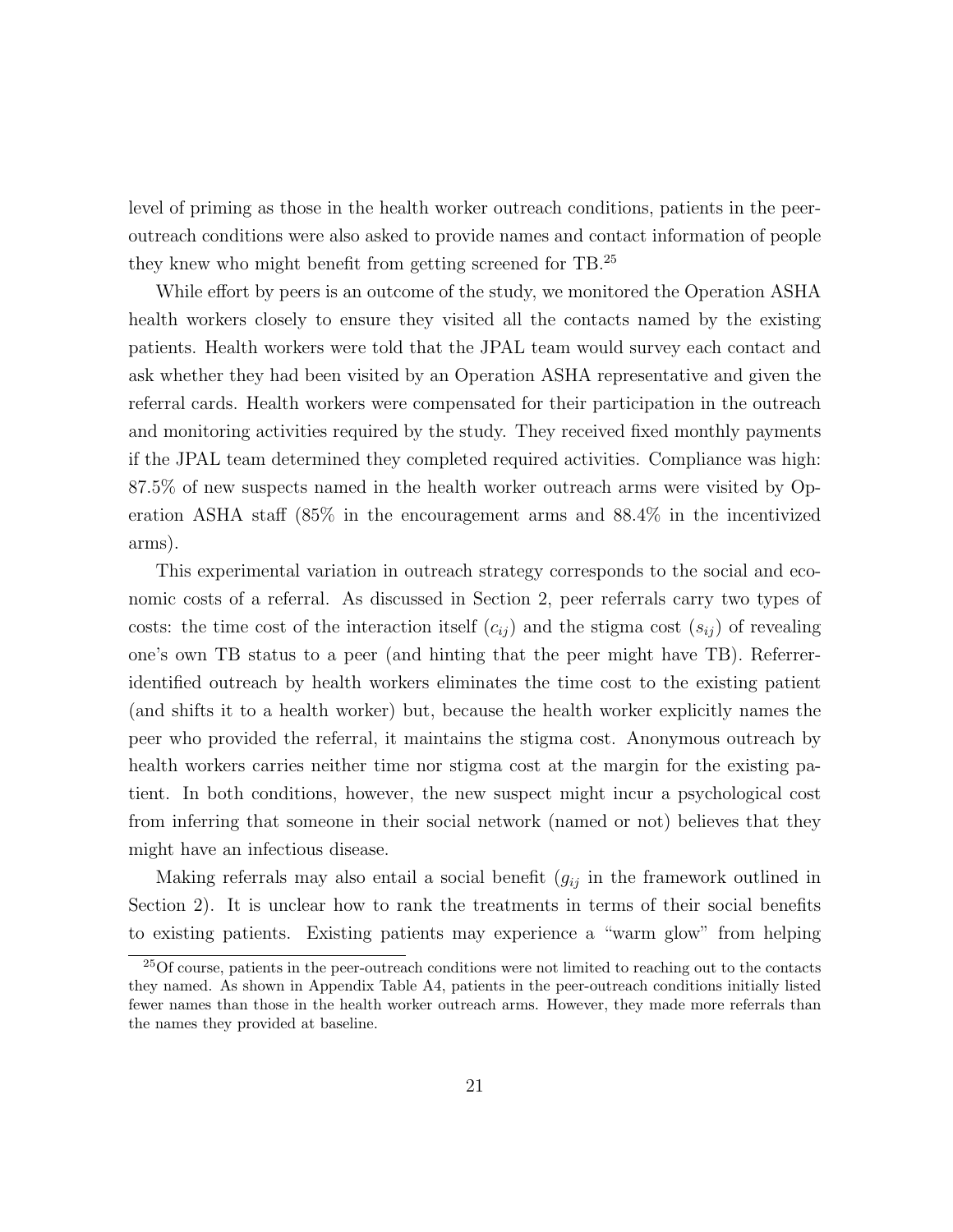others even if their contribution is anonymous. Or, they may feel greater satisfaction or receive gratitude from their peers—for in-person or identified outreach strategies. Since peer referrals may have higher costs and benefits than identified or anonymous heath worker outreach, the question of which strategy will generate more referrals is an empirical one.

In the public health context, the quality of information conveyed to new suspects  $(q_{ii})$  is paramount. Health workers and peers may differ in the content of the information they convey, and in the credibility with which the information is perceived. On one hand, health workers may be better informed about symptoms and treatment of TB, and their expertise may be respected by prospective patients. On the other hand, existing patients are able to provide firsthand testimonials about the experience and benefits of treatment from a patient's perspective. Furthermore, because existing patients are asked to speak to people they know personally and believe to have symptoms of TB in the peer outreach condition, the personal connection may also build trust and enhance the value of the information exchanged. In the health worker outreach conditions in which the identity of the referring existing patient is revealed, some of that credibility may be recovered through the endorsement.

The final design thus randomly assigned 122 clinics to a pure control condition or one of nine treatment conditions. Figure 2 summarizes the research design and indicates how many clinics and patients were assigned to the pure control condition and to each of the nine treatment conditions.<sup>26</sup>

<sup>26</sup>We had originally planned equal-sized arms both in terms of number of centers and average number of original patients per center. Figure 2 shows that the number of centers ranged from 10 to 14 across arms. The reason for this variation is that the randomization was done by wave, and the number of centers available at the start of each wave varied. Centers also varied in size, and although we stratified on city, we did not have sufficient centers in each wave to also be able to stratify on center size. The average center had 26 original patients (standard deviation  $= 19.4$ ). Treated centers had about 7 more patients on average than control centers  $(p=0.13)$  but there were no economically or statistically significant differences in the number of original patients across incentive conditions and outreach conditions (see Appendix Table A2). There were no differences across experimental arms in original patient attrition at baseline (see Appendix Table A1) and, as described in detail below, the samples are balanced on observables. Moreover, as shown in the Appendix and discussed below, the results are robust to weighing observations by the inverse of the number of original patients per center, and center-level regressions find very similar effects as at the original patient level. This suggests that there was no interaction between treatment and unobserved characteristics that are correlated with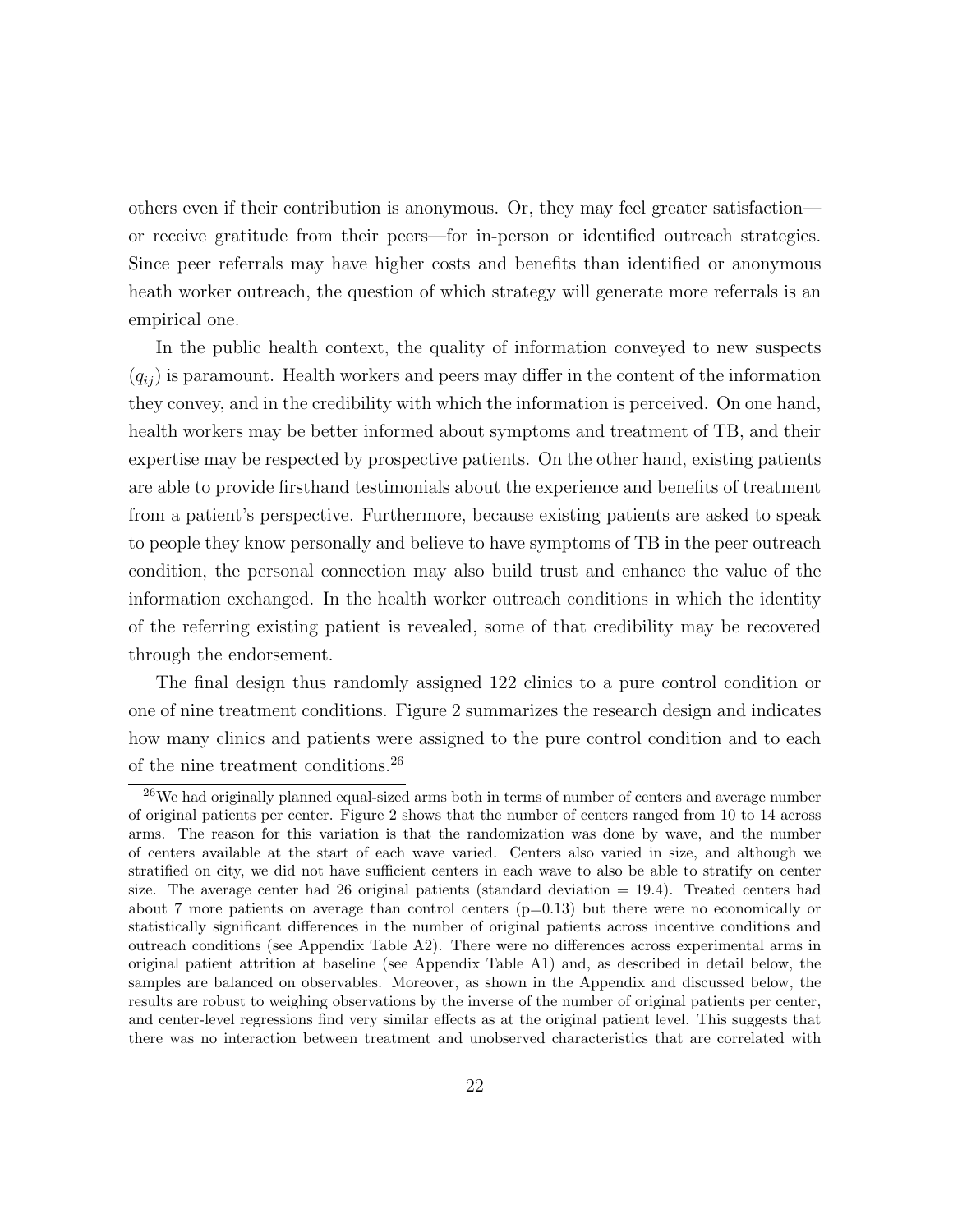# 3.5 Incentivized elicitation of outreach effort

After responding to the endline survey (see next section for details on data collection), participants were offered the opportunity to return unused referral cards to the enumerators for a payment of Rs. 10 per card. This provided an incentive-compatible measure of how many cards were not distributed, in contrast to simply asking respondents, who may exaggerate the number of cards distributed because of experimenter demand effects. By combining this measure of the number of cards not distributed with administrative data about the number of cards brought to Operation ASHA providers, we were able to compute the number of cards distributed by existing patients but not redeemed by suspects—information that helped us identify the nature of the barriers to referrals and testing (see Section 4.4.6 below). Patients were not told about the card buyback in advance in order to prevent strategic or risk-averse behavior with regard to card distribution.

# 4 Data and Results

### 4.1 Data

Our analysis combines administrative data from Operation ASHA with two rounds of surveys of existing patients and the new suspects they identified. The administrative data include rosters of baseline patients and new suspects (collected as part of the normal outreach and enrollment procedures), ID numbers for existing patients who referred each new suspect, and information on treatment adherence for all patients. Baseline surveys of existing patients measured their socioeconomic characteristics, physical and psychological health, risk- and information-sharing networks, and attitudes toward Operation ASHA and TB treatment. After the intervention, endline surveys were conducted with existing patients to capture information on health outcomes and satisfaction with Operation ASHA. Intake surveys were also administered to the new suspects identified through the schemes: these measured their characteristics and history of care for TB.

center size.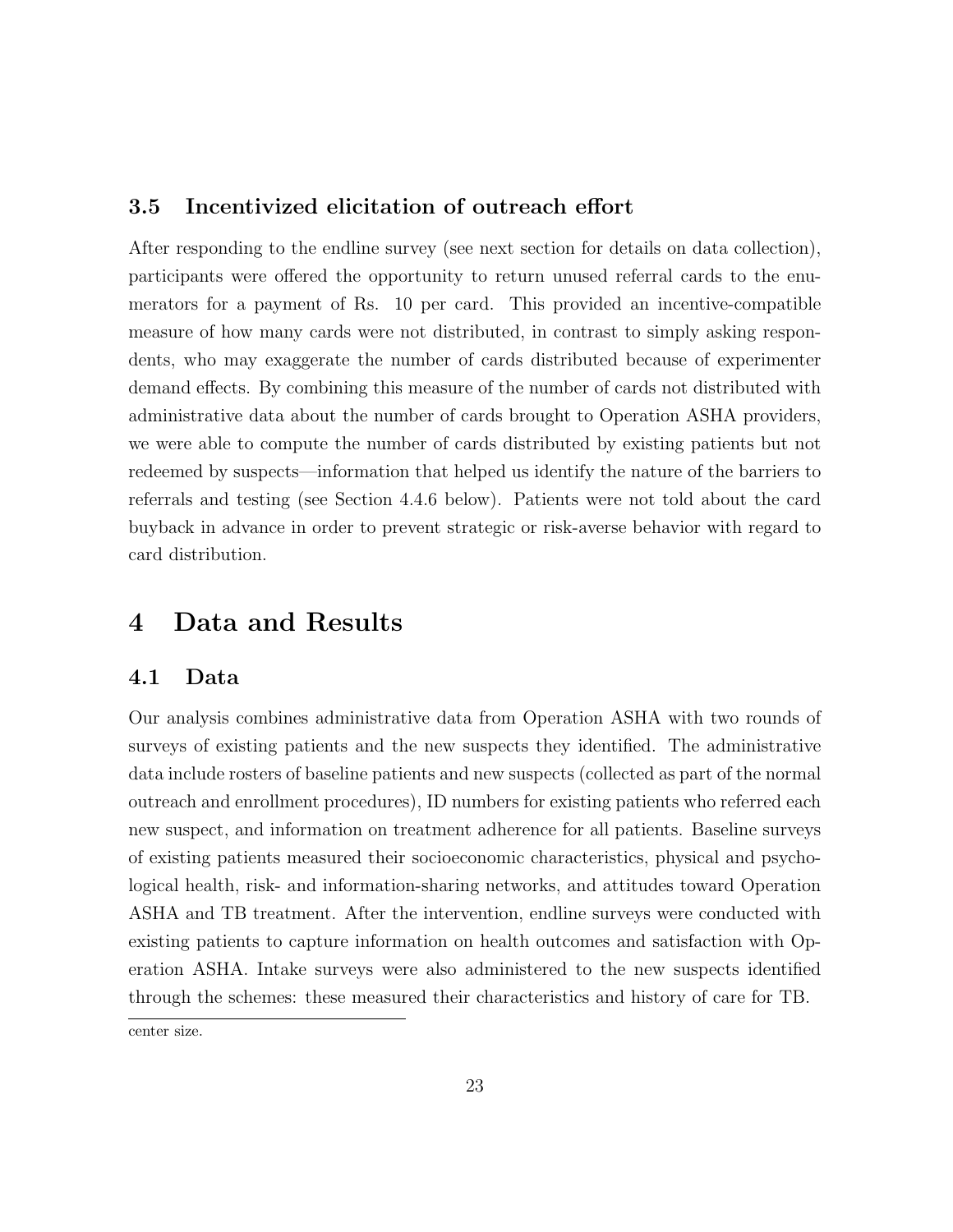## 4.2 Patient characteristics and balance tests

Tables 1 and 2 provide the means and standard errors of existing patients' baseline characteristics overall as well as by incentive condition and outreach type. As a result of working with a large provider operating in multiple states, our sample is not only large but also heterogeneous on many sociodemographic dimensions. The average existing patient in the study was approximately 37 years old, and about 40% of baseline patients were women (World Health Organization (2017) reports that 65% of new incident TB cases are male). About 70% of the patients had some literacy, 30% had secondary education, and 61% had a bank account. Eighty-three percent of the respondents had never been treated for TB before receiving care at Operation ASHA.

Tables 1 and 2 show that the randomization resulted in patients having similar characteristics across experimental conditions. To formally test for balance, we implemented omnibus balance tests that compared pairs of treatments using linear probability models. Specifically, we compared the probability of assignment to each of the three incentive treatments (separately) relative to the control group and to the other incentive treatments, and to each of the three outreach treatments (separately) relative to the control group and to the other outreach treatments. These tests involve 12 separate regressions: six comparing an incentive or outreach treatment to the pure control group, three comparing pairs of incentive treatments, and three comparing pairs of outreach treatments.

The p-values for the F-tests that the covariates included in Tables 1 and 2 jointly predict assignment are reported in Appendix Table A3. Six specifications compare a treatment arm to the pure control group. In all six, we fail to reject the null that the covariates jointly predict assignment at the 95% confidence level (the p-value for the Ftest for the comparison between any treatment group (pooling across the nine treatment arms) and the pure control group is 0.4497). Among the outreach treatments, covariates are reasonably well-balanced between each of the three possible pairs of treatments, with p-values of 0.18 or greater in two cases (peer outreach compared to anonymous outreach by health workers, and identified compared to anonymous outreach by health workers), and a p-value of 0.025 in one case (peer outreach compared to identified health worker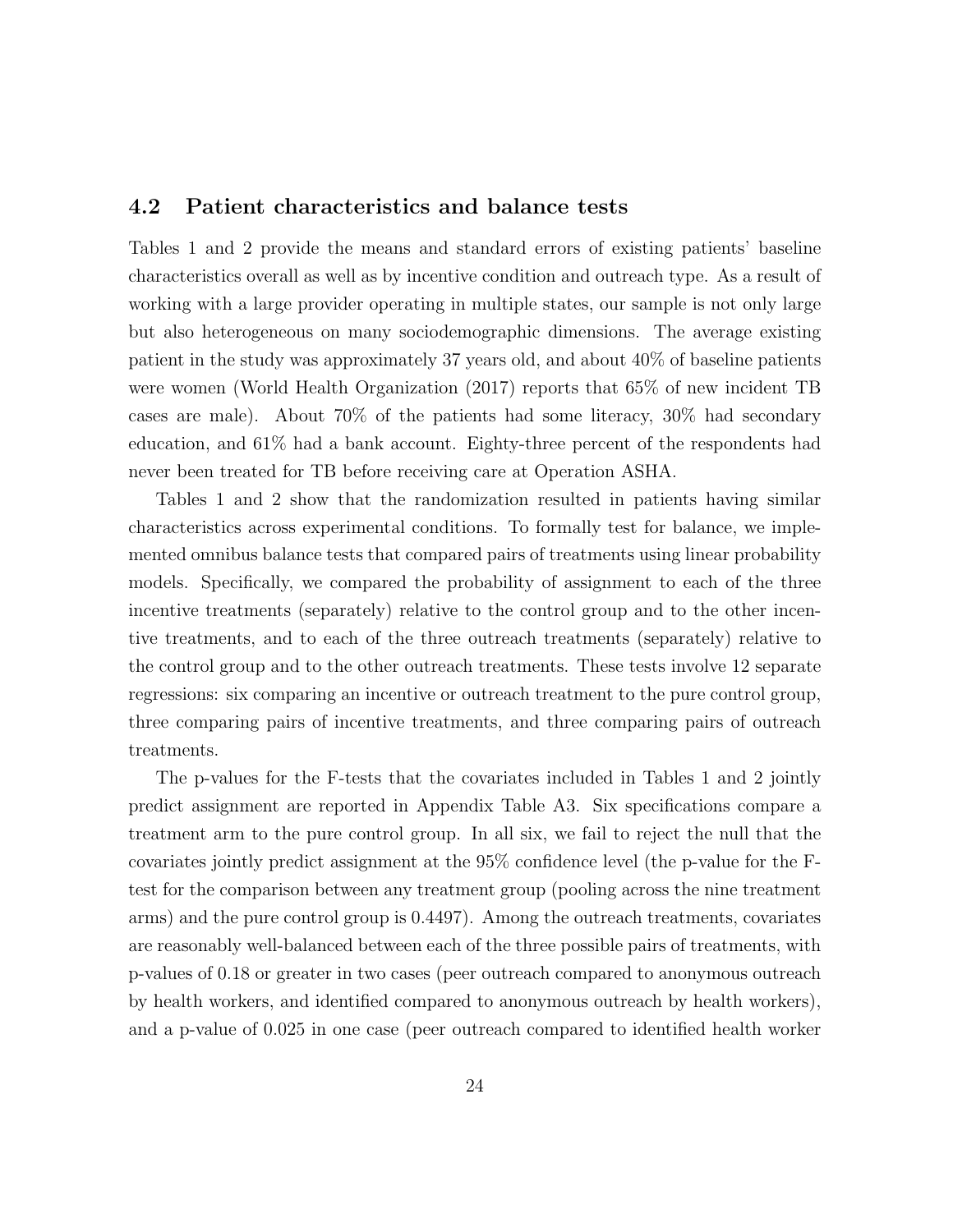outreach). We also fail to reject the null that covariates are well-balanced between the unconditional incentive and encouragement treatments and between the conditional and unconditional incentive treatments. However, the p-value for the test that the coefficients on covariates are jointly zero when comparing the conditional incentive to the encouragement treatment is 0.001. Of 12 tests, two p-values are less than 0.05. In economic magnitude, the control group has a higher value of the asset index (0.15 standard deviations) and reports between 0.43 and 0.84 more social contacts than each of the treatment arms. While our preferred specifications mirror the experimental design in including only city fixed effects, the magnitudes and statistical significance of our estimates are virtually unchanged by the inclusion of the baseline covariates from Tables 1 and 2 or, alternatively, covariates selected using the double-lasso procedure described in Belloni et al. (2014). Details on the double-lasso procedure are provided in section 4.4.5 and results from these alternative specifications are reported in the Appendix (Tables A10 and A11).

## 4.3 Overview of aggregate outcomes

Although our experiment is designed to measure the effects of various referral schemes on individual patients' behaviors, we begin by presenting the aggregate outcomes of the study. A total of 216 new suspects were screened by Operation ASHA health workers as part of this study in the nine experimental conditions combined. (These individuals constitute the "referrals" discussed in subsequent analysis.) Of these, 170 (78.7%) presented symptoms consistent with TB and were sent for testing at the government testing centers; we follow Operation ASHA and call them "symptomatics." Compared to other case-finding efforts in India, this effort identified a large number of symptomatics, especially relative to the scale of outreach. As noted earlier, Charles et al. (2010) conducted outreach to 18,417 individuals and found 640, or 3.5%, had symptoms consistent with TB.

In our study, 123 of these symptomatic individuals subsequently presented themselves for testing at a government center. Thirty-five were found to have active TB, of whom 34 began treatment immediately. All were previously unknown to the TB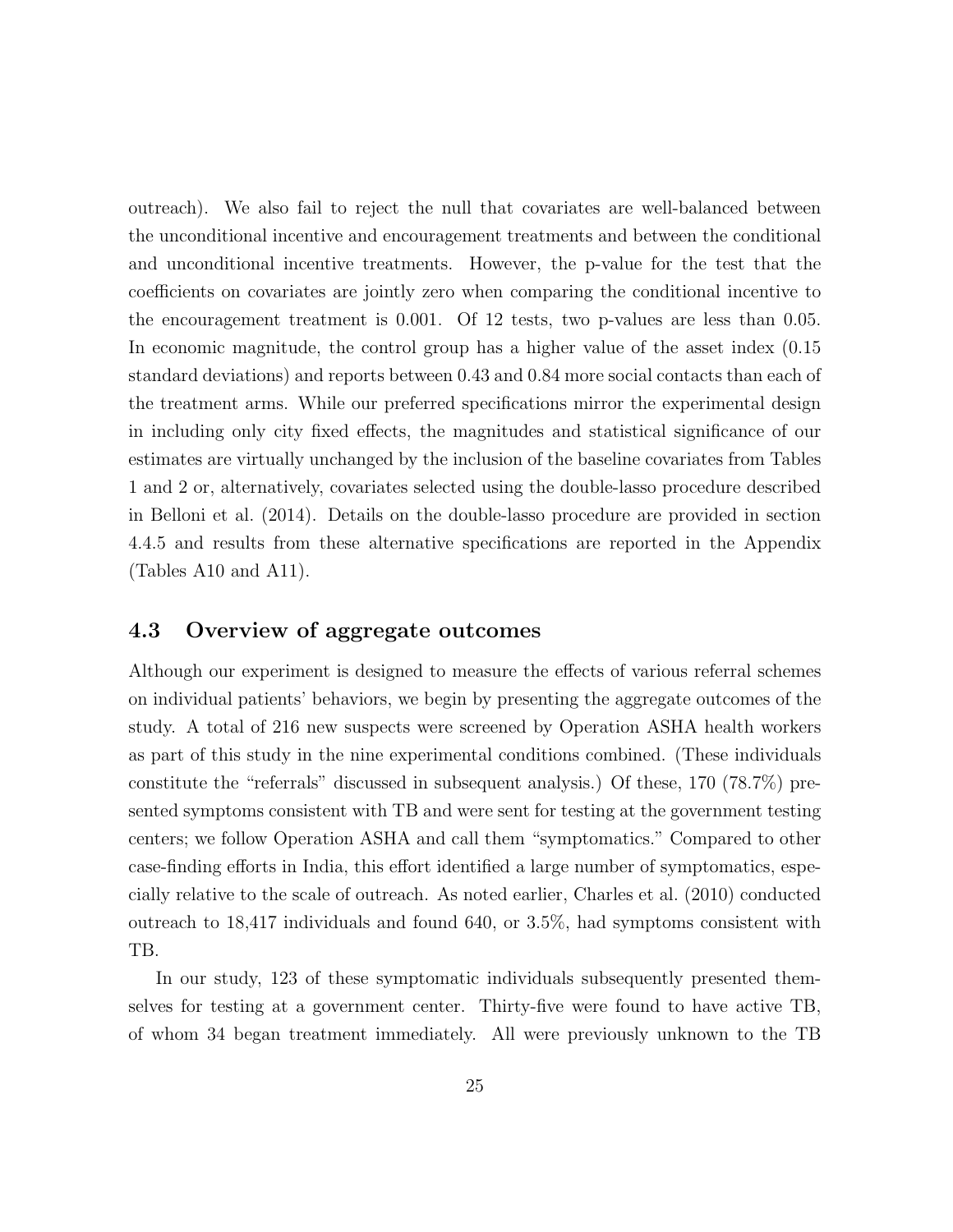treatment system. Because of the study's stringent requirements, none were immediate family members of the existing patients who referred them, so they were not likely to be located through health worker outreach by Operation ASHA or government labs under existing protocols. Prospective patients screened in the health worker outreach conditions were neighbors  $(47\%)$ , relatives  $(41\%)$ , and friends or coworkers  $(12\%)$  of the existing patients who referred them. The corresponding percentages in the peer-outreach conditions were  $48\%, 35\%, \text{ and } 17\%, \text{ respectively.}^{27}$  The  $28\%$  infection rate of the new symptomatics who were identified and tested through our referral schemes is more than twice as large as the 12% average TB-positive rate reported in official RNTCP statistics (the average rates in the states where we conducted our study were 14% in Delhi and Madya Pradesh, and 17% in Rajasthan).<sup>28</sup>

# 4.4 Analysis

We study existing patients' responses to incentives and their efficacy as outreach agents by matching new suspects who were screened and tested to the existing patients who referred them through the unique ID codes embedded in the referral cards. We report four nested outcomes, each an integer value and measured at the level of the existing patient.

First, we measure the total number of new suspects who were linked to an existing patient and who presented themselves for screening at the Operation ASHA centers. Second, we measure the number of these suspects who were subsequently sent for testing (the number of "symptomatics"). This distinction is important because it indicates whether the referral strategies in this experiment resulted in targeted testing of symptomatic individuals, or whether existing patients were unable (or unwilling) to distinguish between peers with symptoms of TB that warranted testing and those without. As part of its partnership with the RNTCP, Operation ASHA routinely screens prospective patients and sends those with symptoms indicative of TB for testing at

<sup>&</sup>lt;sup>27</sup>The provision of incentives did not have any economic or statistically significant effects on the relationship between referrer and referee.

<sup>&</sup>lt;sup>28</sup>In a study in Nepal that used peer volunteers to identify TB cases (Joshi et al., 2017), 6,046 suspects were tested over a period of 16 months, resulting in 287 TB diagnoses, or 4.3%.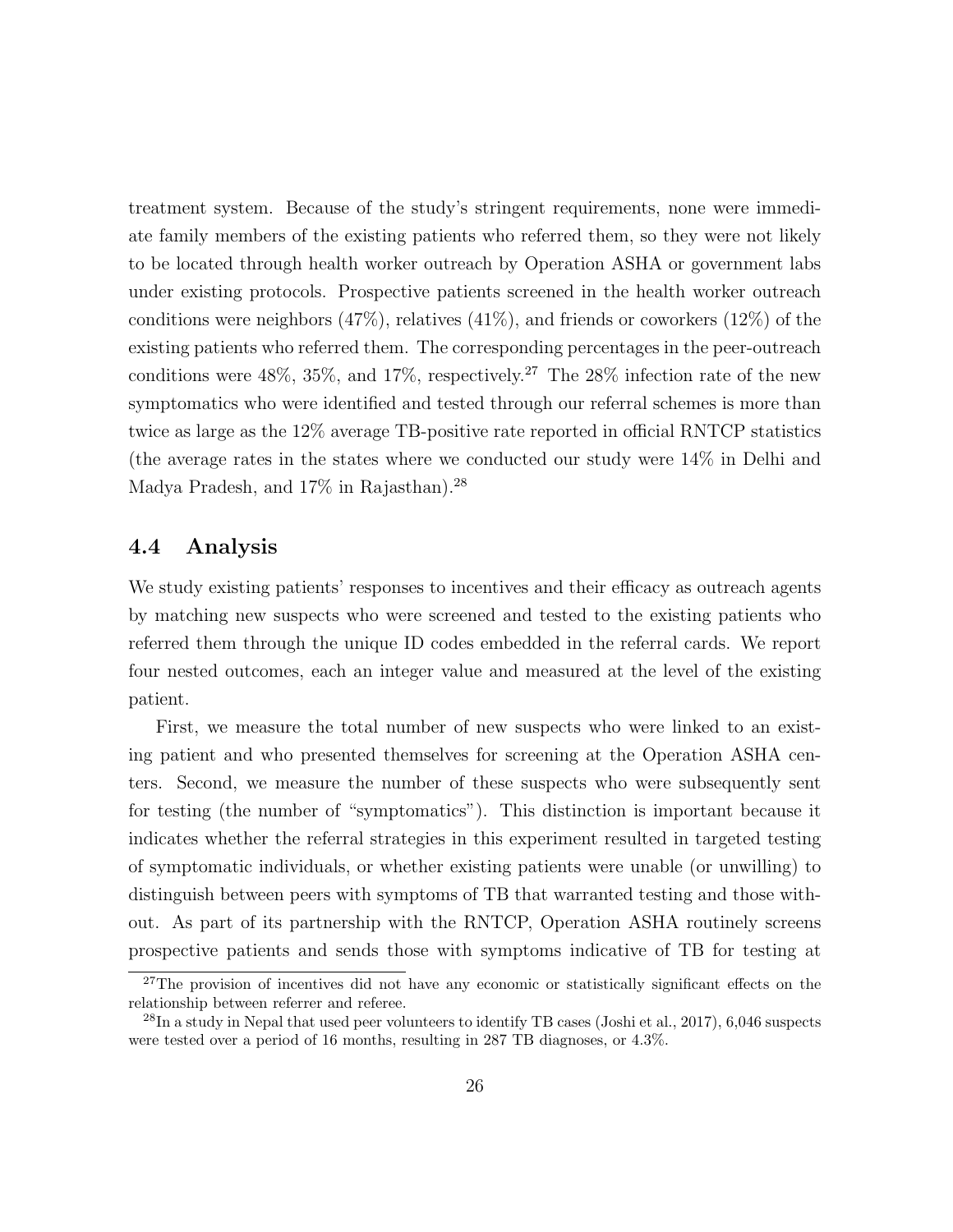government-designated microscopy centers (DMCs). It played the same gatekeeping role in screening prospective patients identified through our referral schemes. Third, we measure the number of symptomatics who actually got tested, as testing is a necessary condition to obtain treatment but requires effort by symptomatics (who have to report to a DMC) and represents a critical juncture for loss to follow-up. Finally, we measure and report the number of positive cases of TB attributed to the outreach of each existing patient in the sample.

Note that we instituted procedures to capture any peer referrals made by existing patients of pure control centers. Operation ASHA health workers at all centers kept a record of the source of each new suspect screened during the intervention period. But in practice, and in accordance with the extremely low rate of peer referrals that motivated this study, all outcomes equal zero for existing patients in the pure control group.

Also note that our outcome variables are the union of behavior by existing patients who decide whom to approach or to have contacted by a health worker, how much effort to exert, and what information to share—with the behavior of new suspects, who decide whether to follow up to be screened and, when recommended, tested. Each of the referral modalities we consider has advantages and disadvantages to existing patients and new suspects. Our approach is to test the relative performance of each type of referral using reduced-form specifications that capture the total effects of the ways these strategies differ in costs, benefits, and information provided. Nonetheless, a comparison of the effects of various incentive types and outreach modalities provides information about the mechanisms through which referrals may (or may not) prove valuable in this context.

### 4.4.1 Financial incentives

To measure the effect of incentives on referrals generated by existing patients, we use OLS to estimate linear models of the form:

$$
y_{ijc} = \alpha + \beta_1 \text{Encoderagement}_{jc} + \beta_2 \text{Conditional}_{jc} + \beta_3 \text{Unconditional}_{jc} + \Gamma_c + \epsilon_j \tag{2}
$$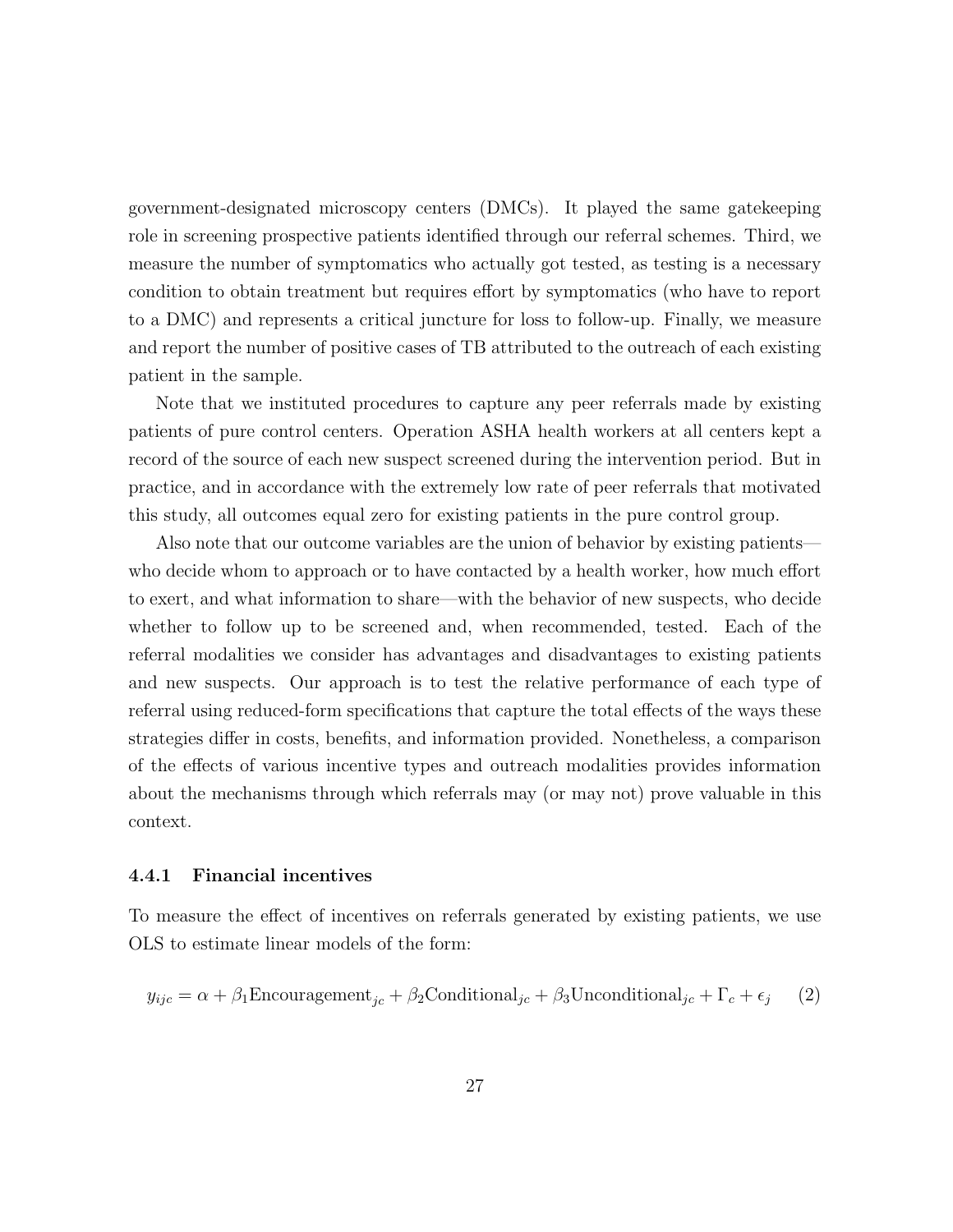where i indexes existing patients, j are clinics (the level of treatment), and c are cities.  $\Gamma_c$  are city fixed effects, which absorb state and wave fixed effects (randomization was stratified by city). The omitted category in this specification is pure control clinics, so  $\beta_1$  is the effect of encouraging existing patients to make referrals, relative to the status quo;  $\beta_2$  is the effect of offering existing patients Rs. 100 for each new patient screened at their recommendation, plus an Rs. 150 reward for any referrals who tested positive for TB (corresponding to  $f_i = 100$  and  $p_i = 150$ ); and  $\beta_3$  is the effect of offering existing patients Rs. 150 for any new patient screened at their recommendation, regardless of test outcome  $(f_i = 150 \text{ and } p_i = 0)$ . We also report the estimated effect of financial incentives relative to encouragement (and the p-value for the tests that  $\beta_1 = \beta_2$  and  $\beta_1 = \beta_3$ ), and compare the conditional and unconditional incentive structures (reporting the p-value for the test that  $\beta_2 = \beta_3$ . Recall that treatment is assigned at the clinic level; standard errors are therefore clustered at the clinic level.<sup>29</sup> Additionally, we report p-values adjusted for testing 12 hypotheses (three coefficients and four outcomes), using the false-discovery rate methodology of Benjamini and Hochberg (1995).<sup>30</sup>

While encouragement without financial reward does increase referrals relative to the pure control condition, the results from the main OLS specifications reported in Table 3 clearly indicate that financial incentives matter. From column 1, patients at clinics assigned to the encouragement arm referred, on average, 0.044 new suspects. Patients eligible for conditional incentives referred 0.102 new suspects and those eligible for unconditional incentives referred 0.096 new suspects. The p-value for the difference between encouragement and the conditional incentive is 0.09, and the p-value for the difference between encouragement and the unconditional incentive is 0.03. While money matters, conditionality apparently does not: the p-value for the test that the conditional and unconditional incentives have equal effect is 0.84. The pattern persists in other measures of referrals, including the number of new suspects recommended for testing (column 2),

<sup>&</sup>lt;sup>29</sup>Our primary results are from linear models. Below, we also report estimates from linear probability specifications for binary analogs of the outcomes.

<sup>30</sup>As we discuss in section 4.4.5, our results and conclusions are robust to a set of alternative specifications in which we include baseline covariates, or weigh observations based on the size of Operation ASHA centers at baseline, or estimate our models using aggregate, center-level outcomes.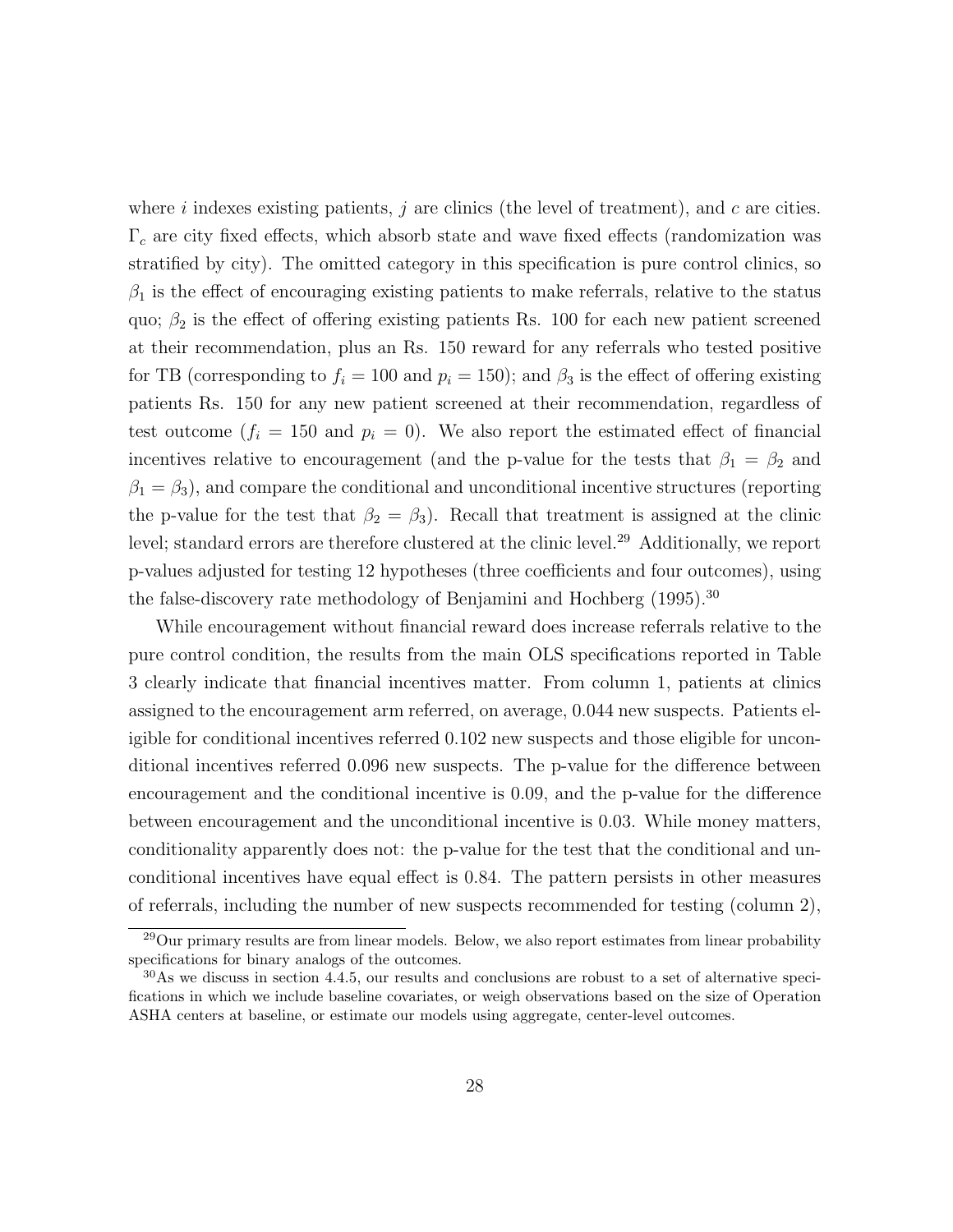and the number of symptomatics actually tested for TB (column 3). In particular, note that the vast majority of suspects identified through this scheme were sent for testing, indicating that existing patients were able and willing to identify individuals with TB symptoms warranting testing. We find similar patterns when we consider positive TB tests (column 4), even though the results are less precise because this outcome variable is defined more granularly and with correspondingly lower variation. As noted in section 4.3, more than one-quarter (28%) of the new suspects identified through any of the treatment arms who got tested were ultimately diagnosed with TB, a higher rate than in the public sector in India during the same time period. As shown in column 4 of Table 3, existing patients in the unconditional incentive treatment group identified, on average, 0.013 new TB patients, whereas existing patients in the conditional incentive treatment group identified 0.005 new TB patients (the p-value for the test that the effect of the two incentive treatments is jointly zero is  $0.04$ .<sup>31</sup> The estimated effects of unconditional and conditional incentives remain statistically significant even after adjustment for multiple hypothesis testing for suspects screened, tests recommended, and symptomatics tested (but not for positive tests).

These results indicate that existing patients respond to encouragement—and especially to financial incentives—to share information about screening for a communicable disease. Screening, testing, and identification of TB patients are all measures of welfare in a context with a high disease burden, where it is important to either diagnose TB or rule it out as a cause of illness. Behavioral responses by existing patients, who can identify more new suspects when offered a financial incentive to do so, translate into small but economically meaningful and statistically significant increases in case finding.

### 4.4.2 Outreach strategies

The second set of existing patient-level analyses focuses on the effects of peer outreach and two variants of health worker outreach, identified and anonymous, relative to a pure

 $31$ In the encouragement group, existing patients were responsible for detecting an average of 0.003 cases of TB. The difference between the encouragement group and the unconditional group is significant at the  $90\%$  confidence level ( $p=0.09$ ), and the difference between the encouragement group and the conditional incentive group is not significant at conventional levels  $(p=0.30)$ .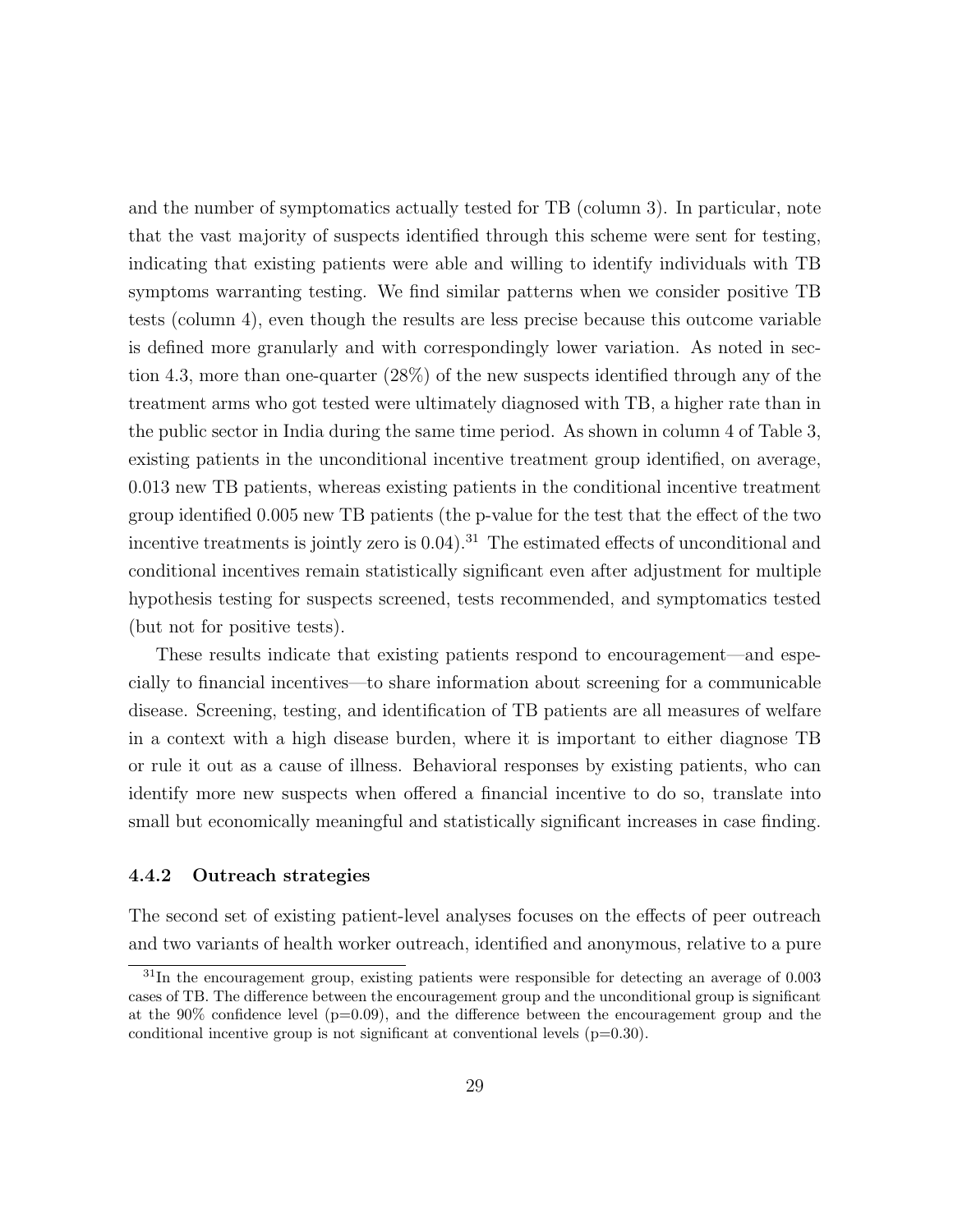control condition. While the analysis in section 4.4.1 is similar to the analysis of referrals in labor market contexts, this section explores a margin of referrals not discussed in the job referrals literature that is potentially especially important in a health context.

In all clinics, including the pure control group, health workers are tasked with routine outreach to and screening of the immediate household members of newly diagnosed patients. Our analysis focuses on suspects who are screened and tested because of the recommendation of an existing patient, not through Operation ASHA's standard operating procedures. Outcomes for existing patients in the control group are equal to zero in practice, though not by definition.

As in the previous section, we pool across treatment arms to estimate regressions of the form:

$$
y_{ijc} = \alpha + \gamma_1 \text{Peer}_{jc} + \gamma_2 \text{Identified}_{jc} + \beta_3 \text{Anonymous}_{jc} + \Lambda_c + \mu_j \tag{3}
$$

Any peer-facilitated outreach is more effective than the status quo; 10 of the 12 coefficients reported in Table 4 are significantly different than zero even after adjustment for multiple hypothesis testing, and we reject that the joint effect of the three treatment arms is equal to zero for all four outcomes. Peers are more effective than trained and paid health workers at inducing the new suspects to get screened and tested, even though the suspects approached in both health worker outreach arms are identified by existing patients. The interaction between an existing patient and a suspect increases the probability of screening and testing. Existing patients who were asked to recruit new suspects directly through peer outreach induced an average of 0.124 new suspects to report for screening, compared to 0.054 for those approached by health workers on behalf of a named peer (health worker outreach – identified) or 0.056 for those approached by health workers on behalf of an unnamed peer (health worker outreach – anonymous). The p-values for the differences between peer outreach and the two health worker outreach arms are 0.01 and 0.03, respectively. There is no economic or statistically significant difference between the anonymous and identified outreach modalities. The three treatments are comparable in their efficacy in increasing the number of symptomatics tested. Peer referrals have a statistically significant effect (at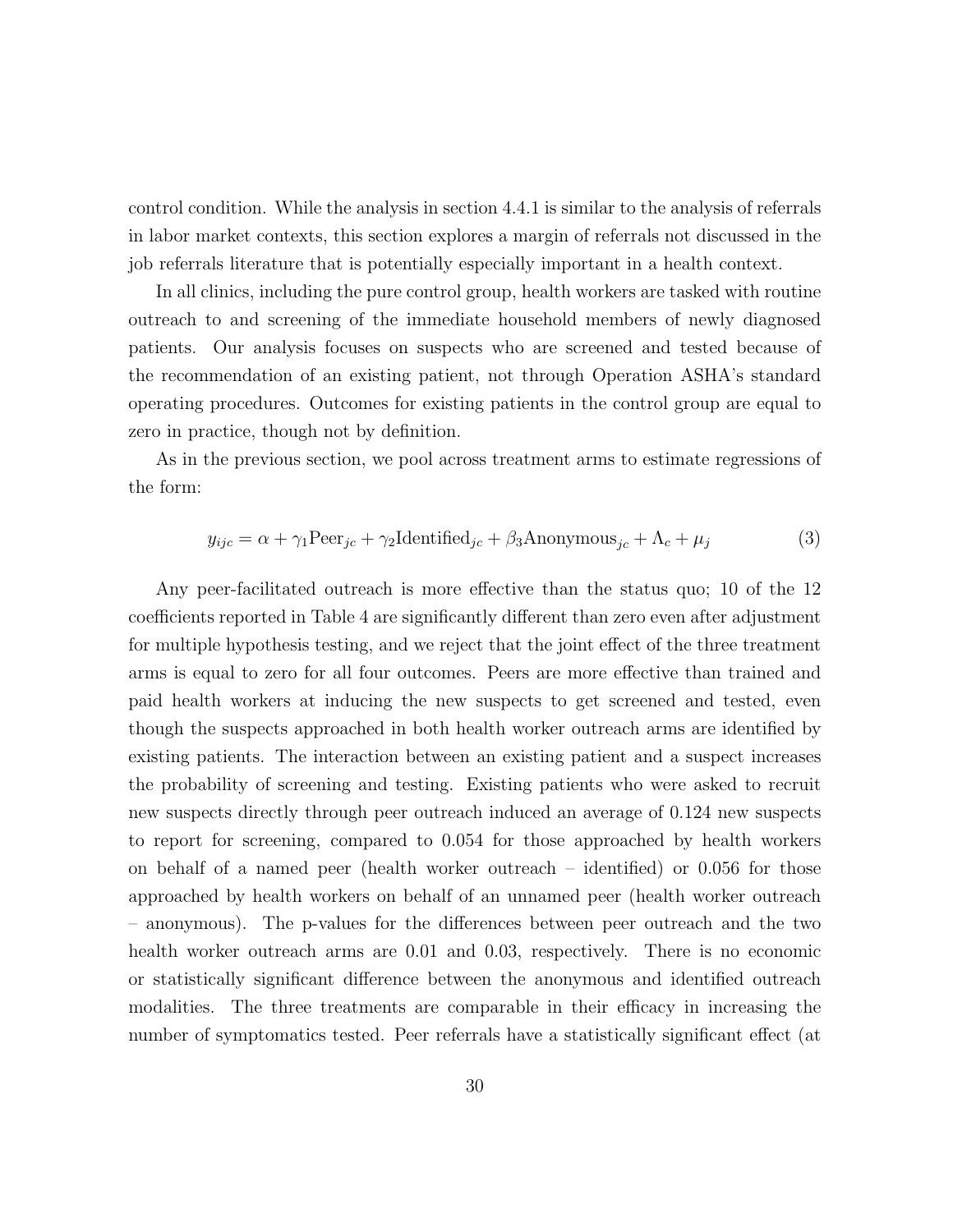the 95% level) on the number of TB cases found (0.010 per existing patient in the peer-outreach arm), but differences with respect to the health worker outreach arms are estimated imprecisely.

Peer outreach results in the screening of twice as many new suspects as outreach by health workers, despite the additional transaction costs borne by existing patients in the peer-outreach conditions. This suggests peers are more effective at conveying information about the benefits of treatment to convince suspects to seek health counseling, an intuition that is confirmed by the analysis of complementarities between financial incentives and peer outreach in Section 4.4.4 as well as by the analyses and discussion in Section 4.4.6.

### 4.4.3 Extensive margin

The magnitude of the individual response to incentives documented above is substantial. Previous sections consider the number of new suspects detected, but for a more complete understanding of the referral process, and for the purpose of comparing the magnitudes of our results to the related literature on job referrals, we also estimate linear probability models that correspond to equations (1) and (2) but have binary dependent variables: any new suspects screened, any new symptomatics sent for testing, any new symptomatics who get tested, and any new symptomatics whose sputum test results are positive.

Some 3.8% of existing patients in the encouragement arm made at least one referral that resulted in a screening, compared to 6.1% of patients who received the unconditional incentive of Rs. 150 for each new suspect screened; the difference of 2.3 percentage points is statistically significant at the 90% level (see Appendix Table A6). In the conditional incentive arm, 4.9% of existing patients made at least one referral that resulted in the screening of a new suspect, an effect that is significantly different from zero but not from the point estimates for either encouragement only or the unconditional incentive.<sup>32</sup> Since

 $32$ In an experiment with a similar design but a different context for social costs and benefits, Beaman and Magruder (2012) found that an unconditional incentive of Rs. 110 (in 2009, equivalent to Rs. 184 in 2017) increased the probability of referring a contact for a day of paid employment by 7.7 percentage points, from a base probability of 69.5. In percentage terms, similar economic incentives had a bigger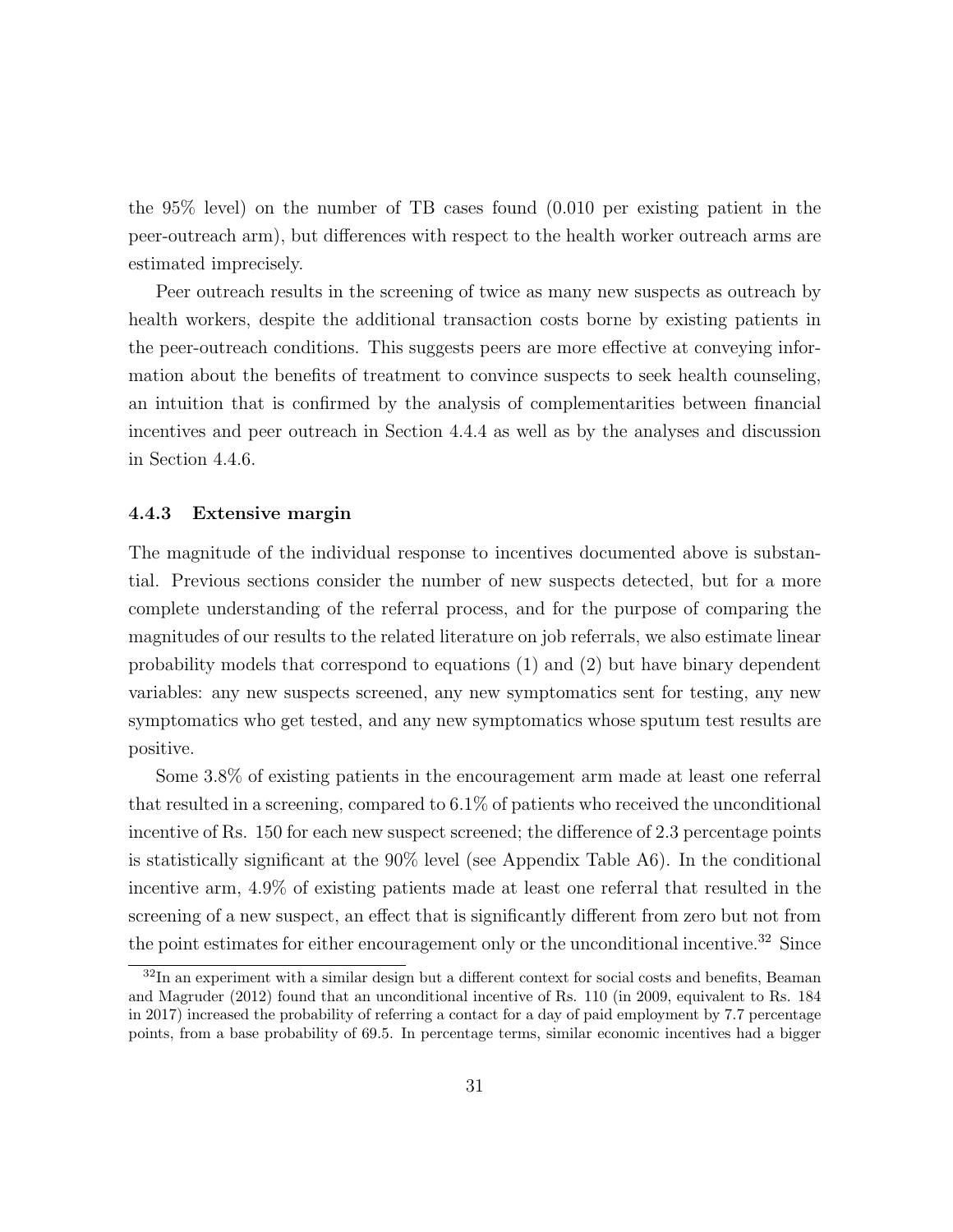the modal number of new suspects screened conditional on making any referrals is one, it is not surprising that the extensive margin results are qualitatively very similar to the results in the previous sections; both the financial incentives and outreach interventions operate primarily at the extensive margin.

#### 4.4.4 Complementarities between incentives and outreach modalities

Next, we investigate whether there are complementarities between incentives for referrals and outreach modality. Peer outreach is more costly to existing patients than providing names to health workers because of the time and effort required to perform outreach activities as well as the social cost of interacting with others to discuss a potentially uncomfortable subject. Therefore, we hypothesize that incentives might be more effective under the peer-outreach modality.

Because the results in sections 4.4.1 and 4.4.2 indicate no economically or statistically meaningful differences of the conditionality of incentives or anonymity of health worker outreach, we test for complementarities between financial incentives and peer outreach by pooling the two incentive types and the two health worker outreach variants to estimate the following regression:

$$
y_{ijc} = \alpha + \psi_1 \text{no$Peer}_{jc} + \psi_2 \text{no$Headth worker}_{jc} + \psi_3 \text{Peer}_{jc} + \psi_4 \text{$Headth worker}_{jc} + \Gamma_c + \epsilon_j
$$
\n(4)

where no\$ denotes conditions with no incentives and \$ indicates groups with incentives.

The results from this exercise, shown in Table 5, indicate strong complementarities between financial incentives and peer outreach. Each existing patient in the peeroutreach conditions produced, on average, 0.178 new suspects (significantly different from zero in the control group at the 99% level) when incentives were provided, compared to 0.036 (not statistically significant) in the absence of incentives. The p-value for

effect on referrals in our public health context than in the employment context. This is striking since the total social costs  $s_{ij}$  of referrals for TB testing and treatment may be higher due to stigma, and because job referrals may generate income that a contact can share with a referrer, but health referrals do not—at least in the short term.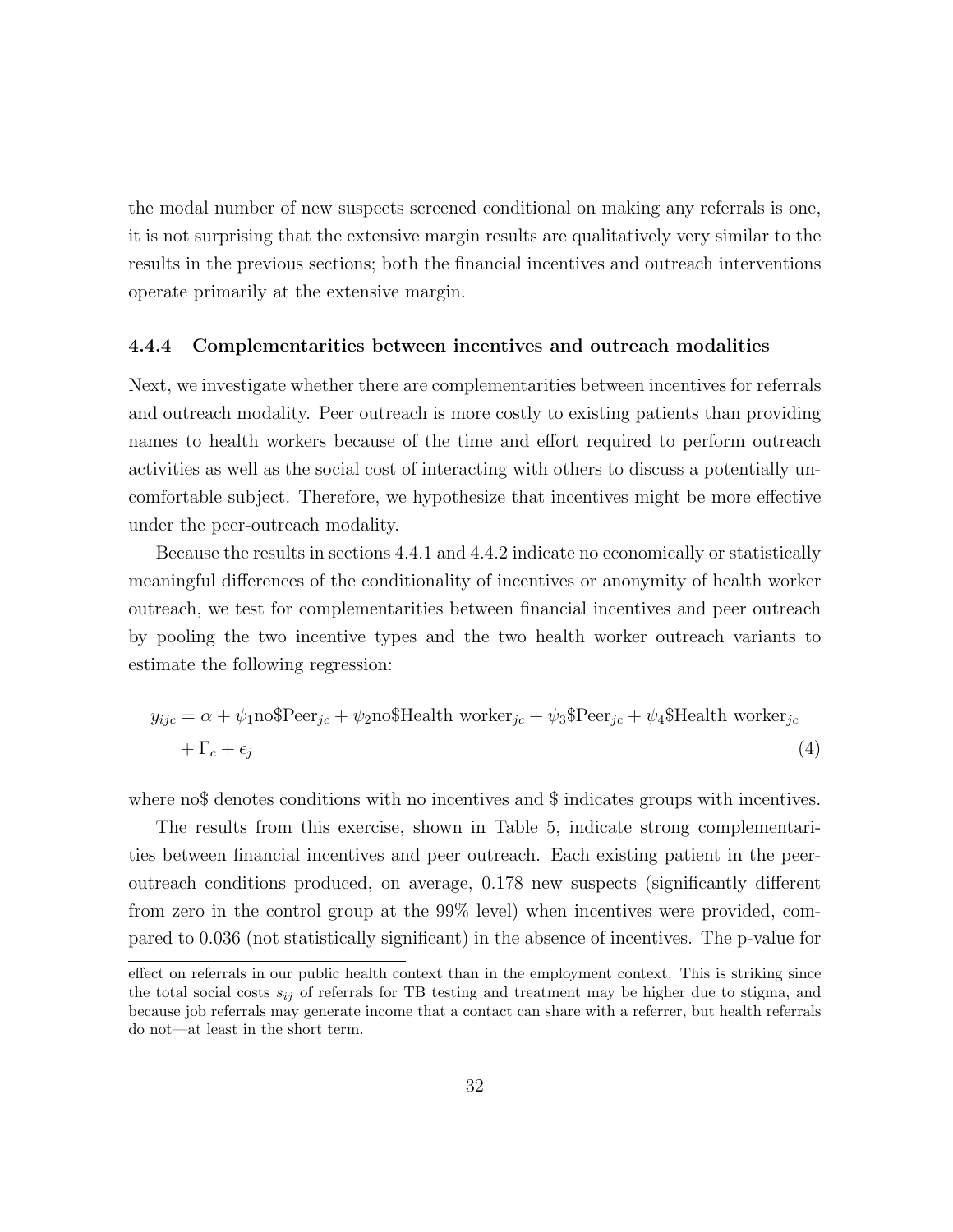the test that peer outreach is equally effective with and without incentives is 0.01. Similar patterns are observed for the other outcome variables, with incentives significantly enhancing the effect of peer outreach on the number of new symptomatics recommended for testing, the number of symptomatics actually tested, and the number of new TB cases detected. In all cases, the estimated effects remain statistically significant at the 95% level even after adjustment for multiple hypothesis testing. Existing patients in the incentivized peer-outreach conditions identified, on average, 0.017 new TB patients (significantly different from zero in the control group at the 95% level), and the p-value for the test that incentivized and nonincentivized peer outreach are equally effective at identifying TB-positive cases is 0.05.

In contrast, the estimated effects of health worker outreach are similar with and without financial incentives. For example, each patient in the health worker outreach conditions resulted in 0.063 new suspects screened (significantly different from zero at the 95% level) with incentives and 0.048 new suspects (significant at the 99% level) screened without incentives. For all four outcomes, we cannot reject that outreach by health workers is equally effective when implemented with and without financial incentives. Moreover, the differential effectiveness of peer outreach relative to health worker outreach is driven by the interaction with financial incentives.

### 4.4.5 Alternative specifications

All of the specifications described above are robust to including the patient-level covariates from the balance tests (Appendix Tables A8 and A9) as well as covariates selected using the double-lasso procedure described by Belloni et al. (2014) (Appendix Tables A10 and A11). This three-step procedure first uses lasso to select controls from among all of the baseline variables in our sample (and, for continuous variables, their squares) that are correlated with treatment assignment; second, it uses lasso to select additional controls that predict the outcome variable; and third, it estimates our models via OLS, including all of the selected controls. We implement this procedure using the Stata command "pdslasso," selecting controls separately for each of the four outcomes of interest, and including city fixed effects as unpenalized regressors. Point estimates for the effects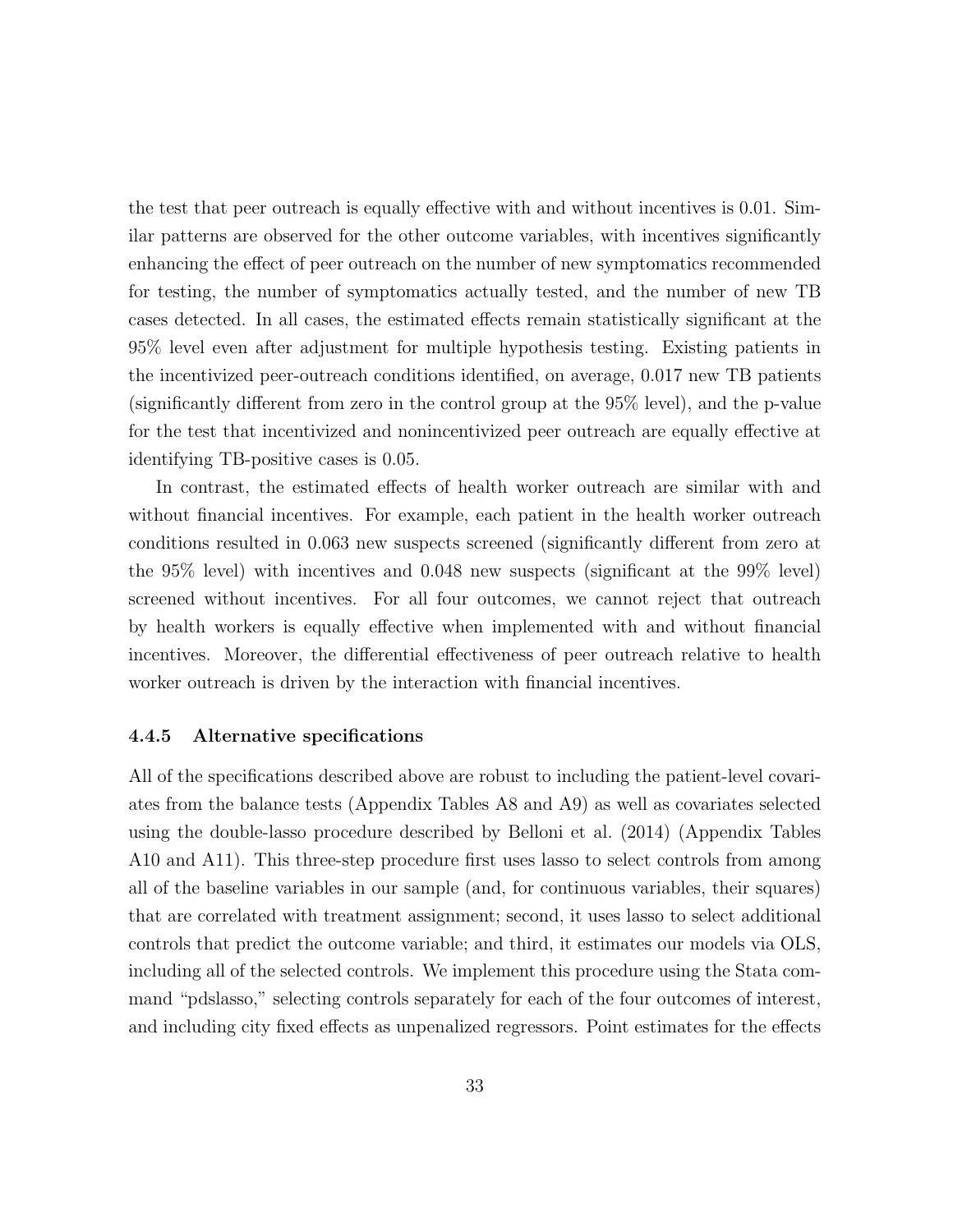of the experimental treatments are very similar using this double-lasso procedure as in our main specifications with no baseline covariates.

In the Appendix, we also report results from weighted regressions where each observation is weighted by the inverse of the number of original patients per center (Tables A12-A14), and we compute p-values obtained by wild cluster bootstrap (Appendix Tables A15 and A16; these p-values were obtained using the Stata command "boottest"). Further, we reestimated our models at the clinic level, where outcomes are clinic-level averages and regressions account for different-sized clinics (Appendix Tables A17-A19). The magnitude and statistical significance of the main estimated coefficients of interest are largely unchanged in these alternative specifications.

#### 4.4.6 Effort by existing patients

Existing patients could exert effort through screening potential referees (choosing those with higher  $p_i$ ), contacting them (the extensive margin), or by convincing them to get tested (the intensive margin,  $q_{ij}$ ). While we cannot fully separate those channels, data about the number of potential contacts named at the outset of the intervention, the number of card distributed in the peer outreach arms, and the conversion rate from screening to testing help us understand these mechanisms. At the onset of the intervention, existing patients in all outreach arms – including peer outreach – were asked to provide the names and contact information of people they would contact or who should be contacted by health workers. In the health worker outreach arms, knowing that health workers were responsible for outreach, 11.09 percent of existing patients who were not offered financial incentives and 11.35 percent of existing patients who were offered incentives provided at least one name (see Appendix Table A4). In the peer outreach arms, 4.43 percent of existing patients who were not offered incentives and 7.68 percent of those who were offered incentives provided at least one name. This is consistent with both the previous result that financial incentives complemented peer outreach by compensating existing patients for the required effort, and with the notion that existing patients immediately recognized that peer outreach required greater effort.

In the health worker outreach arms, all of the potential symptomatics named at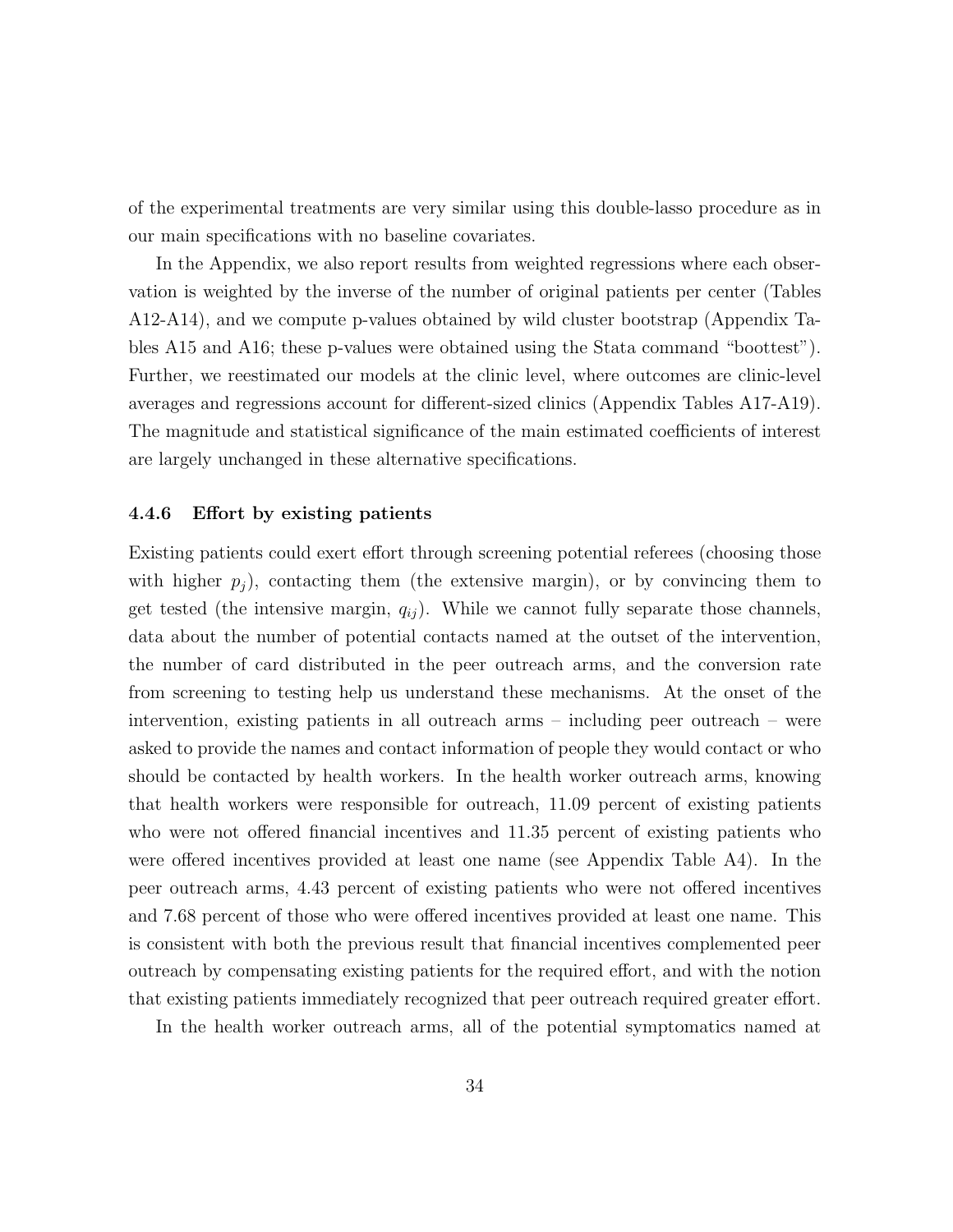baseline were contacted by Operation ASHA staff, with no additional effort required by existing patients; the number of names listed corresponds to the number of potential patients who received information about testing and treatment. In the peer outreach arms, though, existing patients may have contacted all, some, or none of the people who they identified at baseline; they also may have contacted people not on their initial lists. While we do not have perfect data about outreach attempts by existing patients, we did obtain an incentivized measure of effort in contacting suspect from existing patients assigned to the peer-outreach arms. Recall that only existing patients in the peer outreach arm were given referral cards to pass on to their contacts. After the endline survey, we offered to buy back any remaining referral cards from these existing patients. The difference between the ten cards initially distributed to existing patients and the number of cards returned to the survey team provides a proxy for the extensive margin of outreach in the peer outreach arm.

Some patients reported they had lost their cards; of 869 respondents assigned to peer outreach and surveyed at endline, the 195 who returned zero cards represent those who distributed 10 cards and those who lost or discarded the materials. The number of cards returned is a lower bound on the number of cards not distributed to new suspects. Nonetheless, a comparison of the number of cards returned by existing patients eligible for different incentive schemes provides some information about the margin of effort. In the encouragement arm, existing patients returned an average of 7.24 cards. Existing patients eligible for unconditional incentives returned 0.05 additional cards and those eligible for conditional incentives returned 0.07 fewer cards; relative to the encouragement arm, those differences are neither statistically nor economically significant.<sup>33</sup> Not only are the means similar, the distribution of the number of cards returned by the two groups is almost identical.<sup>34</sup>

This is striking in light of the previous result that financial incentives strongly complemented peer outreach in increasing the number of new suspects screened and tested.

<sup>33</sup>See Appendix Table A5, Panel A. The regression specification corresponds to equation (7) and the sample includes all patients assigned to the peer-outreach arms.

<sup>34</sup>See Appendix Table A5, Panel B. Kolmogorov-Smirnov equality-of-distributions tests give p-values of 0.993 (no incentive vs. any incentive) and 0.795 (unconditional incentive vs. conditional incentive).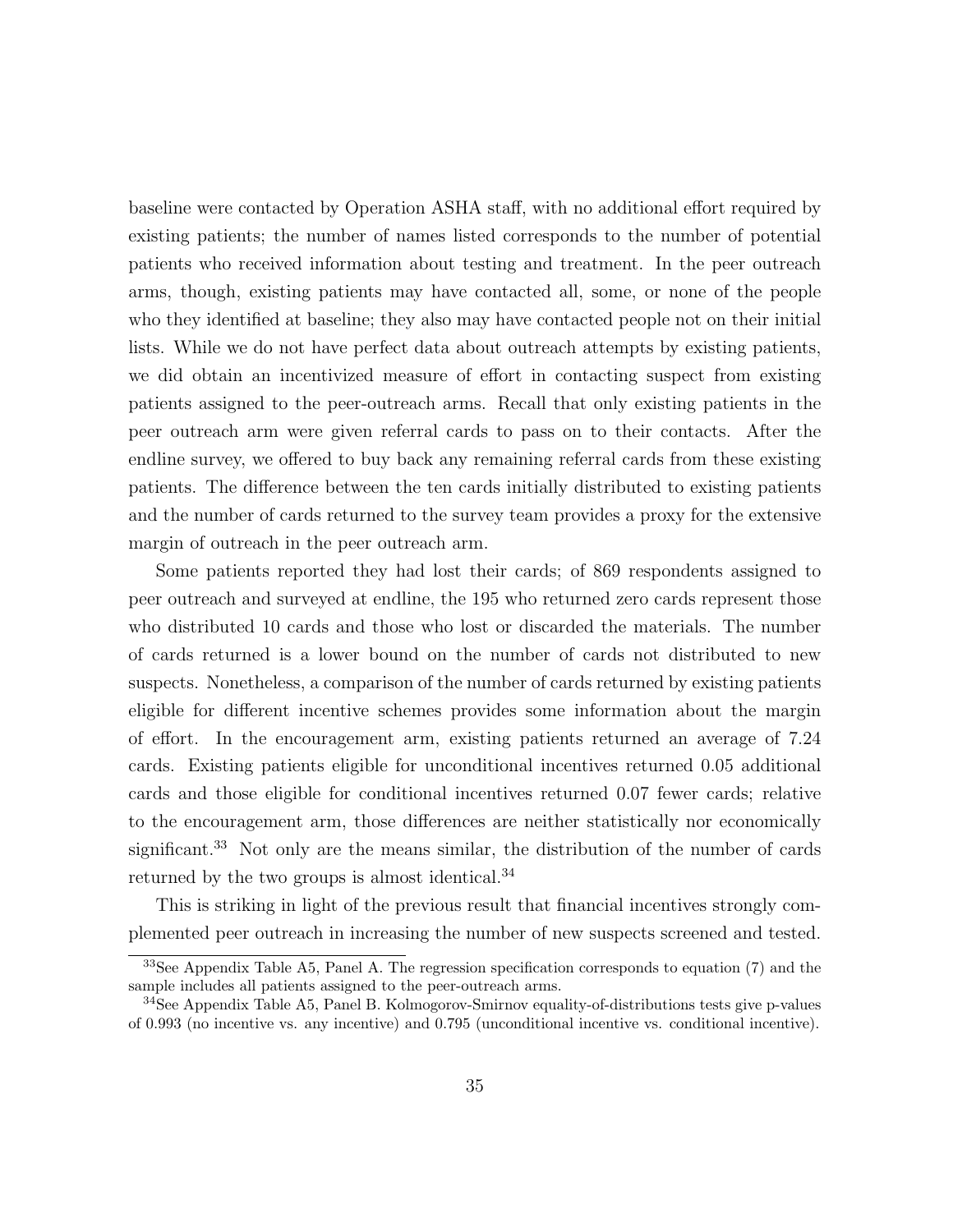Now, we see that this complementarity was achieved without an increase in the number of cards distributed. This pattern suggests that financial incentives increased existing patients' efforts to improve the quality of information they conveyed to new suspects  $(q_{ij})$  or to identify suspects who had a greater likelihood of having TB  $(p_i)$ . While we are not fully able to separate these two components of existing patient effort, comparing the conversation rates from screening to testing provides suggestive evidence that incentives increased effort by both improving the quality of information shared with new suspects and by targeting those most likely to have TB.

We know from the data about cards bought back that financial incentives did not change the number of outreach attempts. However, as we saw in Table 5, incentives did increase the number of new suspects who were screened, which is consistent with an effect on  $q_{ij}$ . Though the small absolute number of new suspects who were screened and tested limits subsequent analysis, we can compare the fraction positive for TB among those who were referred by incentivized and non-incentivized existing patients. Of the new suspects screened (sent for testing) as a result of referrals from existing patients in the peer outreach, no incentives arm, 8.33 (16.67) percent tested positive. Of those referred by existing patients in the peer outreach, financial incentives arm, 17.14 (30.09) percent tested positive. Since test results are only available for those new suspects who came to Operation ASHA for screening, their test results conditional on screening are a measure of  $p_j$  for those for whom the perceived benefits of screening were sufficiently high to show up. In this group, those who were referred by incentivized existing patients were twice as likely to have symptoms of TB and twice as likely to actually have TB as other individuals who were convinced to show up by an existing patient who did not receive incentives. Therefore, incentives appear to have improved screening as well as increasing the quality of information conveyed by existing patients to their contacts.

#### 4.4.7 Heterogeneity by existing patient characteristics

Just as network position matters in the diffusion of agricultural information (Beaman et al., 2018a), it may also affect who is well-positioned to spread information about public health. Banerjee et al. (2019) find that individuals nominated by their com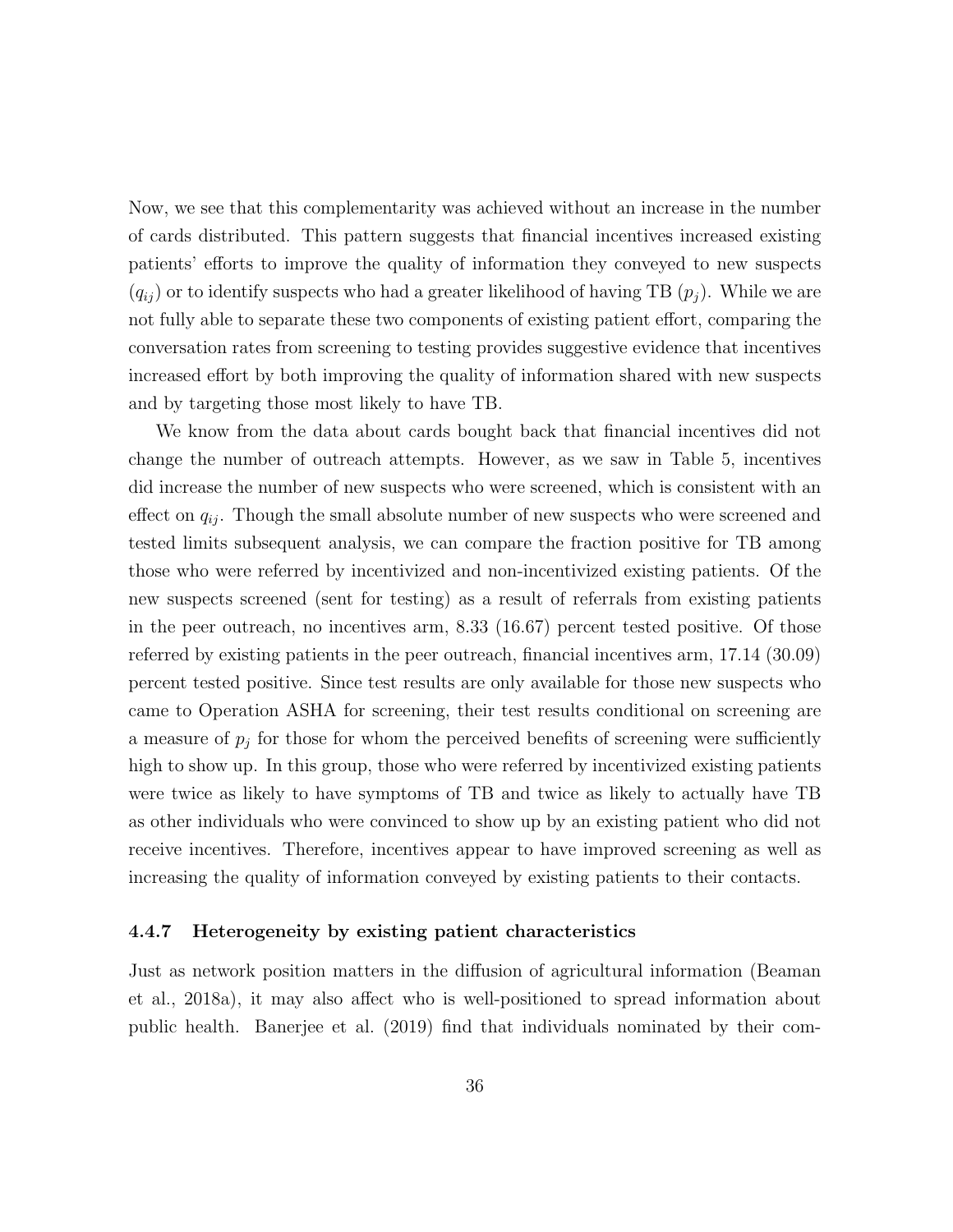munities are better at spreading information (in this case, about immunization camps) that increases the take-up of vaccines than are randomly selected individuals. Several papers emphasize the identification of individuals who are most efficient in gathering or spreading information within their network based on their position within the network structure or observable characteristics. These works consider information aggregation (Alatas et al., 2016) and dissemination (Beaman et al., 2018b; Banerjee et al., 2019) separately, while referrals in our context transmit information in both directions.

We do not capture full social networks, so our analysis of heterogeneous treatment effects is based on subgroup analysis of how existing patients with different baseline characteristics respond to the incentive and outreach treatments. We revert to to separate specifications for incentive type and outreach type, and focus on five characteristics that potentially predict differential responses: asset ownership, social connection, delay in seeking treatment for TB symptoms, phase of treatment, and gender. Having demonstrated equal effects of conditional and unconditional incentives, and health worker outreach on behalf of identified and anonymous peers, respectively, we pool across treatment conditions.

Existing patients with higher asset levels are likely to enjoy higher levels of consumption and to have higher opportunity cost of time. Wealthier existing patients may be less responsive to incentives because the payments represent a smaller fraction of consumption. Wealthier patients may also be less effective when tasked with peer referrals because of their higher opportunity cost of time.

Existing patients who are more socially connected (measured by their number of contacts in the previous 24 hours) may face lower costs (lower  $c_{ij}$ ) for each referral, predicting both more referrals on average and possibly a stronger response to financial incentives.<sup>35</sup> The lower  $c_{ij}$  may also give these highly connected patients an advantage over less connected patients in making peer referrals.

Existing patients who seek treatment quickly may receive a higher social benefit  $(s_{ij})$ 

<sup>35</sup>Our measure of social connectedness should be interpreted as an indication of opportunities for social interaction, not necessarily as a measure of the size of an individual's network. In fact, lowincome individuals who live in highly crowded urban areas may have many interactions that do not generate "social capital" that confers material benefits.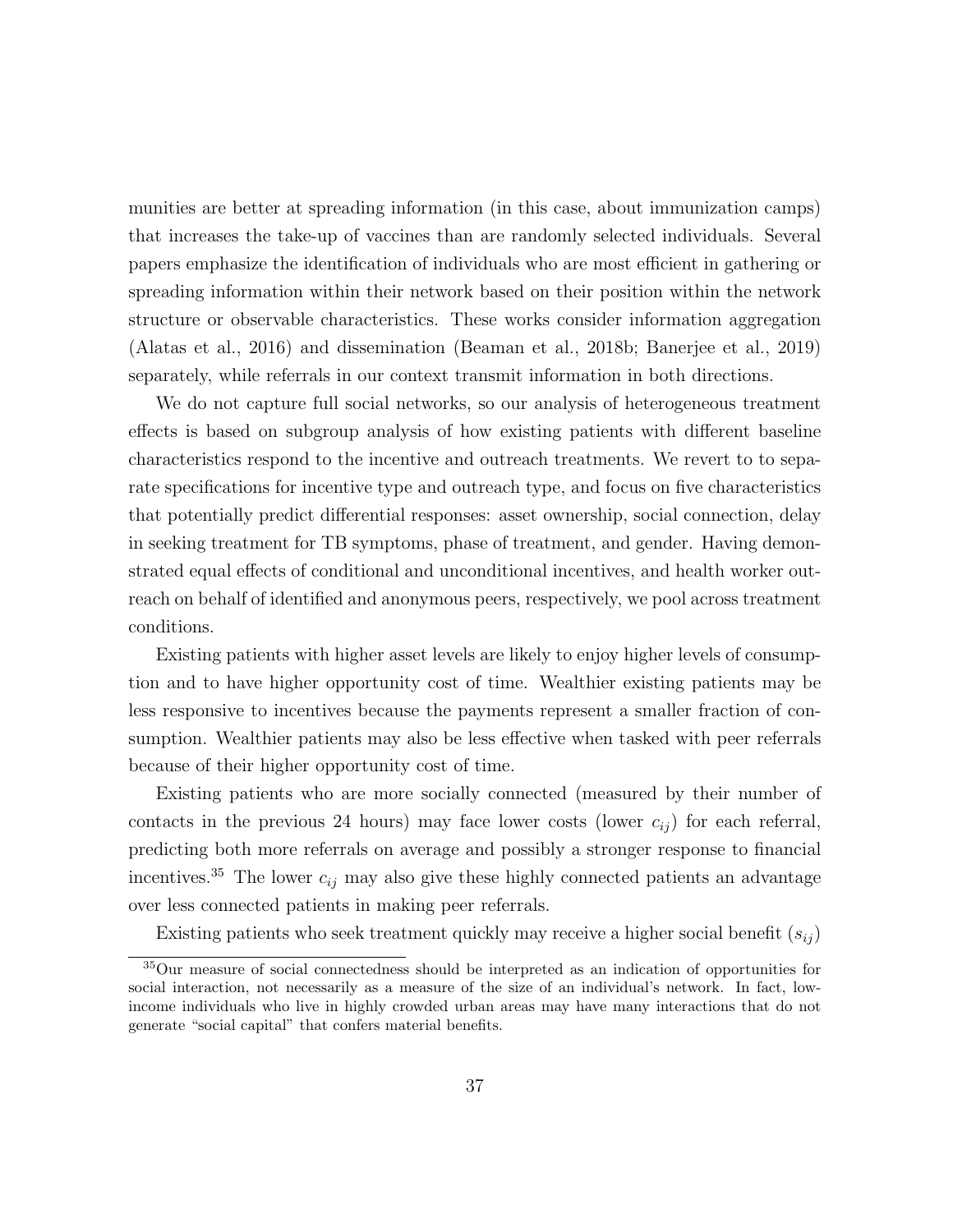because of their own motivation or the perceived intrinsic value of making a referral. These patients may also be more effective in convincing peers to seek testing and treatment; this information can improve  $q_{ij}$  only if it is conveyed directly in the peer-outreach treatment but not indirectly in the health worker outreach arms. Therefore, we expect more referrals from existing patients assigned to the encouragement group who quickly seek treatment for their own symptoms, but we have no clear prediction for the response to financial incentives. We also expect these early treatment seekers to be more effective in referring new suspects than are existing patients who delay their own care. The early treatment seekers may also make more referrals in health worker outreach arms, but only through naming more contacts and not through communicating their own experiences.

Existing patients in the intensive phase (again, IP) of treatment have realized fewer benefits of treatment than those in the continuation phase (again, CP). They are more likely to experience side effects from the higher doses of medication they take and they are required to take observed doses more frequently than those in the CP. Therefore, they may bear higher costs of conducting outreach (higher  $c_{ij}$ ), leading to predictions opposite those for patients with many social contacts: fewer referrals on average, a weaker response to financial incentives, and less willingness to make peer referrals. The patients in the intensive phase have also reaped fewer benefits from treatment, so they may be less effective in communicating its benefits.

Finally, we consider heterogeneity by gender. This analysis is standard in public health and in studies of India, a highly gendered society. It is particularly relevant in the context of our study, because in at least some of the communities where we worked, women's movement outside the household is strictly limited and social relationships are strictly gendered: men socialize with men, and women socialize with women. This means that women may have lower ability to make peer referrals and that new suspects they refer (who are disproportionately likely to be women themselves) may be less likely to report for screening.

To test these predictions, we create indicators for above-median asset ownership, connection, starting TB treatment without delay, and for being in the IP of treatment,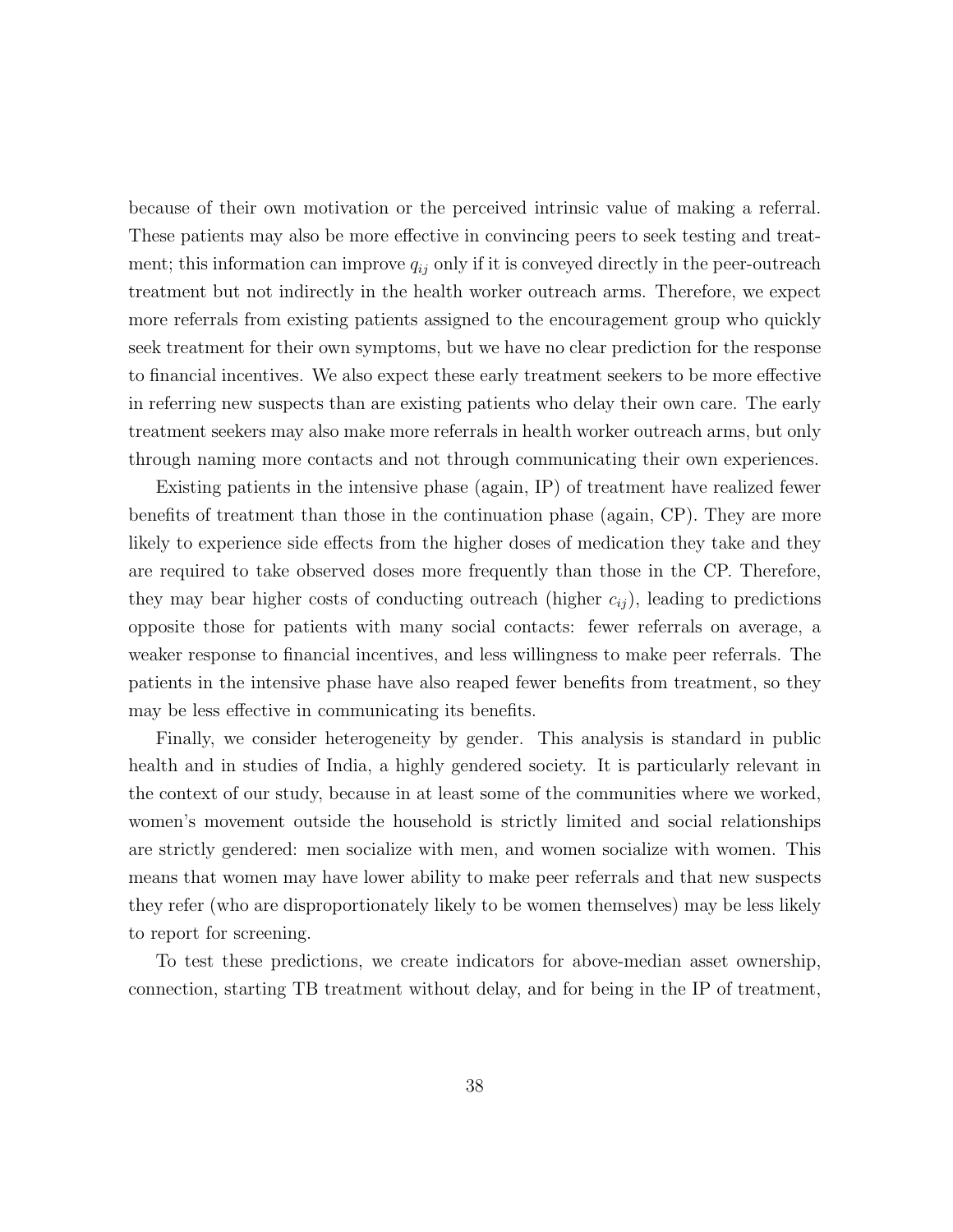respectively,<sup>36</sup> as well as for being female. We then estimate interacted versions of equations (1) and (2), pooling conditional and unconditional incentives and identified and anonymous health worker outreach treatments, respectively. The specification for the tests of incentives is:

$$
y_{ijc} = \alpha + \delta_0
$$
Above median +  $\delta_1$ Encouragement<sub>jc</sub> +  $\delta_2$ Financial incentive<sub>jc</sub>  
+  $\delta_3$ Above median × Encouragement<sub>jc</sub> +  $\delta_4$ Above median × Financial incentive<sub>jc</sub>  
+  $\Gamma_c + \epsilon_j$  (5)

and the specification for the test of outreach strategies is:

$$
y_{ijc} = \alpha + \theta_0 \text{Above median} + \theta_1 \text{Peer}_{jc} + \theta_2 \text{Health worker}_{jc}
$$
  
+  $\theta_3 \text{Above median} \times \text{Peer}_{jc} + \theta_4 \text{Above median} \times \text{Health worker}_{jc}$   
+  $\Gamma_c + \epsilon_j$  (6)

Note that while we use the notation "above median" for convenience, the relevant indicator is coded as 1 for female patients and for those in the IP, respectively, in the specifications that consider those dimensions of heterogeneity. Because of statistical power considerations and to reduce the number of reported outcomes, we estimate these equations for only one outcome: the number of screened patients (corresponding to the outcome in column 1 of Tables 3 and 4).

We begin with Table 6, which estimates equation (5). As predicted, and shown in column 1, when assigned to the encouragement treatment, high-asset existing patients made somewhat fewer referrals than existing patients with below-median assets. While highly socially connected existing patients made more referrals on average, they did not respond differentially to the financial incentives. In the encouragement arm, existing patients who began their own TB treatment without delay made more referrals than

<sup>36</sup>The IP lasts for the first two months of treatment and the CP for months three through six. However, many patients require more than six months to complete treatment due to missed doses or other considerations. We set the indicator for intensive treatment equal to 1 for patients in the first two months of treatment and 0 for those in months 3–24. The indicator is coded as missing for the less than 1% of patients who reported that they started treatment more than 24 months before the survey.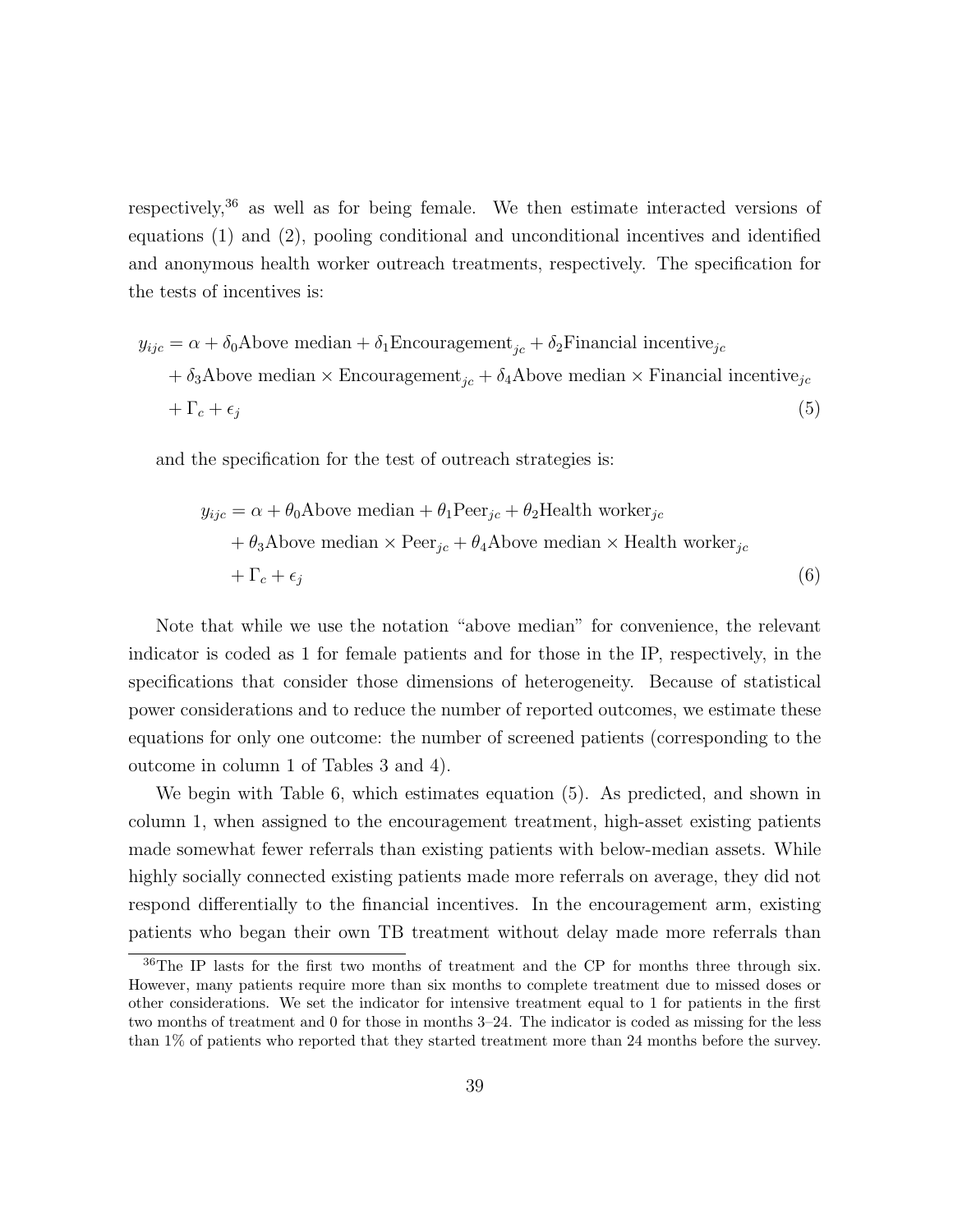those who delayed seeking treatment, and they referred 0.037 more suspects than those who delayed their own treatment. There is no clear pattern of differential response based on treatment phase. Finally, women did not make fewer referrals on average or respond differently to financial incentives than men.

Table 7 reports results for estimates of equation (6). While this specification confirms that highly connected patients make marginally more referrals (column 2), there is almost no evidence of differential effectiveness across the outreach modalities. In most cases, the interaction effects are precisely estimated zeros. The statistical significance of the outreach strategies, the magnitudes of the coefficients, and the pattern that peer outreach generates approximately twice as many referrals as either of the health worker outreach strategies are similar to those in Table 4.

## 4.5 Characteristics of referred patients across interventions

The previous sections focused on the number of suspects screened and tested, and they relied on administrative outcomes. This section considers as outcomes the characteristics of the suspects who were referred to Operation ASHA and screened by a counselor (corresponding to outcomes in column 1 of Tables 3 and 4).<sup>37</sup> The unit of analysis is the new symptomatic. The objective is to learn whether financial incentives and peer outreach, respectively, are effective tools to identify disadvantaged individuals in need of TB care. We consider four outcomes, gender, and three measures of social status: literacy, asset ownership, and social inclusion.

First, we compare new symptomatics to existing patients at baseline and present group means in Table 8. Forty percent of existing patients and 37% of the new symptomatics were female. On other dimensions, the new symptomatics appear disadvantaged relative to the existing patients, despite being drawn from the same social networks by design. Almost 70% of existing patients had at least some literacy, compared to 45% of the new symptomatics (the p-value for the test that existing patients and new symp-

 $37$ Of the 216 referrals screened, field teams were able to survey 172. Others had moved, refused to participate in the survey, or could not be tracked. There was no economic or statistically significant relationship between the probability that a suspect could be surveyed and whether the existing patient who referred them was assigned to one of the treatment arms or the pure control condition.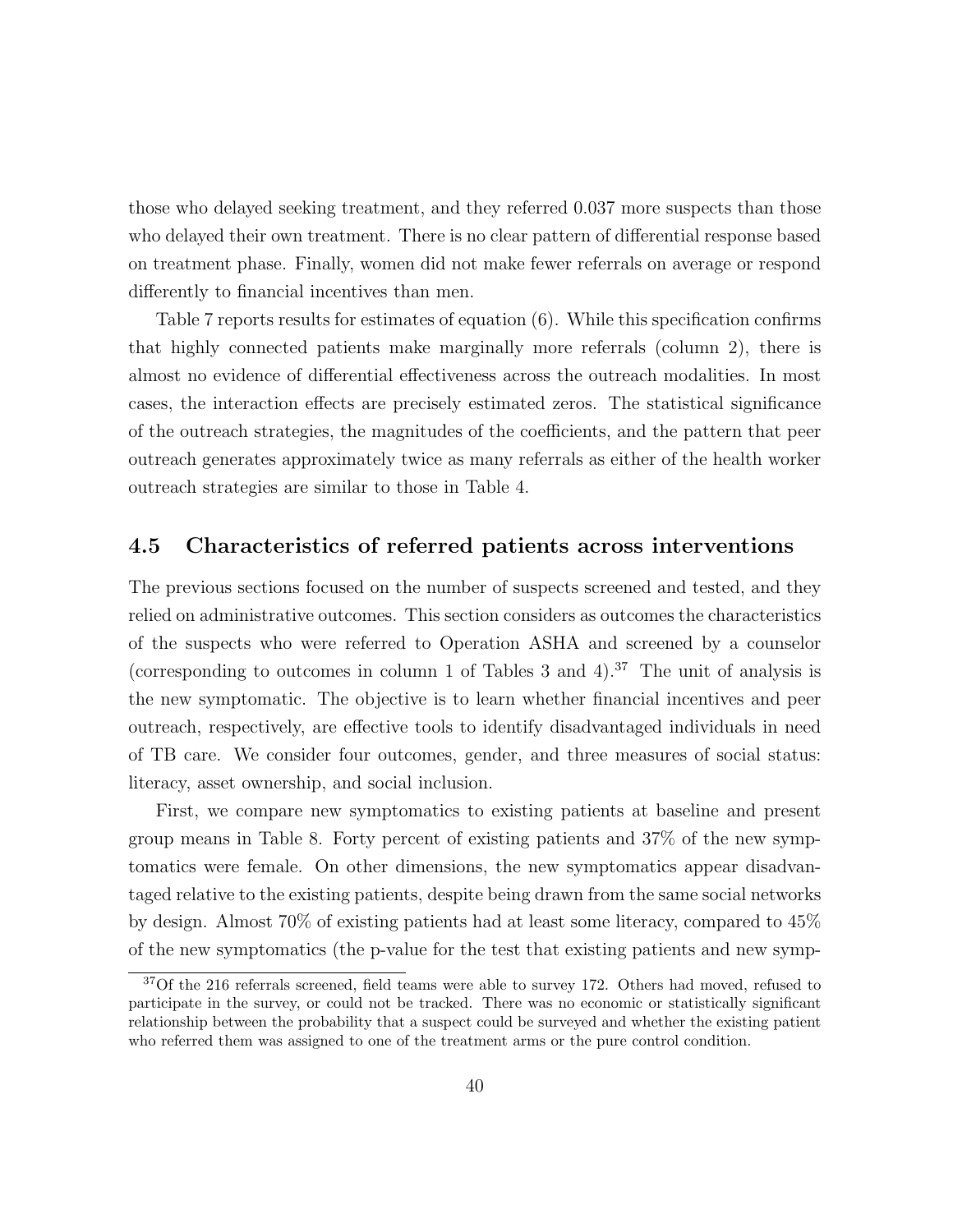tomatics have equal literacy rates is 0.00). Existing patients spoke to an average of 2.6 people outside their households in the 24 hours before the baseline survey, while new symptomatics were less well-connected, with an average of 1.4 contacts ( $p=0.01$ ). Of course, this may reflect that the new symptomatics were in poor health, while the existing patients were on the way to recovery. Finally, there is suggestive evidence to indicate that the new symptomatics were poorer than the existing patients: while the existing patients had a mean asset index value of 0.031, the new symptomatics averaged  $-0.144$ . The difference is imprecisely estimated ( $p=0.43$ ) but large in magnitude.

Next, we study whether outreach strategies differed in their ability to identify disadvantaged individuals. For this analysis, each new symptomatic was assigned the treatment condition of the clinic where the referral originated. Since no suspects were screened as a result of referrals in the control clinics, the specifications in this section omit the control clinics. While the sample is both small and selected, Tables 9 and 10 provide descriptive evidence about the characteristics of prospective patients identified under various schemes.

In the first set of results, we estimate:

$$
y_{ijc} = \alpha + \delta_1 \text{Financial incentive}_{jc} + \Gamma_c + \epsilon_j \tag{7}
$$

where we pooled the conditional and unconditional incentive arms, and the encouragement condition is the reference category.

There is no indication that financial incentives caused existing patients to identify relatively better-off patients than when they were asked to participate for altruistic reasons only. While the point estimates in Table 9 indicate little effect of incentives on the gender or literacy level of new symptomatics, those identified by incentivized existing patients had lower asset levels than those identified by existing patients in the encouragement condition. The difference of -0.675 points on the asset index is large relative to the mean asset score for symptomatics identified in the encouragement group (0.21), and the effect is significant at the 95% level.

We estimate similar specifications to compare the characteristics of symptomatics identified under the peer- and health worker outreach strategies. In these specifications,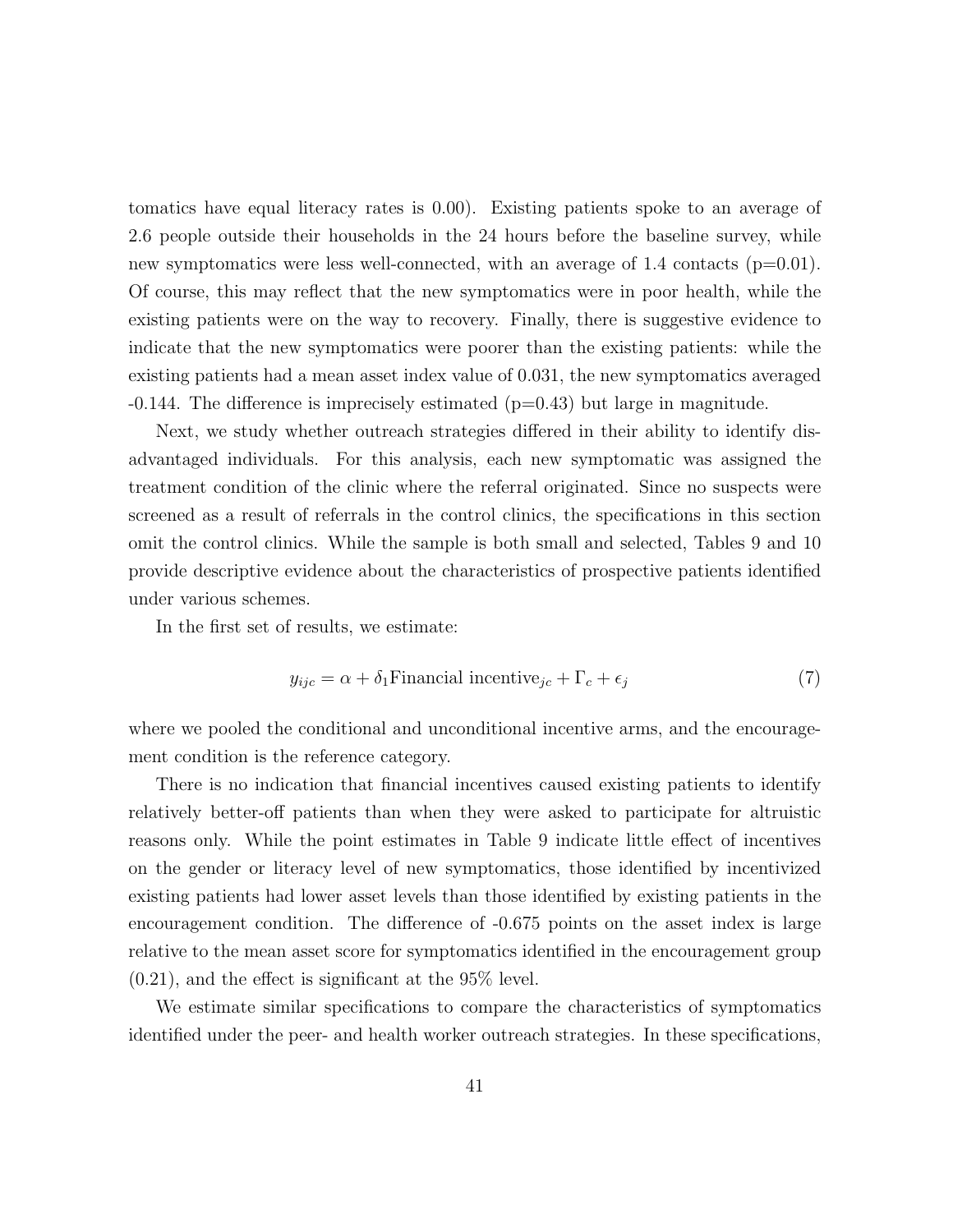the reference category is health worker outreach (again, pooling the anonymous and identified arms):

$$
y_{ijc} = \alpha + \theta_1 \text{Peer outerach}_{jc} + \Gamma_c + \epsilon_j \tag{8}
$$

Suspects identified via peer referrals appear more disconnected than those identified through the health worker outreach strategies. On average, new symptomatics identified via health worker outreach had 2.12 social contacts in the 24 hours preceding the survey, whereas we estimate that those identified through peer outreach had 1.77 fewer contacts (an effect statistically significant at the 95% level). It is striking that peer referrals resulted in the screening of suspects with statistically and meaningfully fewer social contacts than did outreach via health workers. These results suggest peers can effectively reach disconnected patients.

## 4.6 Clinic-level analysis of potential crowding-out

While both financial incentives and outreach strategies affect individual-level behavior in meaningful ways, the total number of new suspects screened through the outreach schemes tested here is small relative to the stock and flow of these clinics.<sup>38</sup> We study clinic-level outcomes to rule out crowd-out rather than to precisely estimate an aggregate effect on the patient loads of these clinics. Crowd-out could occur through competition for health workers' time, especially if they allocate a fixed-time budget to outreach activities and substitute time spent on outreach to or screening of new suspects identified through the referral schemes for their status quo outreach efforts.

Appendix Table A20 presents results of clinic-level regressions where the dependent variable is the total number of new TB patients enrolled at Operation ASHA clinics during the study period, normalized by the clinic-level number of patients at baseline. We estimate four specifications, aggregating the experimental conditions as in Section

<sup>38</sup>On average, clinics in the control group added eight patients during the two months of the study, whereas the treated clinics added 11. Normalizing by the size of the clinic-level patient population at baseline, control clinics added 0.44 new patients and treated clinics added 0.52 new patients for each existing baseline patient.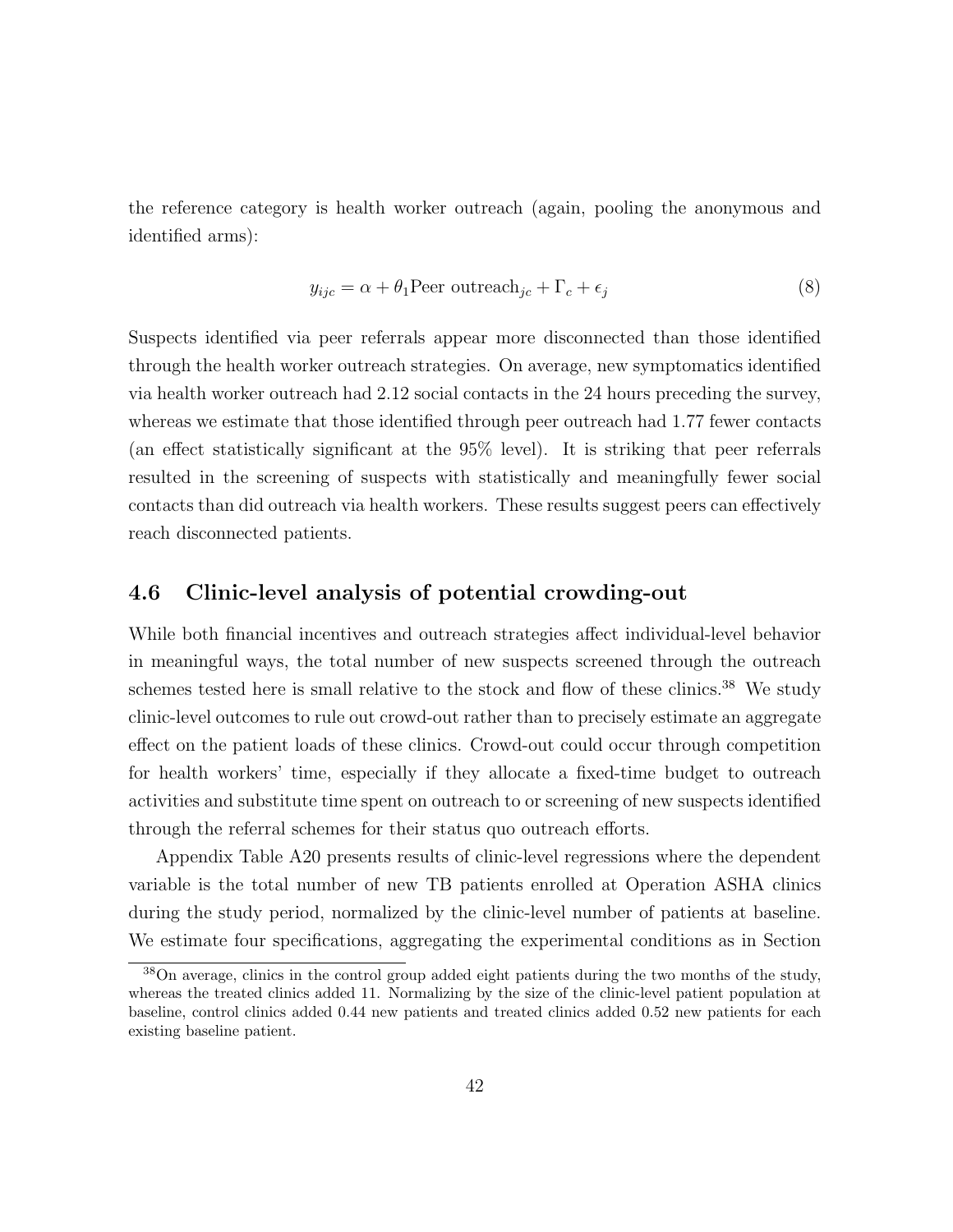4.4.4. Eight of nine estimated coefficients are positive, including economically meaningful positive effects of peer outreach, although for the reasons explained above, the study is not adequately powered to detect differences in the number of new patients at the clinic level. Nevertheless, the point estimates do not suggest that the intervention crowded out enrollment of new patients through other intake streams, or otherwise had negative effects on new patient enrollment.

## 4.7 Cost analysis

The academic research questions posed by this experiment concern the behavior of existing patients. From a policy perspective, the key parameters of interest are the costs of detecting individuals with TB symptoms (who require screening, even if negative tests ultimately rule out TB and indicate the need for different treatment) and of identifying those who have the disease. We consider four categories of recurring expenses: incentive payments made for referrals, the production of referral cards, time costs of explaining the scheme to existing patients, and wages paid to health workers. We calculate costs per treatment arm, aggregating as in the previous sections. We calculate average costs per treatment arm by dividing the total number of symptomatics screened or new cases detected, respectively, by the total across the four categories of costs within the treatment arm.

Incentive payments are straightforward to calculate and reflect actual amounts paid to existing patients, depending on the rules of the treatment arm to which they were assigned. They are zero by definition in encouragement arms.

The referral cards printed for the project cost Rs. 8 (\$US 0.12) per card. In peer outreach arms, each existing patient was given 10 cards, and we include the cost of all those cards even though not all were distributed to prospective patients. In the health worker outreach arms, cards were distributed to health workers based on the number of referral names provided during the baseline survey, so the per-current-patient cost of cards was actually lower than in the peer outreach arms.

We use administrative data captured by our computer-assisted interview interface to track the amount of time spent explaining the referral scheme to existing patients,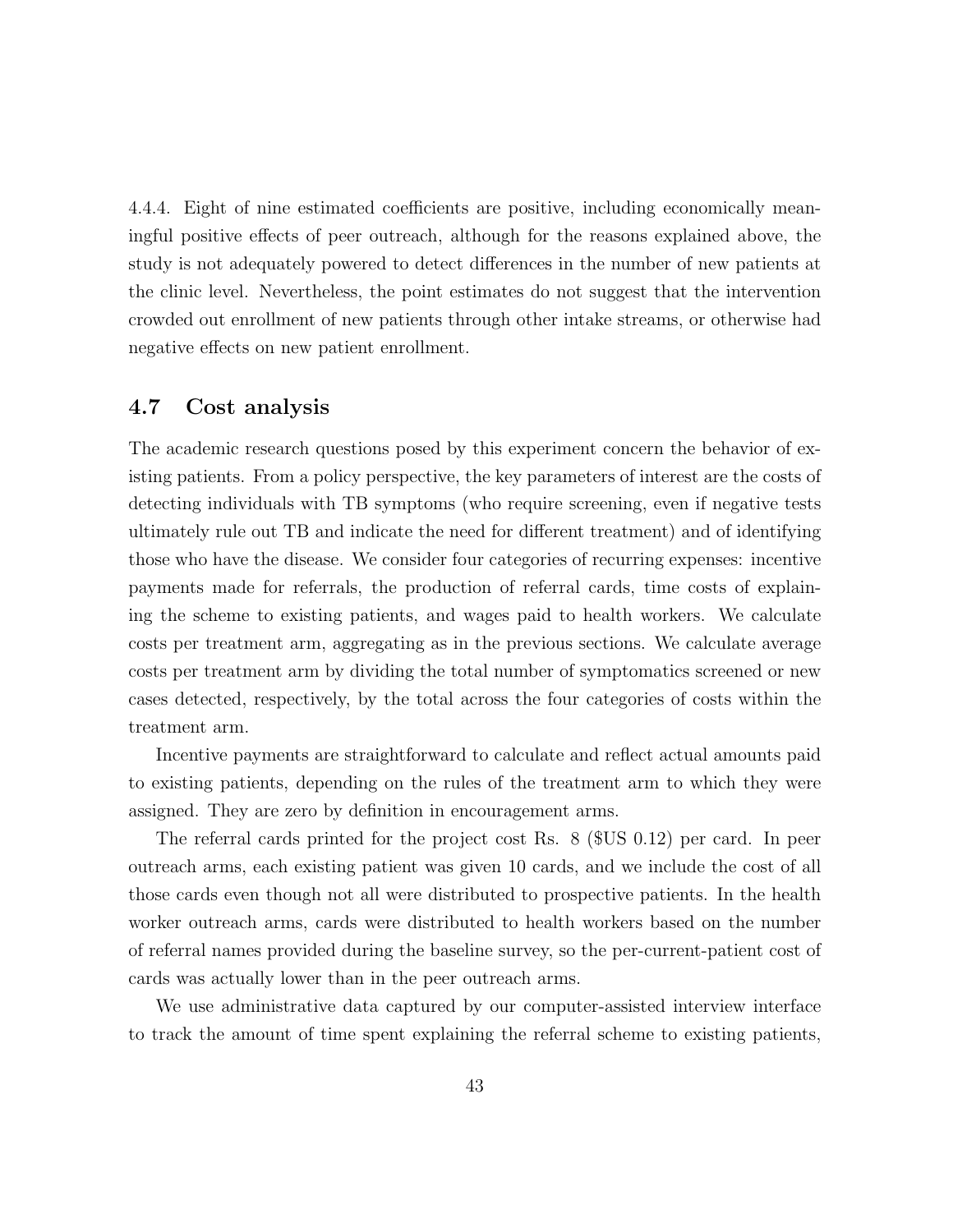and arrive at an estimate of 10 minutes per patient to explain the scheme, in both peer and health worker outreach arms. Computed at the daily wage for field staff, these explanations cost Rs. 10.42 (\$0.15) per existing patient.

Finally, while the health workers in this study were paid regular wages by Operation ASHA, the outreach required by this project was outside their usual scope of work. Our project offered a fixed stipend of Rs. 1,800 (\$US 26.44) per month (increased to Rs. 2,000 (\$US 29.38) per month in the second year of the project) to Operation ASHA staff whose centers were assigned to the health worker outreach arms to cover time and transportation costs for outreach. The stipend was worth about 22.5% of their average monthly salaries and was the minimum compensation deemed acceptable by Operation ASHA's senior leadership.<sup>39</sup> Operation ASHA estimates that its DOTS providers allocate one-third of their time to outreach activities, though the vast majority of these efforts are devoted to tracing members of existing patients' households (a population not targeted by our intervention). This outreach is considered part of health workers' core job responsibilities and covered by the monthly salary, though they also receive small financial incentives and penalties for a range of activities including treatment initiation and completion.

Table 11 summarizes the results of this exercise by incentive type (Panel A) and outreach type (Panel B). Based on costs incurred during the study, it was less expensive to use financial incentives to identify a patient with TB than it was not to use them. Each positive case of TB identified cost \$US 253 in the conditional treatment arms or \$US 183 in the unconditional arms, relative to \$US 410 in the encouragement arm. This is because while the financial incentives themselves were small relative to other costs—especially of outreach (balanced across the incentive types because of the crossrandomized design)—they were effective in increasing the number of cases detected. Costs per suspect screened are, by definition, lower: \$US 33 using conditional incentives, \$US 36 using unconditional incentives, and \$US 70 without financial incentives.

The cost-effectiveness of peer outreach is even more pronounced. In peer arms, the

<sup>&</sup>lt;sup>39</sup>To implement health worker outreach for the first time also requires training the health workers. We have omitted this fixed cost from our calculations; including it would make peer outreach relatively more cost-effective.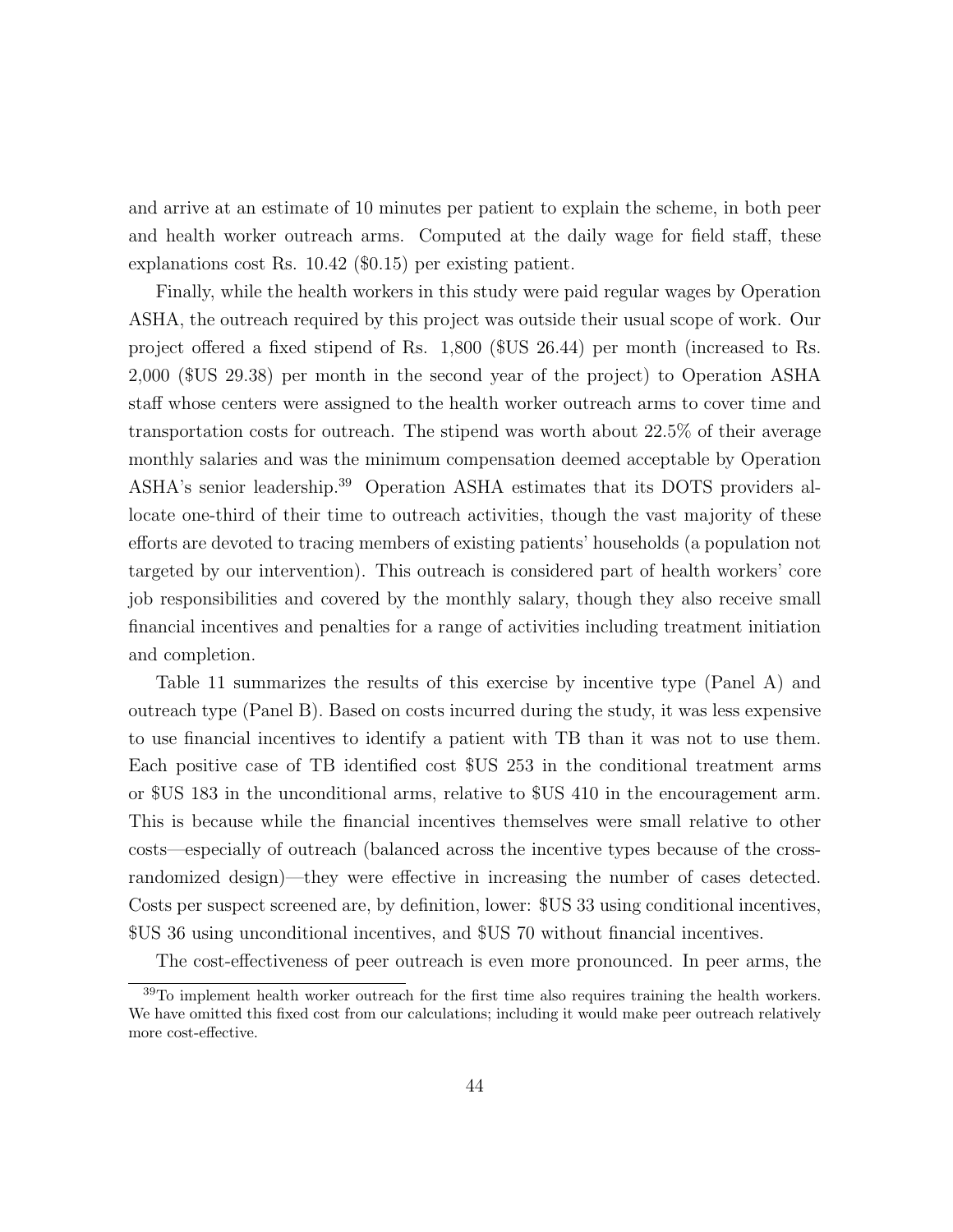average cost per detection was \$US 114. Active case finding by health workers was 2.5 to 3.5 times as expensive: \$US 402 per case detected when using the name of the referring EP and \$US 302 per case detected when the identity of the referring EP was anonymous. Costs per suspect screened were \$US 14 in the peer-outreach arms and \$US 75 and \$US 71 using health worker outreach on behalf of anonymous and identified peers, respectively. The differences across treatment arms are driven by the greater number of suspects screened and detected as a result of peer outreach, as indicated in Table 4, and the higher costs of compensating health workers (via stipends) than existing patients.

We made every effort to minimize costs in all treatment arms during the study. Yet having completed it, we recognize two areas in which future implementation of these schemes could further reduce costs. The first is to distribute fewer cards to existing patients for peer referrals. Ninety percent of existing patients in the peer outreach arms distributed five or fewer cards, so we reestimate costs assuming that five cards rather than 10 were printed and distributed to each existing patient in the peer referral treatments. The second is to reduce the stipend to health workers. Our data do not offer guidance about the optimal stipend level, but as a benchmark, we consider reducing the stipend to health workers by half, to Rs. 900 (\$US 13.22) per month. Table A21 presents estimates for this alternate scenario, which has the biggest effect on the comparison between peer outreach and health worker outreach. While the differences between peer outreach and health worker outreach are smaller in this hypothetical than the realized costs in our study, they still clearly indicate the cost advantage of using peers for active case finding: costs would fall to \$US 71 for each case detected through peer outreach, compared to \$US 210 for outreach by health workers who identified the referrers and \$US 158 for health worker outreach on behalf of anonymous peers. In fact, assuming the same detection rates as in the current study and distributing the original 10 cards per existing patient, peer outreach remains more cost-effective than case finding by health workers for any stipend above Rs. 560 (\$US 8.62) per month, 31% of the actual stipend paid to health workers in the study.

Few estimates of the cost of outreach are available in the literature. A study from South Africa estimates the cost of identifying a TB patient among a high-prevalence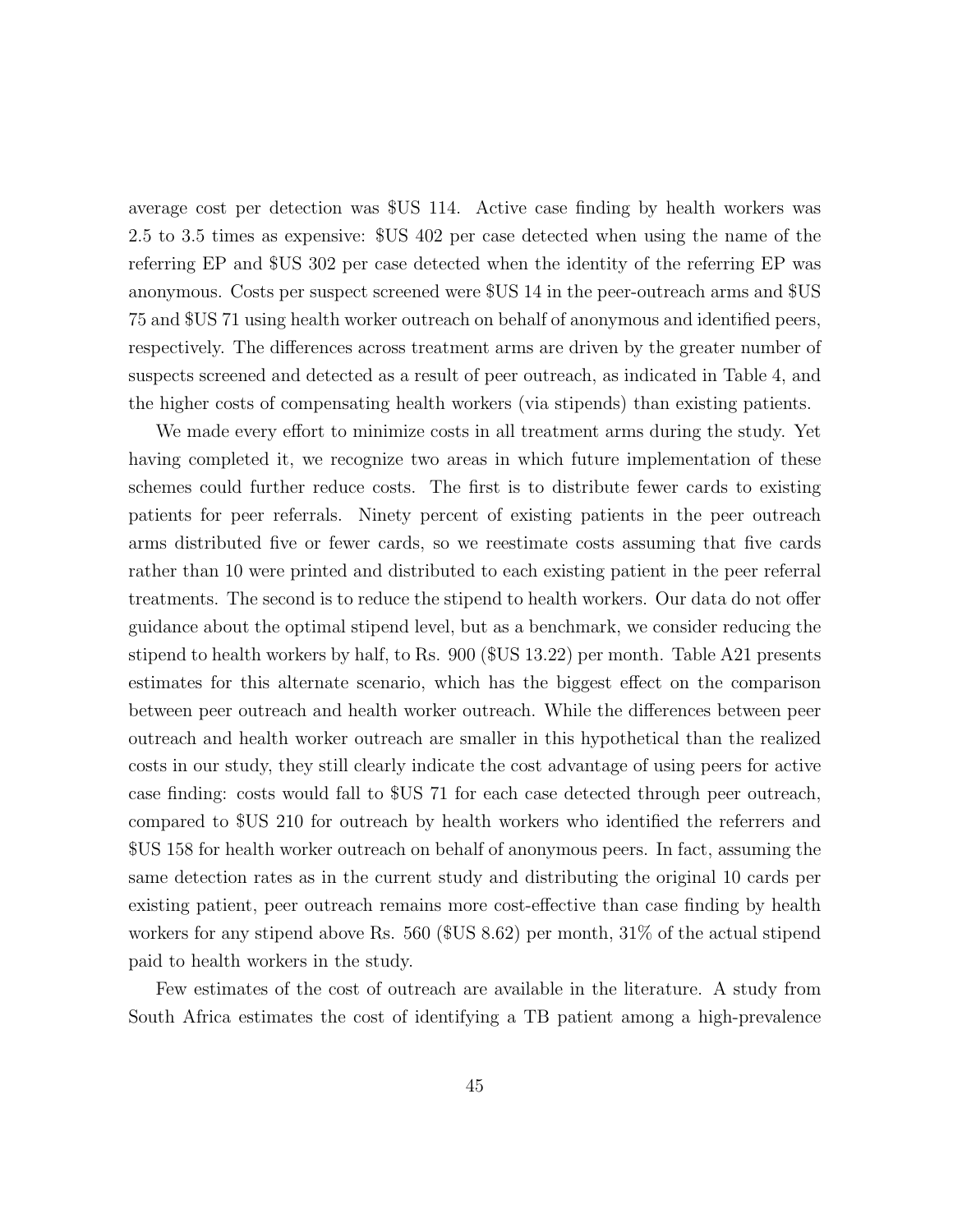sample (of HIV patients, where co-infection increases patients' risk but decreases the average cost of detection) to be \$US 381 (Kranzer et al., 2012). Although incentivized peer outreach should not replace other outreach strategies, it is clearly an effective complement with the potential to reach marginalized patients.

## 5 Conclusion

Underdetection of tuberculosis has serious health consequences for infected individuals, their families, and others exposed to the disease. Despite the availability of free treatment throughout India, an estimated one million people with TB have not been tested and are not receiving the necessary treatment. The value of private information may be especially high in this context: the public health system and not-for-profit providers working under its auspices are often overwhelmed and unable to mount intensive contact tracing efforts. Existing outreach strategies are insufficient to overcome informational barriers that prevent some people with symptoms from seeking testing and treatment. In contrast, people who are currently undergoing treatment for TB have relatively lower time costs to identify and reach others with symptoms, and they may have particularly relevant information about the benefits of treatment. Despite this, peer referrals are virtually unheard of, partly due to the stigma associated with TB.

The results of our field experiment in India demonstrate that, just as referrals are valuable for leveraging private information to identify well-qualified employees, they are highly effective for outreach to TB symptomatics. Encouragement and, especially, financial incentives induce existing patients to refer others in need of testing, which results in the testing of new symptomatics and the detection of new TB cases. Moreover, peers are particularly effective in outreach. Our experimental design allowed us to discover that peer referrals are effective not only because existing patients have—and can be induced to reveal—useful information about members of their social network who need screening for TB, but also because of the direct role they can play in outreach to these contacts. Among peer referrers, incentives increased the number of prospective patients who were screened without affecting the number of cards distributed, suggesting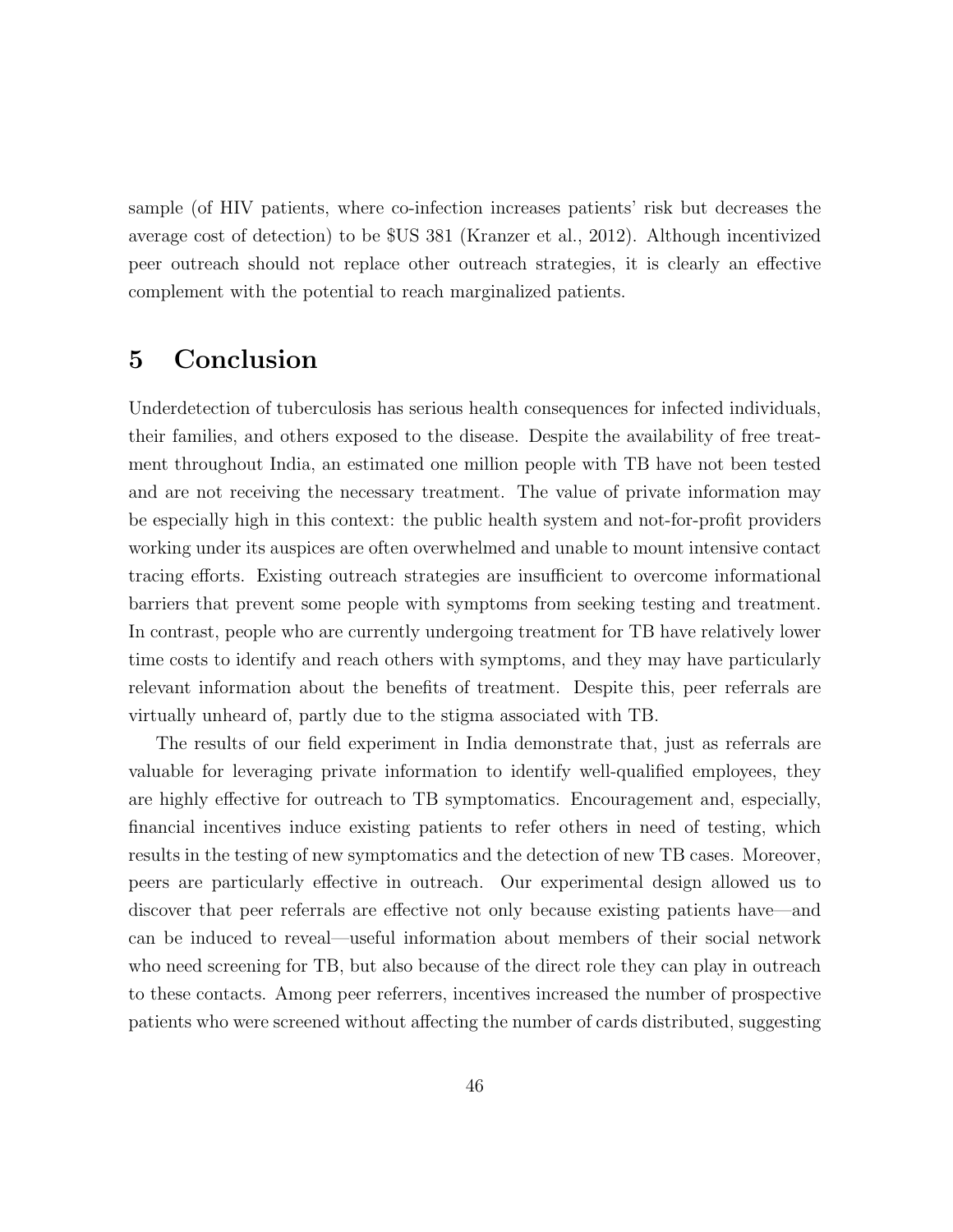that financial incentives increased the quality of information conveyed or outreach target selected.

Our study demonstrated that incentivized, community-based referral schemes can serve as a useful complement to existing TB case-finding strategies. Both financial incentives and peer outreach are highly cost-effective at \$US 114 for each case of active TB identified through peer outreach, compared to \$US 300–\$US 400 for outreach by health workers. Because other diseases such as HIV/AIDS and STDs present challenges similar to TB including under-diagnosis, a reluctance to get tested, and high costs of identifying new cases, insights from this study may also prove useful in other contexts.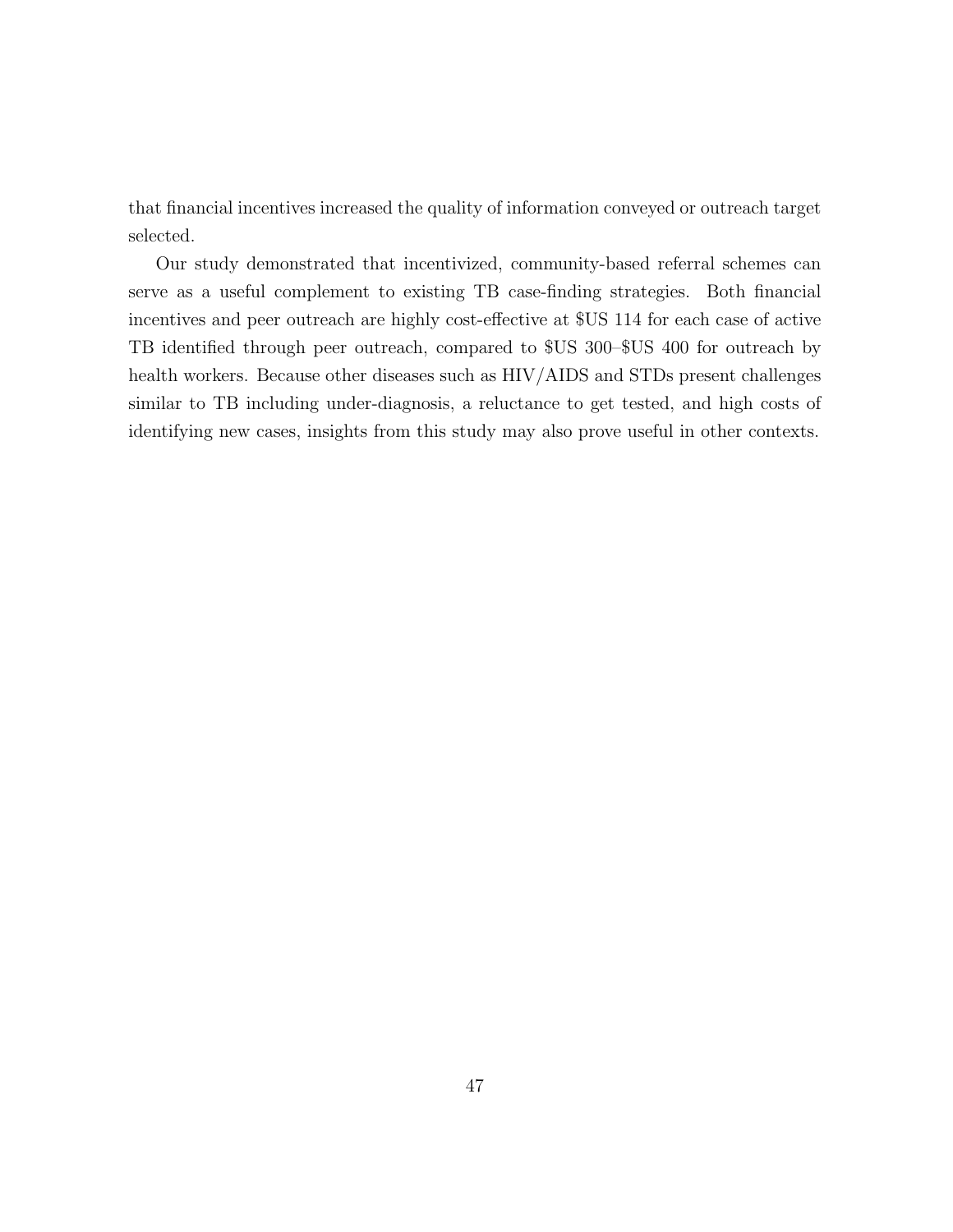## References

- AHRENS, A., C. B. HANSEN, AND M. E. SCHAFFER (2018): "pdslasso and ivlasso: Programs for Post-Selection and Post-Regularization OLS or IV Estimation and Inference." http://ideas.repec.org/c/boc/bocode/s458459.html.
- Alatas, V., A. Banerjee, A. Chandrasekhar, R. Hanna, and B. Olken (2016): "Network Structure and the Aggregation of Information: Theory and Evidence from Indonesia." American Economic Review, 106, 1663–1704.
- ANDRÉ, E., O. RUSUMBA, C. EVANS, P. NGONGO, P. SANDUKU, M. ELVIS, H. CElestin, I. Alain, E. Musafiri, J. Kabuayi, and O. de Waroux (2018): "Patient-Led Active Tuberculosis Case-Finding in the Democratic Republic of the Congo." Bulletin of the World Health Organization, 96.
- Andreoni, J. (1990): "Impure Altruism and Donations to Public Goods: A Theory of Warm-Glow Giving." Economic Journal, 100, 464–477.
- Atre, S., A. Kudale, S. Morankar, D. Gosoniu, and M. Weiss (2011): "Gender and Community Views of Stigma and Tuberculosis in Rural Maharashtra, India." Global Public Health: An International Journal for Research, Policy, and Practice, 6.
- Baird, S., R. Garden, C. McIntosh, and B. Ozler (2012): "Effect of a Cash Transfer Programme for Schooling on Prevalence of HIV and Herpes Simplex Type 2 in Malawi: A Cluster Randomised Trial." The Lancet.
- Balat, J. F., N. W. Papageorge, and S. Qayyum (2018): "Positively Aware? Conflicting Expert Reviews and Demand for Medical Treatment." National Bureau of Economic Research w24820.
- Banerjee, A., A. Chandrasekhar, E. Duflo, and M. Jackson (2019): "Using Gossips to Spread Information: Theory and Evidence from Two Randomized Controlled Trials." Review of Economic Studies, 0, 1–38.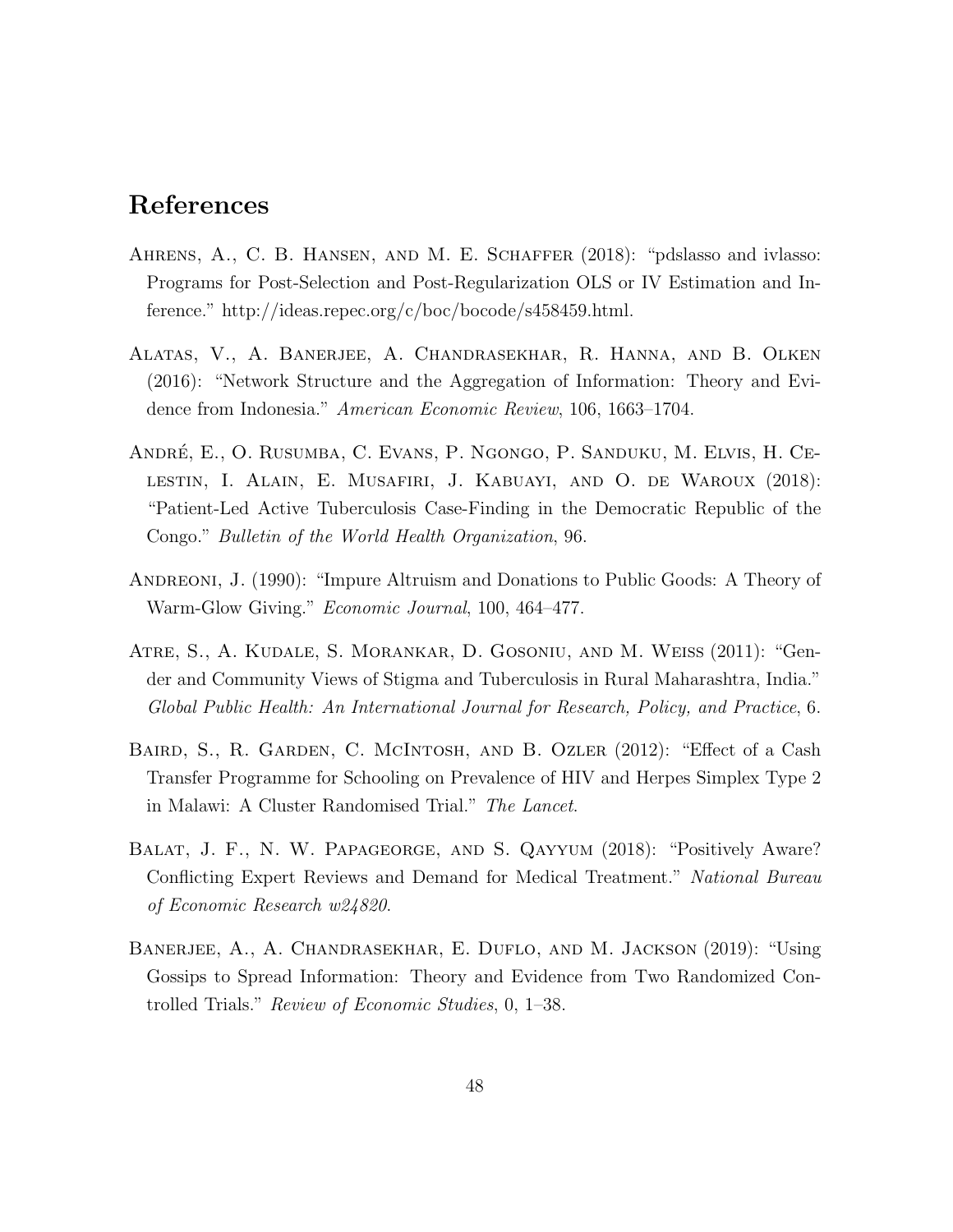- Basing, P., P. Gertler, A. Binagwaho, A. Soucat, J. Sturdy, and C. Vermeersch (2011): "Effect on Maternal and Child Health Services in Rwanda of Payment to Primary Health-Care Providers for Performance: An Impact Evaluation." The Lancet, 377, 1421–1428.
- Beaman, L., A. BenYishay, J. Magruder, and A. M. Mobarak (2018a): "Can Network Theory-based Targeting Increase Technology Adoption?" Working Paper.
- Beaman, L., N. Keleher, and J. Magruder (2018b): "Do Job Networks Disadvantage Women? Evidence from a Recruitment Experiment in Malawi." Journal of Labor Economics, 36, 121–157.
- BEAMAN, L. AND J. MAGRUDER  $(2012)$ : "Who Gets the Job Referral? Evidence from a Social Networks Experiment." American Economic Review, 102, 3574–3593.
- BELLONI, A., V. CHERNOZHUKOV, AND C. HANSEN (2014): "Inference on Treatment Effects after Selection among High-Dimensional Controls." Review of Economic Studies, 81, 608–650.
- BENJAMINI, Y. AND Y. HOCHBERG (1995): "Controlling the False Discovery Rate: A Practical and Powerful Approach to Multiple Testing." Journal of the Royal Statistical Society, Series B (Methodological), 57, 289–300.
- Berg, E., M. Ghatak, R. Manjula, D. Rajasekhar, and S. Roy (2019): "Motivating knowledge agents: Can incentive pay overcome social distance?" Economic Journal, 129, 110–142.
- Bryan, G., D. Karlan, and J. Zinman (2010): "Making the Most of the Friends You Have: Referrals and Enforcement in a Referrals Field Experiment." Working Paper, Department of Economics, Yale University.
- Burks, S. V., B. Cowgill, M. Hoffman, and M. Housman (2015): "The Value of Hiring through Employee Referrals." *Quarterly Journal of Economics*, 130, 805–839.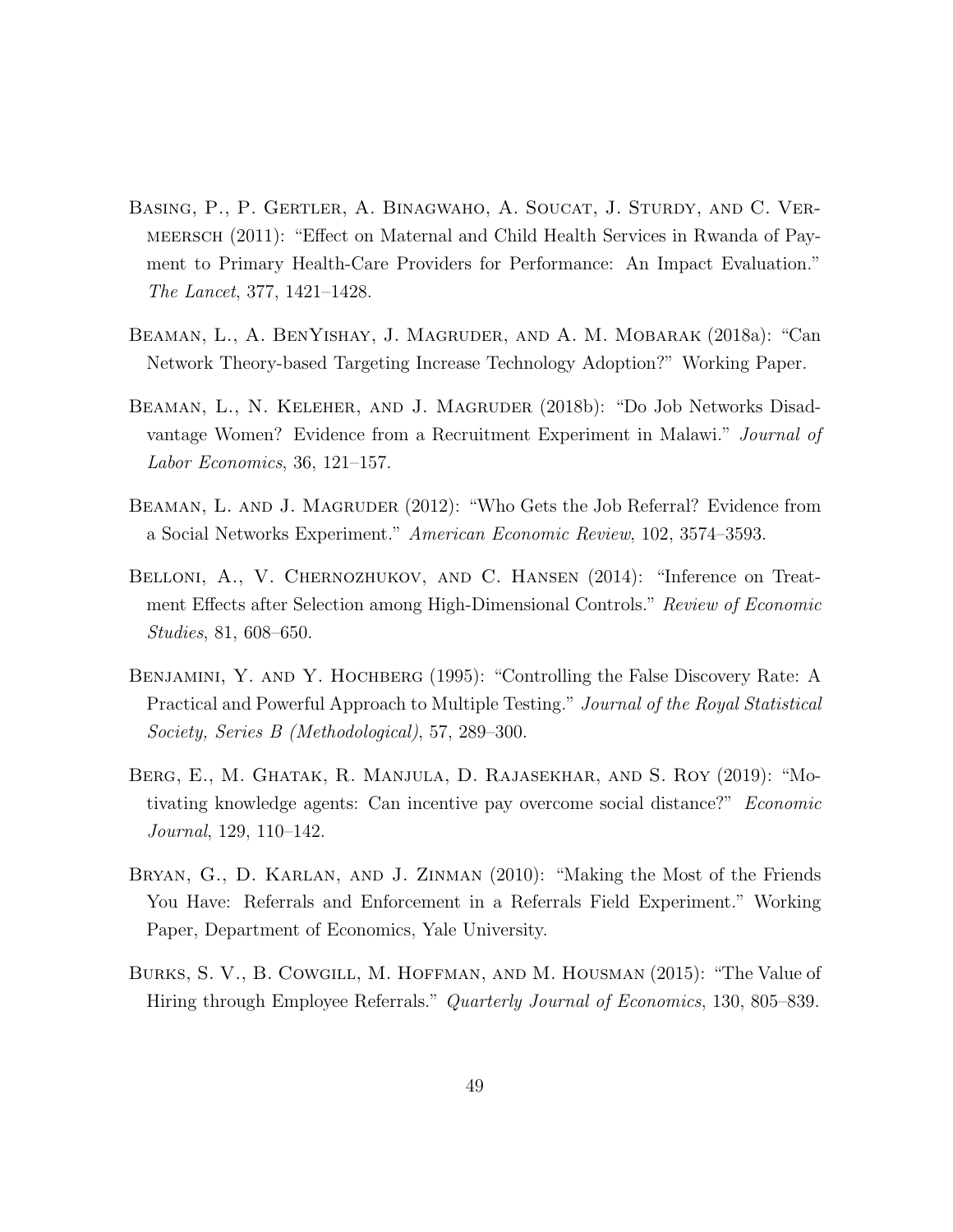- Chaisson, R. E. (2018): "Advances in Tuberculosis." Lecture delivered at the Conference on Retroviruses and Opportunistic Infections.
- Charles, N., B. Thomas, B. Watson, V. Chandrasekeran, and F. Wares (2010): "Care Seeking Behavior of Chest Symptomatics: A Community Based Study Done in South India after the Implementation of the RNTCP." PLoS One, 5.9.
- Christakis, N. A. and J. H. Fowler (2007): "The Spread of Obesity in a Large Social Network over 32 Years." New England Journal of Medicine, 357, 370–379.
- $(2008)$ : "The Collective Dynamics of Smoking in a Large Social Network." New England Journal of Medicine, 358, 2249–2258.
- COWLING, K., R. DANDONA, AND L. DANDONA (2014): "Improving the Estimation of the Tuberculosis Burden in India." Bulletin of the World Health Organization, 92, 817–825.
- Fafchamps, M., A. Islan, A. Malek, and D. Pakrashi (2018): "Can Referral Improve Targeting? Evidence from an Agricultural Training Experiment." Working Paper.
- Faye, F. (2012): "Responsabiliser les Relais Communautaires pour le Traitement Préventif Intermittent Saisonnier du Paludisme (TPI) au Sénégal: Enjeux, Modalités, Défis." Autrepart, 1, 129–146.
- Friebel, G., M. Heinz, M. Hoffman, and N. Zubanov (2018): "Why do Employees (Not) Make Referrals?" Working Paper.
- Glasman, L. R., J. Dickson-Gomez, J. Lechuga, S. Tarima, G. Bodnar, and L. R. de Mendoza (2016): "Using Peer-Referral Chains with Incentives to Promote HIV Testing and Identify Undiagnosed HIV Infections among Crack Users in San Salvador." AIDS and Behavior, 20, 1236–1243.
- Godes, D. and D. Mayzlin (2009): "Firm-Created Word-of-Mouth Communication: Evidence from a Field Test." Marketing Science, 28, 721–739.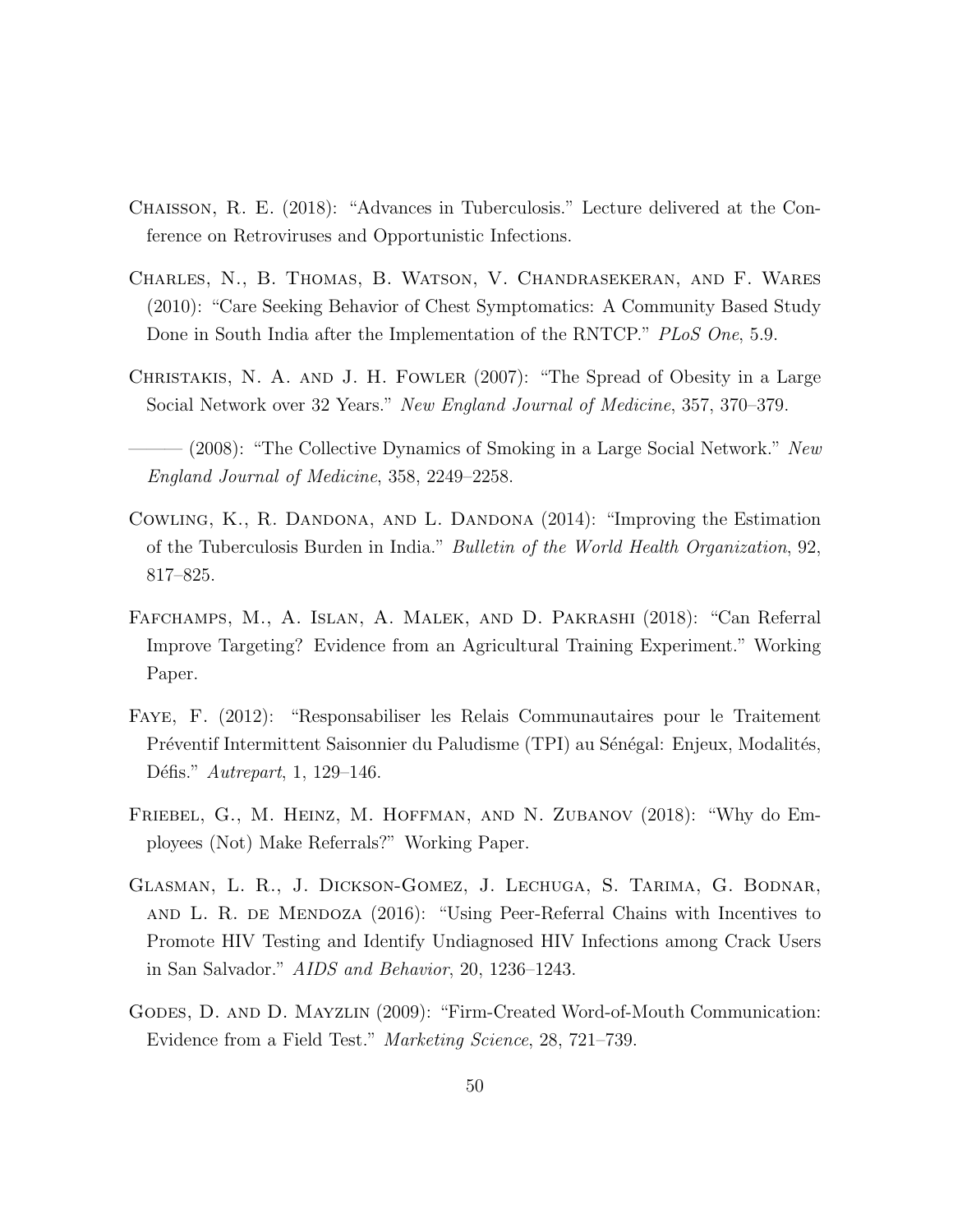- Gwadz, M., C. M. Cleland, D. C. Perlman, H. Hagan, S. M. Jenness, N. R. Leonard, A. S. Ritchie, and A. Kutnick (2017): "Public Health Benefit of Peer-Referral Strategies for Detecting Undiagnosed HIV Infection among High-Risk Heterosexuals in New York City." Journal of Acquired Immune Deficiency Syndromes, 74, 499.
- Haileyesus Getahun, J., L. Tomaskovic, and M. C. Raviglione (2012): "Engage-TB: Integrating Community-Based Tuberculosis Activities into the Work of Nongovernmental and Other Civil Society Organizations: Operational Guidance." Tech. rep., World Health Organization, Geneva.
- HEATH, R. (forthcoming): "Why Do Firms Hire Using Referrals? Evidence from Bangladeshi Garment Factories." Journal of Political Economy.
- Hoffman, M. (2017): "The Value of Hiring through Employee Referrals in Developed Countries." IZA World of Labor.
- HUSSAM, R., N. RIGOL, AND B. ROTH (2017): "Targeting High Ability Entrepreneurs Using Community Information: Mechanism Design in the Field." Working Paper.
- Jackson, M. O. (2011): "An Overview of Social Networks and Economic Applications." Handbook of Social Economics. North-Holland, 1, 511–585.
- Joshi, D., R. Sthapit, and M. Brouwer (2017): "Peer-Led Active Tuberculosis Case-Finding among People Living with HIV: Lessons from Nepal." Bulletin of the World Health Organization, 95.
- Kelly, P. (1999): "Isolation and Stigma: The Experience of Patients with Active Tuberculosis." Journal of Community Health Nursing, 16.
- Kohler, H. P. and R. L. Thornton (2011): "Conditional Cash Transfers and HIV/AIDS Prevention: Unconditionally Promising?" World Bank Economic Review, 26, 165–190.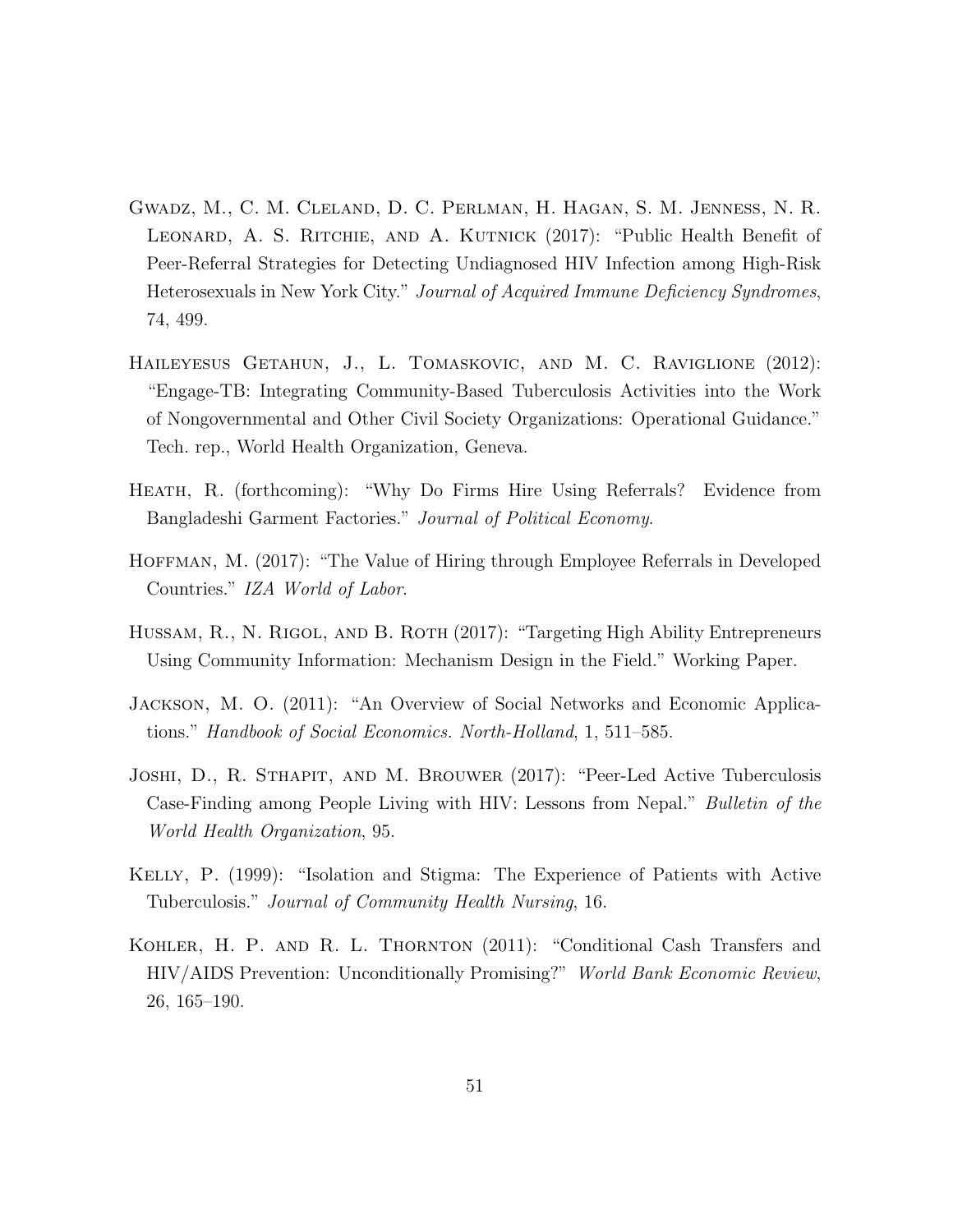- Kranzer, K., S. Lawn, G. Meyer-Rath, A. Vassall, E. Raditlhalo, D. Govindasamy, N. van Schaik, R. Wood, and L.-G. Bekker (2012): "Feasibility, Yield, and Cost of Active Tuberculosis Case Finding Linked to a Mobile HIV Service in Cape Town, South Africa: A Cross-Sectional Study." PLoS Medicine, 9.
- KREMER, M., E. MIGUEL, AND R. L. THORNTON (2009): "Incentives to Learn." Review of Economics and Statistics, 91, 437–456.
- Kugler, A. (2003): "Employee Referrals and Efficiency Wages." Labour Economics, 10, 531–556.
- Kumar, V., J. A. Petersen, and R. P. Leone (2010): "Driving Profitability by Encouraging Customer Referrals: Who, When, and How." Journal of Marketing, 74, 1–17.
- LAURENCE, Y. V., U. K. GRIFFITHS, AND A. VASSALL (2015): "Costs to Health Services and the Patient of Treating Tuberculosis: A Systematic Literature Review." Pharmacoeconomics, 33, 939–955.
- Miller, G., R. Luo, L. Zhang, S. Sylvia, Y. Shi, P. Foo, Q. Zhao, R. Martorell, A. Medina, and S. Rozelle (2012): "Effectiveness of Provider Incentives for Anaemia Reduction in Rural China: A Cluster Randomised Trial." BMJ.
- Munyanga Mukungo, S. and B. B. Kaboru (2014): "Intensive TB Case Finding in Unsafe Settings: Testing an Outreach Peer Education Intervention for Increased TB Case Detection among Displaced Populations and Host Communities in South-Kivu Province, Democratic Republic of Congo." Journal of Tuberculosis Research, 2, 160–167.
- OSTER, E. AND R. THORNTON (2012): "Determinants of Technology Adoption: Peer Effects in Menstrual Cup Take-Up." Journal of the European Economic Association, 10, 1263–1293.
- Pope, D. G. (2009): "Reacting to Rankings: Evidence from America's Best Hospitals." Journal of Health Economics, 28, 1154–1165.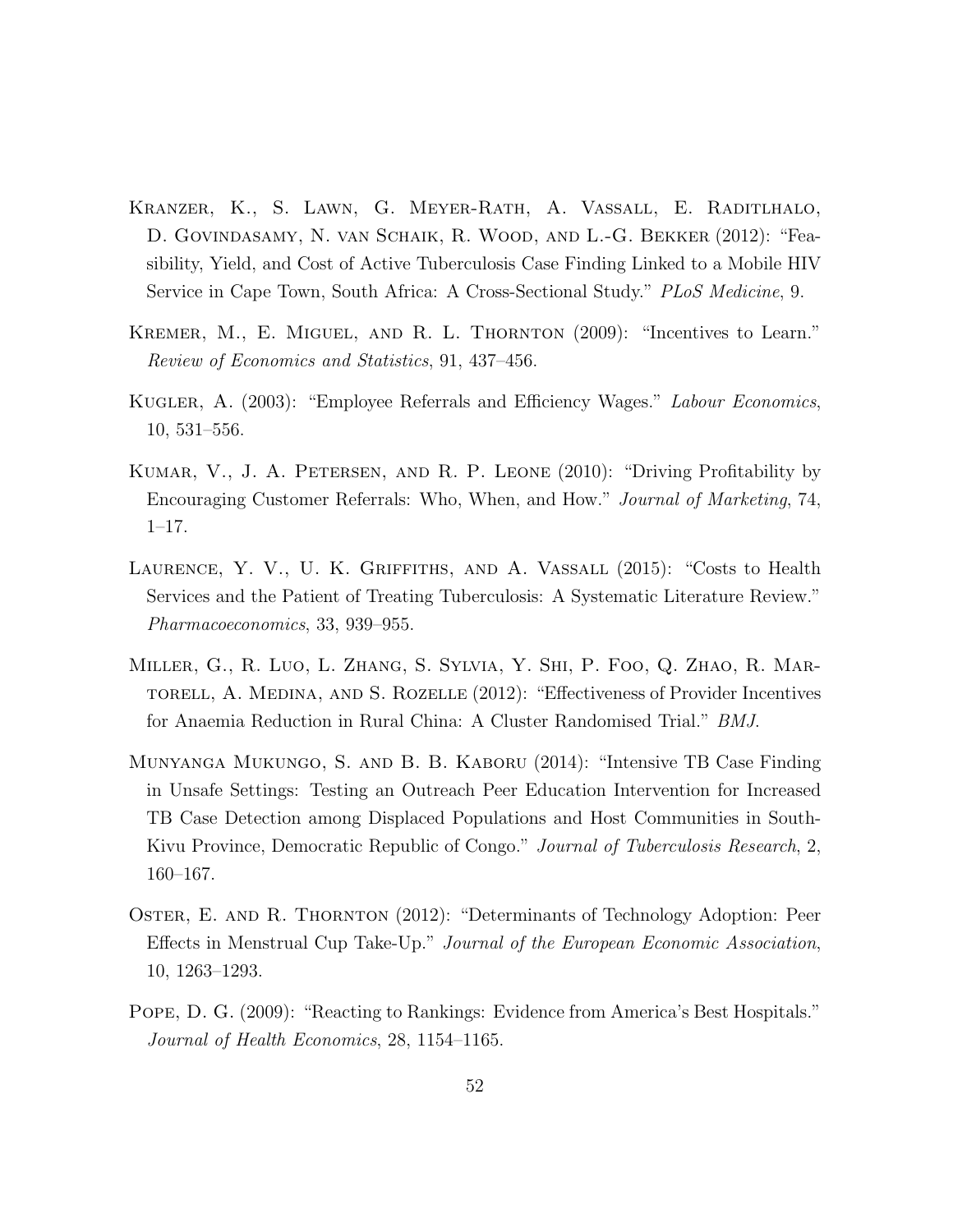- Shangani, S., D. Escudero, K. Kirwa, A. Harrison, B. Marshall, and D. OPERARIO (2017): "Effectiveness of Peer-Led Interventions to Increase HIV Testing among Men Who Have Sex with Men: A Systematic Review and Meta-Analysis." AIDS Care, 29, 1003–1013.
- SORENSEN, A. T. (2006): "Social Learning and Health Plan Choice." The Rand Journal of Economics, 37, 929–945.
- THORNTON, R. L. (2008): "The Demand for, and Impact of, Learning HIV Status." American Economic Review, 98, 1829–1863.
- Walque, D. D., W. H. Dow, R. Nathan, R. Abdul, F. Abilahi, E. Gong, Z. Isdahl, J. Jamison, B. Jullu, S. Krishnan, and A. Majura (2012): "Incentivising Safe Sex: A Randomised Trial of Conditional Cash Transfers for HIV and Sexually Transmitted Infection Prevention in Rural Tanzania." BMJ Open, 2.
- Wang, S. Y. (2013): "Marriage Networks, Nepotism, and Labor Market Outcomes in China." American Economic Journal: Applied Economics, 5, 91–112.
- World Health Organization (2017): "Global Tuberculosis Report 2017." Tech. rep., Geneva.

- (2019): "Global Tuberculosis Report 2019." Tech. rep., Geneva.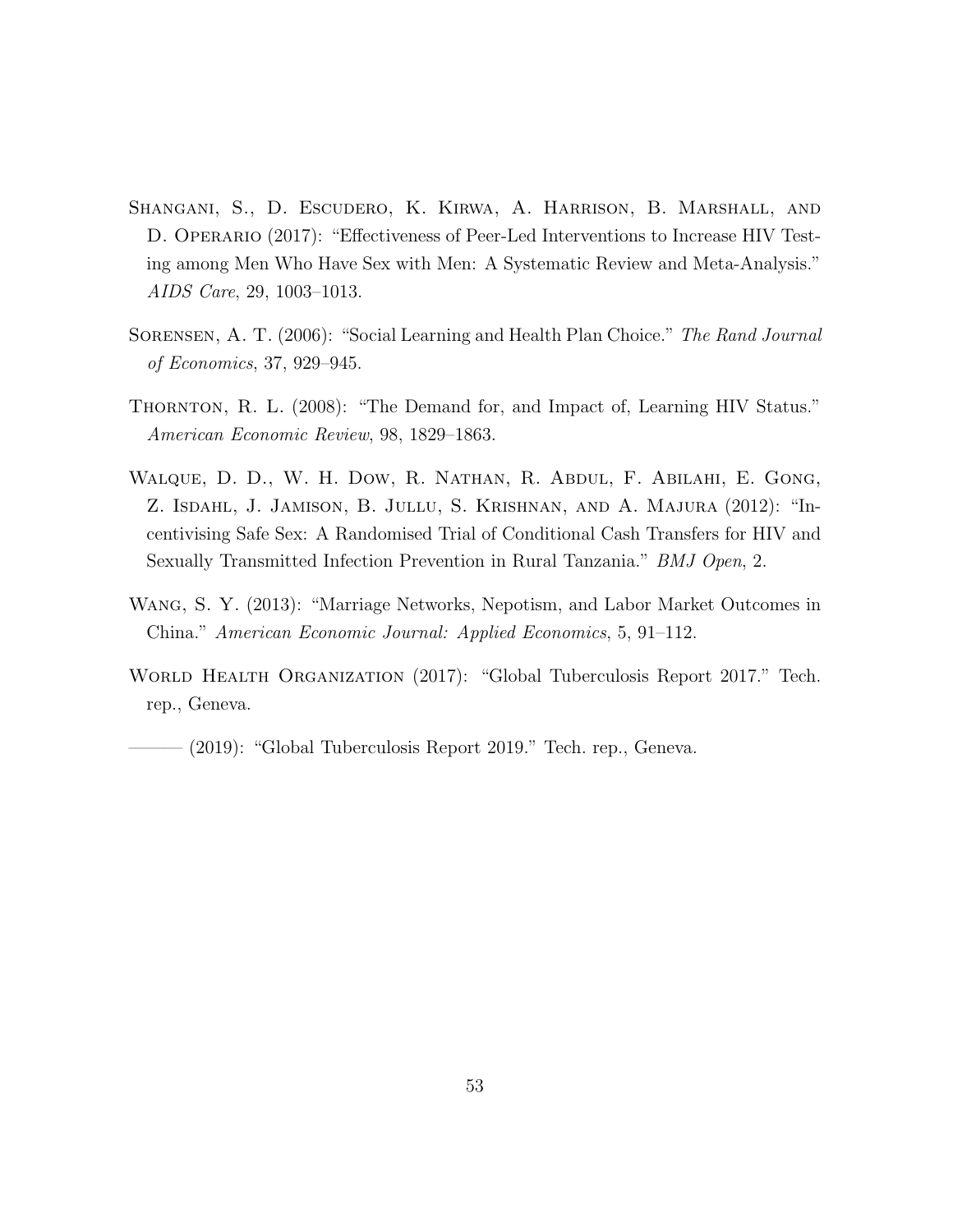# Figures



Figure 1: Sample referral card (English translation)

Figure 2: Experimental design and sample sizes

|            | Pure control                        | Outreach type          |                        |               |  |  |
|------------|-------------------------------------|------------------------|------------------------|---------------|--|--|
| 10 clinics |                                     | Health worker outreach | Health worker outreach | Peer outreach |  |  |
|            | 189 patients                        | anonymous)             | (identified)           |               |  |  |
|            | 11 clinics                          |                        | 13 clinics             | 14 clinics    |  |  |
| type       | Encouragement                       | 331 patients           | 300 patients           | 361 patients  |  |  |
|            | Rs. 150 unconditional               | 11 clinics             | 13 clinics             | 14 clinics    |  |  |
|            |                                     | 336 patients           | 436 patients           | 252 patients  |  |  |
| Incentive  | $\text{Rs. } 100 + \text{Rs. } 150$ | 10 clinics             | 13 clinics             | 13 clinics    |  |  |
|            | if TB positive                      | 259 patients           | 352 patients           | 360 patients  |  |  |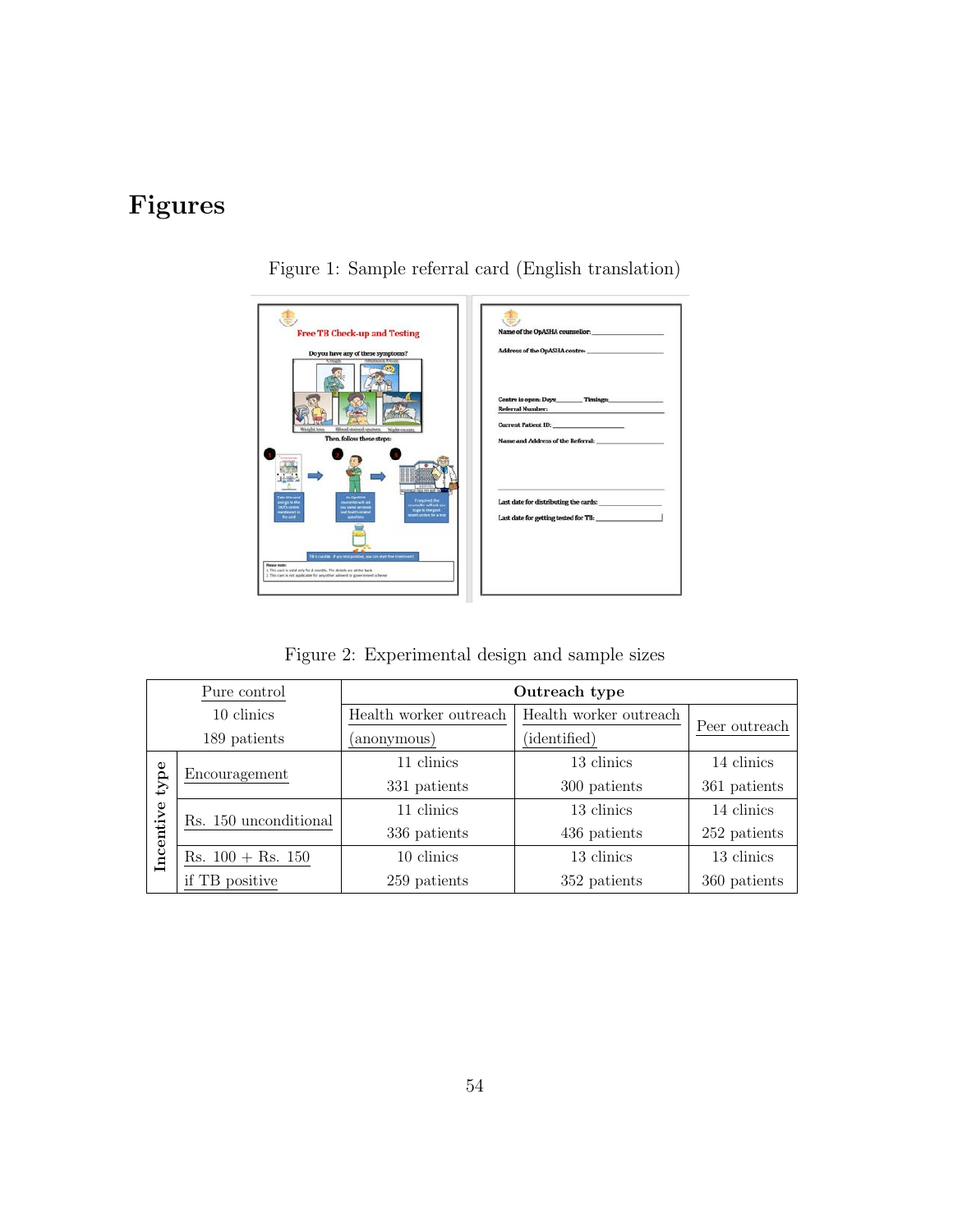# Tables

|                                    | (1)     | (2)                   | (3)           | (4)           | (5)     |
|------------------------------------|---------|-----------------------|---------------|---------------|---------|
|                                    | Control | Conditional incentive | Encouragement | Unconditional | Overall |
|                                    |         |                       |               | incentive     |         |
| Female respondent                  | 0.413   | 0.390                 | 0.403         | 0.406         | 0.401   |
|                                    | (0.036) | (0.016)               | (0.016)       | (0.015)       | (0.009) |
| Hindu respondent                   | 0.831   | 0.826                 | 0.812         | 0.823         | 0.821   |
|                                    | (0.027) | (0.012)               | (0.012)       | (0.012)       | (0.007) |
| Muslim respondent                  | 0.153   | 0.128                 | 0.153         | 0.150         | 0.145   |
|                                    | (0.026) | (0.011)               | (0.011)       | (0.011)       | (0.006) |
| Respondent has some literacy       | 0.688   | 0.668                 | 0.703         | 0.700         | 0.690   |
|                                    | (0.034) | (0.015)               | (0.015)       | (0.014)       | (0.008) |
| Respondent has secondary education | 0.307   | 0.294                 | 0.288         | 0.311         | 0.298   |
|                                    | (0.034) | (0.015)               | (0.014)       | (0.014)       | (0.008) |
| Asset index                        | 0.289   | 0.000                 | 0.055         | $-0.081$      | 0.008   |
|                                    | (0.125) | (0.055)               | (0.060)       | (0.053)       | (0.031) |
| Respondent has bank account        | 0.640   | 0.588                 | 0.633         | 0.613         | 0.613   |
|                                    | (0.035) | (0.016)               | (0.015)       | (0.015)       | (0.009) |
| Number of social contacts          | 3.087   | 2.650                 | 2.249         | 2.654         | 2.554   |
|                                    | (0.425) | (0.208)               | (0.139)       | (0.204)       | (0.105) |
| Previously treated for TB          | 0.159   | 0.173                 | 0.185         | 0.166         | 0.174   |
|                                    | (0.027) | (0.012)               | (0.012)       | (0.012)       | (0.007) |
| Tested within 1 month of symptoms  | 0.878   | 0.852                 | 0.794         | 0.816         | 0.824   |
|                                    | (0.024) | (0.011)               | (0.013)       | (0.012)       | (0.007) |
| Observations                       | 189     | 971                   | 992           | 1024          | 3176    |

## Table 1: Summary statistics, by incentive type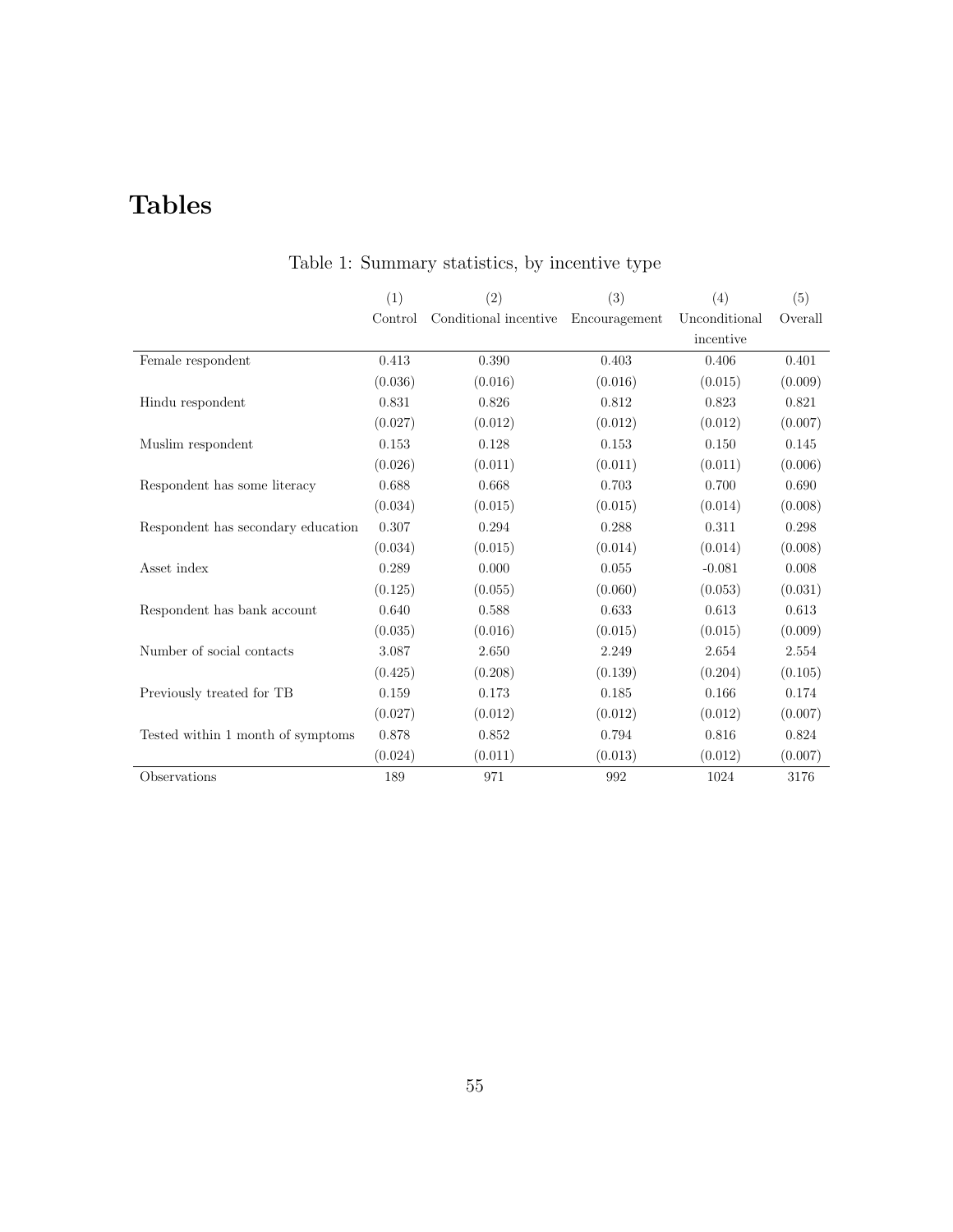|                                    | (1)     | (2)           | (3)           | (4)           | (5)     |
|------------------------------------|---------|---------------|---------------|---------------|---------|
|                                    | Control | Peer outreach | Health worker | Health worker | Overall |
|                                    |         |               | outreach,     | outreach,     |         |
|                                    |         |               | anonymous     | identified    |         |
| Female respondent                  | 0.413   | 0.414         | 0.371         | 0.412         | 0.401   |
|                                    | (0.036) | (0.016)       | (0.016)       | (0.015)       | (0.009) |
| Hindu respondent                   | 0.831   | 0.830         | 0.810         | 0.821         | 0.821   |
|                                    | (0.027) | (0.012)       | (0.013)       | (0.012)       | (0.007) |
| Muslim respondent                  | 0.153   | 0.142         | 0.160         | 0.132         | 0.145   |
|                                    | (0.026) | (0.011)       | (0.012)       | (0.010)       | (0.006) |
| Respondent has some literacy       | 0.688   | 0.674         | 0.681         | 0.713         | 0.690   |
|                                    | (0.034) | (0.015)       | (0.015)       | (0.014)       | (0.008) |
| Respondent has secondary education | 0.307   | 0.284         | 0.285         | 0.321         | 0.298   |
|                                    | (0.034) | (0.014)       | (0.015)       | (0.014)       | (0.008) |
| Asset index                        | 0.289   | $-0.088$      | $-0.034$      | 0.080         | 0.008   |
|                                    | (0.125) | (0.056)       | (0.057)       | (0.055)       | (0.031) |
| Respondent has bank account        | 0.640   | 0.595         | 0.630         | 0.611         | 0.613   |
|                                    | (0.035) | (0.016)       | (0.016)       | (0.015)       | (0.009) |
| Number of social contacts          | 3.087   | 2.575         | 2.432         | 2.545         | 2.554   |
|                                    | (0.425) | (0.191)       | (0.182)       | (0.186)       | (0.105) |
| Previously treated for TB          | 0.159   | 0.163         | 0.170         | 0.189         | 0.174   |
|                                    | (0.027) | (0.012)       | (0.012)       | (0.012)       | (0.007) |
| Tested within 1 month of symptoms  | 0.878   | 0.811         | 0.825         | 0.825         | 0.824   |
|                                    | (0.024) | (0.013)       | (0.013)       | (0.012)       | (0.007) |
| Observations                       | 189     | 973           | 926           | 1088          | 3176    |

Table 2: Summary statistics, by outreach type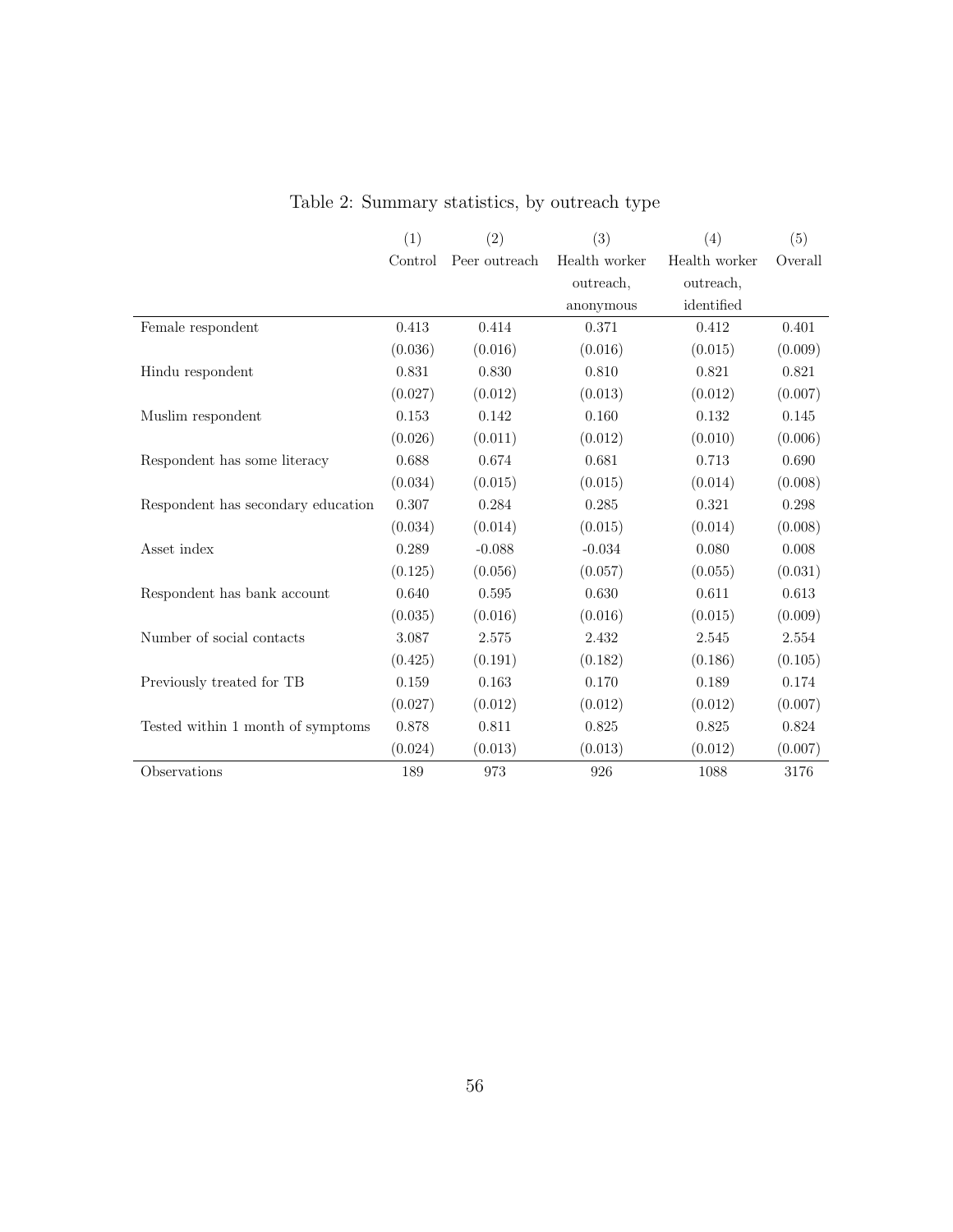|                                                       | (1)      | (2)          | (3)      | (4)      |
|-------------------------------------------------------|----------|--------------|----------|----------|
|                                                       | Patients | <b>Tests</b> | Patients | Positive |
|                                                       | screened | recommended  | tested   | tests    |
|                                                       |          |              |          |          |
| Encouragement                                         | 0.044    | 0.030        | 0.024    | 0.003    |
|                                                       | (0.018)  | (0.015)      | (0.014)  | (0.003)  |
|                                                       | [0.090]  | [0.194]      | [0.247]  | [0.410]  |
| Unconditional incentive                               | 0.096    | 0.080        | 0.057    | 0.013    |
|                                                       | (0.025)  | (0.020)      | (0.015)  | (0.006)  |
|                                                       | [0.002]  | [0.001]      | [0.002]  | [0.107]  |
| Conditional incentive                                 | 0.102    | 0.078        | 0.058    | 0.005    |
|                                                       | (0.031)  | (0.028)      | (0.021)  | (0.006)  |
|                                                       | [0.013]  | [0.044]      | [0.053]  | [0.410]  |
|                                                       |          |              |          |          |
| Observations                                          | 3176     | 3176         | 3176     | 3176     |
| R-squared                                             | 0.01     | 0.01         | 0.02     | 0.02     |
| Mean of dep. var. in control group                    | 0.00     | 0.00         | 0.00     | 0.00     |
| P-value: treatments jointly 0                         | 0.00     | 0.00         | 0.00     | 0.07     |
| Point estimate of differences between treatment arms: |          |              |          |          |
| Encouragement-Unconditional                           | 0.052    | 0.050        | 0.032    | 0.011    |
|                                                       | (0.024)  | (0.020)      | (0.014)  | (0.006)  |
| Encouragement-Conditional                             | 0.058    | 0.048        | 0.034    | 0.003    |
|                                                       | (0.035)  | (0.031)      | (0.022)  | (0.007)  |
| Conditional-Unconditional                             | 0.007    | $-0.002$     | 0.001    | $-0.008$ |
|                                                       | (0.033)  | (0.028)      | (0.019)  | (0.008)  |

Table 3: Effects of financial incentives on TB detection

"Patients screened" (column 1) is the number of new suspects who meet with an Operation ASHA counselor after receiving a referral card. "Tests recommended" (column 2) is the number of new suspects who are observed by Operation ASHA counselors to have symptoms of active TB and are therefore told to report to a government center for testing. "Patients tested" is the number of new suspects who obtain a test at a government testing center. "Positive tests" is the number of new suspects who have a positive sputum test result. The unit of observation is the existing patient. Linear models estimated by OLS, including city fixed effects. Standard errors are clustered at the clinic level and reported in parentheses. The sample includes all current patients. The omitted category is patients in pure control clinics. False discovery rate corrected q-values (based on Benjamini and Hochberg (1995)) in square brackets in the top panel; standard errors for point estimates of differences between treatment arms in parentheses in the bottom panel.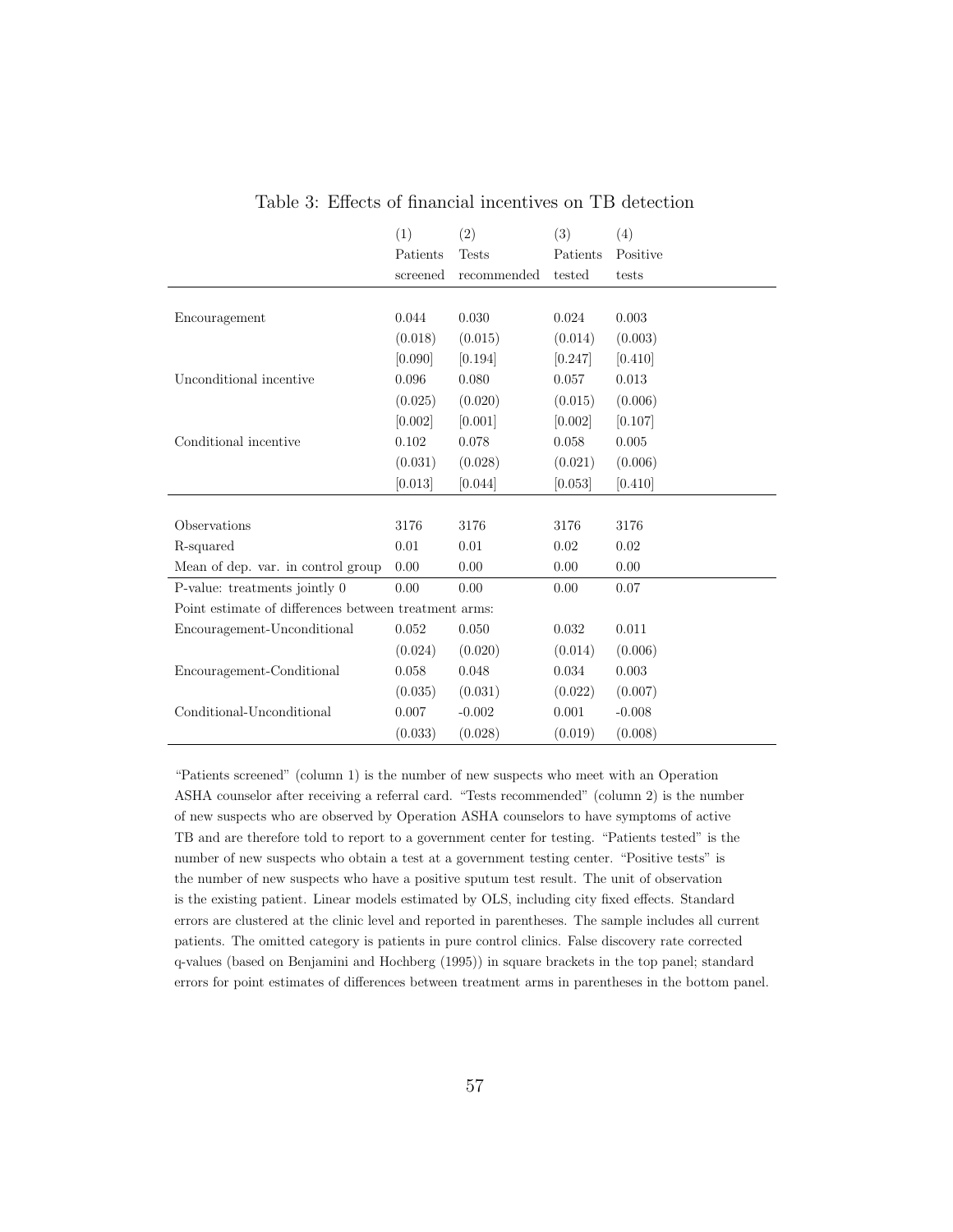|                                                       | (1)      | (2)          | (3)      | (4)      |
|-------------------------------------------------------|----------|--------------|----------|----------|
|                                                       | Patients | <b>Tests</b> | Patients | Positive |
|                                                       | screened | recommended  | tested   | tests    |
|                                                       |          |              |          |          |
| Peer outreach                                         | 0.124    | 0.092        | 0.058    | 0.010    |
|                                                       | (0.030)  | (0.025)      | (0.018)  | (0.004)  |
|                                                       | [0.001]  | [0.011]      | [0.003]  | [0.061]  |
| Health worker outreach, identified                    | 0.054    | 0.042        | 0.035    | 0.004    |
|                                                       | (0.016)  | (0.014)      | (0.013)  | (0.004)  |
|                                                       | [0.004]  | [0.021]      | [0.011]  | [0.302]  |
| Health worker outreach, anonymous                     | 0.056    | 0.049        | 0.043    | 0.005    |
|                                                       | (0.020)  | (0.019)      | (0.018)  | (0.005)  |
|                                                       | [0.053]  | [0.053]      | [0.061]  | [0.302]  |
|                                                       |          |              |          |          |
| Observations                                          | 3176     | 3176         | 3176     | 3176     |
| R-squared                                             | 0.02     | 0.01         | 0.02     | $0.02\,$ |
| Mean of dep. var. in control group                    | 0.00     | 0.00         | 0.00     | 0.00     |
| P-value: treatments jointly 0                         | 0.00     | 0.00         | 0.01     | 0.09     |
| Point estimate of differences between treatment arms: |          |              |          |          |
| Peer-Identified                                       | 0.070    | 0.050        | 0.024    | 0.006    |
|                                                       | (0.027)  | (0.023)      | (0.014)  | (0.006)  |
| Peer-Anonymous                                        | 0.068    | 0.043        | 0.015    | 0.005    |
|                                                       | (0.031)  | (0.027)      | (0.019)  | (0.006)  |
| Anonymous-Identified                                  | 0.002    | 0.007        | 0.008    | 0.001    |
|                                                       | (0.018)  | (0.017)      | (0.014)  | (0.007)  |

Table 4: Effects of outreach type on TB detection

"Patients screened" (column 1) is the number of new suspects who meet with an Operation ASHA counselor after receiving a referral card. "Tests recommended" (column 2) is the number of new suspects who are observed by Operation ASHA counselors to have symptoms of active TB and are therefore told to report to a government center for testing. "Patients tested" is the number of new suspects who obtain a test at a government testing center. "Positive tests" is the number of new suspects who have a positive sputum test result. The unit of observation is the existing patient. Linear models estimated by OLS, including city fixed effects. Standard errors are clustered at the clinic level and reported in parentheses. The sample includes all current patients. The omitted category is patients in pure control clinics.False discovery rate corrected q-values (based on Benjamini and Hochberg (1995)) in square brackets in the top panel; standard errors for point estimates of differences between treatment arms in parentheses in the bottom panel.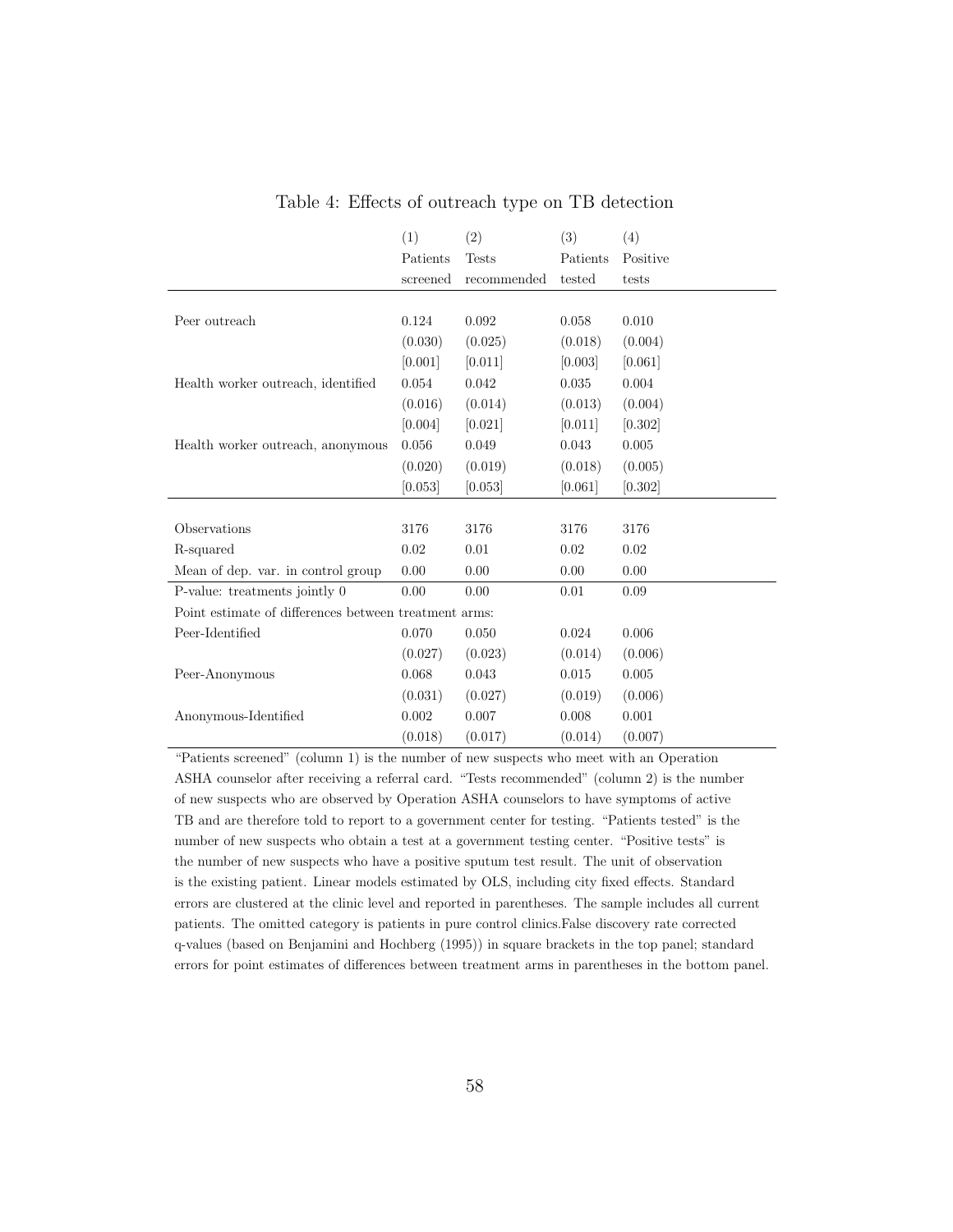## Table 5: Complementarities between peer outreach and financial incentives on TB detection

|                                                                              | (1)      | (2)          | (3)      | (4)      |
|------------------------------------------------------------------------------|----------|--------------|----------|----------|
|                                                                              | Patients | <b>Tests</b> | Patients | Positive |
|                                                                              | screened | recommended  | tested   | tests    |
|                                                                              |          |              |          |          |
| Peer outreach, no financial incentive                                        | 0.036    | 0.023        | 0.017    | $-0.001$ |
|                                                                              | (0.023)  | (0.020)      | (0.016)  | (0.003)  |
|                                                                              | [0.623]  | [0.623]      | [0.623]  | [0.846]  |
| Health worker outreach, no financial incentive                               | 0.048    | 0.034        | 0.028    | 0.005    |
|                                                                              | (0.020)  | (0.017)      | (0.016)  | (0.004)  |
|                                                                              | [0.169]  | [0.381]      | [0.562]  | [0.623]  |
| Peer outreach, financial incentive                                           | 0.178    | 0.135        | 0.084    | 0.017    |
|                                                                              | (0.044)  | (0.038)      | (0.026)  | (0.007)  |
|                                                                              | [0.001]  | [0.008]      | [0.017]  | [0.170]  |
| Health worker outreach, financial incentive                                  | 0.063    | 0.054        | 0.046    | 0.006    |
|                                                                              | (0.017)  | (0.016)      | (0.015)  | (0.004)  |
|                                                                              | [0.006]  | [0.011]      | [0.030]  | [0.623]  |
|                                                                              |          |              |          |          |
| Observations                                                                 | 3176     | 3176         | 3176     | 3176     |
| R-squared                                                                    | 0.02     | 0.02         | 0.02     | 0.02     |
| Mean of dep. var. in control group                                           | 0.00     | 0.00         | 0.00     | 0.00     |
| P-value:                                                                     | 0.01     | 0.02         | 0.04     | 0.05     |
| Peer encouragement $=$ Peer incentives                                       |          |              |          |          |
| P-value:                                                                     | 0.40     | 0.23         | 0.23     | 0.85     |
| $Health$ worker outreach encouragement $=$ Health worker outreach incentives |          |              |          |          |
| P-value:                                                                     | 0.64     | 0.61         | 0.50     | 0.30     |
| Health worker outreach encouragement $=$ Peer encouragement                  |          |              |          |          |
| P-value:                                                                     | 0.01     | 0.03         | 0.10     | 0.14     |
| Health worker outreach incentives $=$ Peer incentives                        |          |              |          |          |

"Patients screened" (column 1) is the number of new fsuspects who meet with an Operation ASHA counselor after receiving a referral card. "Tests recommended"(column 2) is the number of new suspects who are observed by Operation ASHA counselors to have symptoms of active TB and are therefore told to report to a government center for testing. "Patients tested" is the number of new suspects who obtain a test at a government testing center. "Positive tests" is the number of new suspects who have a positive sputum test result. Health worker outreach includes both identified and anonymous health worker outreach. Financial incentives includes both conditional and unconditional incentives. The unit of observation is the existing patient. Linear models estimated by OLS, including city fixed effects. Standard errors are clustered at the clinic level and reported in parentheses. The sample includes all existing patients. The omitted category is patients in pure control clinics. False discovery rate corrected q-values (based on Benjamini and Hochberg (1995)) in square brackets in the top panel;standard errors for point estimates of differences between treatment arms in parentheses in the bottom panel.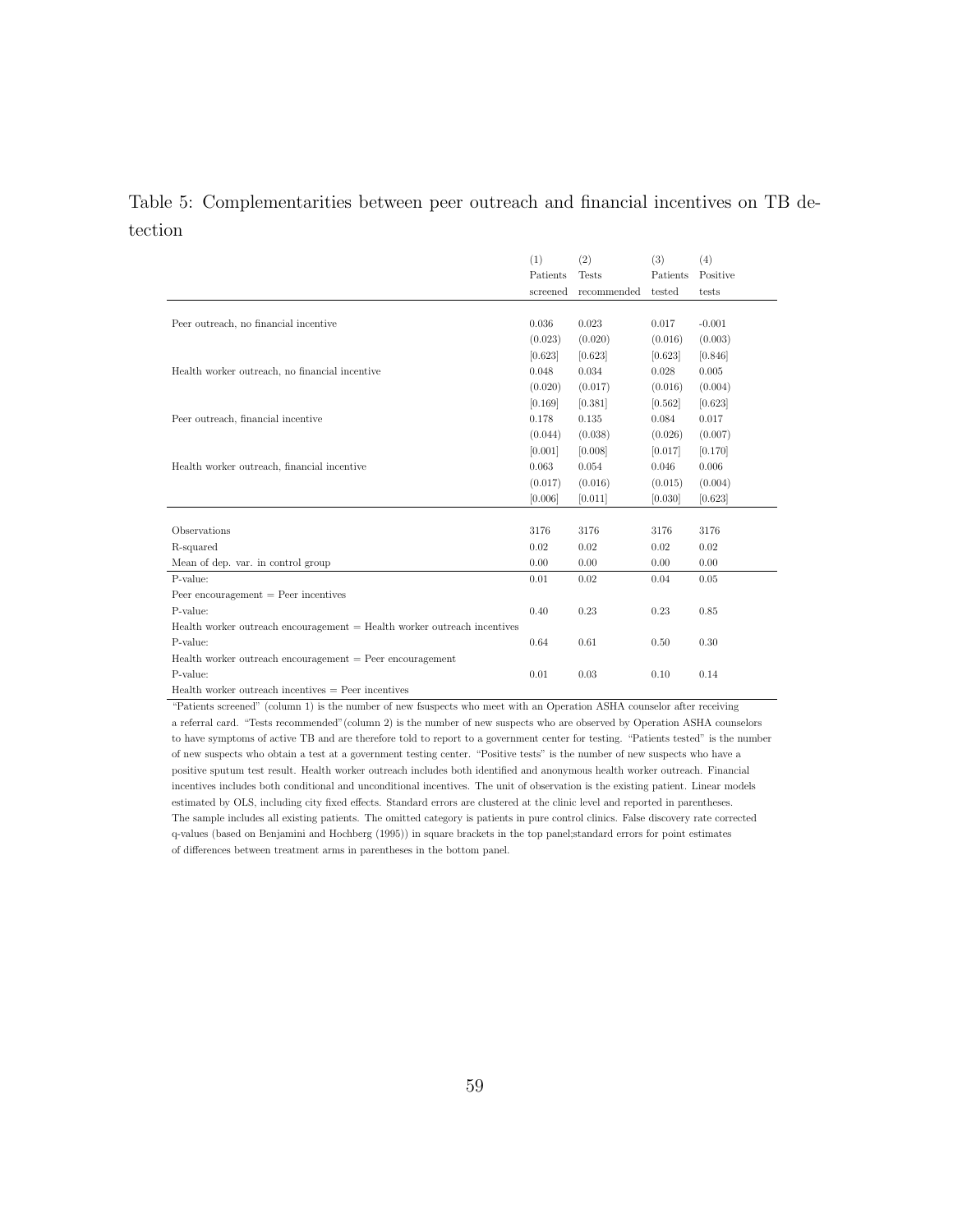|                                    | (1)       | (2)      | (3)               | (4)       | (5)      |
|------------------------------------|-----------|----------|-------------------|-----------|----------|
| Outcome:                           |           |          | Patients screened |           |          |
| Heterogeneity by:                  | Asset     | Social   | No treatment      | Intensive | Female   |
|                                    | ownership | contacts | delay             | phase     |          |
|                                    |           |          |                   |           |          |
| Above median                       | $-0.001$  | 0.023    | $-0.007$          | 0.004     | $-0.001$ |
|                                    | (0.006)   | (0.012)  | (0.013)           | (0.007)   | (0.014)  |
| Encouragement                      | 0.060     | 0.064    | 0.014             | 0.046     | 0.040    |
|                                    | (0.021)   | (0.023)  | (0.024)           | (0.022)   | (0.018)  |
| Financial incentive                | 0.102     | 0.095    | 0.104             | 0.097     | 0.102    |
|                                    | (0.024)   | (0.022)  | (0.030)           | (0.027)   | (0.024)  |
| Above median * Encouragement       | $-0.033$  | $-0.034$ | 0.037             | $-0.005$  | 0.012    |
|                                    | (0.020)   | (0.023)  | (0.017)           | (0.019)   | (0.026)  |
| Above median * Financial incentive | $-0.012$  | 0.005    | $-0.006$          | 0.004     | $-0.015$ |
|                                    | (0.023)   | (0.019)  | (0.037)           | (0.028)   | (0.035)  |
|                                    |           |          |                   |           |          |
| Observations                       | 3174      | 3046     | 3167              | 3176      | 3047     |
| R-squared                          | 0.01      | 0.01     | 0.01              | 0.01      | 0.01     |

Table 6: Heterogeneous effects of financial incentives on the number of referrals

Linear models estimated by OLS, including city fixed effects. Standard errors are clustered at the clinic level. The sample includes all existing patients. The omitted category is patients in pure control clinics. "Above median" is an indicator set to 1 for patients with above-median asset scores (column 1); above-median social contacts (column 2); who did not delay seeking treatment for their own TB symptoms (column 3); in the first two months of treatment (column 5); and who are female (column 6).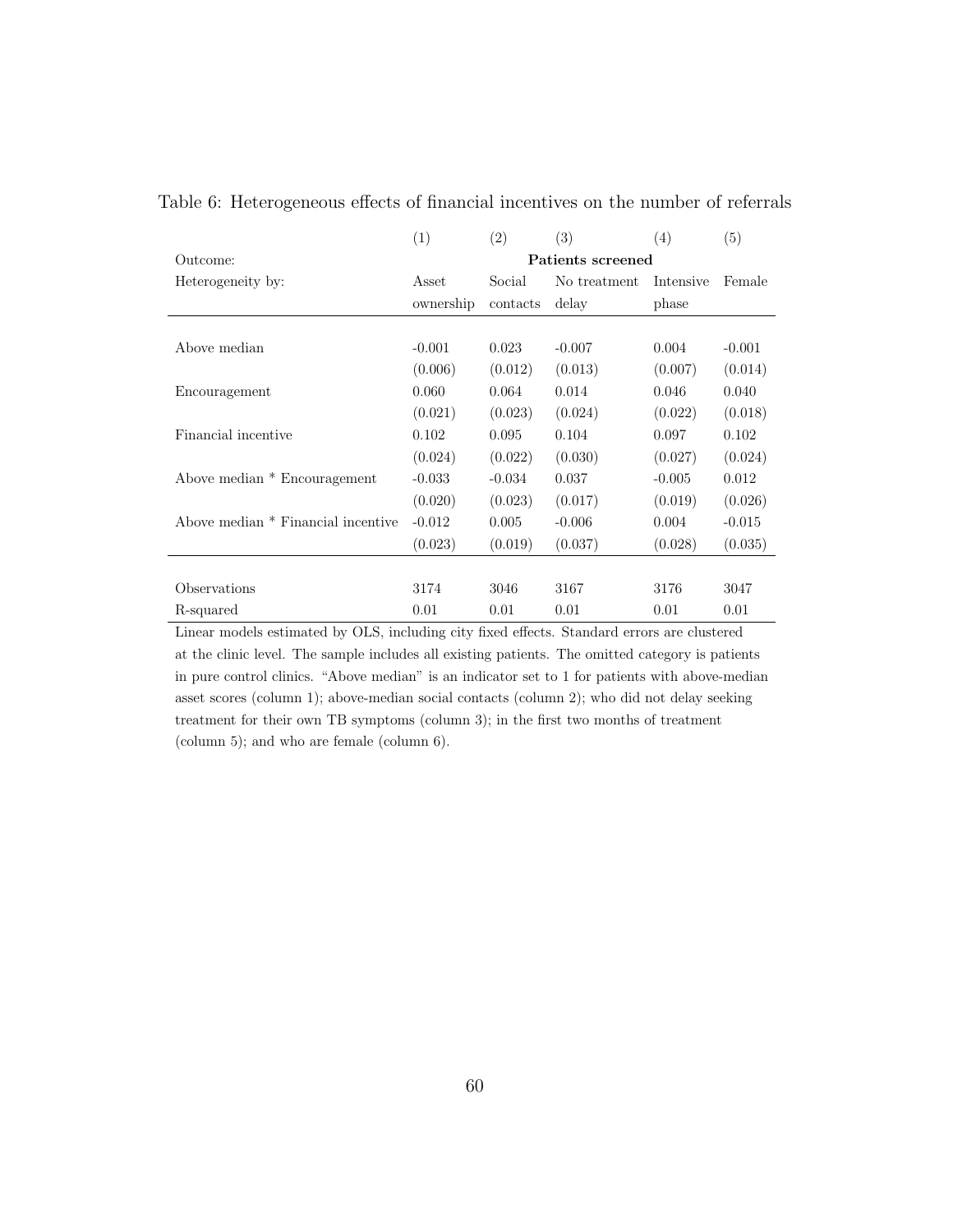|                              | (1)               | (2)      | (3)          | (4)       | (5)      |  |  |
|------------------------------|-------------------|----------|--------------|-----------|----------|--|--|
| Outcome:                     | Patients screened |          |              |           |          |  |  |
| Heterogeneity by:            | Asset             | Social   | No treatment | Intensive | Female   |  |  |
|                              | ownership         | contacts | delay        | phase     |          |  |  |
|                              |                   |          |              |           |          |  |  |
| Above median                 | $-0.002$          | 0.021    | $-0.007$     | 0.005     | 0.001    |  |  |
|                              | (0.005)           | (0.012)  | (0.013)      | (0.006)   | (0.013)  |  |  |
| Peer outreach                | 0.125             | 0.117    | 0.078        | 0.120     | 0.126    |  |  |
|                              | (0.029)           | (0.030)  | (0.039)      | (0.038)   | (0.034)  |  |  |
| Health worker outreach       | 0.062             | 0.064    | 0.060        | 0.058     | 0.055    |  |  |
|                              | (0.019)           | (0.018)  | (0.027)      | (0.017)   | (0.016)  |  |  |
| Above median * Peer          | $-0.013$          | 0.012    | 0.057        | 0.010     | $-0.005$ |  |  |
|                              | (0.042)           | (0.037)  | (0.054)      | (0.049)   | (0.066)  |  |  |
| Above median * Health worker | $-0.015$          | $-0.015$ | $-0.007$     | $-0.008$  | $-0.012$ |  |  |
|                              | (0.015)           | (0.016)  | (0.023)      | (0.015)   | (0.021)  |  |  |
|                              |                   |          |              |           |          |  |  |
| Observations                 | 3174              | 3046     | 3167         | 3176      | 3047     |  |  |
| R-squared                    | 0.02              | 0.02     | 0.02         | 0.02      | 0.01     |  |  |

Table 7: Heterogeneous effects of outreach strategies on the number of referrals

Linear models estimated by OLS, including city fixed effects. Standard errors are clustered at the clinic level. The sample includes all existing patients. The omitted category is patients in pure control clinics. "Above median" is an indicator set to 1 for patients with above-median asset scores (column 1); above-median social contacts (column 2); who did not delay seeking treatment for their own TB symptoms (column 3); in the first two months of treatment (column 5); and who are female (column 6).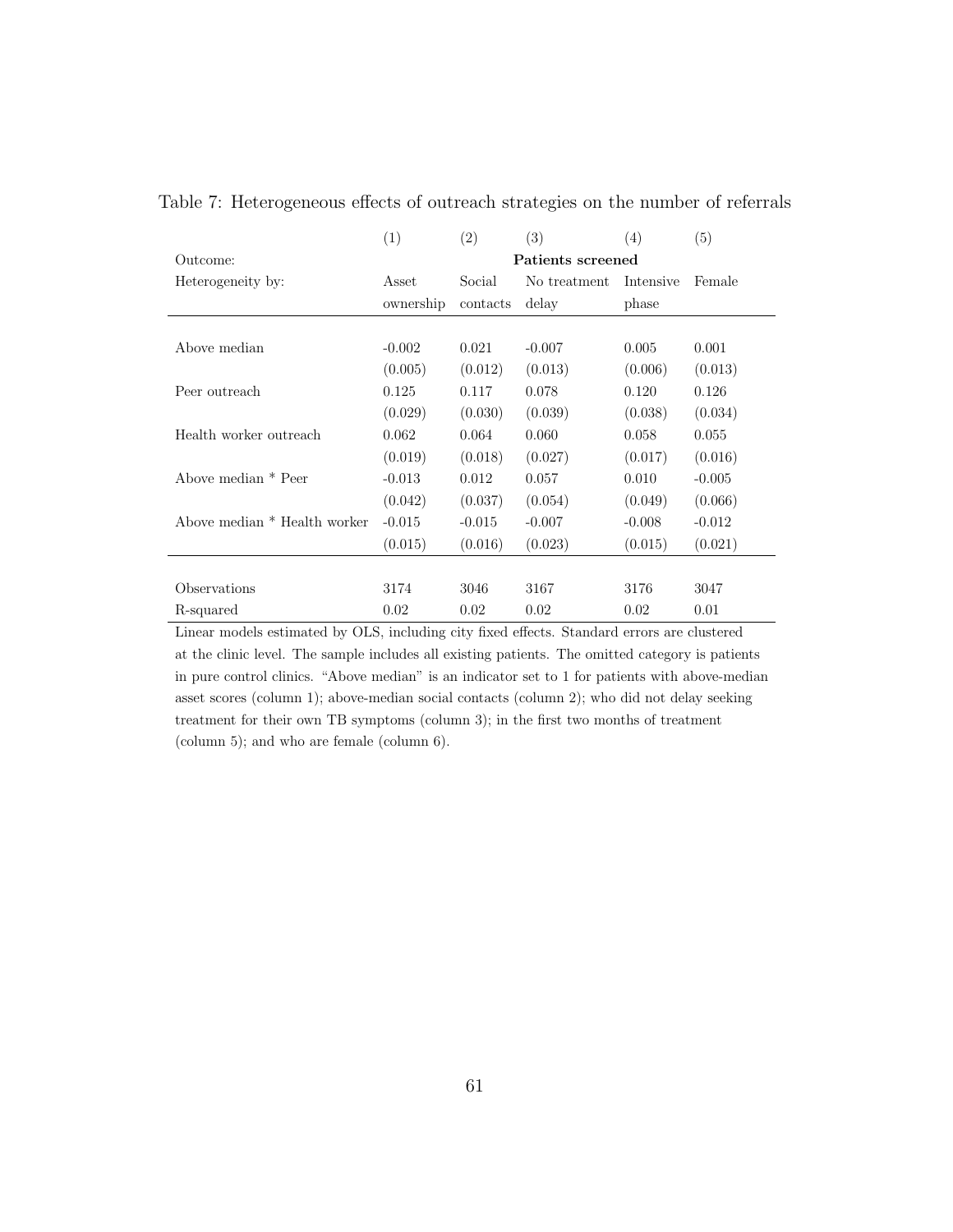|                              | (1)      | (2)          | (3)        | (4)         |
|------------------------------|----------|--------------|------------|-------------|
|                              | Current  | New          | Difference | P-value     |
|                              | patients | symptomatics |            | $(1) = (2)$ |
|                              |          |              |            |             |
| Female respondent            | 0.401    | 0.366        | 0.035      | 0.368       |
|                              | (0.009)  | (0.037)      | (0.038)    |             |
| Respondent has some literacy | 0.690    | 0.448        | 0.243      | 0.000       |
|                              | (0.008)  | (0.038)      | (0.036)    |             |
| Asset Index                  | 0.031    | $-0.144$     | 0.175      | 0.425       |
|                              | (0.051)  | (0.124)      | (0.220)    |             |
| Number of social contacts    | 2.554    | 1.413        | 1.141      | 0.010       |
|                              | (0.105)  | (0.266)      | (0.445)    |             |
| bservations                  | 3176     | 172          | 3348       |             |

Table 8: Comparison of existing patients and new symptomatics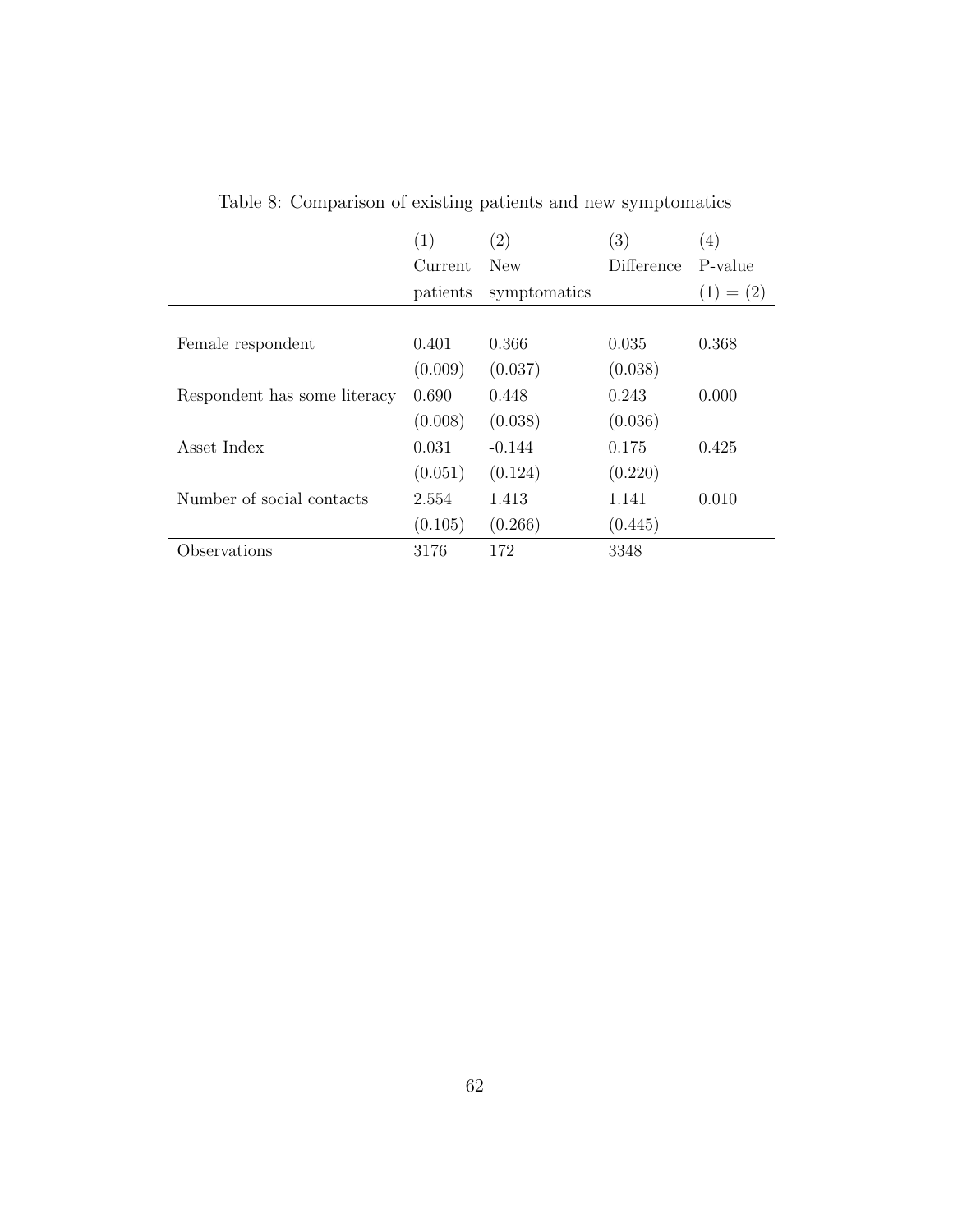|                                          | (1)      | $\left( 2\right)$ | $\left( 3\right)$ | (4)      |
|------------------------------------------|----------|-------------------|-------------------|----------|
|                                          | Female   | Some              | Asset             | Social   |
|                                          |          | literacy          | index             | contacts |
|                                          |          |                   |                   |          |
| Financial incentive                      | $-0.007$ | 0.022             | $-0.676$          | $-0.208$ |
|                                          | (0.087)  | (0.85)            | (0.305)           | (0.553)  |
|                                          |          |                   |                   |          |
| Observations                             | 172      | 172               | 172               | 172      |
| R-squared                                | 0.12     | 0.15              | 0.18              | 0.07     |
| Mean of dep. var. in encouragement group | 0.37     | 0.49              | 0.21              | 1.37     |

Table 9: Effects of financial incentives on characteristics of referred patients

Linear models estimated by OLS, including city fixed effects. Standard errors are clustered at the clinic level. The sample includes new patients who were screened because of a referral. The omitted category is new patients referred under the encouragement condition.

|                                                    | $\left(1\right)$ | $\left( 2\right)$ | $\left( 3\right)$ | $\left( 4\right)$ |
|----------------------------------------------------|------------------|-------------------|-------------------|-------------------|
|                                                    | Female           | Some              | Asset             | Social            |
|                                                    |                  | literacy          | index             | contacts          |
|                                                    |                  |                   |                   |                   |
| Peer outreach                                      | 0.096            | $-0.174$          | $-0.269$          | $-1.772$          |
|                                                    | (0.097)          | (0.102)           | (0.370)           | (0.873)           |
|                                                    |                  |                   |                   |                   |
| Observations                                       | 172              | 172               | 172               | 172               |
| R-squared                                          | 0.13             | 0.17              | 0.16              | 0.11              |
| Mean of dep. var. in health worker outreach groups | 0.34             | 0.55              | 0.04              | 2.12              |

Table 10: Effects of outreach type on characteristics of referred patients

Linear models estimated by OLS, including city fixed effects. Standard errors are clustered at the clinic level. The sample includes new patients who were screened because of a referral. The omitted category is new patients referred via health worker outreach.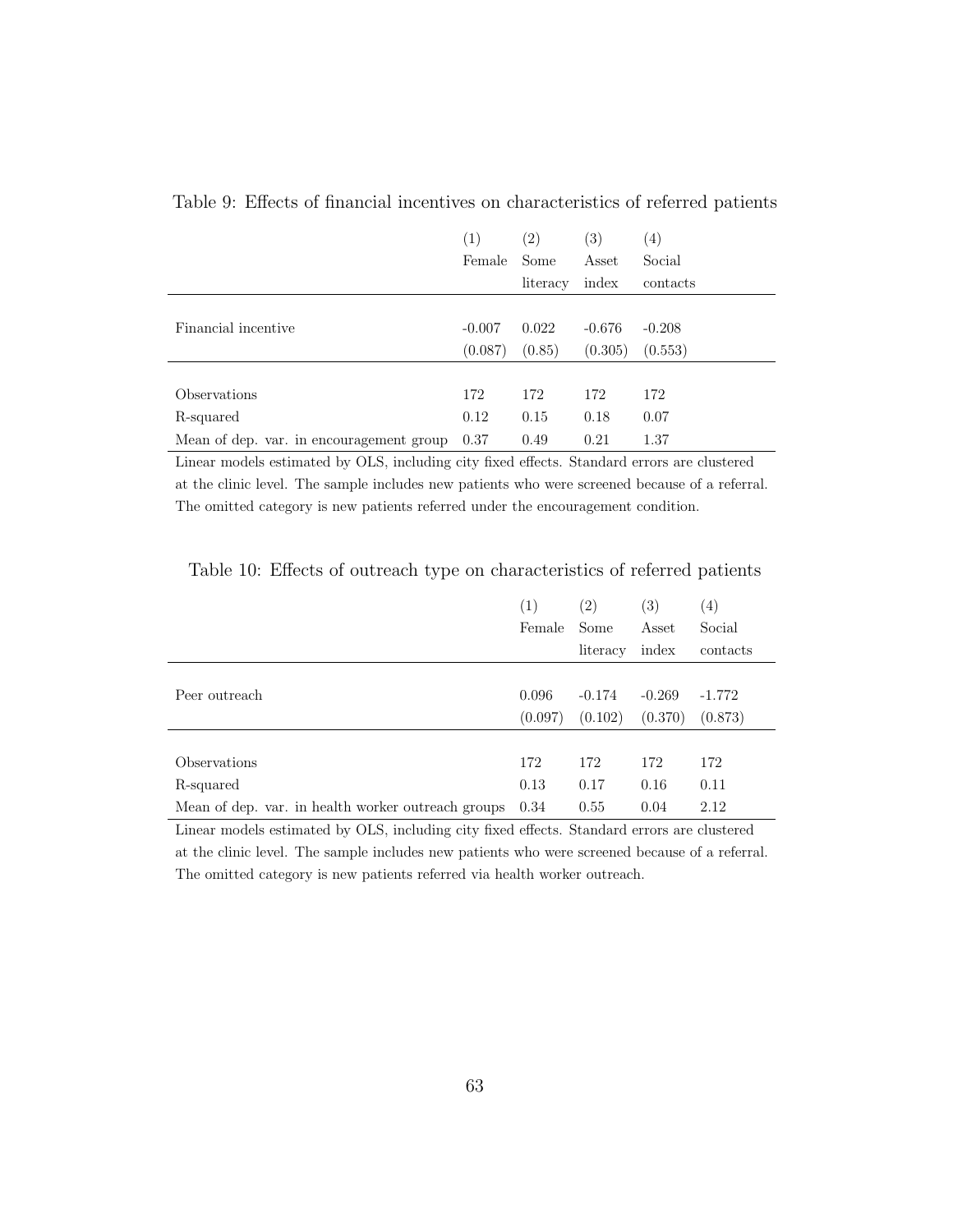## Table 11: Cost of detection

Panel A: Costs by Incentive Type

|                                      | Encouragement |        | Conditional                                                                         |        | Unconditional |        |
|--------------------------------------|---------------|--------|-------------------------------------------------------------------------------------|--------|---------------|--------|
|                                      |               |        | Cost per current Total cost Cost per current Total cost Cost per current Total cost |        |               |        |
|                                      | patient       |        | patient                                                                             |        | patient       |        |
|                                      |               |        |                                                                                     |        |               |        |
| Incentive payments                   | n/a           | n/a    | 11                                                                                  | 10500  | 12            | 12600  |
| Referral card printing               | 30            | 29880  | 31                                                                                  | 29840  | 21            | 21496  |
| Training for existing patients       | 14            | 13542  | 14                                                                                  | 13542  | 13            | 13542  |
| Payments to health workers           | 144           | 143200 | 147                                                                                 | 143200 | 140           | 143200 |
| Total cost                           |               | 186622 |                                                                                     | 197082 |               | 190838 |
|                                      |               |        |                                                                                     |        |               |        |
| Cost per symptomatic screened        | 4552          |        | 2119                                                                                |        | 2327          |        |
| Cost per TB case detected            | 26660         |        | 16423                                                                               |        | 11927         |        |
| Cost per symptomatic screened (\$US) | 70            |        | 33                                                                                  |        | 36            |        |
| Cost per TB case detected (\$US)     | 410           |        | 253                                                                                 |        | 183           |        |

#### Panel B: Costs by Outreach Type

|                                      | Peer    |        | Health worker, identified                               |        | Health worker, anonymous    |        |  |
|--------------------------------------|---------|--------|---------------------------------------------------------|--------|-----------------------------|--------|--|
|                                      |         |        | Cost per current Total cost Cost per current Total cost |        | Cost per current Total cost |        |  |
|                                      | patient |        | patient                                                 |        | patient                     |        |  |
|                                      |         |        |                                                         |        |                             |        |  |
| Incentive payments                   | 13      | 12400  | 5                                                       | 5300   | 6                           | 5400   |  |
| Referral card printing               | 80      | 77840  | 1                                                       | 1408   | $\overline{2}$              | 1968   |  |
| Training for existing patients       | 14      | 13542  | 12                                                      | 13542  | 15                          | 13542  |  |
| Payments to health workers           | n/a     | n/a    | 197                                                     | 214800 | 232                         | 214800 |  |
| Total cost                           |         | 103782 |                                                         | 235050 |                             | 235710 |  |
|                                      |         |        |                                                         |        |                             |        |  |
| Cost per symptomatic screened        | 887     |        | 4897                                                    |        | 4622                        |        |  |
| Cost per TB case detected            | 7413    |        | 26117                                                   |        | 19642                       |        |  |
| Cost per symptomatic screened (\$US) | 14      |        | 75                                                      |        | 71                          |        |  |
| Cost per TB case detected (\$US)     | 114     |        | 402                                                     |        | 302                         |        |  |

Panel A: Estimated number of detections correspond to outcome variables in Table 3, columns 1 and 7.

Panel B: Estimated number of detections correspond to outcome variables in Table 4, columns 1 and 7.

All costs in Indian rupees, except where indicated. Exchange rate is Rs. 65 to \$US 1.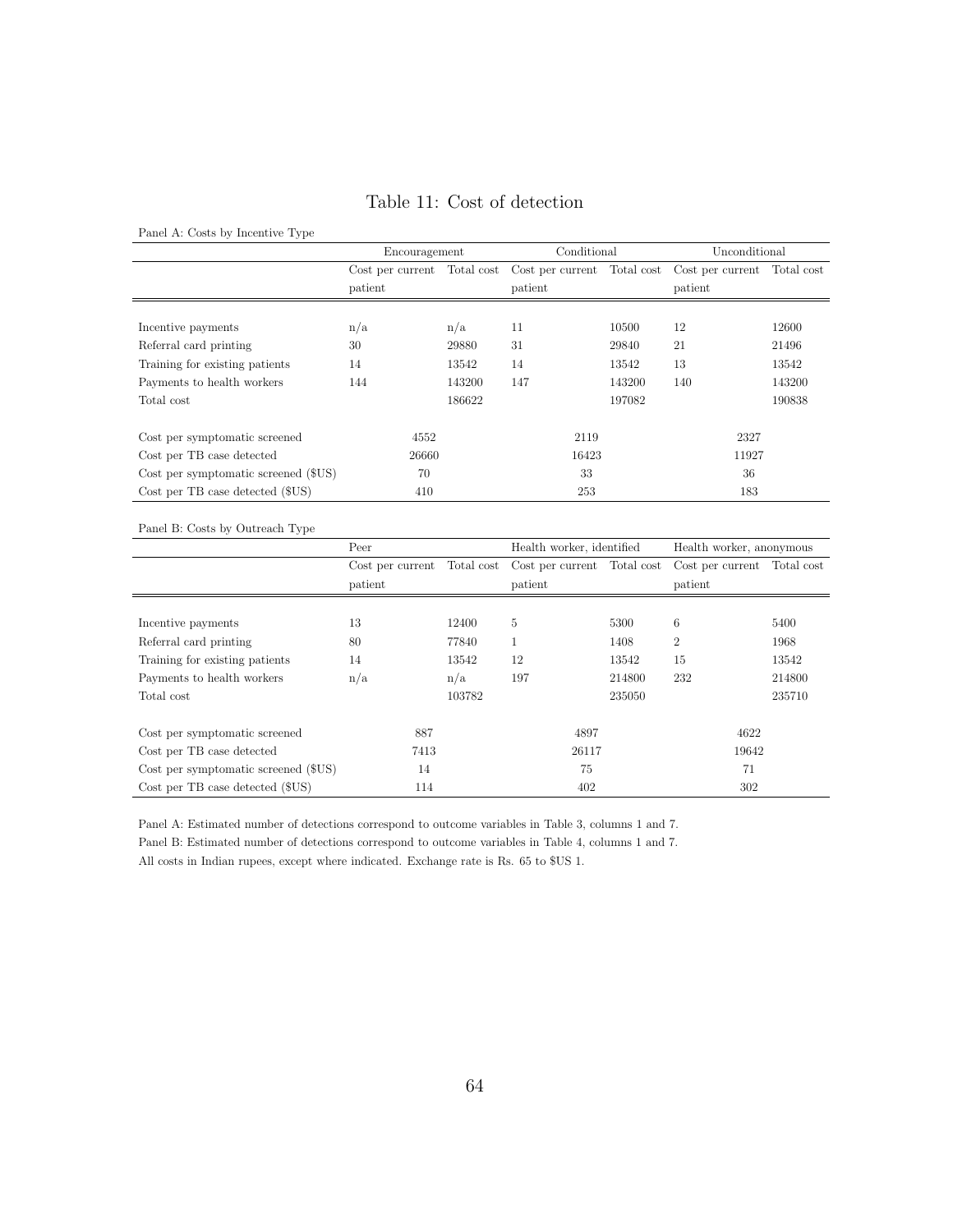# Appendix A (For online publication only)

|                                    | $Y = 1$ if the patient was surveyed, 0 otherwise |          |  |  |
|------------------------------------|--------------------------------------------------|----------|--|--|
|                                    | (1)                                              | (2)      |  |  |
|                                    |                                                  |          |  |  |
| Encouragement                      | $-0.023$                                         |          |  |  |
|                                    | (0.030)                                          |          |  |  |
| Unconditional incentive            | $-0.005$                                         |          |  |  |
|                                    | (0.029)                                          |          |  |  |
| Conditional incentive              | $-0.025$                                         |          |  |  |
|                                    | (0.030)                                          |          |  |  |
|                                    |                                                  |          |  |  |
| Peer outreach                      |                                                  | $-0.016$ |  |  |
|                                    |                                                  | (0.031)  |  |  |
| Health worker outreach, identified |                                                  | $-0.038$ |  |  |
|                                    |                                                  | (0.029)  |  |  |
| Health worker outreach, anonymous  |                                                  | 0.005    |  |  |
|                                    |                                                  | (0.028)  |  |  |
|                                    |                                                  |          |  |  |
| Observations                       | 4,203                                            | 4,203    |  |  |
| R-squared                          | 0.029                                            | 0.030    |  |  |

Table A1: Testing whether attrition was associated with experimental condition

Linear models estimated by OLS, including city fixed effects. The dependent variable is equal to 1 if the existing patient was surveyed, and 0 otherwise. Standard errors are clustered at the clinic level. The sample includes all baseline patients. The omitted category is patients in pure control clinics.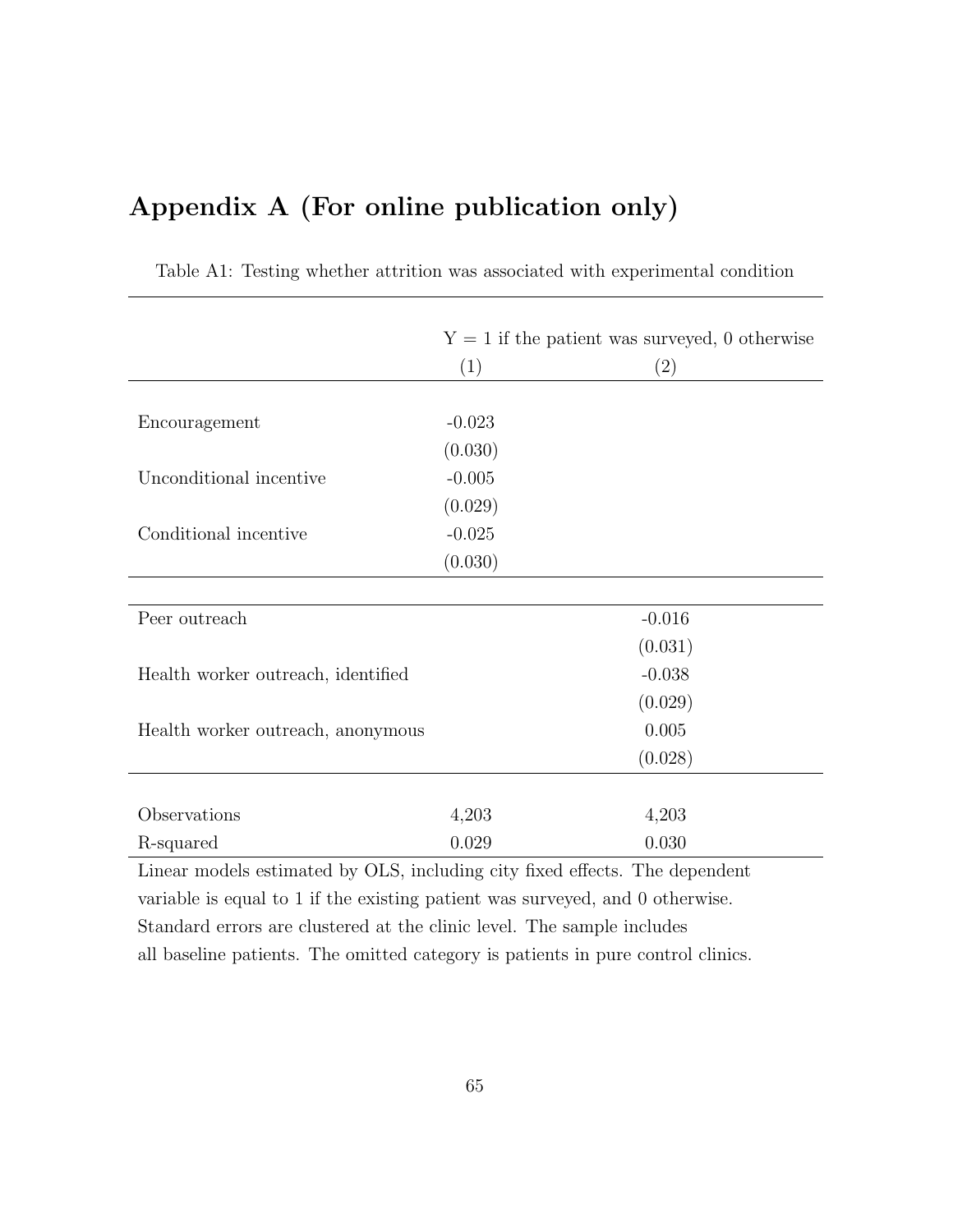|                                    | $Y =$ Number of original patients in a center |         |  |  |  |
|------------------------------------|-----------------------------------------------|---------|--|--|--|
|                                    | (1)                                           | (2)     |  |  |  |
|                                    | 6.467                                         |         |  |  |  |
| Encouragement                      | (4.922)                                       |         |  |  |  |
| Unconditional incentive            | 7.219                                         |         |  |  |  |
|                                    | (5.129)                                       |         |  |  |  |
| Conditional incentive              | 7.078                                         |         |  |  |  |
|                                    | (4.595)                                       |         |  |  |  |
|                                    |                                               |         |  |  |  |
| Peer outreach                      |                                               | 5.321   |  |  |  |
|                                    |                                               | (4.842) |  |  |  |
| Health worker outreach, identified |                                               | 8.102   |  |  |  |
|                                    |                                               | (4.982) |  |  |  |
| Health worker outreach, anonymous  |                                               | 7.633   |  |  |  |
|                                    |                                               | (4.803) |  |  |  |
|                                    |                                               |         |  |  |  |
| Observations                       | 122                                           | 122     |  |  |  |
| R-squared                          | 0.520                                         | 0.523   |  |  |  |

Table A2: Testing whether the size of OpASHA centers was associated with experimental condition

Linear models estimated by OLS, including city fixed effects. The dependent variable is the number of original patients in each center. Robust standard errors are in parentheses. The sample includes all 122 OpASHA centers in the study.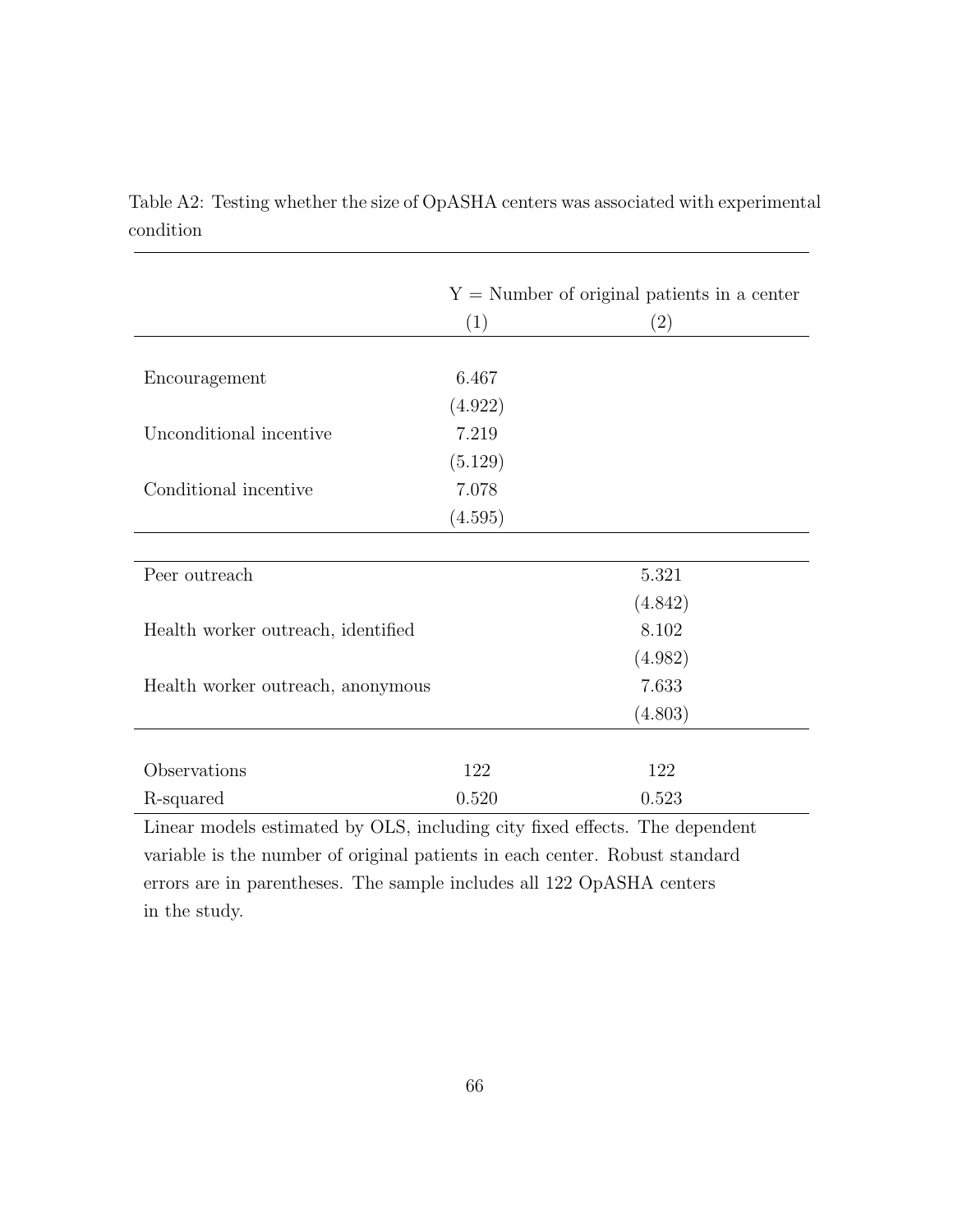|                                    | Control | Unconditional     | Conditional      |  |
|------------------------------------|---------|-------------------|------------------|--|
|                                    |         | incentive         | incentive        |  |
| Encouragement                      | 0.108   | 0.390             | 0.001            |  |
| Unconditional incentive            | 0.237   |                   | 0.120            |  |
| Conditional incentive              | 0.512   |                   |                  |  |
|                                    |         |                   |                  |  |
|                                    | Control | Identified health | Anonymous health |  |
|                                    |         | worker outreach   | worker outreach  |  |
| Peer outreach                      | 0.386   | 0.025             | 0.613            |  |
| Health worker outreach, identified | 0.167   |                   | 0.183            |  |
| Health worker outreach, anonymous  | 0.475   |                   |                  |  |

Table A3: P-values for pairwise omnibus balance tests

Each cell reports the p-value of the F-test that the coefficients on the variables listed in Table 1 are jointly zero, in an LPM specification where the sample includes respondents in the respective pairs of treatment conditions, and the outcome is a binary for assignment to one of the treatment conditions instead of the other. Each specification includes city fixed effects.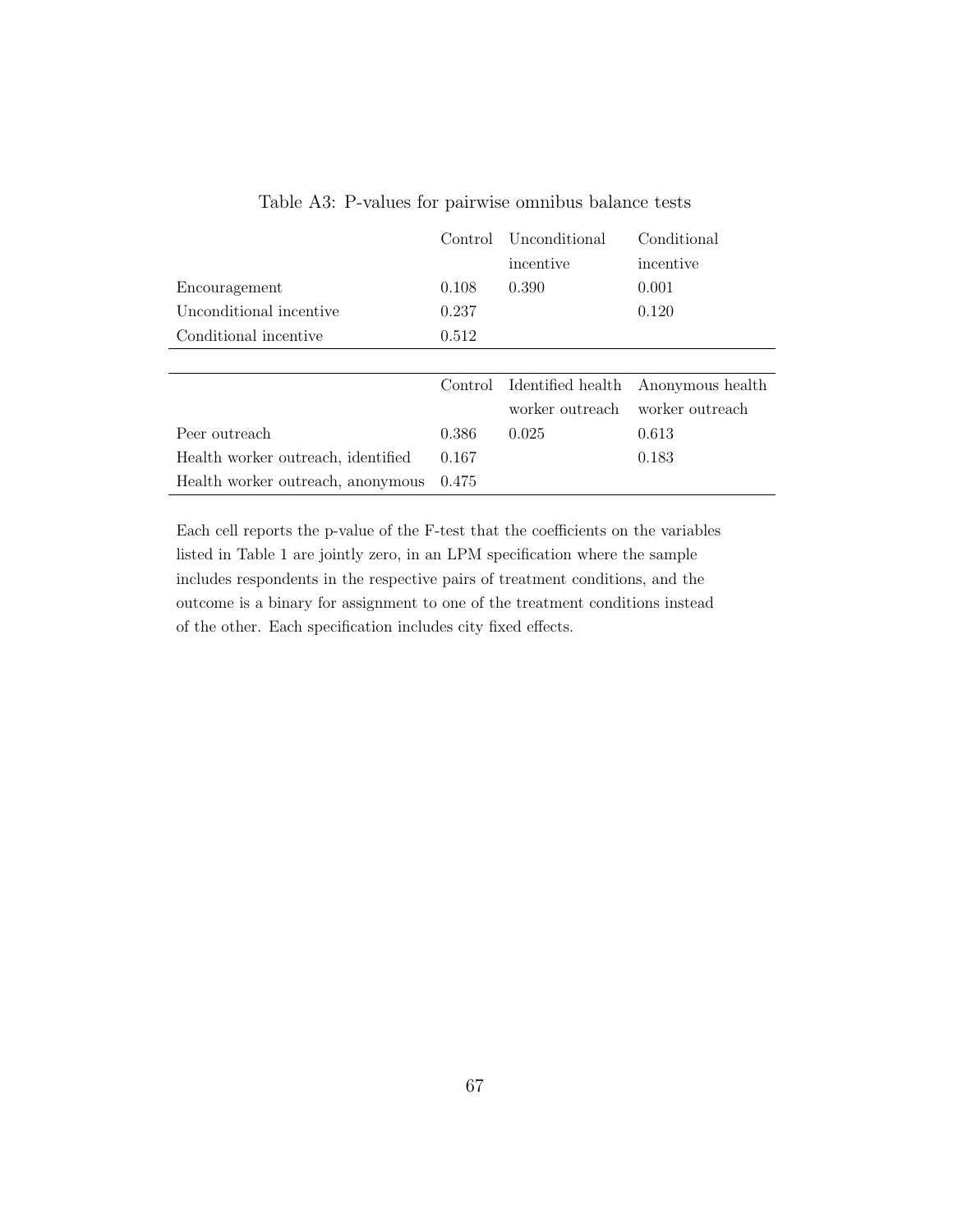|                | Peer outreach |                  |
|----------------|---------------|------------------|
| N. names given | No incentive  | <b>Incentive</b> |
| None           | 345 (95.57%)  | 565 (92.32\%)    |
| 1 name         | $13(3.6\%)$   | $36(5.88\%)$     |
| 2 names        | $3(0.83\%)$   | $7(1.14\%)$      |
| 3 names        | $0(0\%)$      | $2(0.33\%)$      |
| 4 names        | $0(0\%)$      | $0(0\%)$         |
| 5 names        | $0(0\%)$      | $2(0.33\%)$      |
| 6 names        | $0(0\%)$      | $0(0\%)$         |
|                |               |                  |
| Total          | 19            | 66               |
| Per patient    | $\rm 0.05$    | 0.11             |

Table A4: Number of referrals named by existing patients

## Health worker outreach

| N. names given | No incentive    | <b>Incentive</b> |
|----------------|-----------------|------------------|
| None           | 561 $(88.91\%)$ | 1226 (88.65%)    |
| 1 name         | 41 $(6.5\%)$    | $91(6.58\%)$     |
| 2 names        | $20(3.17\%)$    | $32(2.31\%)$     |
| 3 names        | $6(0.95\%)$     | $15(1.08\%)$     |
| 4 names        | $2(0.32\%)$     | $9(0.65\%)$      |
| 5 names        | $0(0\%)$        | $7(0.51\%)$      |
| 6 names        | $1(0.16\%)$     | $3(0.22\%)$      |
|                |                 |                  |
| Total          | 113             | 289              |
| Per patient    | 0.18            | 0.21             |

Note: Distribution of existing patients according to the number of names given to the enumerators, by experimental condition.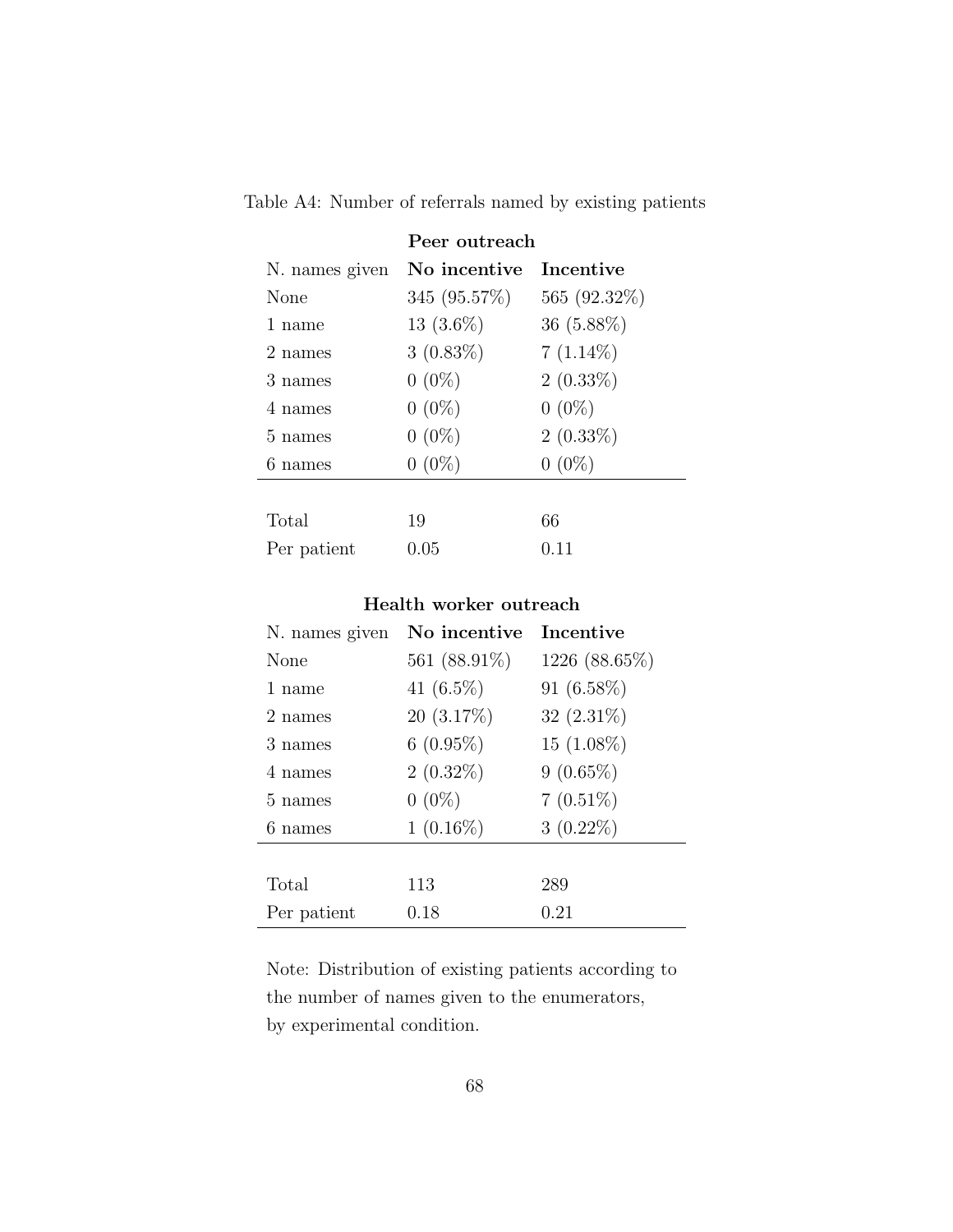|  |  | Table A5: Number of returned cards, by experimental condition (peer outreach only) |  |  |  |
|--|--|------------------------------------------------------------------------------------|--|--|--|
|  |  |                                                                                    |  |  |  |

## Panel A

| Dep. var. $=$ number of cards returned |         |  |  |  |  |  |
|----------------------------------------|---------|--|--|--|--|--|
|                                        |         |  |  |  |  |  |
| Unconditional incentive                | 0.283   |  |  |  |  |  |
|                                        | (0.305) |  |  |  |  |  |
| Conditional incentive                  | 0.235   |  |  |  |  |  |
|                                        | (0.315) |  |  |  |  |  |
|                                        |         |  |  |  |  |  |
| Observations                           | 869     |  |  |  |  |  |
| R-squared                              | 0.043   |  |  |  |  |  |
| Mean in no-incentive group             | 7.24    |  |  |  |  |  |
|                                        |         |  |  |  |  |  |

Linear model estimated by OLS, including city fixed effects. The dependent variable is the number of cards returned by the patient at endline. Standard errors clustered by center are in parentheses. The sample includes patients in the peer outreach arms only.

### Panel B

|                     | (1)           | (2)            | (3)           |
|---------------------|---------------|----------------|---------------|
| Number of           | No            | Unconditional  | Conditional   |
| cards returned      | incentive     | incentive      | incentive     |
|                     |               |                |               |
| $\theta$            | 73 $(23.1\%)$ | 47 $(20.43\%)$ | $75(23.22\%)$ |
| 1                   | $3(0.95\%)$   | 2(0.87%)       | $1(0.31\%)$   |
| $\overline{2}$      | 4(1.27%)      | $1(0.43\%)$    | $4(1.24\%)$   |
| 3                   | $0(0\%)$      | 2(0.87%)       | $1(0.31\%)$   |
| $\overline{4}$      | $1(0.32\%)$   | 2(0.87%)       | 5(1.55%)      |
| 5                   | $3(0.95\%)$   | $3(1.3\%)$     | $4(1.24\%)$   |
| 6                   | $2(0.63\%)$   | $4(1.74\%)$    | $2(0.62\%)$   |
|                     | $5(1.58\%)$   | 10 $(4.35\%)$  | $6(1.86\%)$   |
| 8                   | $7(2.22\%)$   | $9(3.91\%)$    | $10(3.1\%)$   |
| 9                   | $25(7.91\%)$  | 24 $(10.43\%)$ | $20(6.19\%)$  |
| 10                  | 193 (61.08%)  | 126 (54.78%)   | 195 (60.37%)  |
|                     |               |                |               |
| Per-patient average | 7.24          | 7.29           | 7.17          |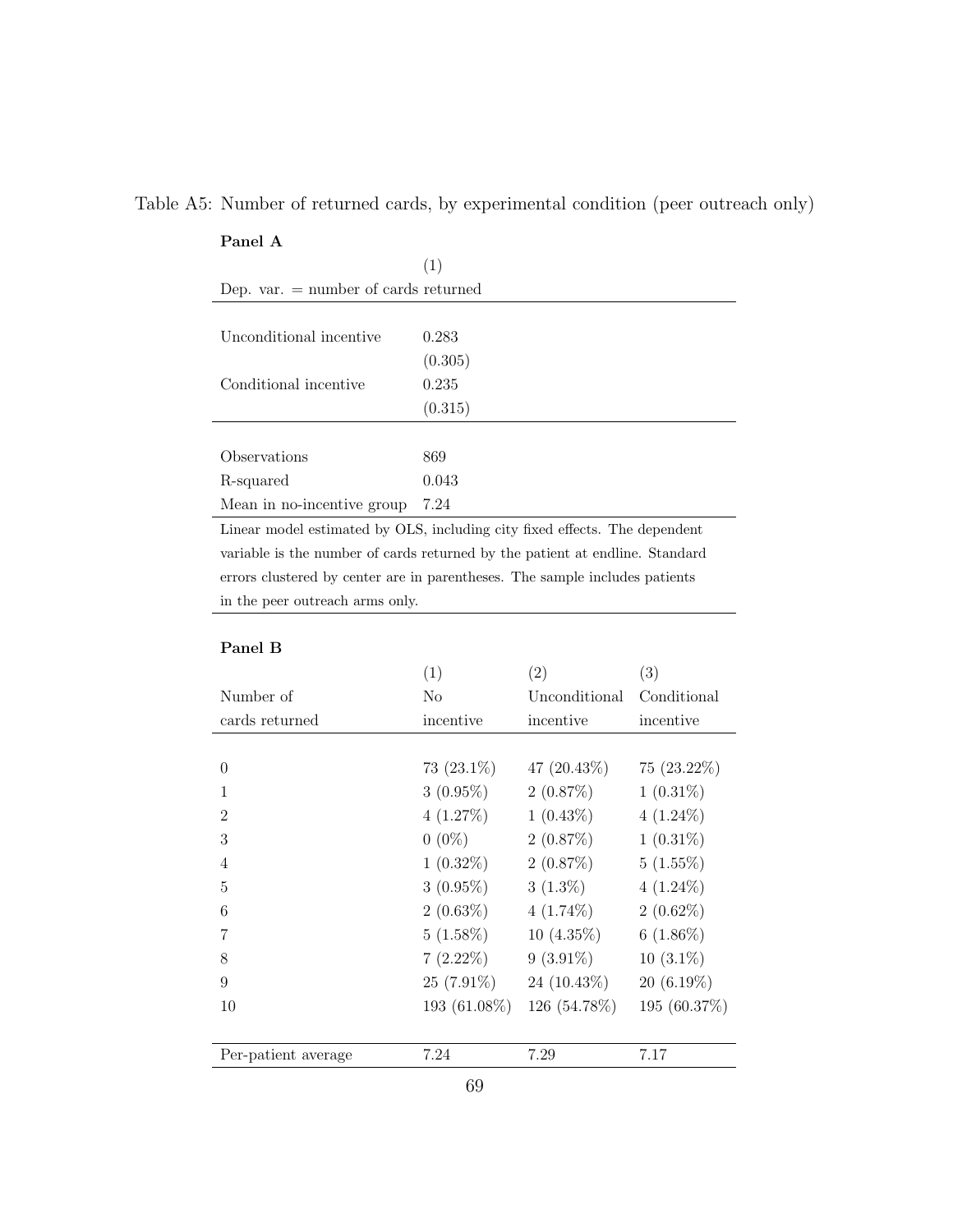|           |  |  | Table A6: Effects of financial incentives on the probability of TB screening, testing, and |  |  |
|-----------|--|--|--------------------------------------------------------------------------------------------|--|--|
| detection |  |  |                                                                                            |  |  |

|                                                        | (1)          | (2)         | (3)          | (4)          |
|--------------------------------------------------------|--------------|-------------|--------------|--------------|
| Indicator:                                             | Any patients | Any tests   | Any patients | Any positive |
|                                                        | screened     | recommended | tested       | tests        |
|                                                        |              |             |              |              |
| Encouragement                                          | 0.038        | 0.029       | 0.022        | 0.004        |
|                                                        | (0.010)      | (0.008)     | (0.009)      | (0.003)      |
| Unconditional incentive                                | 0.061        | 0.054       | 0.041        | 0.011        |
|                                                        | (0.013)      | (0.012)     | (0.010)      | (0.005)      |
| Conditional incentive                                  | 0.049        | 0.042       | 0.034        | 0.004        |
|                                                        | (0.013)      | (0.012)     | (0.012)      | (0.004)      |
|                                                        |              |             |              |              |
| Observations                                           | 3176         | 3176        | 3176         | 3176         |
| R-squared                                              | 0.02         | 0.01        | 0.02         | 0.02         |
| Mean of dep. var. in control group                     | 0.00         | 0.00        | 0.00         | 0.00         |
| P-value: treatments jointly 0                          | 0.00         | 0.00        | 0.00         | 0.05         |
| Point estimates of differences between treatment arms: |              |             |              |              |
| Encouragement-Unconditional                            | 0.023        | 0.025       | 0.019        | 0.007        |
|                                                        | (0.013)      | (0.012)     | (0.009)      | (0.005)      |
| Encouragement-Conditional                              | 0.012        | 0.013       | 0.012        | 0.000        |
|                                                        | (0.013)      | (0.012)     | (0.010)      | (0.005)      |
| Conditional-Unconditional                              | $-0.012$     | $-0.012$    | $-0.007$     | $-0.007$     |
|                                                        | (0.015)      | (0.014)     | (0.011)      | (0.006)      |

Linear probability models estimated by OLS, including city fixed effects. Standard errors are clustered at the clinic level. The sample includes all existing patients. The omitted category is patients in pure control clinics.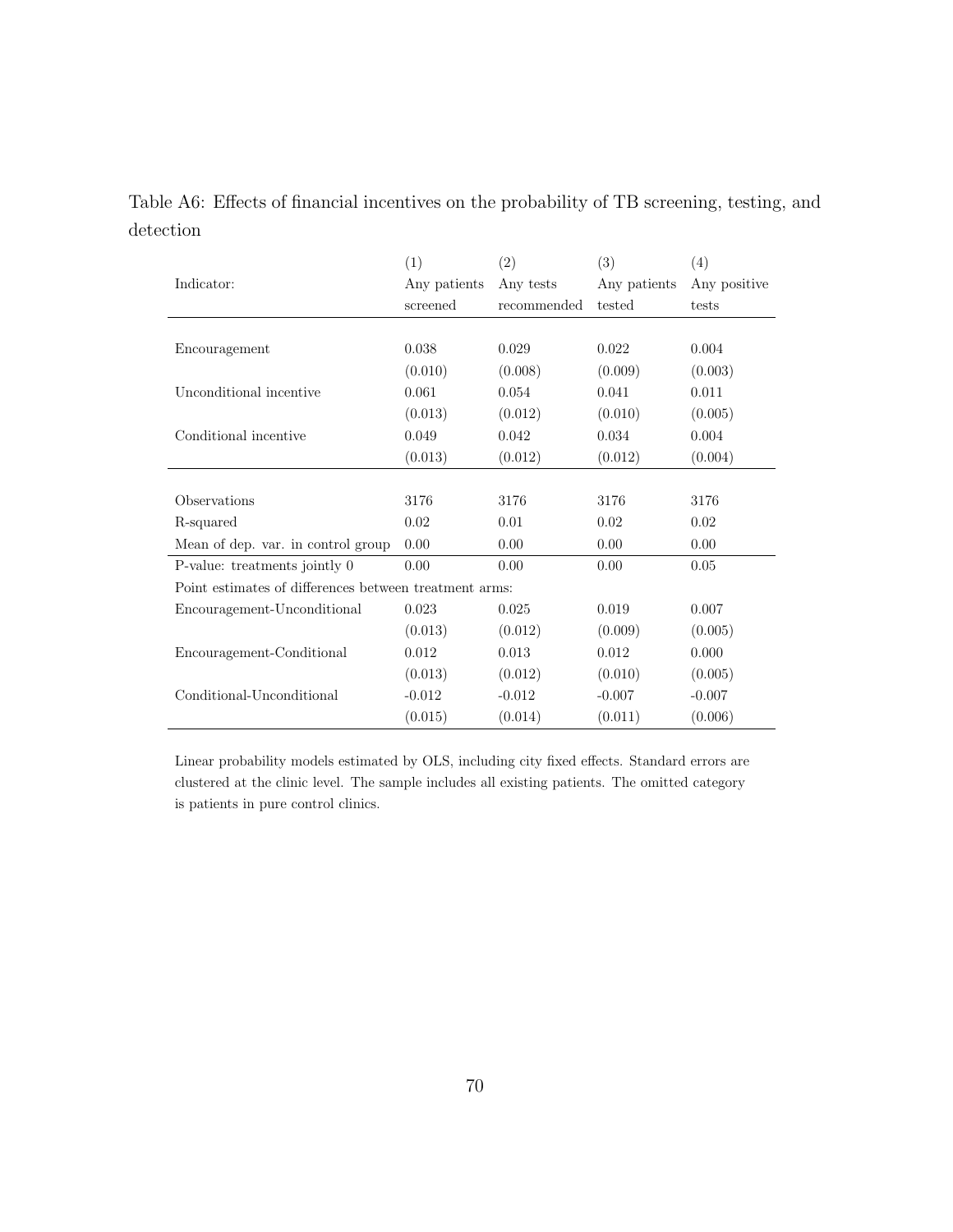|           |  |  | Table A7: Effects of outreach strategies on the probability of TB screening, testing, and |  |  |
|-----------|--|--|-------------------------------------------------------------------------------------------|--|--|
| detection |  |  |                                                                                           |  |  |

|                                                        | (1)          | (2)         | (3)          | (4)          |
|--------------------------------------------------------|--------------|-------------|--------------|--------------|
| Indicator:                                             | Any patients | Any tests   | Any patients | Any positive |
|                                                        | screened     | recommended | tested       | tests        |
|                                                        |              |             |              |              |
| Peer outreach                                          | 0.065        | 0.053       | 0.038        | 0.009        |
|                                                        | (0.012)      | (0.011)     | (0.009)      | (0.003)      |
| Health worker outreach, identified                     | 0.035        | 0.027       | 0.023        | 0.003        |
|                                                        | (0.010)      | (0.008)     | (0.009)      | (0.003)      |
| Health worker outreach, anonymous                      | 0.046        | 0.043       | 0.036        | 0.007        |
|                                                        | (0.014)      | (0.013)     | (0.013)      | (0.005)      |
|                                                        |              |             |              |              |
| Observations                                           | 3176         | 3176        | 3176         | 3176         |
| R-squared                                              | 0.02         | 0.02        | 0.02         | 0.02         |
| Mean of dep. var. in control group                     | 0.00         | 0.00        | 0.00         | 0.00         |
| P-value: treatments jointly 0                          | 0.00         | 0.00        | 0.00         | 0.03         |
| Point estimates of differences between treatment arms: |              |             |              |              |
| Peer-Identified                                        | 0.030        | 0.026       | 0.015        | 0.006        |
|                                                        | (0.013)      | (0.012)     | (0.008)      | (0.004)      |
| Peer-Anonymous                                         | 0.019        | 0.010       | 0.002        | 0.003        |
|                                                        | (0.015)      | (0.014)     | (0.011)      | (0.005)      |
| Anonymous-Identified                                   | 0.011        | 0.015       | 0.013        | 0.004        |
|                                                        | (0.013)      | (0.012)     | (0.011)      | (0.006)      |

Linear probability models estimated by OLS, including city fixed effects. Standard errors are clustered at the clinic level. The sample includes all existing patients. The omitted category is patients in pure control clinics.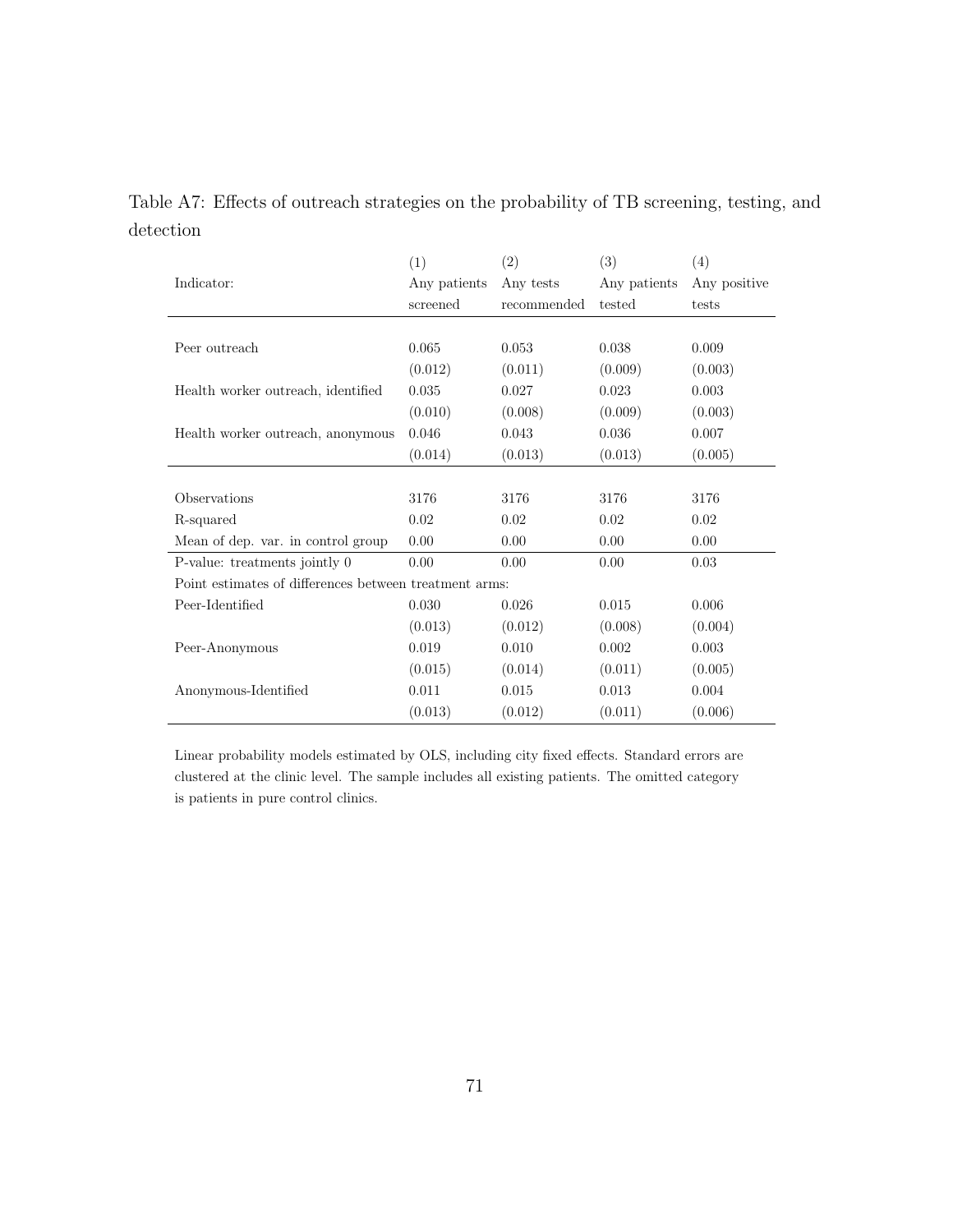|                                                        | (1)      | (2)          | (3)      | (4)      |
|--------------------------------------------------------|----------|--------------|----------|----------|
|                                                        | Patients | <b>Tests</b> | Patients | Positive |
|                                                        | screened | recommended  | tested   | tests    |
|                                                        |          |              |          |          |
| Encouragement                                          | 0.043    | 0.031        | 0.026    | 0.003    |
|                                                        | (0.017)  | (0.014)      | (0.014)  | (0.003)  |
| Unconditional incentive                                | 0.093    | 0.078        | 0.055    | 0.009    |
|                                                        | (0.025)  | (0.020)      | (0.014)  | (0.004)  |
| Conditional incentive                                  | 0.091    | 0.073        | 0.056    | 0.004    |
|                                                        | (0.029)  | (0.024)      | (0.020)  | (0.004)  |
|                                                        |          |              |          |          |
| Observations                                           | 3031     | 3031         | 3031     | 3031     |
| R-squared                                              | 0.02     | 0.02         | 0.02     | 0.02     |
| Mean of dep. var. in control group                     | 0.00     | 0.00         | 0.00     | 0.00     |
| P-value: treatments jointly 0                          | 0.00     | 0.00         | 0.00     | 0.10     |
| Point estimates of differences between treatment arms: |          |              |          |          |
| Encouragement-Unconditional                            | 0.049    | 0.046        | 0.029    | 0.007    |
|                                                        | (0.024)  | (0.019)      | (0.013)  | (0.005)  |
| Encouragement-Conditional                              | 0.048    | 0.042        | 0.030    | 0.001    |
|                                                        | (0.030)  | (0.026)      | (0.019)  | (0.005)  |
| Conditional-Unconditional                              | $-0.001$ | $-0.005$     | 0.001    | $-0.005$ |
|                                                        | (0.031)  | (0.025)      | (0.016)  | (0.005)  |

Table A8: Effects of financial incentives on TB screening, testing, and detection (including baseline covariates)

Linear models estimated by OLS, including city fixed effects. Standard errors are clustered at the clinic level. The sample includes all existing patients. The omitted category is patients in pure control clinics. Includes all covariates from Table 1.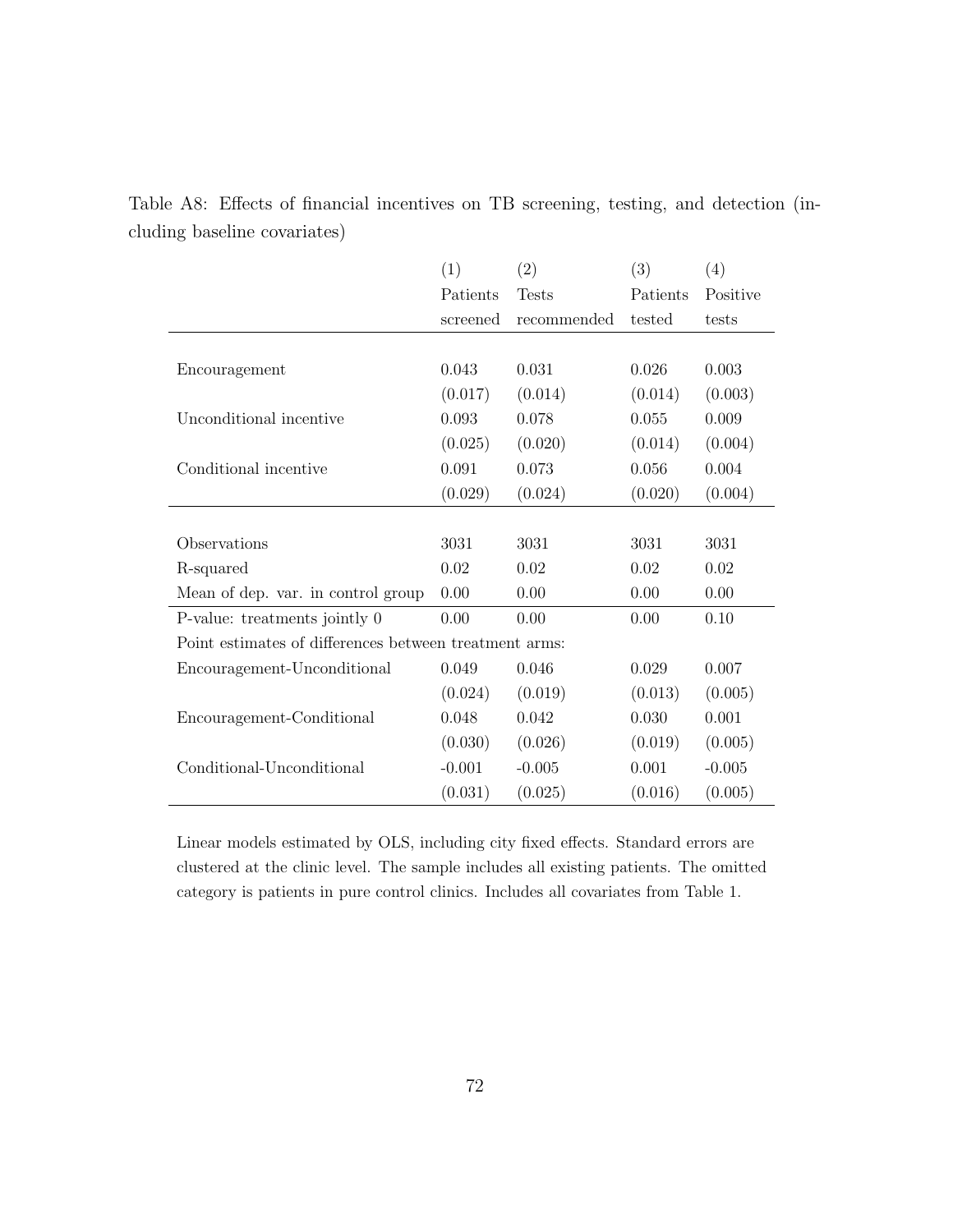|                                                        | (1)      | (2)          | (3)      | (4)      |
|--------------------------------------------------------|----------|--------------|----------|----------|
|                                                        | Patients | <b>Tests</b> | Patients | Positive |
|                                                        | screened | recommended  | tested   | tests    |
|                                                        |          |              |          |          |
| Peer outreach                                          | 0.115    | 0.090        | 0.058    | 0.008    |
|                                                        | (0.030)  | (0.024)      | (0.017)  | (0.003)  |
| Health worker outreach, identified                     | 0.049    | 0.037        | 0.031    | 0.001    |
|                                                        | (0.016)  | (0.013)      | (0.013)  | (0.003)  |
| Health worker outreach, anonymous                      | 0.059    | 0.052        | 0.046    | 0.006    |
|                                                        | (0.020)  | (0.018)      | (0.017)  | (0.004)  |
|                                                        |          |              |          |          |
| Observations                                           | 3031     | 3031         | 3031     | 3031     |
| R-squared                                              | 0.02     | 0.02         | 0.02     | 0.02     |
| Mean of dep. var. in control group                     | 0.00     | 0.00         | 0.00     | 0.00     |
| P-value: treatments jointly 0                          | 0.00     | 0.00         | 0.00     | 0.04     |
| Point estimates of differences between treatment arms: |          |              |          |          |
| Peer-Identified                                        | 0.067    | 0.053        | 0.027    | 0.007    |
|                                                        | (0.027)  | (0.022)      | (0.013)  | (0.004)  |
| Peer-Anonymous                                         | 0.057    | 0.038        | 0.012    | 0.002    |
|                                                        | (0.030)  | (0.026)      | (0.018)  | (0.005)  |
| Anonymous-Identified                                   | 0.010    | 0.014        | 0.016    | 0.005    |
|                                                        | (0.017)  | (0.015)      | (0.013)  | (0.006)  |

Table A9: Effects of outreach strategies on TB screening, testing, and detection (including baseline covariates)

Linear models estimated by OLS, including city fixed effects. Standard errors are clustered at the clinic level. The sample includes all existing patients. The omitted category is patients in pure control clinics. Includes all covariates from Table 1.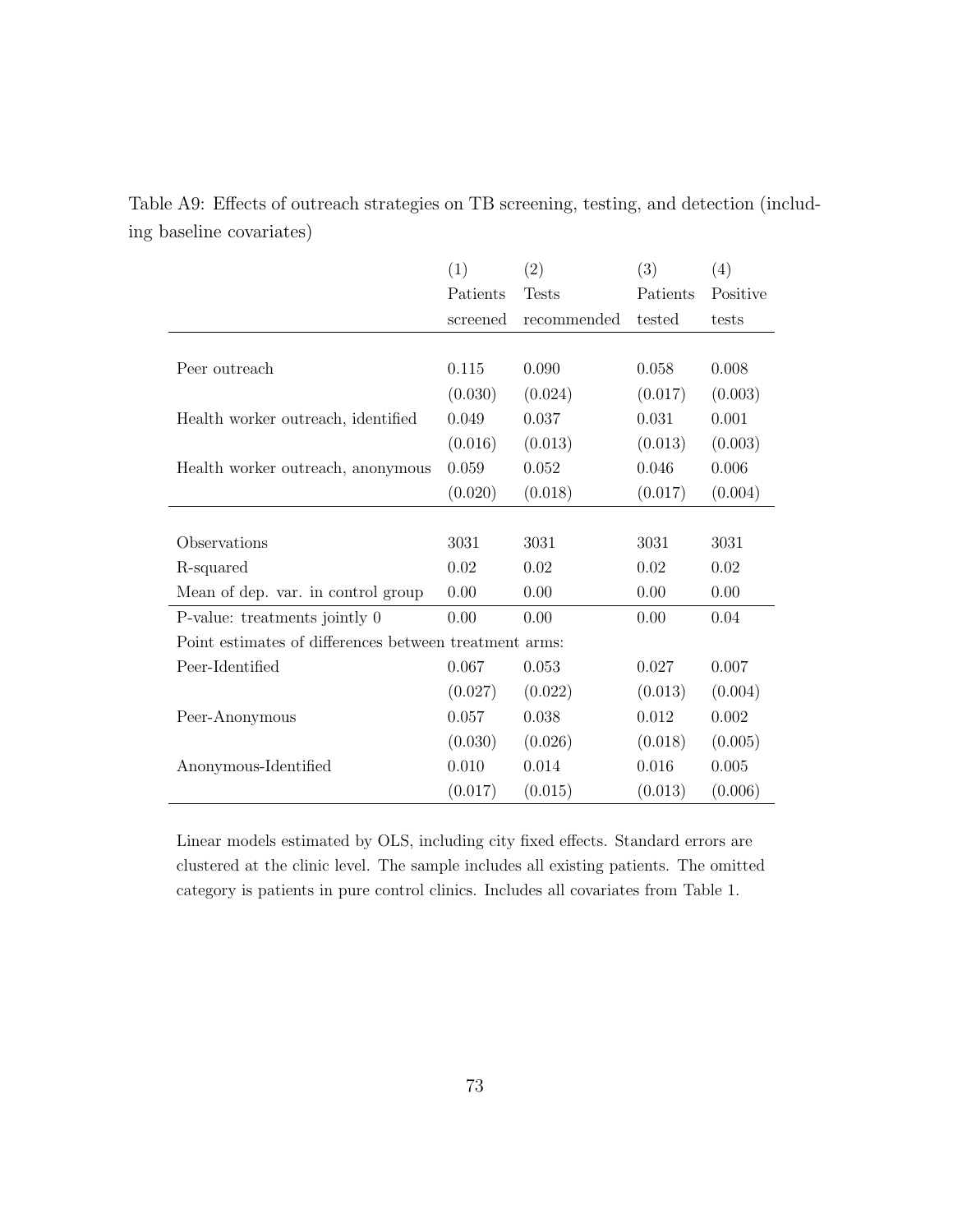|                                                        | (1)      | (2)          | (3)      | (4)      |
|--------------------------------------------------------|----------|--------------|----------|----------|
|                                                        | Patients | <b>Tests</b> | Patients | Positive |
|                                                        | screened | recommended  | tested   | tests    |
|                                                        |          |              |          |          |
| Encouragement                                          | 0.034    | 0.022        | 0.021    | 0.002    |
|                                                        | (0.018)  | (0.016)      | (0.014)  | (0.004)  |
| Unconditional incentive                                | 0.091    | 0.077        | 0.056    | 0.012    |
|                                                        | (0.023)  | (0.018)      | (0.014)  | (0.005)  |
| Conditional incentive                                  | 0.095    | 0.072        | 0.057    | 0.004    |
|                                                        | (0.027)  | (0.023)      | (0.018)  | (0.005)  |
|                                                        |          |              |          |          |
| Observations                                           | 3171     | 3171         | 3171     | 3176     |
| R-squared                                              | 0.04     | 0.04         | 0.04     | 0.04     |
| Mean of dep. var. in control group                     | 0.00     | 0.00         | 0.00     | 0.00     |
| P-value: treatments jointly 0                          | 0.00     | 0.00         | 0.00     | 0.04     |
| Point estimates of differences between treatment arms: |          |              |          |          |
| Encouragement-Unconditional                            | 0.058    | $0.055\,$    | 0.035    | 0.010    |
|                                                        | (0.025)  | (0.021)      | (0.014)  | (0.006)  |
| Encouragement-Conditional                              | 0.061    | 0.050        | 0.036    | 0.002    |
|                                                        | (0.032)  | (0.029)      | (0.021)  | (0.006)  |
| Conditional-Unconditional                              | 0.004    | $-0.005$     | 0.001    | $-0.008$ |
|                                                        | (0.031)  | (0.026)      | (0.017)  | (0.008)  |

Table A10: Effects of financial incentives on TB screening, testing, and detection (covariates selected by double lasso)

Linear models estimated by OLS, including city fixed effects. Standard errors are clustered at the clinic level. The sample includes all existing patients. The omitted category is patients in pure control clinics. Covariates selected by the double-lasso procedure described by Belloni et al. (2014) and implemented in Stata 15 using the command pdslasso, a user-written command provided by Ahrens et al. (2018). Summary statistics for corresponding covariates provided in Appendix Table 5.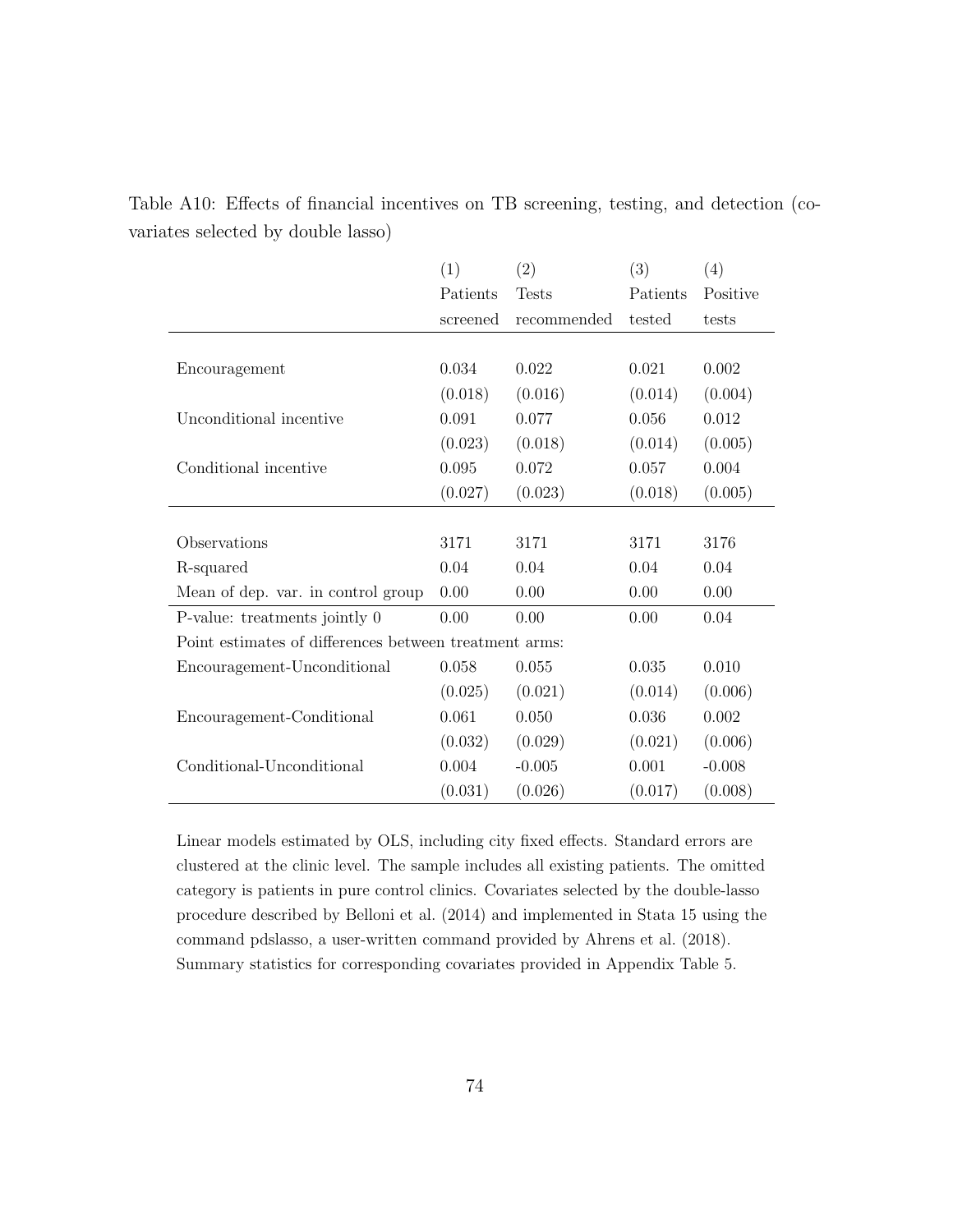|                                                        | (1)      | (2)          | (3)      | (4)      |
|--------------------------------------------------------|----------|--------------|----------|----------|
|                                                        | Patients | <b>Tests</b> | Patients | Positive |
|                                                        | screened | recommended  | tested   | tests    |
|                                                        |          |              |          |          |
| Peer outreach                                          | 0.119    | 0.089        | 0.059    | 0.010    |
|                                                        | (0.028)  | (0.023)      | (0.016)  | (0.004)  |
| Health worker outreach, identified                     | 0.050    | 0.038        | 0.034    | 0.004    |
|                                                        | (0.016)  | (0.014)      | (0.013)  | (0.004)  |
| Health worker outreach, anonymous                      | 0.053    | 0.047        | 0.043    | 0.005    |
|                                                        | (0.021)  | (0.019)      | (0.018)  | (0.005)  |
|                                                        |          |              |          |          |
| Observations                                           | 3171     | 3171         | 3171     | 3176     |
| R-squared                                              | 0.03     | 0.03         | 0.03     | 0.02     |
| Mean of dep. var. in control group                     | 0.00     | 0.00         | 0.00     | 0.00     |
| P-value: treatments jointly 0                          | 0.00     | 0.00         | 0.00     | 0.08     |
| Point estimates of differences between treatment arms: |          |              |          |          |
| Peer-Identified                                        | 0.070    | 0.050        | 0.025    | 0.006    |
|                                                        | (0.026)  | (0.022)      | (0.014)  | (0.006)  |
| Peer-Anonymous                                         | 0.067    | 0.042        | 0.016    | 0.005    |
|                                                        | (0.030)  | (0.027)      | (0.019)  | (0.006)  |
| Anonymous-Identified                                   | 0.003    | 0.008        | 0.009    | 0.001    |
|                                                        | (0.018)  | (0.017)      | (0.015)  | (0.007)  |

Table A11: Effects of outreach strategies on TB screening, testing, and detection (covariates selected by double lasso)

Linear models estimated by OLS, including city fixed effects. Standard errors are clustered at the clinic level. The sample includes all existing patients. The omitted category is patients in pure control clinics. Covariates selected by the double-lasso procedure described by Belloni et al. (2014) and implemented in Stata 15 using the command pdslasso, a user-written command provided by Ahrens et al. (2018). Summary statistics for corresponding covariates provided in Appendix Table 5.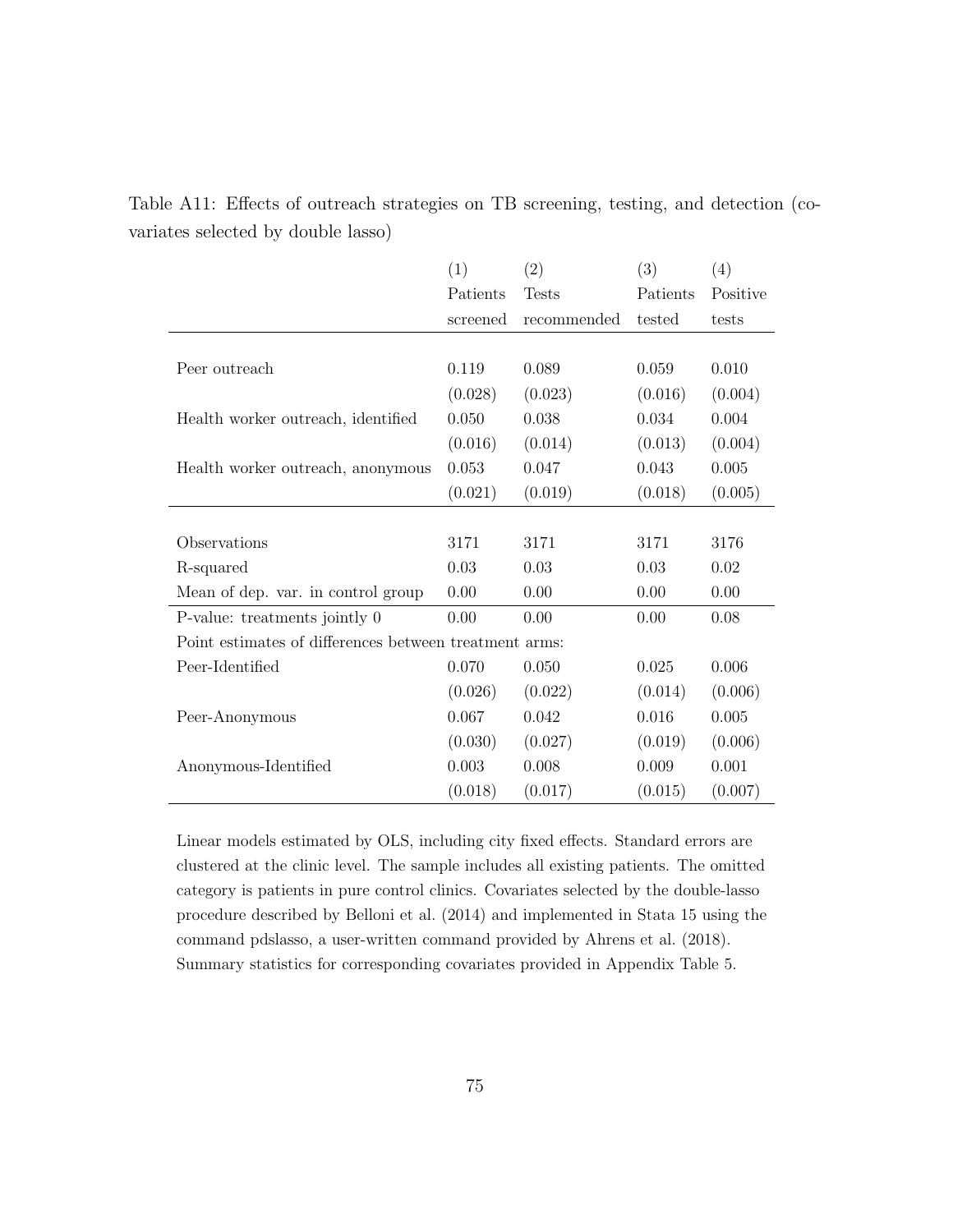|                                                        | (1)      | (2)          | (3)      | (4)      |
|--------------------------------------------------------|----------|--------------|----------|----------|
|                                                        | Patients | <b>Tests</b> | Patients | Positive |
|                                                        | screened | recommended  | tested   | tests    |
|                                                        |          |              |          |          |
| Encouragement                                          | 0.046    | 0.034        | 0.029    | 0.005    |
|                                                        | (0.021)  | (0.017)      | (0.016)  | (0.004)  |
| Unconditional incentive                                | 0.090    | 0.075        | 0.053    | 0.011    |
|                                                        | (0.029)  | (0.024)      | (0.017)  | (0.006)  |
| Conditional incentive                                  | 0.100    | 0.075        | 0.054    | 0.005    |
|                                                        | (0.029)  | (0.024)      | (0.019)  | (0.005)  |
|                                                        |          |              |          |          |
| Observations                                           | 3176     | 3176         | 3176     | 3176     |
| R-squared                                              | 0.01     | 0.01         | 0.02     | 0.02     |
| Mean of dep. var. in control group                     | 0.00     | 0.00         | 0.00     | 0.00     |
| P-value: treatments jointly 0                          | 0.00     | 0.00         | 0.00     | 0.13     |
| Point estimates of differences between treatment arms: |          |              |          |          |
| Encouragement-Unconditional                            | 0.044    | 0.041        | 0.025    | 0.006    |
|                                                        | (0.029)  | (0.025)      | (0.015)  | (0.006)  |
| Encouragement-Conditional                              | 0.055    | 0.041        | 0.025    | 0.000    |
|                                                        | (0.032)  | (0.028)      | (0.019)  | (0.007)  |
| Conditional-Unconditional                              | 0.011    | 0.000        | 0.000    | $-0.006$ |
|                                                        | (0.035)  | (0.030)      | (0.016)  | (0.007)  |

Table A12: Effects of financial incentives on TB screening, testing, and detection (weighted regressions)

Linear models estimated by OLS, including city fixed effects and weighting each observation by the the inverse of the number of original patients per center. Standard errors are clustered at the clinic level. The sample includes all current patients. The omitted category is patients in pure control clinics.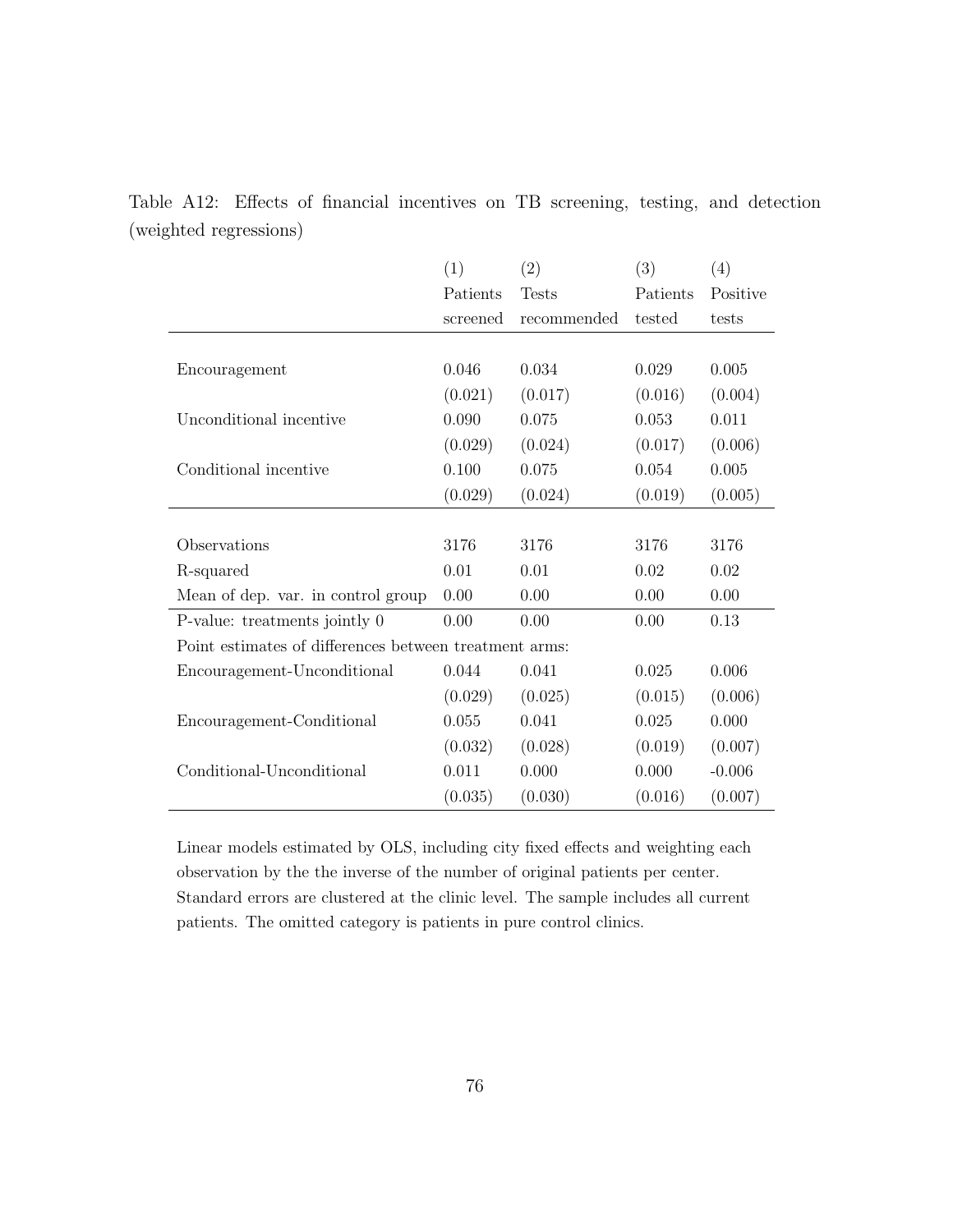|                                                        | (1)      | (2)          | (3)      | (4)      |
|--------------------------------------------------------|----------|--------------|----------|----------|
|                                                        | Patients | <b>Tests</b> | Patients | Positive |
|                                                        | screened | recommended  | tested   | tests    |
|                                                        |          |              |          |          |
| Peer outreach                                          | 0.134    | 0.103        | 0.062    | 0.010    |
|                                                        | (0.029)  | (0.024)      | (0.017)  | (0.004)  |
| Health worker outreach, identified                     | 0.047    | 0.034        | 0.032    | 0.003    |
|                                                        | (0.020)  | (0.016)      | (0.015)  | (0.004)  |
| Health worker outreach, anonymous                      | 0.057    | 0.050        | 0.044    | 0.008    |
|                                                        | (0.020)  | (0.018)      | (0.018)  | (0.006)  |
|                                                        |          |              |          |          |
| Observations                                           | 3176     | 3176         | 3176     | 3176     |
| R-squared                                              | 0.02     | 0.02         | 0.02     | 0.02     |
| Mean of dep. var. in control group                     | 0.00     | 0.00         | 0.00     | 0.00     |
| P-value: treatments jointly 0                          | 0.00     | 0.00         | 0.00     | 0.05     |
| Point estimates of differences between treatment arms: |          |              |          |          |
| Peer-Identified                                        | 0.087    | 0.069        | 0.030    | 0.007    |
|                                                        | (0.026)  | (0.023)      | (0.012)  | (0.005)  |
| Peer-Anonymous                                         | 0.077    | 0.052        | 0.018    | 0.002    |
|                                                        | (0.027)  | (0.024)      | (0.015)  | (0.006)  |
| Anonymous-Identified                                   | 0.010    | 0.016        | 0.012    | 0.005    |
|                                                        | (0.015)  | (0.014)      | (0.011)  | (0.007)  |

Table A13: Effects of outreach strategies on TB screening, testing, and detection (weighted regressions)

Linear models estimated by OLS, including city fixed effects and weighting each observation by the the inverse of the number of original patients per center. Standard errors are clustered at the clinic level. The sample includes all current patients. The omitted category is patients in pure control clinics.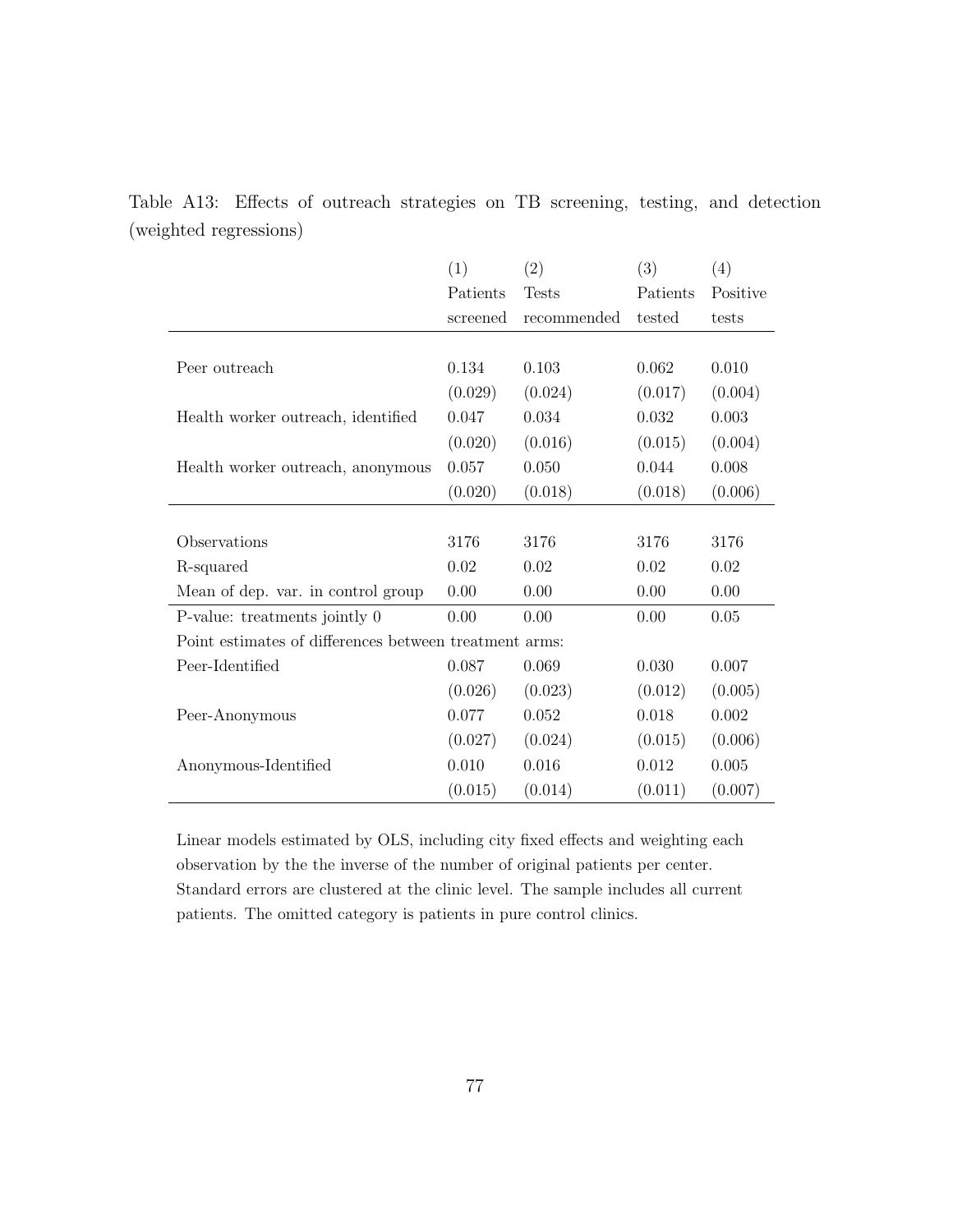## Table A14: Complementarities between peer outreach and financial incentives on TB detection (weighted regressions)

|                                                                          | (1)      | (2)          | (3)      | (4)      |
|--------------------------------------------------------------------------|----------|--------------|----------|----------|
|                                                                          | Patients | <b>Tests</b> | Patients | Positive |
|                                                                          | screened | recommended  | tested   | tests    |
|                                                                          |          |              |          |          |
| Peer outreach, no financial incentive                                    | 0.030    | 0.022        | 0.018    | $-0.001$ |
|                                                                          | (0.030)  | (0.026)      | (0.021)  | (0.005)  |
| Health worker outreach, no financial incentive                           | 0.054    | 0.040        | 0.034    | 0.008    |
|                                                                          | (0.022)  | (0.018)      | (0.017)  | (0.005)  |
| Peer outreach, financial incentive                                       | 0.194    | 0.149        | 0.087    | 0.016    |
|                                                                          | (0.037)  | (0.032)      | (0.022)  | (0.006)  |
| Health worker outreach, financial incentive                              | 0.062    | 0.051        | 0.043    | 0.006    |
|                                                                          | (0.019)  | (0.016)      | (0.016)  | (0.005)  |
|                                                                          |          |              |          |          |
| Observations                                                             | 3176     | 3176         | 3176     | 3176     |
| R-squared                                                                | 0.03     | 0.02         | 0.02     | 0.02     |
| Mean of dep. var. in control group                                       | 0.00     | 0.00         | 0.00     | 0.00     |
| Point estimates of differences between treatment arms:                   |          |              |          |          |
| Peer encouragement $=$ Peer incentives                                   | 0.00     | 0.01         | 0.02     | 0.04     |
| Health worker outreach encouragement = Health worker outreach incentives | 0.64     | 0.49         | 0.52     | 0.78     |
| $Health worker$ outreach encouragement $=$ Peer encouragement            | 0.44     | 0.52         | 0.42     | 0.20     |
| $Health worker outreach incentives = Peer incentives$                    | 0.00     | 0.00         | 0.01     | 0.06     |

Linear models estimated by OLS, including city fixed effects and weighting each observation by the the inverse of the number of original patients per center. Health worker outreach includes both identified and anonymous health worker outreach. Financial incentives includes both conditional and unconditional incentives. Standard errors are clustered at the clinic level. The sample includes all current patients. The omitted category is patients in pure control clinics.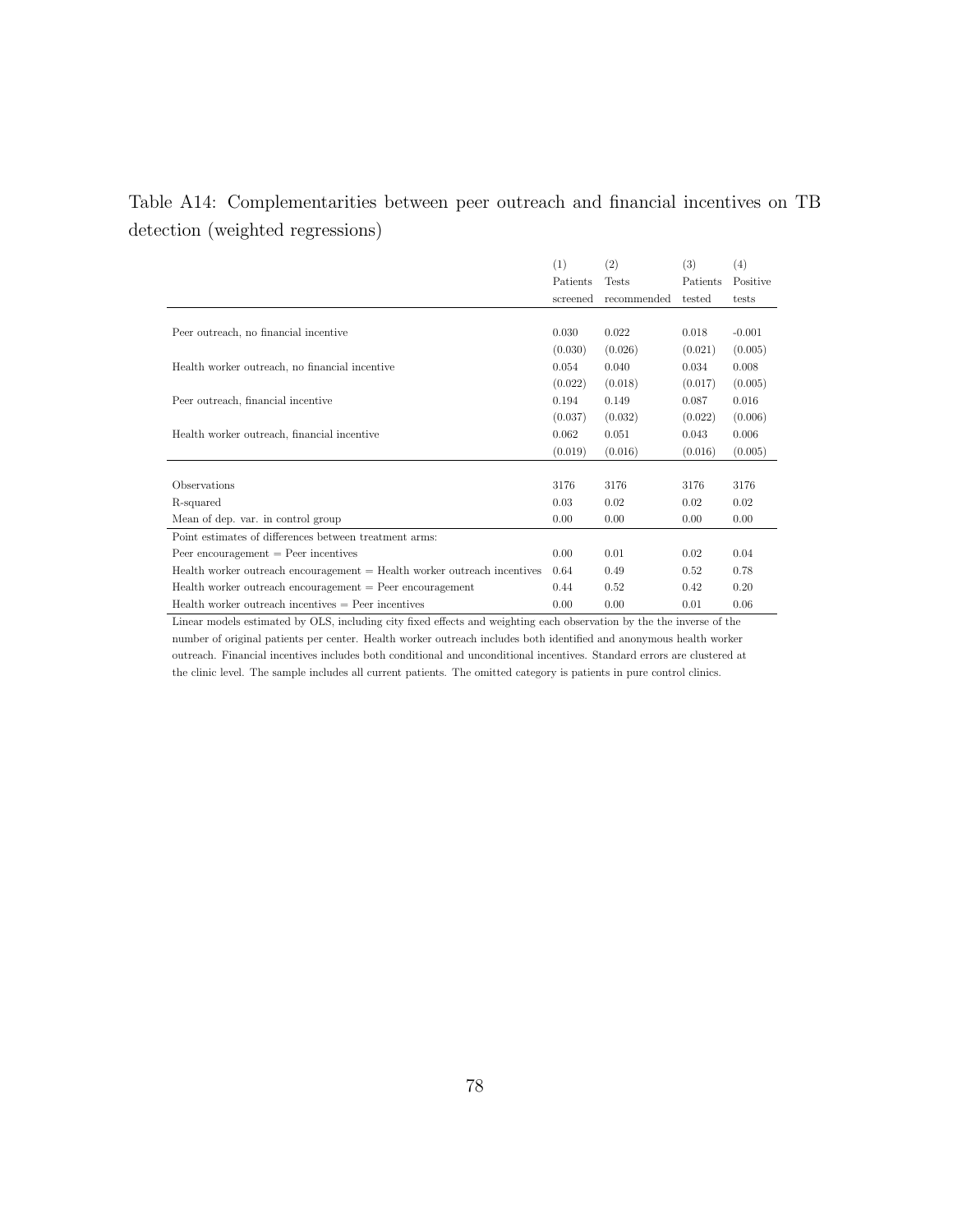| Table A15: Effects of financial incentives on TB detection (p-values obtained by wild |  |  |  |  |  |  |
|---------------------------------------------------------------------------------------|--|--|--|--|--|--|
| bootstrap)                                                                            |  |  |  |  |  |  |

|                                                       | (1)      | (2)          | (3)      | (4)      |
|-------------------------------------------------------|----------|--------------|----------|----------|
|                                                       | Patients | <b>Tests</b> | Patients | Positive |
|                                                       | screened | recommended  | tested   | tests    |
|                                                       |          |              |          |          |
| Encouragement                                         | 0.044    | 0.030        | 0.024    | 0.003    |
|                                                       | [0.019]  | [0.046]      | [0.077]  | [0.365]  |
| Unconditional incentive                               | 0.096    | 0.080        | 0.057    | 0.013    |
|                                                       | [0.001]  | [0.002]      | [0.002]  | [0.024]  |
| Conditional incentive                                 | 0.102    | 0.078        | 0.058    | 0.005    |
|                                                       | [0.002]  | [0.008]      | [0.010]  | [0.405]  |
|                                                       |          |              |          |          |
| Observations                                          | 3176     | 3176         | 3176     | 3176     |
| R-squared                                             | 0.01     | 0.01         | 0.02     | 0.02     |
| Mean of dep. var. in control group                    | 0.00     | 0.00         | 0.00     | 0.00     |
| P-value: treatments jointly 0                         | 0.00     | 0.00         | 0.00     | 0.07     |
| Point estimate of differences between treatment arms: |          |              |          |          |
| Encouragement-Unconditional                           | 0.052    | 0.050        | 0.032    | 0.011    |
|                                                       | [0.030]  | [0.014]      | [0.015]  | [0.100]  |
| Encouragement-Conditional                             | 0.058    | 0.048        | 0.034    | 0.003    |
|                                                       | [0.103]  | [0.130]      | [0.155]  | [0.733]  |
| Conditional-Unconditional                             | 0.007    | $-0.002$     | 0.001    | $-0.008$ |
|                                                       | [0.863]  | [0.952]      | [0.953]  | [0.419]  |

"Patients screened" (column 1) is the number of new suspects who meet with an Operation ASHA counselor after receiving a referral card. "Tests recommended" (column 2) is the number of new suspects who are observed by Operation ASHA counselors to have symptoms of active TB and are therefore told to report to a government center for testing. "Patients tested" is the number of new suspects who obtain a test at a government testing center. "Positive tests" is the number of new suspects who have a positive sputum test result. The unit of observation is the existing patient. Linear models estimated by OLS, including city fixed effects. P-values are obtained by Wild bootstrap clustering at the clinic level and reported in square brackets. The sample includes all existing patients. The omitted category is patients in pure control clinics.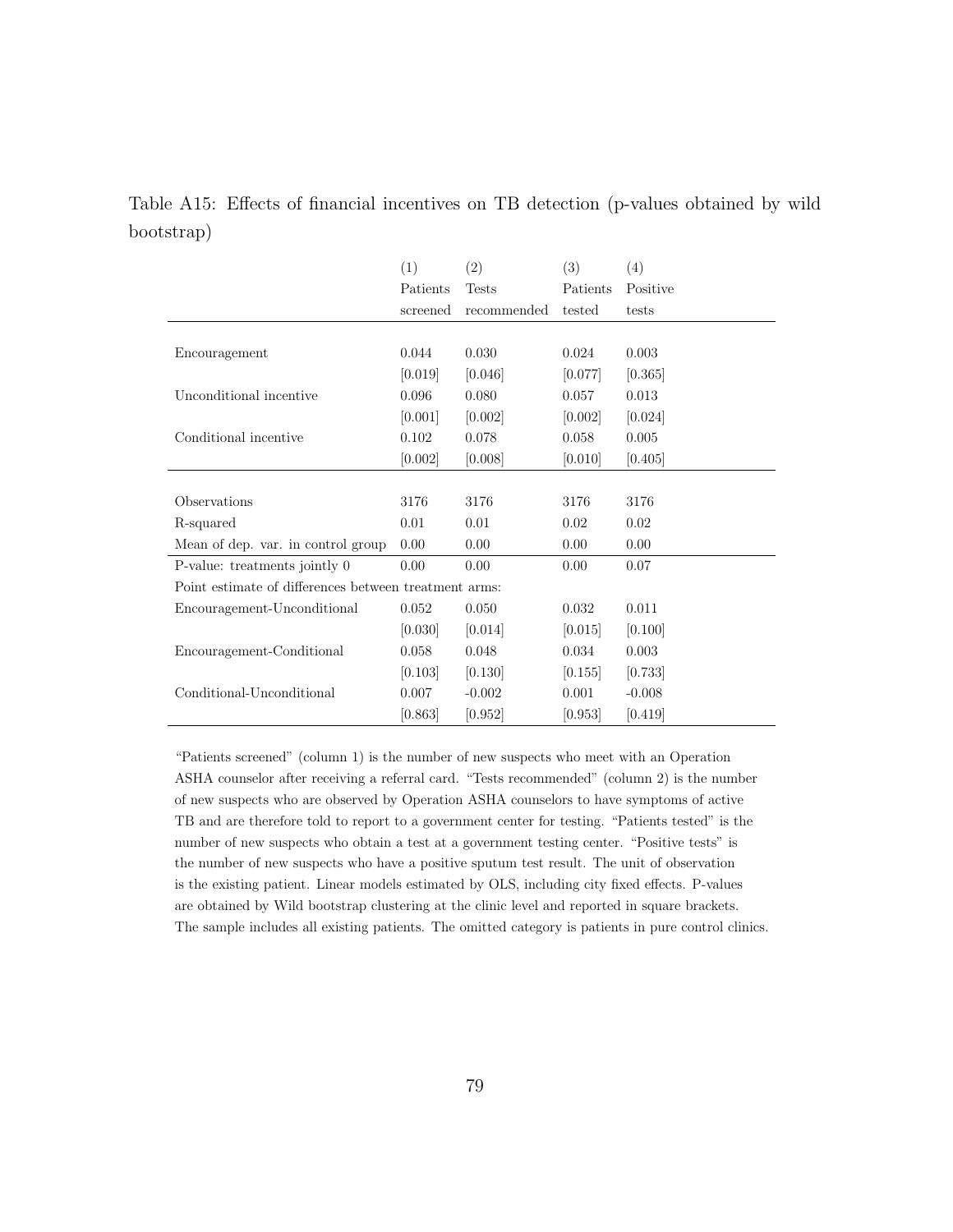Table A16: Effects of outreach type on TB detection (p-values obtained by wild bootstrap)

|                                                       | (1)       | (2)          | (3)      | (4)      |
|-------------------------------------------------------|-----------|--------------|----------|----------|
|                                                       | Patients  | <b>Tests</b> | Patients | Positive |
|                                                       | screened  | recommended  | tested   | tests    |
|                                                       |           |              |          |          |
| Peer outreach                                         | 0.124     | 0.092        | 0.058    | 0.010    |
|                                                       | [0.001]   | [0.001]      | [0.003]  | [0.016]  |
| Health worker outreach, identified                    | 0.054     | 0.042        | 0.035    | 0.004    |
|                                                       | [0.002]   | [0.003]      | [0.006]  | [0.308]  |
| Health worker outreach, anonymous                     | 0.056     | 0.049        | 0.043    | 0.005    |
|                                                       | [0.005]   | [0.007]      | [0.011]  | [0.308]  |
|                                                       |           |              |          |          |
| Observations                                          | 3176      | 3176         | 3176     | 3176     |
| R-squared                                             | 0.02      | 0.01         | 0.02     | 0.02     |
| Mean of dep. var. in control group                    | 0.00      | 0.00         | 0.00     | 0.00     |
| P-value: treatments jointly 0                         | 0.00      | 0.00         | 0.01     | 0.09     |
| Point estimate of differences between treatment arms: |           |              |          |          |
| Peer-Identified                                       | 0.070     | 0.050        | 0.024    | 0.006    |
|                                                       | [0.021]   | [0.042]      | [0.108]  | [0.357]  |
| Peer-Anonymous                                        | 0.068     | 0.043        | 0.015    | 0.005    |
|                                                       | [0.036]   | [0.126]      | [0.435]  | [0.456]  |
| Anonymous-Identified                                  | 0.002     | 0.007        | 0.008    | 0.001    |
|                                                       | $[0.876]$ | [0.661]      | [0.561]  | [0.888]  |

"Patients screened" (column 1) is the number of new suspects who meet with an Operation ASHA counselor after receiving a referral card. "Tests recommended" (column 2) is the number of new suspects who are observed by Operation ASHA counselors to have symptoms of active TB and are therefore told to report to a government center for testing. "Patients tested" is the number of new suspects who obtain a test at a government testing center. "Positive tests" is the number of new suspects who have a positive sputum test result. The unit of observation is the existing patient. Linear models estimated by OLS, including city fixed effects. p-values are obtained by Wild bootstrap clustering at the clinic level and reported in square brackets. The sample includes all existing patients. The omitted category is patients in pure control clinics.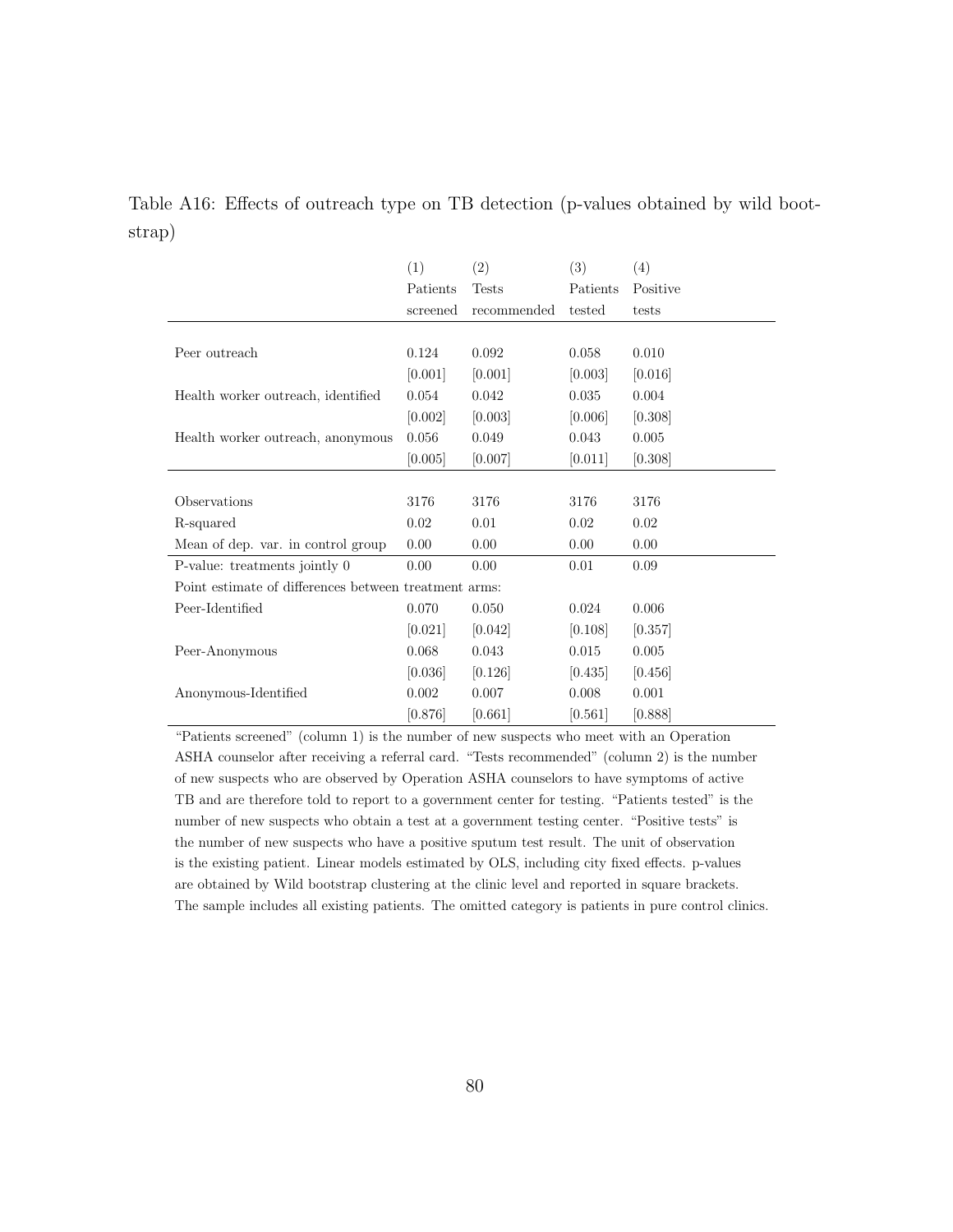| level specification) |     |                             |                   |       |
|----------------------|-----|-----------------------------|-------------------|-------|
|                      | (1) | (2)                         | (3)               | (4)   |
|                      |     | Patients Tests              | Patients Positive |       |
|                      |     | screened recommended tested |                   | tests |

 $(0.072)$   $(0.062)$   $(0.044)$   $(0.008)$ 

 $(0.072)$   $(0.063)$   $(0.044)$   $(0.008)$ 

 $(0.073)$   $(0.063)$   $(0.045)$   $(0.008)$ 

 $(0.046)$   $(0.040)$   $(0.028)$   $(0.005)$ 

 $(0.047)$   $(0.040)$   $(0.029)$   $(0.005)$ 

 $(0.047)$   $(0.040)$   $(0.029)$   $(0.005)$ 

Encouragement 0.056 0.039 0.030 0.004

Unconditional incentive  $0.112$   $0.096$   $0.061$   $0.013$ 

 $\mbox{Conditional incentive} \qquad \qquad 0.139 \qquad \qquad 0.110 \qquad \qquad 0.084 \qquad \qquad 0.008$ 

Observations 122 122 122 122 R-squared 0.13 0.14 0.17 0.34 Mean of dep. var. in control group  $0.00$  0.00 0.00 0.00 P-value: treatments jointly 0 0.17 0.21 0.17 0.28

Encouragement-Unconditional 0.056 0.056 0.031 0.009

Encouragement-Conditional 0.083 0.071 0.054 0.004

 $\mbox{Conditional-Unconditional} \qquad \qquad 0.026 \qquad \qquad 0.015 \qquad \qquad \qquad 0.023 \qquad \qquad -0.005$ 

Point estimates of differences between treatment arms:

Table A17: Effects of financial incentives on TB screening, testing, and detection (clinic-

Linear models estimated by OLS, including city fixed effects. The unit of analysis is the clinic. Outcomes are averages of existing patient-level outcomes within clinic. The omitted category is pure control clinics. Regressions include the clinic-level baseline number of patients as control. Standard errors are in parentheses.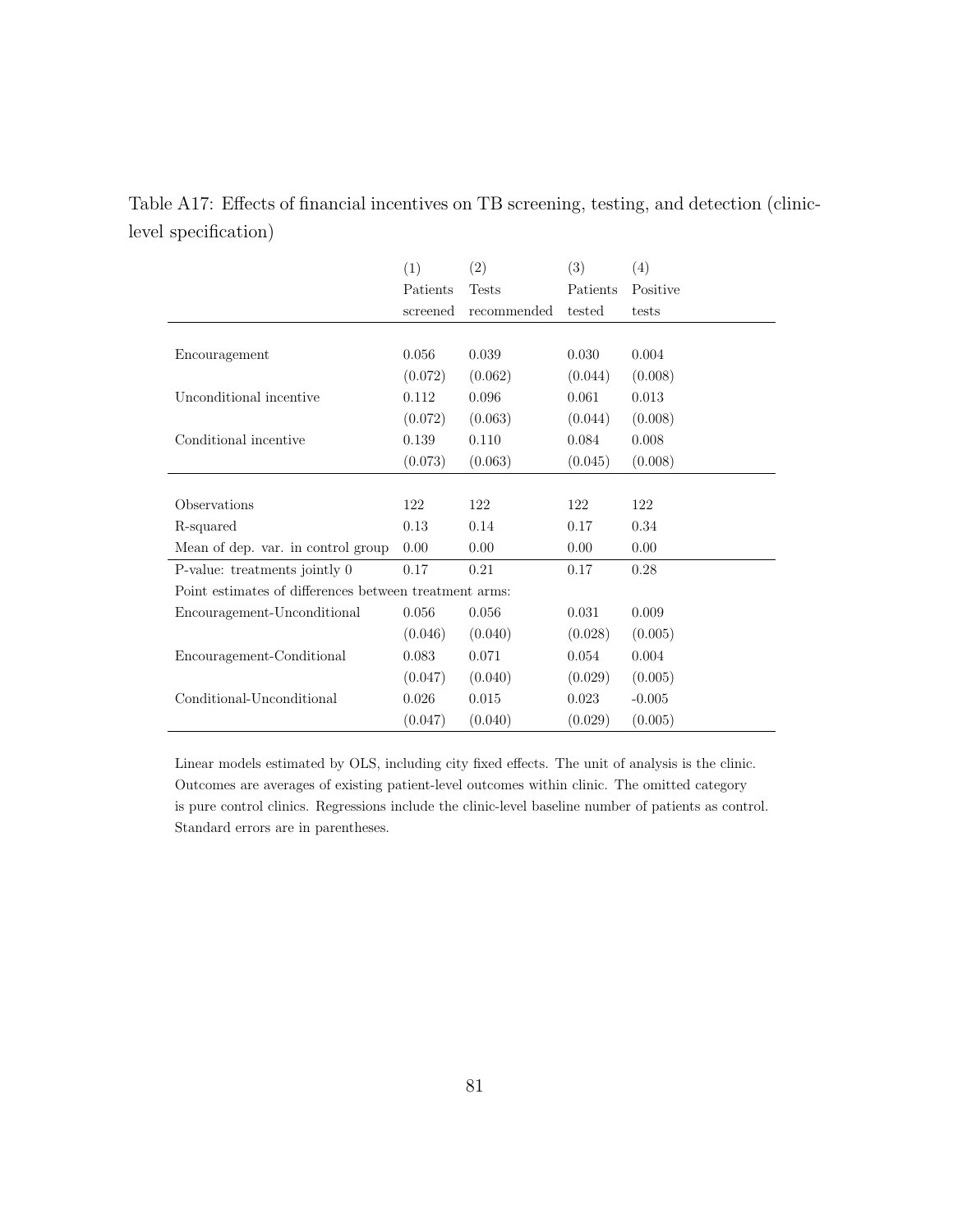|                      | Table A18: Effects of outreach strategies on TB screening, testing, and detection (clinic- |  |  |  |
|----------------------|--------------------------------------------------------------------------------------------|--|--|--|
| level specification) |                                                                                            |  |  |  |

|                                                        | (1)      | (2)         | (3)      | (4)      |
|--------------------------------------------------------|----------|-------------|----------|----------|
|                                                        | Patients | Tests       | Patients | Positive |
|                                                        | screened | recommended | tested   | tests    |
|                                                        |          |             |          |          |
| Peer outreach                                          | 0.151    | 0.116       | 0.073    | 0.012    |
|                                                        | (0.071)  | (0.062)     | (0.044)  | (0.008)  |
| Health worker outreach, identified                     | 0.063    | 0.052       | 0.040    | 0.004    |
|                                                        | (0.072)  | (0.063)     | (0.045)  | (0.008)  |
| Health worker outreach, anonymous                      | 0.069    | 0.061       | 0.052    | 0.007    |
|                                                        | (0.073)  | (0.064)     | (0.046)  | (0.008)  |
|                                                        |          |             |          |          |
| Observations                                           | 122      | 122         | 122      | 122      |
| R-squared                                              | 0.14     | 0.13        | 0.15     | 0.34     |
| Mean of dep. var. in control group                     | 0.00     | 0.00        | 0.00     | 0.00     |
| P-value: treatments jointly $0$                        | 0.08     | 0.19        | 0.35     | 0.29     |
| Point estimates of differences between treatment arms: |          |             |          |          |
| Peer-Identified                                        | 0.088    | 0.063       | 0.033    | 0.008    |
|                                                        | (0.045)  | (0.039)     | (0.028)  | (0.005)  |
| Peer-Anonymous                                         | 0.082    | 0.055       | 0.021    | 0.006    |
|                                                        | (0.048)  | (0.042)     | (0.030)  | (0.005)  |
| Anonymous-Identified                                   | 0.006    | 0.008       | 0.012    | 0.002    |
|                                                        | (0.048)  | (0.042)     | (0.030)  | (0.005)  |

Linear models estimated by OLS, including city fixed effects. The unit of analysis is the clinic. Outcomes are averages of existing patient-level outcomes within clinic. The omitted category is pure control clinics. Regressions include the clinic-level baseline number of patients as control. Standard errors are in parentheses.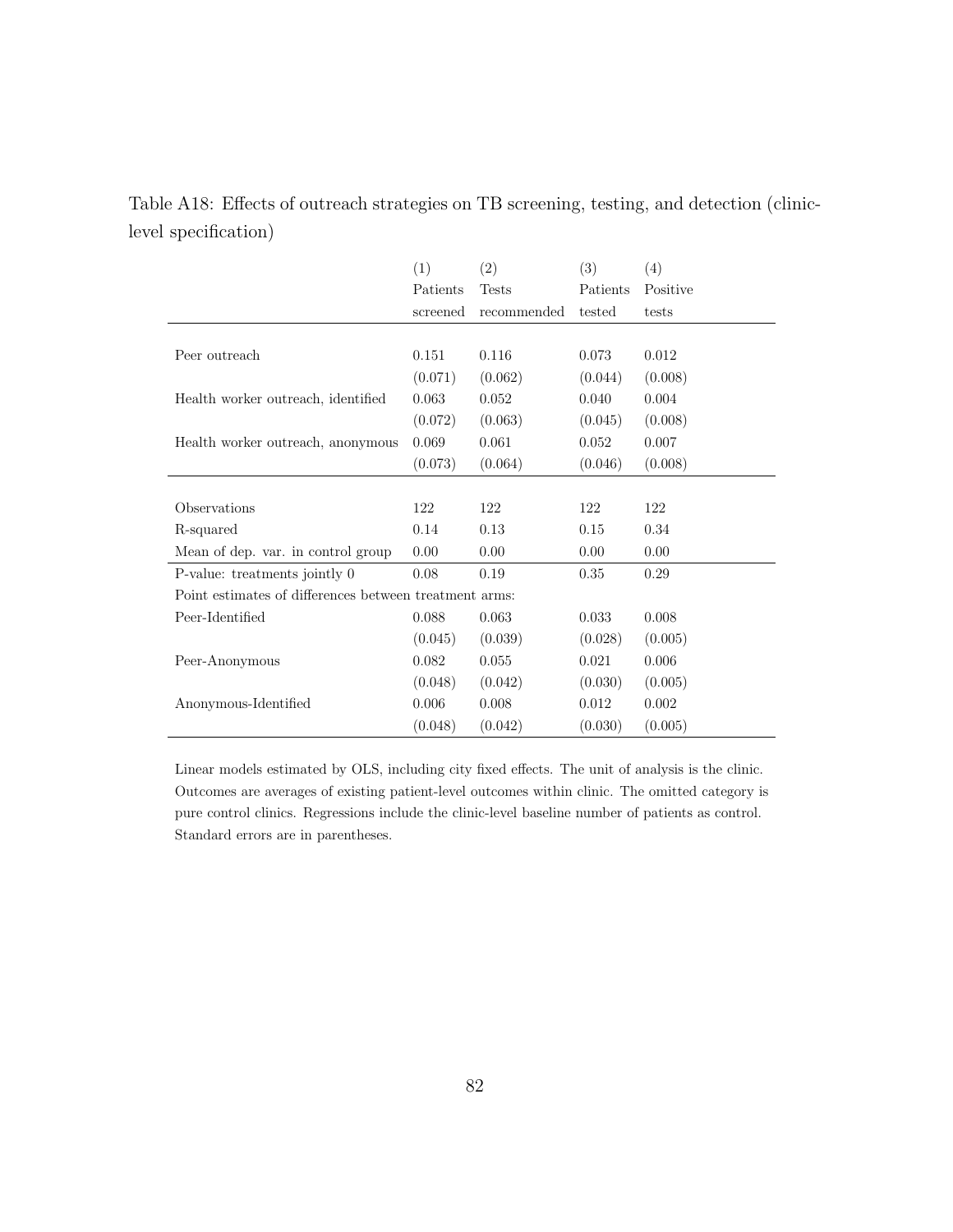Table A19: Complementarities between peer outreach and financial incentives on TB screening, testing, and detection (clinic-level specification)

|                                                                          | (1)      | (2)          | (3)      | (4)      |
|--------------------------------------------------------------------------|----------|--------------|----------|----------|
|                                                                          | Patients | <b>Tests</b> | Patients | Positive |
|                                                                          | screened | recommended  | tested   | tests    |
|                                                                          |          |              |          |          |
| Peer outreach, no financial incentive                                    | 0.040    | 0.024        | 0.018    | 0.001    |
|                                                                          | (0.081)  | (0.071)      | (0.051)  | (0.009)  |
| Health worker outreach, no financial incentive                           | 0.060    | 0.045        | 0.035    | 0.006    |
|                                                                          | (0.074)  | (0.065)      | (0.047)  | (0.008)  |
| Peer outreach, financial incentive                                       | 0.210    | 0.164        | 0.103    | 0.018    |
|                                                                          | (0.072)  | (0.063)      | (0.046)  | (0.008)  |
| Health worker outreach, financial incentive                              | 0.069    | 0.063        | 0.052    | 0.005    |
|                                                                          | (0.069)  | (0.061)      | (0.044)  | (0.008)  |
|                                                                          |          |              |          |          |
| Observations                                                             | 122      | 122          | 122      | 122      |
| R-squared                                                                | 0.19     | 0.18         | 0.19     | 0.38     |
| Mean of dep. var. in control group                                       | 0.00     | 0.00         | 0.00     | 0.00     |
| $P$ -values: Peer encouragement = Peer incentives                        | 0.01     | 0.01         | 0.04     | 0.02     |
| Health worker outreach encouragement = Health worker outreach incentives | 0.84     | 0.68         | 0.59     | 0.92     |
| $Health worker outcome are to be a new sequence.$ Peer encouragement     | 0.77     | 0.72         | 0.68     | 0.51     |
| $Health worker outreach incentives = Peer incentives$                    | 0.00     | 0.02         | 0.09     | 0.02     |

Linear models estimated by OLS, including city fixed effects. The unit of analysis is the clinic. Outcomes are averages of existing patient-level outcomes within clinic. The omitted category is pure control clinics. Regressions include the clinic-level baseline number of patients as control. Standard errors are in parentheses.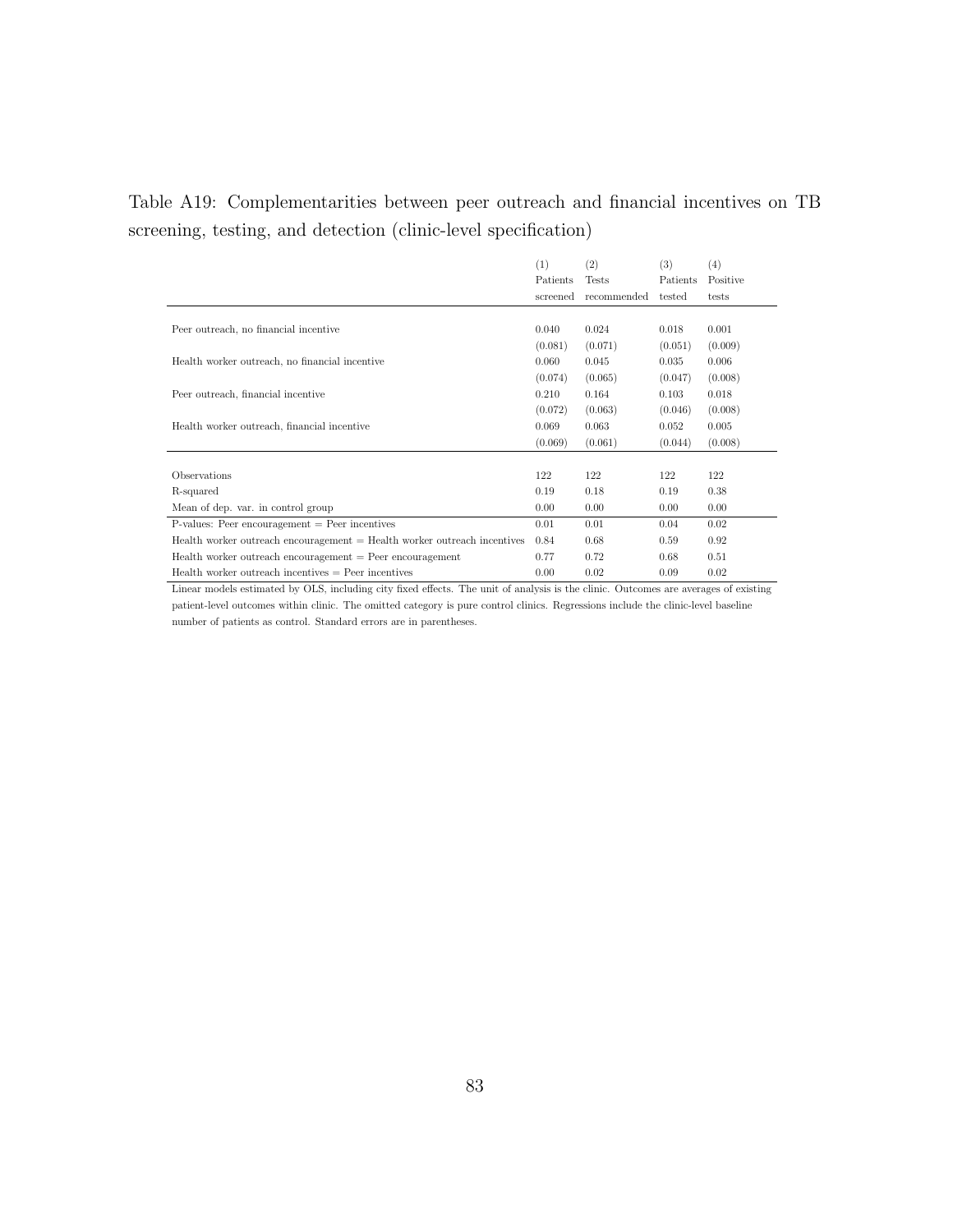|                                                | (1)     | (2)     | (3)     | (4)                                       |
|------------------------------------------------|---------|---------|---------|-------------------------------------------|
|                                                |         |         |         | new patients enrolled / baseline patients |
|                                                |         |         |         |                                           |
| Any treatment                                  | 0.124   |         |         |                                           |
|                                                | (0.283) |         |         |                                           |
| Encouragement                                  |         | 0.139   |         |                                           |
|                                                |         | (0.305) |         |                                           |
| Financial incentive                            |         | 0.116   |         |                                           |
|                                                |         | (0.291) |         |                                           |
| Peer outreach                                  |         |         | 0.303   |                                           |
|                                                |         |         | (0.298) |                                           |
| Health worker outreach                         |         |         | 0.006   |                                           |
|                                                |         |         | (0.288) |                                           |
| Peer outreach, no financial incentive          |         |         |         | 0.296                                     |
|                                                |         |         |         | (0.352)                                   |
| Health worker outreach, no financial incentive |         |         |         | 0.035                                     |
|                                                |         |         |         | (0.322)                                   |
| Peer outreach, financial incentive             |         |         |         | 0.307                                     |
|                                                |         |         |         | (0.316)                                   |
| Health worker outreach, financial incentive    |         |         |         | $-0.010$                                  |
|                                                |         |         |         | (0.300)                                   |
|                                                |         |         |         |                                           |
| Observations                                   | 122     | 122     | 122     | 122                                       |
| R-squared                                      | 0.10    | 0.10    | 0.13    | 0.13                                      |
| Mean of dep. var. in control group             | 0.44    | 0.44    | 0.44    | 0.44                                      |

## Table A20: New patients enrolled at Operation ASHA clinics (clinic-level data)

Linear models estimated by OLS, including city fixed effects. The unit of analysis is the clinic. The outcome variable is the number of new patients enrolled at Operation ASHA clinics during the study period divided by the baseline number of patients at the start of the study period. The omitted category is pure control clinics. Regressions include the clinic-level baseline number of patients as control. Standard errors are in parentheses.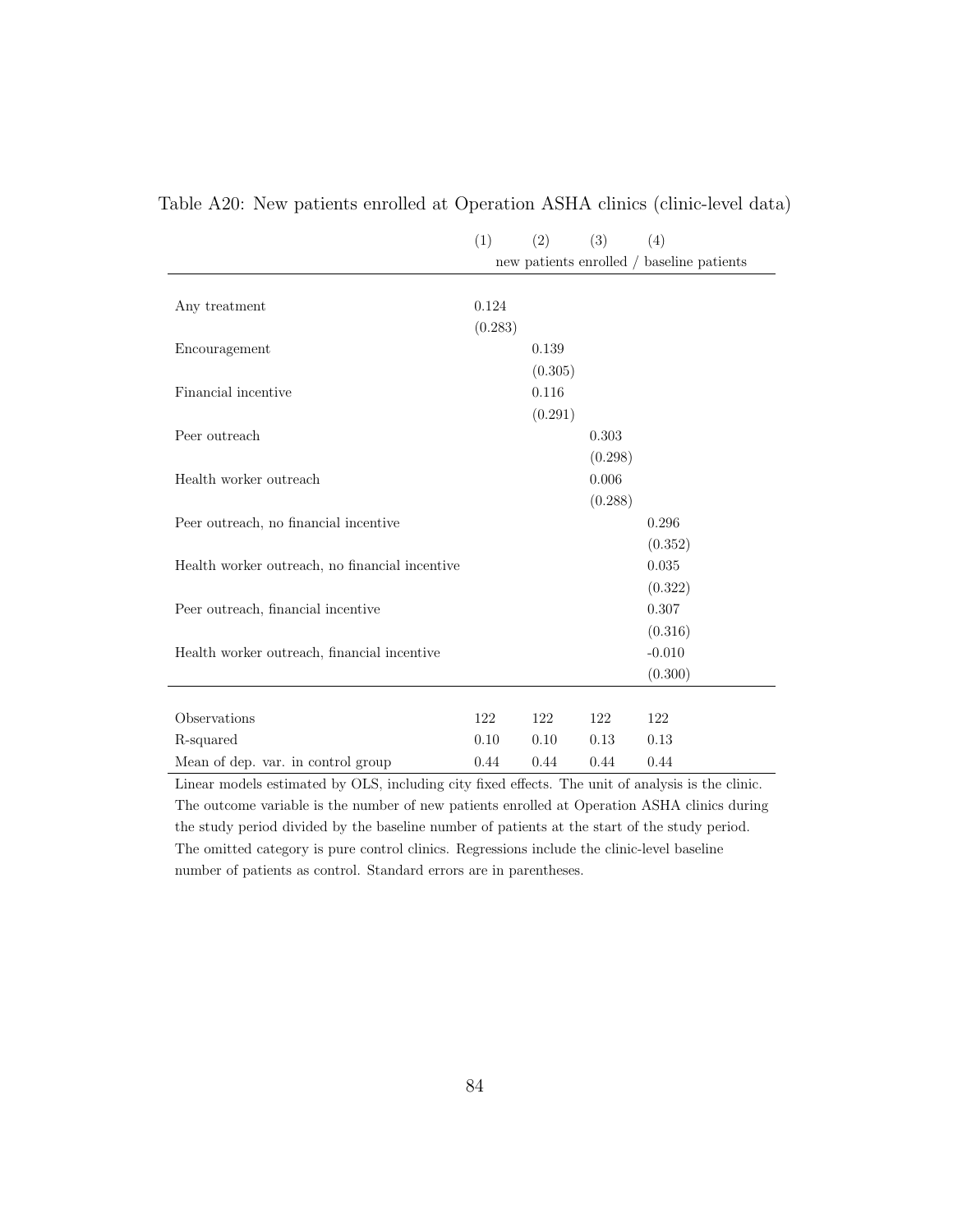### Table A21: Cost of detection: reduced-cost scenario

Panel A: Costs by Incentive Type

|                                      | Encouragement |       | Conditional                                                                         |        | Unconditional |        |
|--------------------------------------|---------------|-------|-------------------------------------------------------------------------------------|--------|---------------|--------|
|                                      |               |       | Cost per current Total cost Cost per current Total cost Cost per current Total cost |        |               |        |
|                                      | patient       |       | patient                                                                             |        | patient       |        |
|                                      |               |       |                                                                                     |        |               |        |
| Incentive payments                   | n/a           | n/a   | 11                                                                                  | 10500  | 12            | 12600  |
| Referral card printing               | 16            | 15440 | 16                                                                                  | 15440  | 11            | 11416  |
| Training of existing patients        | 14            | 13542 | 14                                                                                  | 13542  | 13            | 13542  |
| Payments to health workers           | 69            | 68400 | 70                                                                                  | 68400  | 67            | 68400  |
| Total cost                           |               | 97382 |                                                                                     | 107882 |               | 105958 |
|                                      |               |       |                                                                                     |        |               |        |
| Cost per symptomatic screened        | 2375          |       | 1160                                                                                |        | 1292          |        |
| Cost per TB case detected            | 13912         |       | 8990                                                                                |        | 6622          |        |
| Cost per symptomatic screened (\$US) | 37            |       | 18                                                                                  |        | 20            |        |
| Cost per TB case detected (\$US)     | 214           |       | 138                                                                                 |        | 102           |        |

#### Panel B: Costs by Outreach Type

|                                      | Peer    |       | Health worker, identified                               |        | Health worker, anonymous    |        |
|--------------------------------------|---------|-------|---------------------------------------------------------|--------|-----------------------------|--------|
|                                      |         |       | Cost per current Total cost Cost per current Total cost |        | Cost per current Total cost |        |
|                                      | patient |       | patient                                                 |        | patient                     |        |
|                                      |         |       |                                                         |        |                             |        |
| Incentive payments                   | 13      | 12400 | 5                                                       | 5300   | 6                           | 5400   |
| Referral card printing               | 40      | 38920 |                                                         | 1408   | $\overline{2}$              | 1968   |
| Training of existing patients        | 14      | 13542 | 12                                                      | 13542  | 15                          | 13542  |
| Payments to health workers           | n/a     | n/a   | 94                                                      | 102600 | 111                         | 102600 |
| Total cost                           |         | 64862 |                                                         | 122850 |                             | 123510 |
|                                      |         |       |                                                         |        |                             |        |
| Cost per symptomatic screened        | 554     |       | 2559                                                    |        | 2422                        |        |
| Cost per TB case detected            | 4633    |       | 13650                                                   |        | 10292                       |        |
| Cost per symptomatic screened (\$US) | 9       |       | 39                                                      |        | 37                          |        |
| Cost per TB case detected (\$US)     | 71      |       | 210                                                     |        | 158                         |        |

This scenario assumes distribution of 5 cards instead of 10 and reduces health worker stipends by 50% to Rs. 900/month.

Panel A: Estimated number of detections correspond to outcome variables in Table 3, columns 1 and 7.

Panel B: Estimated number of detections correspond to outcome variables in Table 4, columns 1 and 7.

All costs in Indian rupees, except where indicated. Exchange rate is Rs. 65 to \$US 1.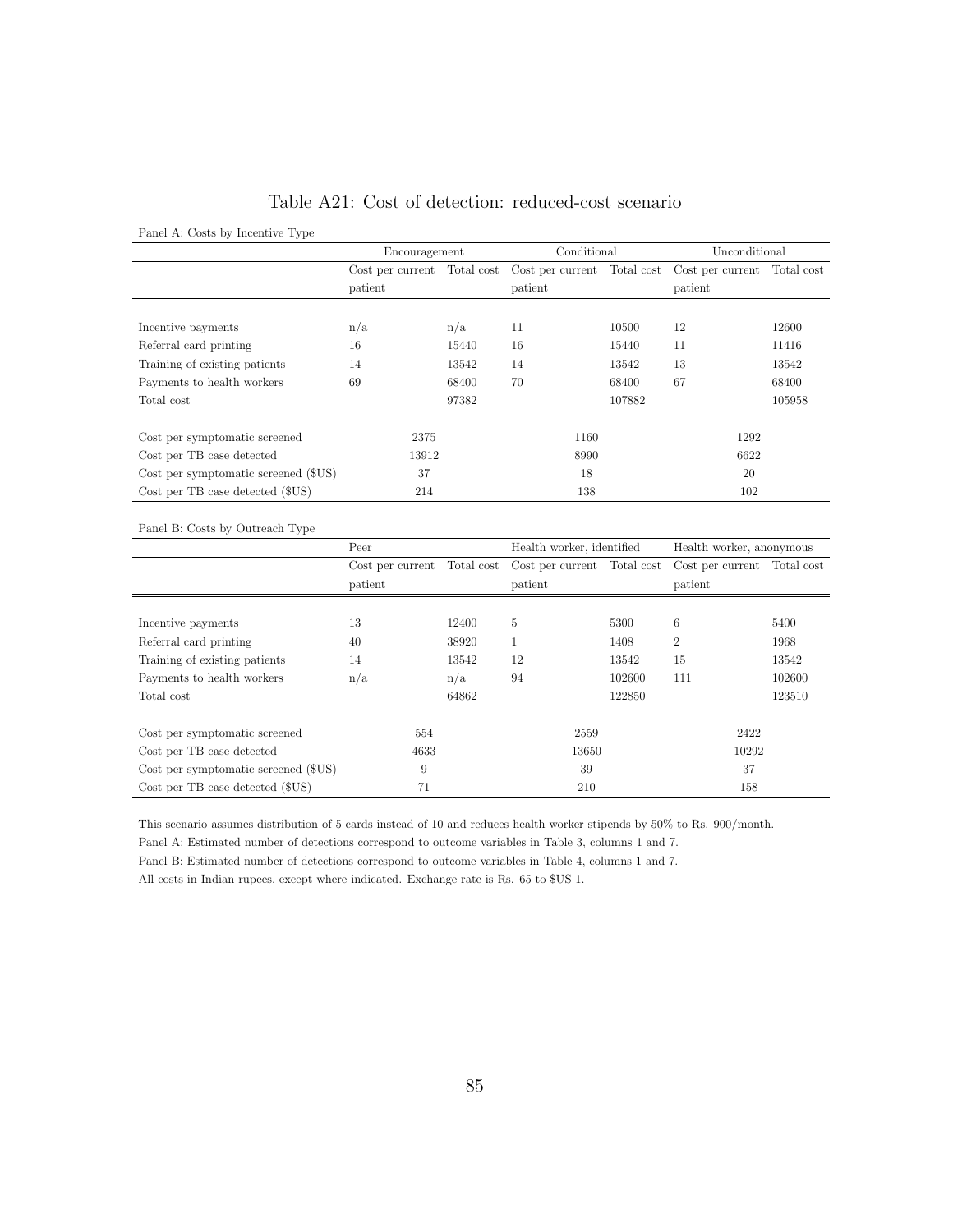Appendix B (For online publication only)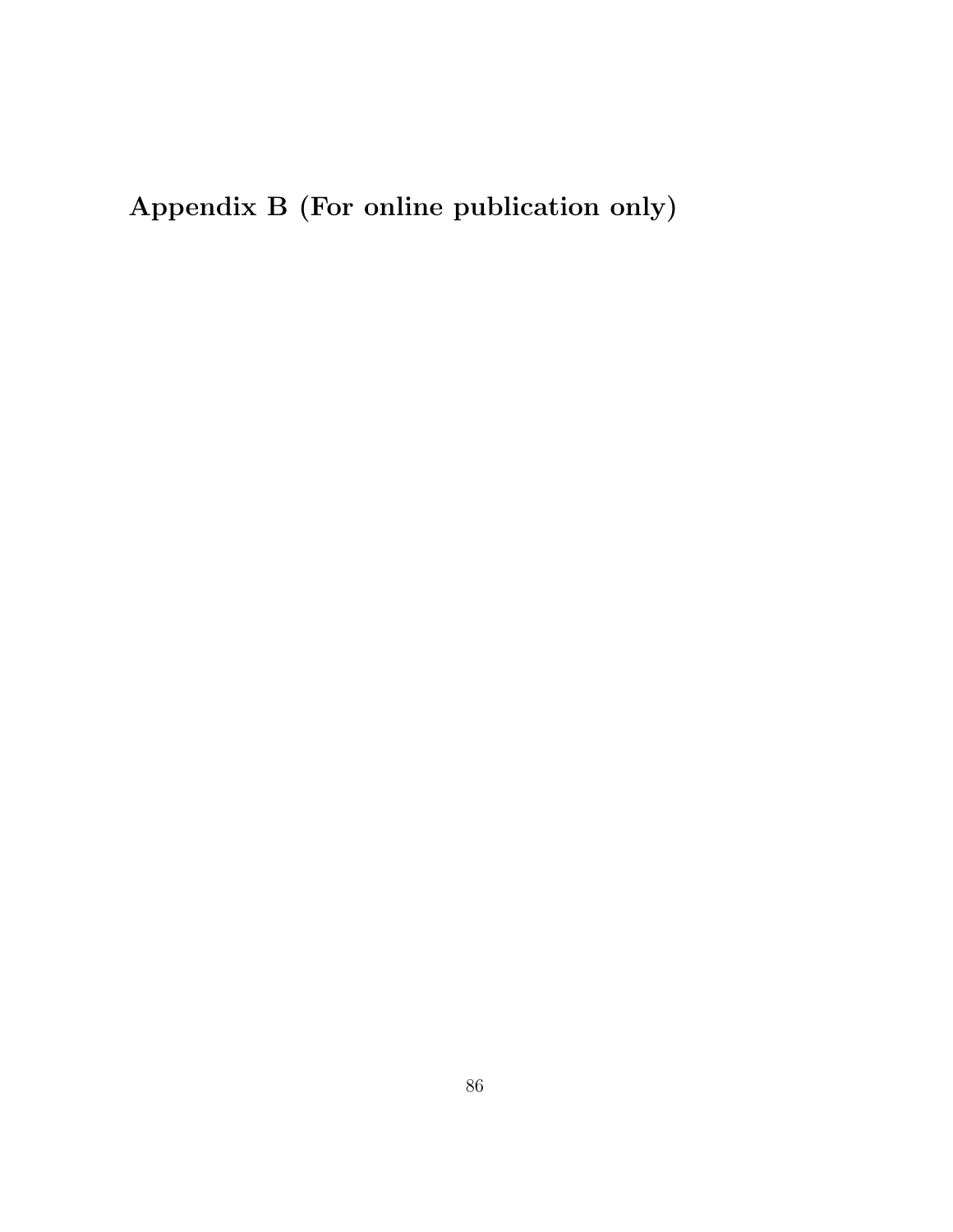# Table B1: Summary statistics: variables selected by double-lasso procedure for analysis of incentive conditions

| Variable                                                                                                           | Mean           | <b>SD</b>      |                                      | Minimum Maximum              | Observations | Used in            |
|--------------------------------------------------------------------------------------------------------------------|----------------|----------------|--------------------------------------|------------------------------|--------------|--------------------|
| Seek advice for a cough - no                                                                                       | 0.250          | 0.433          | $\boldsymbol{0}$                     | $\mathbf{1}$                 | 3176         | 1, 2, 3            |
| Seek advice on children's school - maybe                                                                           | 0.025          | 0.156          | $\boldsymbol{0}$                     | $\mathbf{1}$                 | 3176         | 1, 2, 3            |
| Seek advice on medical care for TB - maybe                                                                         | 0.026          | 0.158          | $\boldsymbol{0}$                     | $\mathbf{1}$                 | 3176         | 1, 2, 3            |
| Attended wedding with friend                                                                                       | 0.617          | 0.487          | $\boldsymbol{0}$                     | $\mathbf{1}$                 | 533          | 1, 2, 3            |
| Last amount borrowed from Self Help Group                                                                          | 23490.155      | 40487.383      | $\boldsymbol{0}$                     | 400000                       | 161          | 1, 2, 3            |
| Trust enough to borrow from - relative not in household                                                            | 0.099          | 0.299          | $\boldsymbol{0}$                     | $\mathbf{1}$                 | 3176         | 1, 2, 3, 4         |
| Cooking fuel - cow dung cake                                                                                       | 0.059          | 0.235          | $\boldsymbol{0}$                     | $\mathbf{1}$                 | 3176         | 1, 2, 3, 4         |
| No cooking fuel                                                                                                    | 0.002          | 0.043          | $\boldsymbol{0}$                     | $\mathbf{1}$                 | 3176         | 1, 2, 3            |
| Delay in starting treatment - family problems                                                                      | 0.009          | 0.095          | $\boldsymbol{0}$                     | $\mathbf{1}$                 | 438          | 1, 2, 3            |
| Delay in starting treatment - treated for something else<br>Delay in starting treatment - not know treatment place | 0.290<br>0.078 | 0.454<br>0.268 | $\boldsymbol{0}$<br>$\boldsymbol{0}$ | $\mathbf{1}$<br>$\mathbf{1}$ | 438<br>438   | 1, 2, 3<br>1, 2, 3 |
| Delay in starting treatment - no time                                                                              | 0.130          | 0.337          | $\boldsymbol{0}$                     | $\mathbf{1}$                 | 438          | 1, 2, 3            |
| Condition diagnosed - paralysis                                                                                    | 0.008          | 0.087          | $\boldsymbol{0}$                     | $\mathbf{1}$                 | 3176         | 1, 2, 3            |
| Relative died of TB - aunt/uncle                                                                                   | 0.196          | 0.398          | $\boldsymbol{0}$                     | $\mathbf{1}$                 | 397          | 1, 2, 3            |
| Relative died of TB - cousin                                                                                       | 0.025          | 0.157          | $\boldsymbol{0}$                     | $\mathbf{1}$                 | 397          | 1, 2, 3            |
| Relative died of TB - son/daughter in law                                                                          | 0.010          | 0.100          | $\boldsymbol{0}$                     | $\mathbf{1}$                 | 397          | 1, 2, 3            |
| Electricity at home                                                                                                | 0.933          | 0.251          | $\boldsymbol{0}$                     | $\mathbf{1}$                 | 3176         | 1, 2, 3, 4         |
| Household member condition diagnosed - BP                                                                          | 0.057          | 0.232          | $\boldsymbol{0}$                     | $\mathbf{1}$                 | 3176         | 1, 2, 3            |
| Household member condition diagnosed - paralysis                                                                   | 0.008          | 0.090          | $\boldsymbol{0}$                     | $\mathbf{1}$                 | 3176         | 1, 2, 3            |
| Household member condition diagnosed - pneumonia                                                                   | 0.081          | 0.272          | $\boldsymbol{0}$                     | $\mathbf{1}$                 | 3176         | 1, 2, 3            |
| Health advice from boss/employer                                                                                   | 0.006          | 0.079          | $\boldsymbol{0}$                     | $\mathbf{1}$                 | 3176         | 1, 2, 3            |
| Health advice from relatives in household - aunt/uncle                                                             | 0.008          | 0.090          | $\boldsymbol{0}$                     | $\mathbf{1}$                 | 3176         | 1, 2, 3            |
| Health advice from relatives in household - all family members                                                     | 0.002          | 0.043          | $\boldsymbol{0}$                     | $\mathbf{1}$                 | 3176         | 1, 2, 3            |
| Health advice from relatives not in household - sister/brother in law                                              | 0.009          | 0.097          | $\boldsymbol{0}$                     | $\mathbf{1}$                 | 3176         | 1, 2, 3            |
| Health advice from doctor                                                                                          | 0.002          | 0.040          | $\boldsymbol{0}$                     | $\mathbf{1}$                 | 3176         | 1, 2, 3            |
| Health complaints in past week - none                                                                              | 0.360          | 0.480          | $\boldsymbol{0}$                     | $\mathbf{1}$                 | 3176         | 1, 2, 3            |
| Discuss health problems with boss/employer                                                                         | 0.011          | 0.103          | $\boldsymbol{0}$                     | $\mathbf{1}$                 | 3176         | 1, 2, 3            |
| Discuss health problems with relatives not in household - grandparents                                             | 0.003          | 0.056          | 0                                    | $\mathbf{1}$                 | 3176         | 1, 2, 3            |
| Discuss health problems with parents                                                                               | 0.331          | 0.471          | $\boldsymbol{0}$                     | $\mathbf{1}$                 | 3176         | 1, 2, 3            |
| Know baseline patient being treated for TB - customer                                                              | 0.161          | 0.368          | $\boldsymbol{0}$                     | $\mathbf{1}$                 | 323          | 1, 2, 3            |
| Know baseline patient being treated for TB - employee                                                              | 0.299          | 0.458          | $\boldsymbol{0}$                     | $\mathbf{1}$                 | 421          | 1, 2, 3            |
| Trust enough to lend to - boss/employer                                                                            | 0.013          | 0.114          | $\boldsymbol{0}$<br>$\boldsymbol{0}$ | $\mathbf{1}$<br>$\mathbf{1}$ | 3176         | 1, 2, 3            |
| Trust enough to lend to - co-worker<br>Trust enough to lend to - employee                                          | 0.014<br>0.001 | 0.116<br>0.035 | $\boldsymbol{0}$                     | $\mathbf{1}$                 | 3176<br>3176 | 1, 2, 3<br>1, 2, 3 |
| Trust enough to lend to - parents                                                                                  | 0.013          | 0.113          | 0                                    | $\mathbf{1}$                 | 3176         | 1, 2, 3            |
| Trust enough to lend to - relatives not in household                                                               | 0.065          | 0.247          | $\boldsymbol{0}$                     | $\mathbf{1}$                 | 3176         | 1, 2, 3, 4         |
| Source of light - battery                                                                                          | 0.019          | 0.136          | $\boldsymbol{0}$                     | $\mathbf{1}$                 | 214          | 2, 4               |
| Source of light - kerosene                                                                                         | 0.888          | 0.316          | $\boldsymbol{0}$                     | $\mathbf{1}$                 | 214          | 1, 2, 3, 4         |
| Source of light - no electricity                                                                                   | 0.014          | 0.118          | $\boldsymbol{0}$                     | $\,1$                        | 214          | 2, 4               |
| Source of light - other oil                                                                                        | 0.009          | 0.096          | $\boldsymbol{0}$                     | $\mathbf{1}$                 | 214          | 2, 4               |
| Source of light - solar energy                                                                                     | 0.047          | 0.212          | $\boldsymbol{0}$                     | $\mathbf{1}$                 | 214          | 2, 4               |
| Last transaction - one year ago                                                                                    | 0.127          | 0.333          | 0                                    | $\mathbf{1}$                 | 1948         | 1, 2, 3            |
| Careful that customer does not find out about TB treatment                                                         | 0.845          | 0.363          | $\boldsymbol{0}$                     | $\mathbf{1}$                 | 271          | 1, 2, 3            |
| Careful that spouse does not find out about TB treatment                                                           | 0.781          | 0.416          | $\boldsymbol{0}$                     | $\mathbf{1}$                 | 105          | 1, 2, 3            |
| Own a radio/transistor                                                                                             | 0.070          | 0.329          | $\boldsymbol{0}$                     | $\,$ 8 $\,$                  | 3174         | 1, 2, 3            |
| Recommended treatment location type - public hospital                                                              | 0.867          | 0.340          | $\boldsymbol{0}$                     | $\mathbf{1}$                 | 218          | 1, 2, 3            |
| Has bank account                                                                                                   | 0.613          | 0.487          | $\boldsymbol{0}$                     | $\mathbf{1}$                 | 3176         | 1, 2, 3            |
| Number of social contacts                                                                                          | 2.554          | 5.772          | $\boldsymbol{0}$                     | 99                           | 3042         | 1, 2, 3            |
| Socialize with customer                                                                                            | 0.006          | 0.079          | $\boldsymbol{0}$                     | $\mathbf{1}$                 | 3176         | 1, 2, 3            |
| Socialize with relatives not in household - children                                                               | 0.004          | 0.066          | $\boldsymbol{0}$                     | $\mathbf{1}$                 | 3176         | 1, 2, 3            |
| Socialize with spouse                                                                                              | 0.116          | 0.320          | $\boldsymbol{0}$                     | $\mathbf{1}$                 | 3176         | 1, 2, 3            |
| Symptom noticed first - don't know                                                                                 | 0.011          | 0.103          | 0                                    | $\mathbf{1}$                 | 3176         | 1, 2, 3            |
| Symptom noticed first - swollen glands                                                                             | 0.122          | 0.327          | $\boldsymbol{0}$                     | $\,1$                        | 3176         | 1, 2, 3            |
| Symptom noticed in - July<br>Symptom noticed in - June                                                             | 0.065          | 0.247          | $\boldsymbol{0}$                     | $\,1$                        | 3041         | 1, 2, 3            |
| Symptom noticed in - March                                                                                         | 0.060          | 0.237          | $\boldsymbol{0}$                     | $\,1$                        | 3041         | 1, 2, 3, 4         |
| Symptom noticed in - May                                                                                           | 0.078<br>0.058 | 0.268<br>0.234 | $\boldsymbol{0}$<br>$\boldsymbol{0}$ | $\mathbf{1}$<br>$\mathbf{1}$ | 3041<br>3041 | 1, 2, 3            |
| Symptom noticed first - body pain                                                                                  | 0.007          | 0.081          | $\boldsymbol{0}$                     | $\,1$                        | 3176         | 1, 2, 3<br>1, 2, 3 |
| Symptom noticed first - chest pain                                                                                 | 0.024          | 0.153          | $\boldsymbol{0}$                     | $\mathbf{1}$                 | 3176         | 1, 2, 3            |
| Symptom noticed first - stomach pain                                                                               | 0.021          | 0.143          | $\boldsymbol{0}$                     | $\,1$                        | 3176         | 1, 2, 3            |
| Symptom noticed first - vomiting                                                                                   | 0.015          | 0.122          | $\boldsymbol{0}$                     | $\,1$                        | 3176         | 1, 2, 3, 4         |
| Test type - fluid test                                                                                             | 0.060          | 0.238          | 0                                    | $\,1$                        | 3176         | 1, 2, 3            |
| Test type - MRI                                                                                                    | 0.005          | 0.073          | $\boldsymbol{0}$                     | $\mathbf{1}$                 | 3176         | 1, 2, 3            |
| No test                                                                                                            | 0.001          | 0.031          | $\boldsymbol{0}$                     | $\mathbf{1}$                 | 3176         | 1, 2, 3, 4         |
| Test revealed TB                                                                                                   | 0.992          | 0.088          | $\boldsymbol{0}$                     | $\mathbf{1}$                 | 3176         | 1, 2, 3            |
| Choice of test location - health card for facility                                                                 | 0.011          | 0.103          | $\boldsymbol{0}$                     | $\,1$                        | 3176         | 1, 2, 3            |
| Choice of test location - recommended by friend                                                                    | 0.030          | 0.169          | $\boldsymbol{0}$                     | $\,1$                        | 3176         | 1, 2, 3            |
| Choice of test location - trustworthy                                                                              | 0.220          | 0.414          | $\boldsymbol{0}$                     | $\mathbf{1}$                 | 3176         | 1, 2, 3            |
| Primary water source - well                                                                                        | 0.051          | 0.221          | 0                                    | 1                            | 3176         | 1, 2, 3, 4         |

Numbers in column 6 indicate the columns from Table A10 in which the relevant covariate was selected by the double-lasso procedure and included in the corresponding regression.